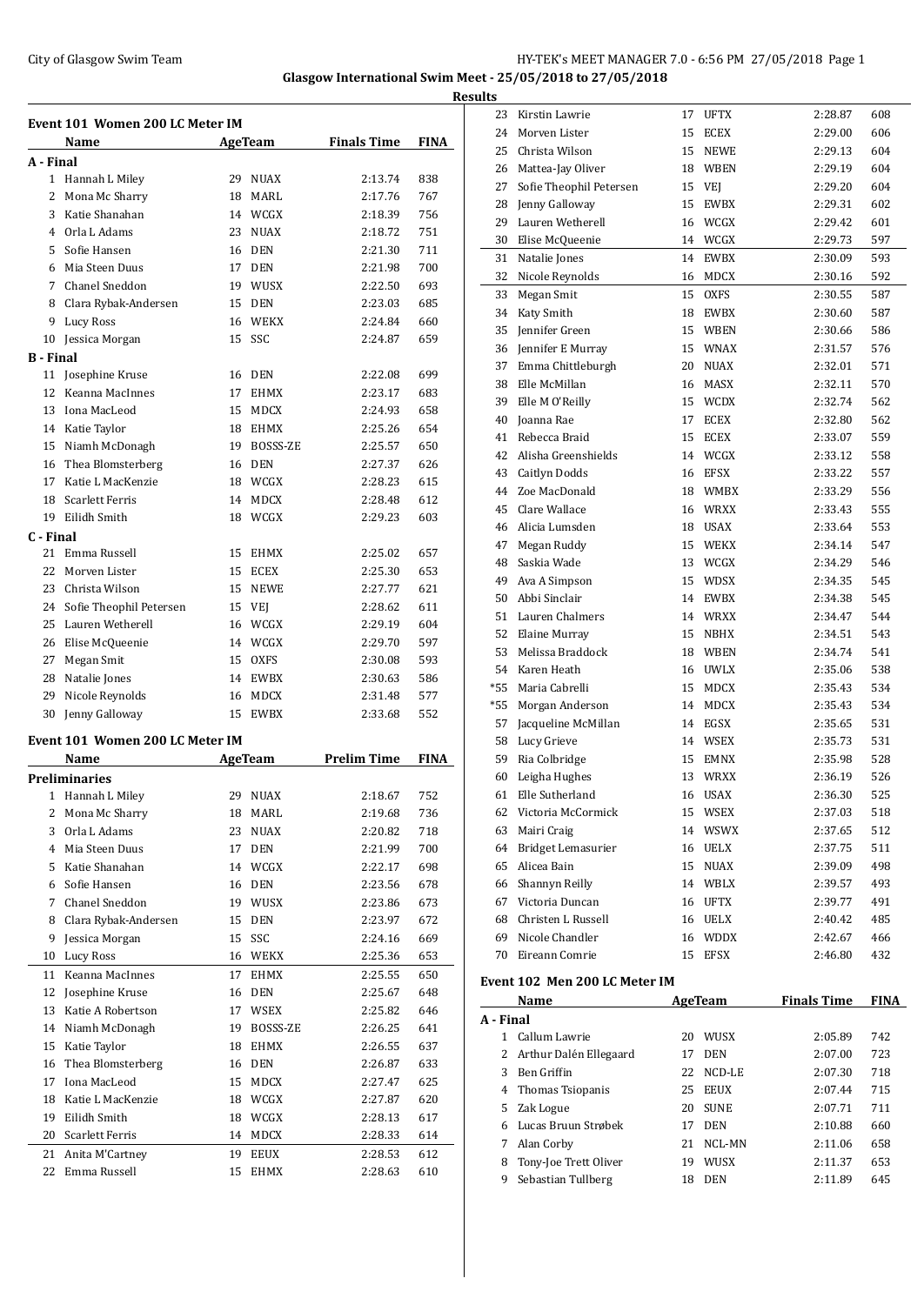## City of Glasgow Swim Team HY-TEK's MEET MANAGER 7.0 - 6:56 PM 27/05/2018 Page 2 **Glasgow International Swim Meet - 25/05/2018 to 27/05/2018**

**A - Final ... (Event 102 Men 200 LC Meter IM) Name Age Team Finals Time FINA** Eoin Corby 16 NCL-MN 2:13.70 619 **B - Final** Joel O'Halleron 22 DERE 2:09.82 677 Daniel Morley 17 DERE 2:10.66 664 Craig Benson 24 WUSX 2:11.43 652 Fraser Allison 18 EWBX 2:12.12 642 Jay Manners 19 SUNE 2:12.55 636 Giano Napolitano 18 WBLX 2:12.83 632 Ronan Anderson 21 NCL-MN 2:13.27 625 Rory A Dickson 16 WNAX 2:15.26 598 John S Wright 21 NUAX 2:16.08 587 Daniel Ferguson 17 UWLX 2:16.16 586 **C - Final** Andrew Macintosh 17 WEKX 2:10.61 664 Lewis Maxwell 15 DERE 2:14.95 602 Mark Ford 15 WCGX 2:14.99 602 John Kean 16 UWLX 2:15.10 600 Greg A Fairbairn 16 WBLX 2:15.74 592 Calum Chittleburgh 17 EWBX 2:16.07 588 Cameron G Allison 15 WDSX 2:18.08 562 Bradley Astles 17 PRNN 2:19.11 550 Thomas Cannon 17 WIEX 2:19.86 541 **Event 102 Men 200 LC Meter IM Name Age Team Prelim Time FINA Preliminaries** Thomas Tsiopanis 25 EEUX 2:08.68 695 Ben Griffin 22 NCD-LE 2:08.90 691 3 Arthur Dalén Ellegaard 17 DEN 2:09.67 679 Zak Logue 20 SUNE 2:09.75 678 Lucas Bruun Strøbek 17 DEN 2:10.12 672 Callum Lawrie 20 WUSX 2:10.54 666 Alan Corby 21 NCL-MN 2:11.74 647 Sebastian Tullberg 18 DEN 2:11.90 645 Eoin Corby 16 NCL-MN 2:12.21 641 Tony-Joe Trett Oliver 19 WUSX 2:12.23 640 11 Callum Smart 18 OXFS 2:12.54 636 Craig Benson 24 WUSX 2:12.79 632 Daniel Morley 17 DERE 2:12.96 630 Joel O'Halleron 22 DERE 2:13.09 628 Ronan Anderson 21 NCL-MN 2:13.62 621 Fraser Allison 18 EWBX 2:14.00 615 Jay Manners 19 SUNE 2:14.62 607 Nicholas Skelton 15 OXFS 2:14.67 606 Daniel Ferguson 17 UWLX J2:14.97 602 Giano Napolitano 18 WBLX 2:14.99 602 John S Wright 21 NUAX 2:15.15 600 Rory A Dickson 16 WNAX 2:15.24 598 Lewis Maxwell 15 DERE J2:15.24 598 Andrew Macintosh 17 WEKX 2:15.54 594 Mark Ford 15 WCGX 2:15.62 593 Calum Chittleburgh 17 EWBX 2:15.68 593 Jack McComish 23 WCGX 2:15.79 591 John Kean 16 UWLX 2:16.69 580 Greg A Fairbairn 16 WBLX 2:16.79 578 George Rudd 16 OXFS 2:17.54 569 Thomas Cannon 17 WIEX 2:17.56 569 Cameron G Allison 15 WDSX 2:18.06 563

| 33  | <b>Bradley Astles</b>                  |    |             |         |     |
|-----|----------------------------------------|----|-------------|---------|-----|
|     |                                        |    | 17 PRNN     | 2:18.07 | 562 |
| 34  | John Houston                           | 17 | WSEX        | 2:18.42 | 558 |
| 35  | Mads Sorensen                          | 17 | VEJ         | 2:19.24 | 548 |
| 36  | Uiseann Cooke                          | 17 | NCL-MN      | 2:19.37 | 547 |
| 37  | George Cowan                           | 17 | <b>MDCX</b> | 2:19.57 | 544 |
| 38  | Jamie McGregor                         | 14 | <b>MPCX</b> | 2:19.60 | 544 |
| 39  | Graham R Baird                         | 15 | WSAX        | 2:19.63 | 544 |
| 40  | Jamie Macdonald                        | 17 | <b>EWBX</b> | 2:19.79 | 542 |
| 41  | Jack Green                             | 18 | MASX        | 2:19.86 | 541 |
| 42  | Thomas McSkimming                      | 18 | EWBX        | 2:20.05 | 539 |
| 43  | Tom Jeffers                            | 18 | <b>MPCX</b> | 2:20.86 | 530 |
|     | 44 Cameron Cavanagh                    |    | 18 WEKX     | 2:20.99 | 528 |
| 45  | Max Hagan                              | 17 | WCGX        | 2:21.00 | 528 |
| 46  | Kerr B Martin                          | 15 | <b>WCDX</b> | 2:21.01 | 528 |
| 47  | <b>Thomas Coates</b>                   | 15 | <b>UWLX</b> | 2:21.31 | 525 |
| 48  | Ethan Horn                             | 16 | WRNX        | 2:21.38 | 524 |
| 49  | Diarmiud Sutton                        | 16 | NCL-MN      | 2:21.63 | 521 |
| 50  | Alexander Fenger                       | 19 | VEJ         | 2:21.90 | 518 |
| 51  | Rory Young                             | 16 | <b>EHMX</b> | 2:22.34 | 513 |
| 52  | <b>Finlay Wallace</b>                  | 15 | <b>MASX</b> | 2:22.69 | 509 |
| 53  | Alasdair W McGhee                      | 19 | WSEX        | 2:22.73 | 509 |
|     | 54 Ben Ferguson                        | 19 | USAX        | 2:22.81 | 508 |
| 55  | Liam S Eccleston                       | 16 | WDSX        | 2:22.92 | 507 |
|     | 56 Jamie Ferguson                      | 15 | <b>EMNX</b> | 2:23.23 | 504 |
| 57  | Samuel Chittleburgh                    | 15 | <b>EWBX</b> | 2:23.33 | 503 |
| 58  | Tony Anderson                          | 14 | WCGX        | 2:23.56 | 500 |
| 59  | Matthew Garrity                        | 14 | WIEX        | 2:23.63 | 500 |
| 60  | Mark Innes                             | 16 | EWBX        | 2:23.82 | 498 |
| 61  | Alex Johnson                           | 16 | WHHX        | 2:23.92 | 496 |
| 62  | Jack Dalgety                           | 16 | <b>MDCX</b> | 2:24.02 | 495 |
| 63  | Bryce J Procter                        | 15 | <b>WDSX</b> | 2:24.23 | 493 |
| 64  | Jacob Papple                           | 15 | BOSSS-ZE    | 2:24.47 | 491 |
|     | 65 Scott Lilburn                       | 18 | <b>UFTX</b> | 2:24.48 | 491 |
| *66 | Ryan Duncan                            | 15 | MASX        | 2:24.70 | 489 |
|     | *66 Alfie Scott                        | 15 | <b>NEWE</b> | 2:24.70 | 489 |
|     | 68 Cameron Leckie                      | 15 | WHBX        | 2:25.19 | 484 |
| 69  | Jake Kirkham                           | 14 | <b>UFTX</b> | 2:25.29 | 483 |
| 70  | Oscar T Heald                          | 19 | <b>EEUX</b> | 2:25.77 | 478 |
| 71  | Leon Campbell                          | 14 | WSWX        | 2:25.88 | 477 |
| 72  | Struan Kingdom                         | 16 | WRXX        | 2:27.02 | 466 |
| 73  | Stefan Krawiec                         | 12 | <b>UELX</b> | 2:27.72 | 459 |
|     | 74 Ross Burns                          | 20 | <b>WHBX</b> | 2:28.13 | 455 |
| 75  | Joseph Brownlie                        | 15 | WCGX        | 2:28.23 | 454 |
|     | 76 Robbie Wright                       | 16 | NEWE        | 2:28.40 | 453 |
| 77  | Euan Gumbrell                          | 17 | WCGX        | 2:29.53 | 443 |
|     | 78 Fraser Collier                      | 17 | WSEX        | 2:29.72 | 441 |
| 79  | Theo Goodfellow                        | 16 | <b>EFSX</b> | 2:29.85 | 440 |
|     | 80 Kerr Lumsden                        | 15 | MMHX        | 2:29.86 | 440 |
| 81  | Oliver Carter                          | 18 | ECEX        | 2:30.39 | 435 |
| 82  | Marijus Kringelis                      | 15 | WBLX        | 2:30.42 | 435 |
| 83  | Ethan Brown                            | 15 | MASX        | 2:31.40 | 426 |
| 84  | Findlay Baillie                        | 16 | MDCX        | 2:31.63 | 424 |
| 85  | Lewis Condy                            | 19 | EHMX        | 2:32.35 | 418 |
| 86  | Scott Muirden                          | 16 | <b>EHMX</b> | 2:32.98 | 413 |
| 87  | Callum W Reid                          | 16 | <b>WNAX</b> | 2:33.48 | 409 |
|     | 88 David Rowan                         |    | 18 WSEX     | 2:36.21 | 388 |
|     | Event 103 Women 100 LC Meter Butterfly |    |             |         |     |

| Name             |  | AgeTeam |                    |     |                                                 |
|------------------|--|---------|--------------------|-----|-------------------------------------------------|
| A - Final        |  |         |                    |     |                                                 |
| 1 Tain Bruce     |  |         |                    |     |                                                 |
| 2 Aimee Willmott |  |         |                    | 734 |                                                 |
|                  |  |         | 20 EEUX<br>25 WUSX |     | <b>Finals Time FINA</b><br>59.35 816<br>1:01.48 |

l.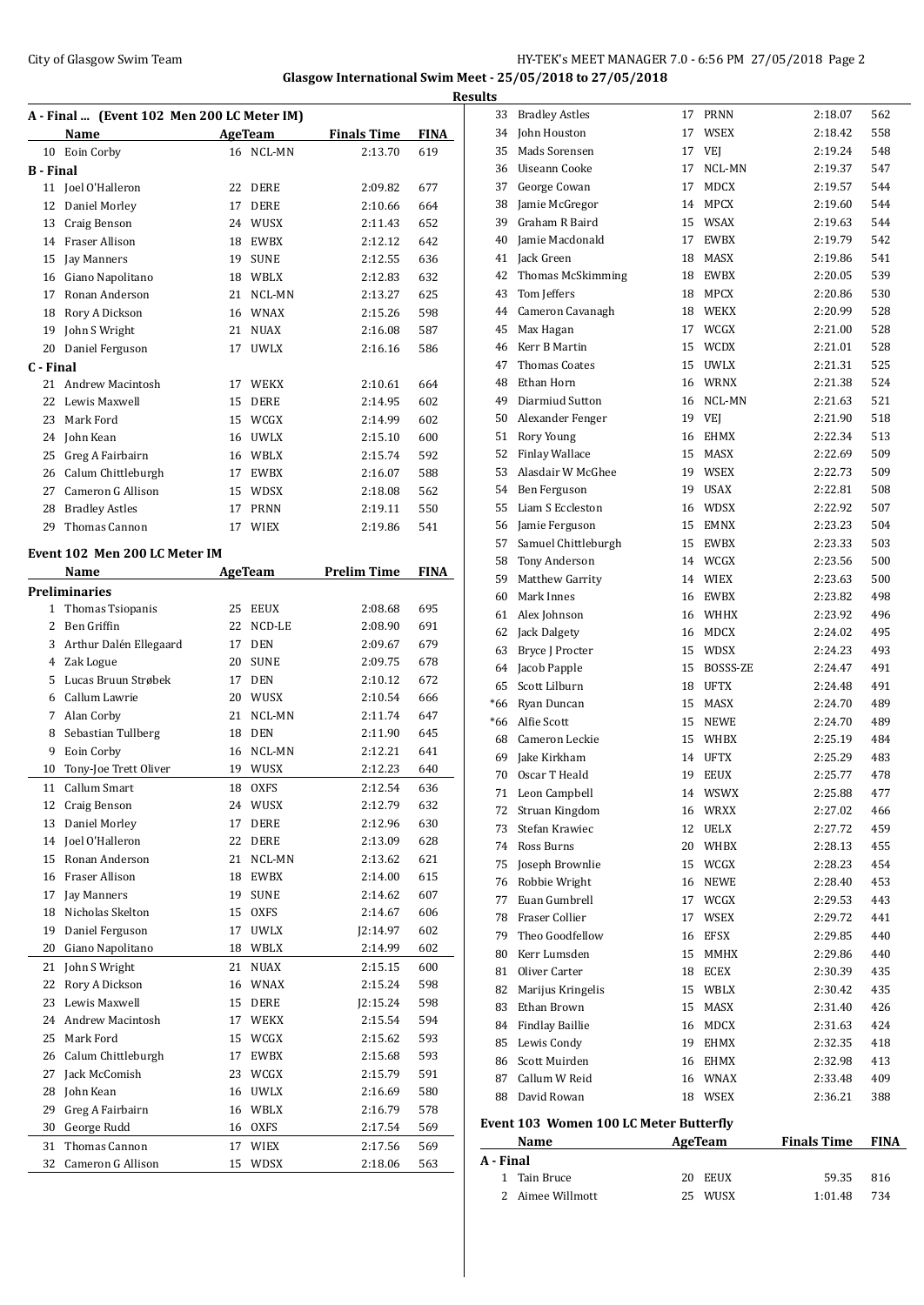## City of Glasgow Swim Team HY-TEK's MEET MANAGER 7.0 - 6:56 PM 27/05/2018 Page 3 **Glasgow International Swim Meet - 25/05/2018 to 27/05/2018 Results**

| A - Final  (Event 103 Women 100 LC Meter Butterfly) |                                               |    |                |                    |             |  |  |
|-----------------------------------------------------|-----------------------------------------------|----|----------------|--------------------|-------------|--|--|
|                                                     | Name                                          |    | <b>AgeTeam</b> | <b>Finals Time</b> | <b>FINA</b> |  |  |
| 3                                                   | Karoline Barrett                              | 16 | <b>DEN</b>     | 1:01.54            | 732         |  |  |
| 4                                                   | Emma J Reid                                   | 19 | NCD-LE         | 1:01.98            | 717         |  |  |
| 5                                                   | Regitze Gaard                                 | 17 | <b>DEN</b>     | 1:02.74            | 691         |  |  |
| 6                                                   | Clodagh Flood                                 | 21 | NCD-LE         | 1:02.86            | 687         |  |  |
| 7                                                   | Ellen Nielsen                                 | 17 | <b>DEN</b>     | 1:03.24            | 675         |  |  |
| 8                                                   | Nikki Miller                                  | 18 | <b>WEKX</b>    | 1:03.63            | 662         |  |  |
| 9                                                   | Anna Fleming                                  | 18 | WCGX           | 1:04.04            | 650         |  |  |
| 10                                                  | Serena Iheagwaram                             | 16 | WCGX           | 1:04.07            | 649         |  |  |
| B - Final                                           |                                               |    |                |                    |             |  |  |
| 11                                                  | Kirstin Lawrie                                | 17 | <b>UFTX</b>    | 1:04.09            | 648         |  |  |
| 12                                                  | Ella Johnson                                  | 18 | SSC            | 1:04.15            | 646         |  |  |
| 13                                                  | Katie Taylor                                  | 18 | <b>EHMX</b>    | 1:04.23            | 644         |  |  |
| 14                                                  | Jane Brown                                    | 18 | <b>NEWE</b>    | 1:04.36            | 640         |  |  |
| 15                                                  | Lucy Grieve                                   | 14 | WSEX           | 1:04.62            | 632         |  |  |
| 16                                                  | Kirsty Simpson                                | 22 | <b>NUAX</b>    | 1:05.41            | 610         |  |  |
| 17                                                  | Melody Jones                                  | 15 | BOSSS-ZE       | 1:05.42            | 609         |  |  |
| 18                                                  | Rachael A Grant                               |    | 15 WNAX        | 1:06.36            | 584         |  |  |
| 19                                                  | Kayrine Kelly                                 | 23 | <b>WSWX</b>    | 1:06.50            | 580         |  |  |
| 20                                                  | Iona MacLeod                                  | 15 | <b>MDCX</b>    | 1:07.46            | 556         |  |  |
| C - Final                                           |                                               |    |                |                    |             |  |  |
| 21                                                  | Christa Wilson                                | 15 | <b>NEWE</b>    | 1:05.26            | 614         |  |  |
| 22                                                  | Morven Lister                                 | 15 | <b>ECEX</b>    | 1:05.66            | 603         |  |  |
| 23                                                  | Yvonne Brown                                  |    | 16 WEKX        | 1:05.90            | 596         |  |  |
| 24                                                  | Delphine Little                               | 15 | <b>OXFS</b>    | 1:05.92            | 596         |  |  |
| 25                                                  | Tiana Porter                                  | 16 | <b>OXFS</b>    | 1:06.24            | 587         |  |  |
| 26                                                  | Alice Meldrum                                 |    | 16 WEKX        | 1:06.45            | 582         |  |  |
| 27                                                  | Caitlin Cambrook                              | 15 | <b>SUNE</b>    | 1:06.90            | 570         |  |  |
| 28                                                  | Emma Russell                                  | 15 | <b>EHMX</b>    | 1:07.09            | 565         |  |  |
| 29                                                  | <b>Faye Rogers</b>                            | 16 | BOSSS-ZE       | 1:07.15            | 563         |  |  |
| 30                                                  | Kate Forster                                  | 15 | SSC            | 1:08.57            | 529         |  |  |
|                                                     |                                               |    |                |                    |             |  |  |
|                                                     | <b>Event 103 Women 100 LC Meter Butterfly</b> |    |                |                    |             |  |  |
|                                                     | Name<br><b>Preliminaries</b>                  |    | <b>AgeTeam</b> | <b>Prelim Time</b> | <b>FINA</b> |  |  |
| $\mathbf{1}$                                        | <b>Tain Bruce</b>                             | 20 | <b>EEUX</b>    | 59.75              | 800         |  |  |
| $*2$                                                | Aimee Willmott                                | 25 | <b>WUSX</b>    | 1:02.28            | 706         |  |  |
| $*2$                                                |                                               | 19 |                |                    |             |  |  |
|                                                     | Mhairi Swanson                                |    | <b>EWBX</b>    | 1:08.20            | 538         |  |  |
| 3                                                   | Emma J Reid<br>Karoline Barrett               | 19 | NCD-LE         | 1:02.79<br>1:02.97 | 689         |  |  |
| 4                                                   |                                               | 16 | DEN            |                    | 683         |  |  |
| 5                                                   | Regitze Gaard                                 | 17 | DEN            | 1:03.32            | 672         |  |  |
| 6                                                   | Nikki Miller                                  | 18 | WEKX           | 1:03.59            | 664         |  |  |
| 7                                                   | Anna Fleming                                  | 18 | WCGX           | 1:03.72            | 660         |  |  |
| 8                                                   | Clodagh Flood                                 | 21 | NCD-LE         | 1:03.99            | 651         |  |  |
| 9                                                   | Ellen Nielsen                                 | 17 | DEN            | 1:04.18            | 645         |  |  |
| 10                                                  | Serena Iheagwaram                             | 16 | WCGX           | 1:04.71            | 630         |  |  |
| $*11$                                               | Kirstin Lawrie                                | 17 | UFTX           | 1:05.05            | 620         |  |  |
| $*11$                                               | Katherine Bailey                              | 14 | MPCX           | 1:09.42            | 510         |  |  |
| 12                                                  | Jane Brown                                    | 18 | NEWE           | 1:05.08            | 619         |  |  |
| 13                                                  | Ella Johnson                                  | 18 | SSC            | 1:05.15            | 617         |  |  |
| 14                                                  | Katie Taylor                                  | 18 | EHMX           | 1:05.22            | 615         |  |  |
| 15                                                  | <b>Kirsty Simpson</b>                         | 22 | NUAX           | 1:05.33            | 612         |  |  |
| 16                                                  | Melody Jones                                  | 15 | BOSSS-ZE       | 1:05.96            | 595         |  |  |
| 17                                                  | Lucy Grieve                                   | 14 | WSEX           | 1:06.14            | 590         |  |  |
| 18                                                  | Kayrine Kelly                                 | 23 | WSWX           | 1:06.54            | 579         |  |  |
| 19                                                  | Iona MacLeod                                  | 15 | MDCX           | 1:06.60            | 578         |  |  |
| 20                                                  | Rachael A Grant                               | 15 | WNAX           | 1:06.72            | 574         |  |  |
| 21                                                  | Delphine Little                               | 15 | <b>OXFS</b>    | 1:06.75            | 574         |  |  |
| *22                                                 | Christa Wilson                                | 15 | NEWE           | 1:06.78            | 573         |  |  |
| *22                                                 | Alberte Ehrenreich Birn                       | 15 | VEJ            | 1:10.33            | 490         |  |  |

| 23    | Yvonne Brown            | 16 | <b>WEKX</b> | 1:07.25 | 561 |
|-------|-------------------------|----|-------------|---------|-----|
| 24    | Alice Meldrum           | 16 | <b>WEKX</b> | 1:07.27 | 560 |
| 25    | Emma Russell            | 15 | <b>EHMX</b> | 1:07.28 | 560 |
| 26    | Caitlin Cambrook        | 15 | <b>SUNE</b> | 1:07.32 | 559 |
| 27    | <b>Faye Rogers</b>      | 16 | BOSSS-ZE    | 1:07.34 | 559 |
| 28    | Tiana Porter            | 16 | <b>OXFS</b> | 1:07.60 | 552 |
| 29    | Katy Smith              | 18 | <b>EWBX</b> | 1:07.77 | 548 |
| 30    | Morven Lister           | 15 | <b>ECEX</b> | 1:07.83 | 547 |
| 31    | Kate Forster            | 15 | SSC         | 1:07.86 | 546 |
| 32    | Elise Fitzgerald        | 15 | WEKX        | 1:07.98 | 543 |
| 33    | Hannah Young            | 16 | WSEX        | 1:08.10 | 540 |
| 34    | Paria Vaezi             | 15 | WCGX        | 1:08.11 | 540 |
| 35    | Nicola Lees             | 17 | <b>UWLX</b> | 1:08.80 | 524 |
| 36    | <b>Kitty Slater</b>     | 20 | WGUX        |         |     |
| 37    | Iona Wilson             | 14 | <b>UELX</b> | 1:08.62 | 528 |
| 38    | Alexandra Murray        | 15 | <b>EWBX</b> | 1:08.63 | 528 |
| 39    | Parmis Vaezi            | 15 | WCGX        | 1:08.74 | 525 |
| 41    | Amy Richardson          | 17 | EKOX        | 1:08.92 | 521 |
| 42    | Eve Corrigan            | 15 | EWBX        | 1:08.97 | 520 |
| 43    | Jennifer E Murray       | 15 | WNAX        | 1:09.04 | 518 |
| $*44$ | Jenna Gilmore           |    | 16 WHBX     | 1:09.12 | 517 |
| $*44$ | <b>Taylor Finlayson</b> | 17 | <b>EWBX</b> | 1:09.17 | 516 |
| 46    | Adele McDaid            | 15 | EHMX        | 1:09.20 | 515 |
| 47    | Sarah Anderson          |    | 17 EWBX     | 1:09.26 | 513 |
| 48    | Scarlett Ferris         | 14 | MDCX        | 1:09.37 | 511 |
| 50    | Erika Coupek            | 16 | <b>EHMX</b> | 1:09.45 | 509 |
| 51    | <b>Stephanie Strang</b> | 19 | <b>EFSX</b> | 1:09.49 | 508 |
| 52    | Chloe Cottam            | 17 | <b>PRNN</b> | 1:09.55 | 507 |
| 53    | Luci Robertson          | 16 | <b>EHMX</b> | 1:09.59 | 506 |
| 54    | Olivia Di Mascio        | 15 | <b>WSWX</b> | 1:09.68 | 504 |
| 55    | Rebecca Matthewson      |    | 18 WSWX     | 1:09.72 | 503 |
| 56    | Zoe Hutcheon            | 17 | <b>USAX</b> | 1:09.75 | 503 |
| 57    | Aimee Watson            | 14 | <b>WIEX</b> | 1:09.87 | 500 |
| 58    | Elaine Murray           | 15 | NBHX        | 1:09.91 | 499 |
| 59    | Dorothy Goodgame        | 17 | <b>OXFS</b> | 1:09.97 | 498 |
| 60    | <b>Kirsty Peng</b>      |    | 16 EWBX     | 1:09.98 | 498 |
| 61    | Louise Bradley          |    | 15 WRNX     | 1:10.01 | 497 |
| 62    | Zoe MacDonald           | 18 | <b>WMBX</b> | 1:10.06 | 496 |
| *63   | Amy Teebay              | 15 | SSC         | 1:10.08 | 496 |
| $*63$ | Natalie Jones           | 14 | EWBX        | 1:10.12 | 495 |
| 65    | Lauren Chalmers         | 14 | WRXX        | 1:10.16 | 494 |
| 66    | Saskia Wade             | 13 | WCGX        | 1:10.39 | 489 |
| 68    | Kara Myatt              | 16 | <b>WDSX</b> | 1:10.72 | 482 |
| 69    | Louisa E Stoddart       |    | 13 UELX     | 1:10.77 | 481 |
| 70    | Beth Gordon             |    | 17 WSEX     | 1:11.03 | 476 |
| 71    | Jenny Galloway          | 15 | EWBX        | 1:11.18 | 473 |
| 72    | Levi Wilson             |    | 16 ECEX     | 1:11.23 | 472 |
| 73    | Jaydeen Crawford        |    | 13 UFTX     | 1:11.34 | 470 |
| 74    | Jori Horn               |    | 13 WRNX     | 1:11.42 | 468 |
| 75    | Evie Cuthbert           | 16 | EMNX        | 1:11.60 | 465 |
| 76    | Laura Frizzel           | 14 | EGAX        | 1:11.66 | 464 |
| 77    | <b>Taylor Walker</b>    | 15 | WRXX        | 1:11.86 | 460 |
| 78    | Milly Milne             | 13 | EWBX        | 1:11.96 | 458 |
| 79    | <b>Blythe Brown</b>     | 15 | MASX        | 1:11.97 | 458 |
| 80    | Rosie Robertson         | 13 | MPCX        | 1:12.18 | 454 |
| 81    | Alicea Bain             | 15 | <b>NUAX</b> | 1:12.30 | 451 |
| 82    | Lauren Teebay           | 15 | SSC         | 1:12.42 | 449 |
| 83    | Rebecca Augier          |    | 14 WEKX     | 1:12.44 | 449 |
| 84    | Lyndsey Kay             | 22 | WAMX        | 1:12.47 | 448 |
| 85    | Ellie Robertson         |    | 15 EMNX     | 1:12.50 | 448 |
| 86    | Leigha Hughes           |    | 13 WRXX     | 1:12.64 | 445 |
|       |                         |    |             |         |     |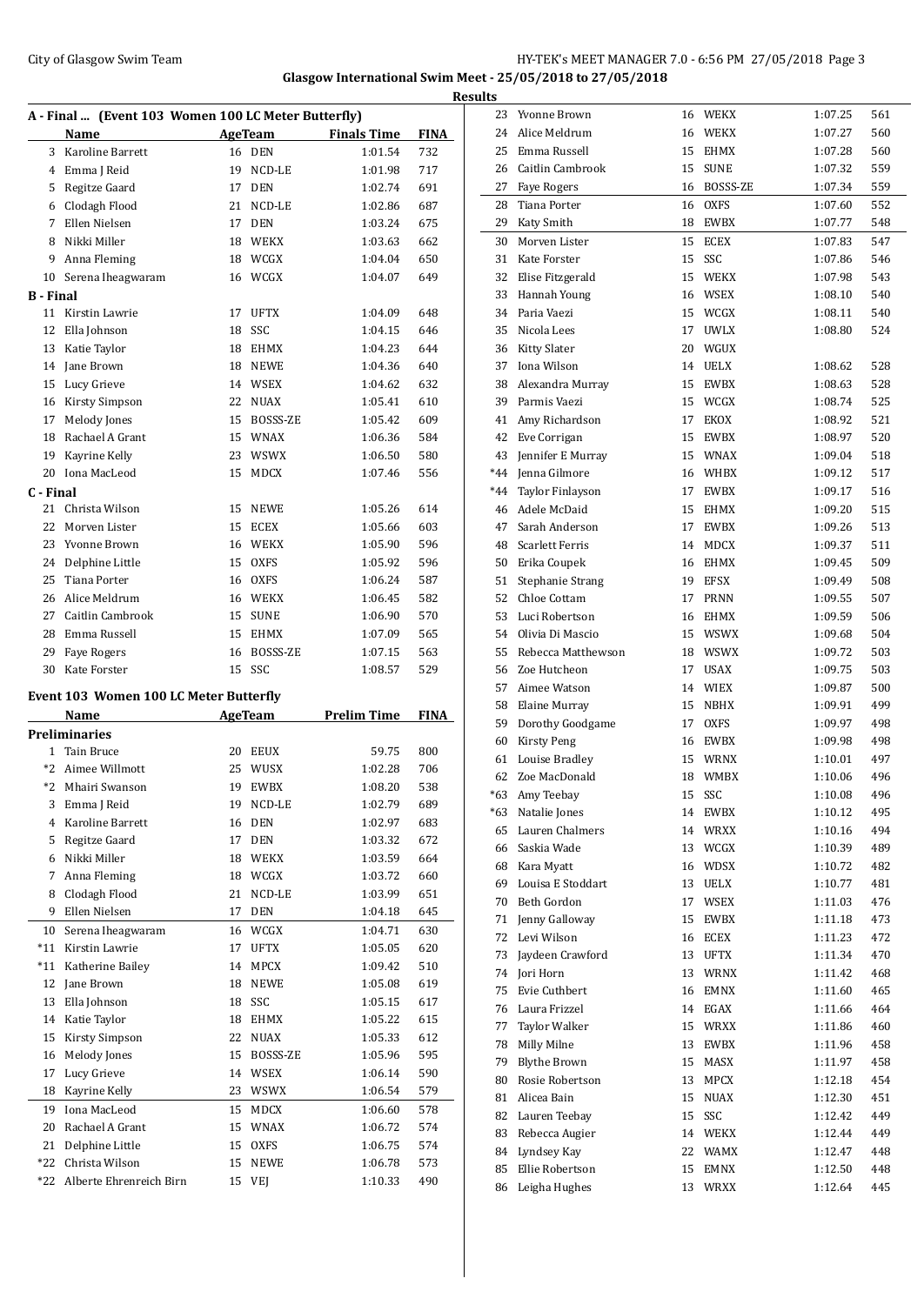## City of Glasgow Swim Team HY-TEK's MEET MANAGER 7.0 - 6:56 PM 27/05/2018 Page 4 **Glasgow International Swim Meet - 25/05/2018 to 27/05/2018 Results**

| Preliminaries  (Event 103 Women 100 LC Meter Butterfly) |                   |    |             |                    |             |  |
|---------------------------------------------------------|-------------------|----|-------------|--------------------|-------------|--|
|                                                         | Name              |    | AgeTeam     | <b>Prelim Time</b> | <b>FINA</b> |  |
| *87                                                     | Maria Cabrelli    | 15 | <b>MDCX</b> | 1:12.70            | 444         |  |
| *87                                                     | Gabriella Lessing | 14 | <b>WRXX</b> | 1:12.89            | 440         |  |
| 89                                                      | Skye Mulholland   | 14 | <b>WEKX</b> | 1:13.00            | 438         |  |
| 90                                                      | Jenna McMahon     | 18 | <b>EHMX</b> | 1:13.11            | 436         |  |
| $*91$                                                   | Catherine Guo     | 15 | BOSSS-ZE    | 1:13.19            | 435         |  |
| $*91$                                                   | Summer Innes      | 14 | <b>UWLX</b> | 1:13.19            | 435         |  |
| 93                                                      | Lauren M Anderson | 13 | <b>WDSX</b> | 1:13.21            | 435         |  |
| 94                                                      | Sophie Hoole      | 14 | <b>EWBX</b> | 1:13.37            | 432         |  |
| 95                                                      | Eve Mair          | 14 | <b>WNAX</b> | 1:13.40            | 431         |  |
| 96                                                      | Molly Cannon      | 14 | <b>WIEX</b> | 1:13.61            | 428         |  |
| 97                                                      | Zara Cowan        | 14 | <b>UFTX</b> | 1:13.83            | 424         |  |
| 98                                                      | Katie Tulloch     | 16 | <b>USAX</b> | 1:13.92            | 422         |  |
| 99                                                      | Niamh Reid        | 16 | <b>WDDX</b> | 1:14.00            | 421         |  |
| 100                                                     | Amy Malone        | 17 | <b>WSWX</b> | 1:14.29            | 416         |  |
| 101                                                     | Leah Stark        | 14 | <b>WNAX</b> | 1:14.57            | 411         |  |
| $*102$                                                  | Louisa Carroll    | 15 | WBLX        | 1:14.75            | 408         |  |
| $*102$                                                  | Yasmin Ali        | 14 | <b>EWBX</b> | 1:14.99            | 404         |  |
| 104                                                     | Ellie Palmer      | 15 | <b>UFTX</b> | 1:15.34            | 399         |  |

## **Event 104 Men 100 LC Meter Butterfly**

|                  | Name                                 |    | <b>AgeTeam</b> | <b>Finals Time</b> | <b>FINA</b> |
|------------------|--------------------------------------|----|----------------|--------------------|-------------|
| A - Final        |                                      |    |                |                    |             |
| $\mathbf{1}$     | Brendan Hyland                       | 24 | NCD-LE         | 54.51              | 763         |
| 2                | Stephen Milne                        | 24 | <b>MPCX</b>    | 54.95              | 745         |
| 3                | Archie Goodburn                      | 17 | <b>EWBX</b>    | 55.68              | 716         |
| 4                | <b>Scotty P McLay</b>                | 19 | WUSX           | 55.79              | 712         |
| 5                | Jakob Juul                           | 18 | <b>DEN</b>     | 56.19              | 697         |
| 6                | Tom Beeley                           | 19 | <b>NUAX</b>    | 56.30              | 692         |
| $*7$             | Conor Ferguson                       | 19 | NCD-LE         | 56.58              | 682         |
| $*7$             | Finn Mc Geever                       | 18 | NCL-MN         | 56.58              | 682         |
| 9                | Zak Aitchison                        | 20 | WUSX           | 56.68              | 679         |
| 10               | Alex a Ogbonna                       | 19 | <b>EEUX</b>    | 57.29              | 657         |
| <b>B</b> - Final |                                      |    |                |                    |             |
| 11               | Ryan Brown                           | 20 | WCGX           | 56.47              | 686         |
| 12               | Marc Elrick                          | 19 | WCGX           | 56.61              | 681         |
| 13               | Andreas Hansen                       | 18 | <b>DEN</b>     | 56.78              | 675         |
|                  | 14 Gregor Swinney                    | 21 | WCGX           | 57.54              | 649         |
| 15               | Craig T Greenock                     | 17 | <b>WCDX</b>    | 57.87              | 638         |
| 16               | Ross M Leslie                        | 20 | <b>EEUX</b>    | 57.88              | 637         |
| 17               | <b>Eduard Rednic</b>                 | 22 | <b>WUSX</b>    | 58.03              | 632         |
| 18               | Arthur Dalén Ellegaard               | 17 | <b>DEN</b>     | 58.23              | 626         |
| 19               | Callum Lawrie                        | 20 | WUSX           | 1:00.32            | 563         |
| C - Final        |                                      |    |                |                    |             |
| 21               | Jeremy O'Connor                      | 16 | NCL-MN         | 58.72              | 610         |
| 22               | Dylan Sommerville                    | 17 | <b>WEKX</b>    | 59.68              | 581         |
| 23               | Carl Barrett                         | 17 | <b>WDDX</b>    | 1:00.02            | 571         |
| 24               | Liam Harkin                          | 16 | <b>UFTX</b>    | 1:00.25            | 565         |
| 25               | Fraser Wilson                        | 16 | <b>EMNX</b>    | 1:00.30            | 563         |
| 26               | Angus Nicol                          | 17 | WCGX           | 1:00.91            | 547         |
| 27               | Jack Muncey                          | 15 | <b>MPCX</b>    | 1:01.11            | 541         |
| 28               | Greg A Fairbairn                     | 16 | <b>WBLX</b>    | 1:03.27            | 488         |
|                  | Event 104 Men 100 LC Meter Butterfly |    |                |                    |             |
|                  | Name                                 |    | AgeTeam        | <b>Prelim Time</b> | <b>FINA</b> |
|                  | <b>Preliminaries</b>                 |    |                |                    |             |
| 1                | Brendan Hyland                       | 24 | NCD-LE         | 55.15              | 737         |
| 2                | Stephen Milne                        | 24 | <b>MPCX</b>    | 56.09              | 700         |
| 3                | Jakob Juul                           | 18 | <b>DEN</b>     | 56.10              | 700         |
| 4                | <b>Scotty P McLay</b>                | 19 | WUSX           | 56.34              | 691         |
| 5                | Archie Goodburn                      | 17 | <b>EWBX</b>    | 56.38              | 689         |

| ults  |                        |    |             |         |     |
|-------|------------------------|----|-------------|---------|-----|
| 6     | Tom Beeley             | 19 | NUAX        | 56.45   | 687 |
| 7     | Zak Aitchison          | 20 | <b>WUSX</b> | 56.60   | 681 |
| 8     | Conor Ferguson         | 19 | NCD-LE      | 56.86   | 672 |
| 9     | Finn Mc Geever         | 18 | NCL-MN      | 56.96   | 669 |
| 10    | Alex a Ogbonna         | 19 | <b>EEUX</b> | 57.00   | 667 |
| 11    | Ryan Brown             | 20 | <b>WCGX</b> | 57.22   | 660 |
| 12    | Callum Lawrie          | 20 | <b>WUSX</b> | 57.36   | 655 |
| 13    | Andreas Hansen         |    |             |         |     |
|       |                        | 18 | <b>DEN</b>  | 57.53   | 649 |
| 14    | Marc Elrick            | 19 | WCGX        | 57.64   | 645 |
| 15    | <b>Gregor Swinney</b>  | 21 | WCGX        | 57.70   | 643 |
| $*16$ | Arthur Dalén Ellegaard | 17 | <b>DEN</b>  | 57.76   | 641 |
| $*16$ | Felix Gifford          | 24 | WUSX        | 57.76   | 641 |
| 18    | <b>Eduard Rednic</b>   | 22 | <b>WUSX</b> | 57.87   | 638 |
| 19    | Craig T Greenock       | 17 | <b>WCDX</b> | 57.91   | 636 |
| 20    | Ross M Leslie          | 20 | <b>EEUX</b> | 58.02   | 633 |
| 21    | Jonah Walsh            | 18 | EWBX        | 58.39   | 621 |
| 22    | James Black            | 22 | WCGX        | 58.96   | 603 |
| 23    | Christopher Motha      | 18 | <b>OXFS</b> | 58.98   | 602 |
| 24    | Calum Reid             | 23 | <b>EEUX</b> | 59.05   | 600 |
| 25    | Joseph Mooney          | 21 | NCL-MN      | 59.09   | 599 |
| 26    | Cillian Melly          | 21 | NCL-MN      | 59.14   | 597 |
| 27    | Stephen Clegg          | 22 | <b>SUNE</b> | 59.32   | 592 |
| 28    | Connor MacNeil         | 21 | WCGX        | 59.42   | 589 |
| 29    | Jeremy O'Connor        | 16 | NCL-MN      | 59.55   | 585 |
| 30    | Giano Napolitano       |    | 18 WBLX     | 59.86   | 576 |
| 31    | Dylan Sommerville      | 17 | <b>WEKX</b> | 1:00.06 | 570 |
|       |                        |    |             |         |     |
| 32    | Ethan Murtagh          | 16 | NCD-LE      | 1:00.34 | 562 |
| 33    | <b>Andrew Hosie</b>    | 25 | WCGX        | 1:00.38 | 561 |
| 34    | Cameron A Finlayson    | 20 | <b>EEUX</b> | 1:00.40 | 561 |
| 35    | Carl Barrett           | 17 | <b>WDDX</b> | 1:00.50 | 558 |
| 36    | Angus Nicol            | 17 | WCGX        | 1:00.60 | 555 |
| 37    | Audai Hassouna         | 20 | EWBX        | 1:00.61 | 555 |
| 38    | <b>Fraser Wilson</b>   | 16 | <b>EMNX</b> | 1:00.85 | 548 |
| 39    | Matthew Silvester      | 18 | <b>WBEN</b> | 1:01.03 | 543 |
| 40    | Christopher Aitken     | 15 | <b>MPCX</b> | 1:01.13 | 541 |
| 41    | Jack Muncey            | 15 | <b>MPCX</b> | 1:01.32 | 536 |
| 42    | Lewis Birrell          | 17 | EWBX        | 1:01.38 | 534 |
| 43    | Liam Harkin            | 16 | <b>UFTX</b> | 1:01.40 | 534 |
| 44    | Greg A Fairbairn       | 16 | WBLX        | 1:01.50 | 531 |
| 45    | Bryce J Procter        | 15 | WDSX        | 1:01.63 | 528 |
| 46    | Iain A Rose            | 16 | EWBX        | 1:01.70 | 526 |
| 47    | Owen P McBurnie        | 15 | WDSX        | 1:01.71 | 526 |
| 48    | Callum Atkinson        | 15 | NEWE        | 1:01.99 | 519 |
| 49    | Myles Lapsley          | 15 | <b>UWLX</b> | 1:02.06 | 517 |
| 50    | Tom Jeffers            | 18 | MPCX        | 1:02.14 | 515 |
| 51    | Alex Johnson           | 16 | WHHX        | 1:02.15 | 515 |
| 52    | Mark Innes             |    | <b>EWBX</b> |         |     |
|       |                        | 16 |             | 1:02.24 | 512 |
| 53    | <b>Scott Birtles</b>   | 20 | MDCX        | 1:02.31 | 511 |
| 54    | John Houston           | 17 | WSEX        | 1:02.34 | 510 |
| 55    | Edward J Alsop         | 16 | UELX        | 1:02.51 | 506 |
| 56    | Jamie Macdonald        | 17 | EWBX        | 1:02.57 | 504 |
| 57    | Scott Lilburn          | 18 | UFTX        | 1:02.59 | 504 |
| 58    | Fraser D Kelly         | 15 | WNAX        | 1:02.61 | 503 |
| 59    | Oscar Smillie          | 16 | WSEX        | 1:02.85 | 498 |
| 60    | Alasdair Dunse         | 16 | UWLX        | 1:02.96 | 495 |
| 61    | Alasdair W McGhee      | 19 | WSEX        | 1:03.37 | 485 |
| 62    | Angus Rutherford       | 17 | EHMX        | 1:03.44 | 484 |
| 63    | <b>Stewart Brodie</b>  | 16 | WEKX        | 1:03.72 | 477 |
| 64    | Lewis R Hammond        | 15 | WSEX        | 1:03.88 | 474 |
| 65    | Fraser Collier         | 17 | WSEX        | 1:03.99 | 471 |
|       |                        |    |             |         |     |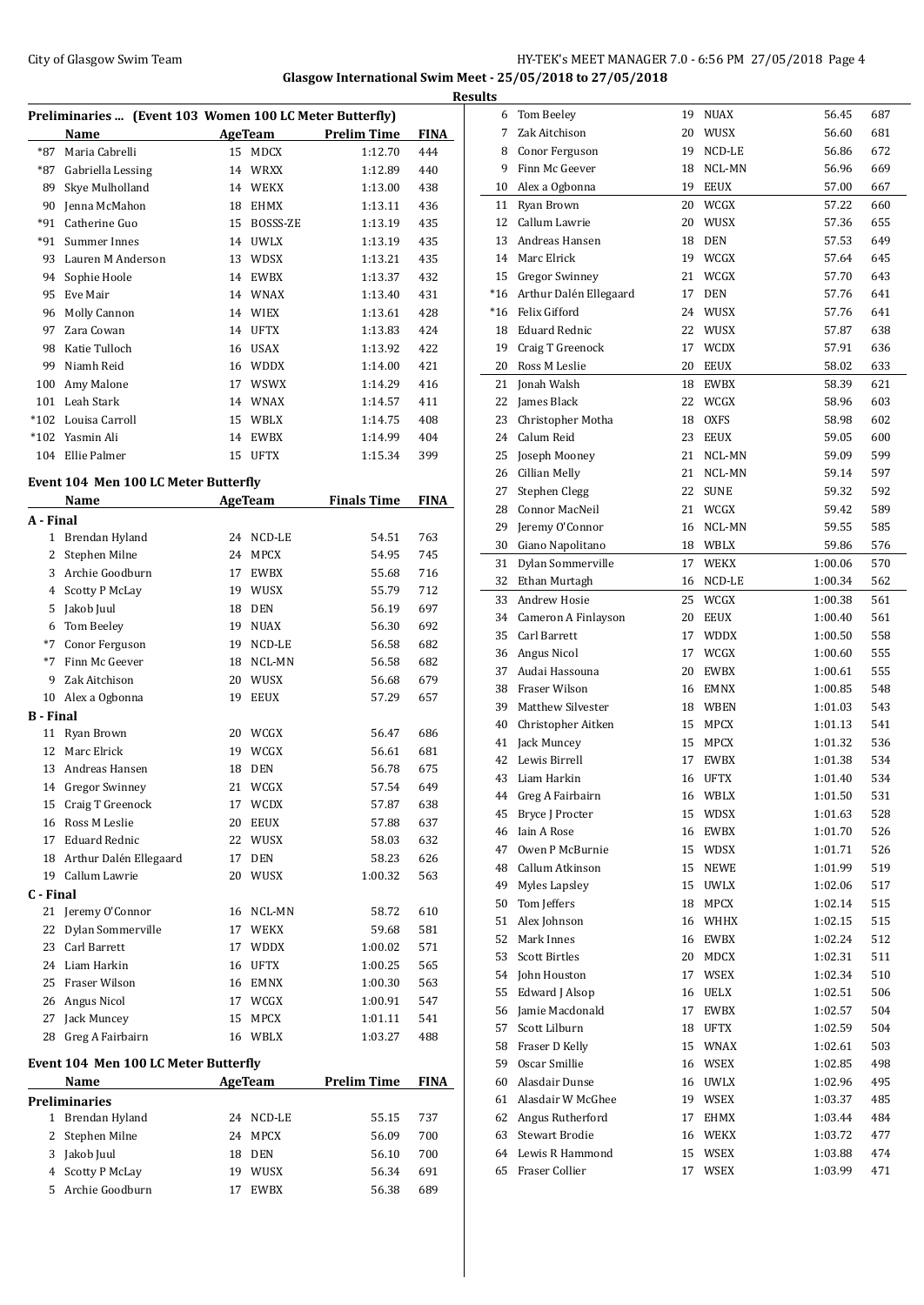## City of Glasgow Swim Team Team Team Fermion City of Glasgow Swim Team Fermion City of Glasgow Swim Team Fermion City of Glasgow Swim Team Fermion City of Glasgow Swim Team Fermion City of Glasgow Swim Team Fermion City of **Glasgow International Swim Meet - 25/05/2018 to 27/05/2018 Results**

|                  | Preliminaries  (Event 104 Men 100 LC Meter Butterfly) |    |                |                    |             |
|------------------|-------------------------------------------------------|----|----------------|--------------------|-------------|
|                  | <b>Name</b>                                           |    | <b>AgeTeam</b> | <b>Prelim Time</b> | <b>FINA</b> |
|                  | 66 Oscar T Heald                                      | 19 | <b>EEUX</b>    | 1:04.03            | 471         |
|                  | 67 Ryan Ferguson                                      |    | 17 UFTX        | 1:04.04            | 470         |
|                  | 68 Kerr B Martin                                      |    | 15 WCDX        | 1:04.12            | 469         |
| 69               | Ethan Brown                                           |    | 15 MASX        | 1:04.15            | 468         |
|                  | 70 Cameron W Gordon                                   |    | 14 WDSX        | 1:04.22            | 466         |
|                  | 71 Caoilen Doyle                                      |    | 20 WEKX        | 1:04.55            | 459         |
| 72               | Marc Devlin                                           |    | 16 WBLX        | 1:04.56            | 459         |
| 73               | Arran Stowe                                           |    | 20 EFSX        | 1:04.76            | 455         |
|                  | 74 Elliot P Sinclair                                  |    | 14 WDSX        | 1:04.93            | 451         |
| 75               | Jake Conaghan                                         |    | 16 WCGX        | 1:05.16            | 446         |
| 76               | Lewis McCulloch                                       |    | 18 WIEX        | 1:05.30            | 444         |
| 77               | Jack Wales                                            |    | 16 WCGX        | 1:05.43            | 441         |
| 78               | Rory Young                                            |    | 16 EHMX        | 1:05.58            | 438         |
|                  | 79 Daniel Ferguson                                    |    | 17 UWLX        | 1:06.20            | 426         |
| 80               | Kieran Spalding                                       |    | 19 MMLX        | 1:06.21            | 426         |
| 81               | <b>Finlay Wallace</b>                                 |    | 15 MASX        | 1:06.25            | 425         |
| 82               | Euan Pate                                             |    | 18 EFSX        | 1:06.42            | 422         |
| 83               | Kerr Lumsden                                          | 15 | <b>MMHX</b>    | 1:06.61            | 418         |
| 84               | Angus R Dickson                                       |    | 19 WNAX        | 1:06.69            | 416         |
| 85               | Iain Lovie                                            | 17 | <b>NBHX</b>    | 1:06.72            | 416         |
| 86               | Louis Lawlor                                          |    | 16 WCGX        | 1:06.80            | 414         |
| 87               | Sam Millar                                            |    |                |                    |             |
|                  |                                                       |    | 16 WDDX        | 1:06.96            | 411         |
|                  | Event 105 Women 200 LC Meter Backstroke               |    |                |                    |             |
|                  | Name                                                  |    | <b>AgeTeam</b> | <b>Finals Time</b> | <b>FINA</b> |
| A - Final        |                                                       |    |                |                    |             |
| $\mathbf{1}$     | Kathryn S Greenslade                                  | 20 | EEUX           | 2:13.09            | 809         |
| $\overline{2}$   | Karoline Sørensen                                     |    | 16 DEN         | 2:16.01            | 758         |
|                  | 3 Ellis J Shiels                                      |    | 16 WMBX        | 2:16.19            | 755         |
|                  | 4 Katie Shanahan                                      |    | 14 WCGX        | 2:19.39            | 705         |
| 5                | Nicole Ryan                                           | 20 | <b>OXFS</b>    | 2:19.54            | 702         |
| 6                | Hannah L Miley                                        | 29 | <b>NUAX</b>    | 2:19.83            | 698         |
| 7                | Orla L Adams                                          | 23 | <b>NUAX</b>    | 2:20.44            | 689         |
| 8                | Ellie Turner                                          |    | 15 ECEX        | 2:20.87            | 683         |
| 9                | <b>Emily Grant</b>                                    | 21 | WUSX           | 2:22.35            | 661         |
| 10               | Serena Iheagwaram                                     |    | 16 WCGX        | 2:22.44            | 660         |
| <b>B</b> - Final |                                                       |    |                |                    |             |
| 11               | <b>Caitlin Duffy</b>                                  | 18 | WSEX           | 2:22.28            | 662         |
| 12               | Emma Scully                                           | 17 | WCGX           | 2:22.56            | 659         |
| 13               | Sofie Hansen                                          | 16 | DEN            | 2:24.03            | 639         |
| 14               | Erika Coupek                                          | 16 | <b>EHMX</b>    | 2:24.85            | 628         |
| 15               | Stine Knudsen                                         |    | 19 VEJ         | 2:25.46            | 620         |
| 16               | Erin Donnelly                                         | 15 | BOSSS-ZE       | 2:25.83            | 615         |
| 17               | <b>Molly Young</b>                                    | 17 | WCGX           | 2:27.12            | 599         |
| 18               | Katie Taylor                                          | 18 | EHMX           | 2:29.76            | 568         |
| 19               | <b>Scarlett Ferris</b>                                | 14 | <b>MDCX</b>    | 2:29.77            | 568         |
| 20               | Mia Steen Duus                                        | 17 | <b>DEN</b>     | 2:30.27            | 562         |
| C - Final        |                                                       |    |                |                    |             |
| 21               | Abbie Wyatt                                           | 15 | SSC            | 2:27.00            | 601         |
| 22               | Morgan Anderson                                       | 14 | MDCX           | 2:27.10            | 599         |
|                  |                                                       |    |                |                    |             |
| 23               | Caitlyn Dodds<br>Milli Steele                         | 16 | EFSX           | 2:27.42            | 595         |
| 24               |                                                       | 15 | BOSSS-ZE       | 2:28.89            | 578         |
| 25               | Maria Cabrelli                                        | 15 | MDCX           | 2:30.35            | 561         |
| 26               | Sophie A Cameron                                      |    | 16 WSEX        | 2:30.45            | 560         |
| 27               | Lilly Wallwork                                        | 15 | SSC            | 2:30.52            | 559         |
| 28               | Niamh A Green                                         | 14 | <b>WDSX</b>    | 2:32.06            | 543         |
| 29               | Rebecca Augier                                        | 14 | WEKX           | 2:33.59            | 526         |

| Event 105 Women 200 LC Meter Backstroke |                         |    |             |                    |      |  |  |
|-----------------------------------------|-------------------------|----|-------------|--------------------|------|--|--|
|                                         | Name                    |    | AgeTeam     | <b>Prelim Time</b> | FINA |  |  |
|                                         | <b>Preliminaries</b>    |    |             |                    |      |  |  |
|                                         | 1 Kathryn S Greenslade  |    | 20 EEUX     | 2:15.98            | 759  |  |  |
| 2                                       | Ellis J Shiels          |    | 16 WMBX     | 2:16.01            | 758  |  |  |
|                                         | 3 Karoline Sørensen     |    | 16 DEN      | 2:19.51            | 703  |  |  |
|                                         | 4 Ellie Turner          |    | 15 ECEX     | 2:19.94            | 696  |  |  |
|                                         | 5 Nicole Ryan           |    | 20 OXFS     | 2:20.54            | 687  |  |  |
| 6                                       | Katie Shanahan          | 14 | WCGX        | 2:21.37            | 675  |  |  |
| 7                                       | Hannah L Miley          | 29 | <b>NUAX</b> | 2:21.42            | 675  |  |  |
| 8                                       | Orla L Adams            | 23 | <b>NUAX</b> | 2:21.96            | 667  |  |  |
| 9                                       | <b>Emily Grant</b>      | 21 | WUSX        | 2:22.30            | 662  |  |  |
| 10                                      | Serena Iheagwaram       |    | 16 WCGX     | 2:23.17            | 650  |  |  |
|                                         | 11 Emma Scully          | 17 | WCGX        | 2:23.71            | 643  |  |  |
| 12                                      | Erika Coupek            | 16 | EHMX        | 2:24.87            | 628  |  |  |
| 13                                      | <b>Caitlin Duffy</b>    |    | 18 WSEX     | 2:25.36            | 621  |  |  |
| 14                                      | Stine Knudsen           |    | 19 VEJ      | 2:25.44            | 620  |  |  |
| 15                                      | Sofie Hansen            | 16 | DEN         | 2:25.73            | 616  |  |  |
|                                         |                         |    | 15 BOSSS-ZE | 2:26.46            | 607  |  |  |
|                                         | 16 Erin Donnelly        |    |             |                    |      |  |  |
|                                         | 17 Molly Young          |    | 17 WCGX     | 2:26.73            | 604  |  |  |
|                                         | 18 Katie Taylor         | 18 | EHMX        | 2:27.73            | 592  |  |  |
| 19                                      | <b>Scarlett Ferris</b>  | 14 | <b>MDCX</b> | 2:28.18            | 586  |  |  |
|                                         | 20 Mia Steen Duus       |    | 17 DEN      | 2:28.62            | 581  |  |  |
| 21                                      | Milli Steele            |    | 15 BOSSS-ZE | 2:28.93            | 578  |  |  |
| 22                                      | Alicia Lumsden          |    | 18 USAX     | 2:29.57            | 570  |  |  |
|                                         | 23 Victoria McCormick   | 15 | <b>WSEX</b> | 2:29.99            | 565  |  |  |
|                                         | 24 Abbie Wyatt          | 15 | SSC         | 2:30.00            | 565  |  |  |
| 25                                      | Morgan Anderson         | 14 | <b>MDCX</b> | 2:30.13            | 564  |  |  |
| 26                                      | Caitlyn Dodds           |    | 16 EFSX     | 2:30.18            | 563  |  |  |
| 27                                      | Nicola Lees             |    | 17 UWLX     | 2:30.27            | 562  |  |  |
| 28                                      | Niamh A Green           |    | 14 WDSX     | 2:30.40            | 561  |  |  |
|                                         | 29 Rebecca Augier       |    | 14 WEKX     | 2:30.54            | 559  |  |  |
| 30                                      | Lilly Wallwork          |    | 15 SSC      | 2:30.62            | 558  |  |  |
| 31                                      | Jacqueline McMillan     |    | 14 EGSX     | 2:30.85            | 556  |  |  |
| 32                                      | Sophie A Cameron        |    | 16 WSEX     | 2:30.89            | 555  |  |  |
| 33                                      | Maria Cabrelli          |    | 15 MDCX     | 2:30.90            | 555  |  |  |
|                                         | 34 Roisin Ramsay        | 17 | EWBX        | 2:31.48            | 549  |  |  |
| 35                                      | Dorothy Goodgame        | 17 | <b>OXFS</b> | 2:31.99            | 543  |  |  |
|                                         | 36 Lucy J Lucas         |    | 15 UELX     | 2:32.07            | 542  |  |  |
| 37                                      | Kate Forster            | 15 | SSC         | 2:32.15            | 542  |  |  |
| 38                                      | Rachael A Grant         | 15 | WNAX        | 2:32.16            | 541  |  |  |
| 39                                      | Iona Wilson             |    | 14 UELX     | 2:32.65            | 536  |  |  |
| 40                                      | Drew McKenzie           |    | 13 UWLX     | 2:32.78            | 535  |  |  |
| 41                                      | Imogen Collins          |    | 14 WBLX     | 2:32.95            | 533  |  |  |
| 42                                      | Ava A Simpson           |    | 15 WDSX     | 2:33.10            | 532  |  |  |
|                                         | 43 Alice Meldrum        |    | 16 WEKX     | 2:33.24            | 530  |  |  |
|                                         | 44 Karen Heath          |    | 16 UWLX     | 2:33.70            | 525  |  |  |
| 45                                      | Ella Stevenson          |    | 13 WBLX     |                    |      |  |  |
|                                         |                         |    |             | 2:33.79            | 524  |  |  |
| 46                                      | Kiana Belotti           | 15 | EWBX        | 2:34.70            | 515  |  |  |
| 47                                      | Katrin Rough            | 17 | MPCX        | 2:34.86            | 514  |  |  |
| 48                                      | Georgia M Knox          | 15 | <b>WCDX</b> | 2:35.23            | 510  |  |  |
|                                         | 49 Megan Smit           | 15 | <b>OXFS</b> | 2:35.32            | 509  |  |  |
|                                         | 50 Alexandra Murray     |    | 15 EWBX     | 2:35.42            | 508  |  |  |
|                                         | 51 Louisa E Stoddart    | 13 | UELX        | 2:35.46            | 508  |  |  |
|                                         | 52 Elle McMillan        |    | 16 MASX     | 2:35.71            | 505  |  |  |
|                                         | 53 Lauren Macleay       |    | 17 WIEX     | 2:35.94            | 503  |  |  |
|                                         | *54 Summer Innes        |    | 14 UWLX     | 2:35.95            | 503  |  |  |
|                                         | *54 Levi Wilson         |    | 16 ECEX     | 2:35.95            | 503  |  |  |
| 56                                      | Sofie Theophil Petersen |    | 15 VEJ      | 2:36.92            | 494  |  |  |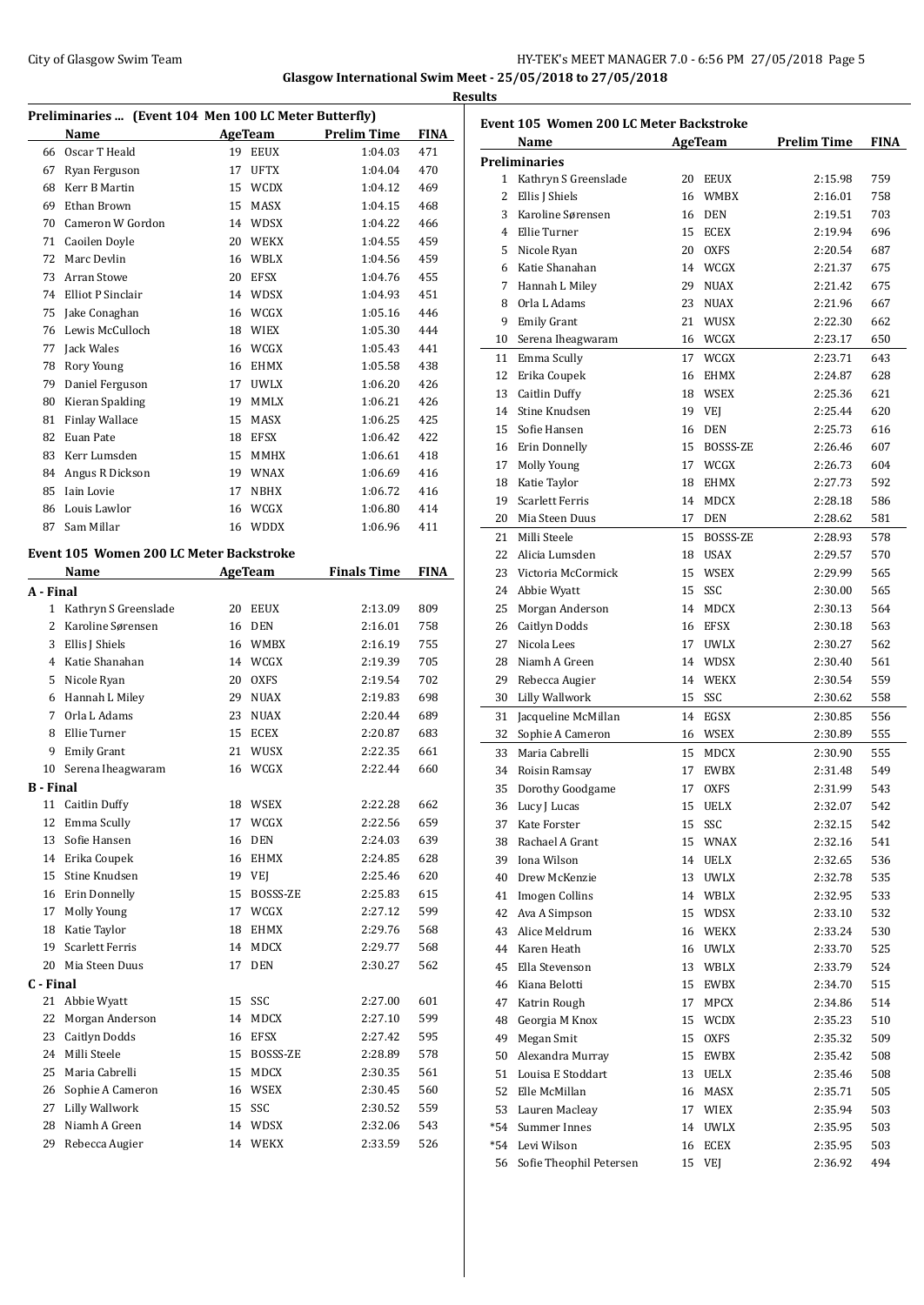## City of Glasgow Swim Team Team Team Fermion City of Glasgow Swim Team Fermion City of Glasgow Swim Team Fermion City of Glasgow Swim Team Fermion City of Glasgow Swim Team Fermion City of Glasgow Swim Team Fermion City of **Glasgow International Swim Meet - 25/05/2018 to 27/05/2018 Results**

| Preliminaries  (Event 105 Women 200 LC Meter Backstroke) |                                       |    |                |                    |             |
|----------------------------------------------------------|---------------------------------------|----|----------------|--------------------|-------------|
|                                                          | Name                                  |    | AgeTeam        | <b>Prelim Time</b> | <b>FINA</b> |
| 57                                                       | Jenna Cole                            |    | 13 WBLX        | 2:36.95            | 493         |
| 58                                                       | Paria Vaezi                           | 15 | WCGX           | 2:37.14            | 492         |
| 59                                                       | Gabriella Lessing                     |    | 14 WRXX        | 2:37.52            | 488         |
| 60                                                       | Abbi Sinclair                         | 14 | <b>EWBX</b>    | 2:37.67            | 487         |
| 61                                                       | Sarah Coffey                          | 14 | <b>UFTX</b>    | 2:38.19            | 482         |
| 62                                                       | Amy Richardson                        | 17 | EKOX           | 2:38.27            | 481         |
| 63                                                       | Sophie Jenkins                        | 16 | <b>MPCX</b>    | 2:39.21            | 473         |
| 64                                                       | Sarah Turnbull                        |    | 15 UELX        | 2:39.47            | 470         |
| 65                                                       | Shannon M Rolink                      |    | 14 WAMX        | 2:39.73            | 468         |
| 66                                                       | Jessica Dempster                      | 12 | UWLX           | 2:40.22            | 464         |
| 67                                                       | Zara Cowan                            | 14 | UFTX           | 2:40.92            | 458         |
| 68                                                       | Hollie Miller                         | 18 | WHBX           | 2:41.85            | 450         |
| 69                                                       | Darcey Adam                           | 15 | <b>UFTX</b>    | 2:42.35            | 446         |
| 70                                                       | Anna Colston                          | 15 | <b>UFTX</b>    | 2:42.58            | 444         |
| 71                                                       | Emma De Wet                           | 13 | <b>UWLX</b>    | 2:42.68            | 443         |
|                                                          |                                       |    |                |                    |             |
| 72                                                       | <b>Meagan Porteous</b>                | 13 | <b>UELX</b>    | 2:42.95            | 441         |
| 73                                                       | Lauren M Anderson                     | 13 | <b>WDSX</b>    | 2:43.22            | 439         |
|                                                          | 74 Louisa Carroll                     | 15 | WBLX           | 2:43.78            | 434         |
| 75                                                       | Katie Tulloch                         | 16 | <b>USAX</b>    | 2:44.24            | 430         |
| 76                                                       | Luci Robertson                        | 16 | <b>EHMX</b>    | 2:44.45            | 429         |
| $---$                                                    | Laura Murray                          |    | 14 WSWX        | DQ                 |             |
|                                                          | Event 106 Men 200 LC Meter Backstroke |    |                |                    |             |
|                                                          | <b>Name</b>                           |    | <b>AgeTeam</b> | <b>Finals Time</b> | <b>FINA</b> |
| A - Final                                                |                                       |    |                |                    |             |
| $\mathbf{1}$                                             | Stephen Milne                         | 24 | <b>MPCX</b>    | 2:04.09            | 733         |
|                                                          | 2 Scott Gibson                        | 18 | WEKX           | 2:05.31            | 712         |
| 3                                                        | Rory Mc Evoy                          | 20 | NCD-LE         | 2:06.04            | 700         |
| $\overline{4}$                                           | Seán Scannell                         | 16 | NCD-LE         | 2:07.52            | 676         |
| 5                                                        | Joe Watt                              | 18 | WCGX           | 2:08.04            | 667         |
|                                                          | 6 Daniel Jenkins                      | 17 | <b>OXFS</b>    | 2:09.40            | 647         |
| 7                                                        | Nicholas Skelton                      | 15 | <b>OXFS</b>    | 2:09.68            | 642         |
| 8                                                        | Ryan Brown                            |    | 20 WCGX        | 2:10.91            | 624         |
| 9                                                        | Ryan Robertson                        | 16 | WCGX           | 2:11.16            | 621         |
| 10                                                       | Lucas Bruun Strøbek                   | 17 | <b>DEN</b>     | 2:12.14            | 607         |
| <b>B</b> - Final                                         |                                       |    |                |                    |             |
|                                                          |                                       |    |                |                    |             |
|                                                          | 11 Keir Edgar                         |    | 17 UFTX        | 2:09.91<br>2:11.42 | 639<br>617  |
|                                                          | 12 James Cross                        |    | 18 WBEN        |                    |             |
| 13                                                       | Jack Muncey                           | 15 | MPCX           | 2:12.66            | 600         |
| 14                                                       | Joseph Martin                         | 18 | <b>NEWE</b>    | 2:13.92            | 583         |
| 15                                                       | <b>Conor Massey</b>                   | 16 | WCGX           | 2:14.41            | 577         |
| 16                                                       | Thomas Hill                           | 16 | SSC            | 2:15.74            | 560         |
| 17                                                       | Luke Wilby                            | 18 | <b>OXFS</b>    | 2:16.18            | 555         |
| 18                                                       | Lewis Maxwell                         | 15 | DERE           | 2:16.40            | 552         |
| 19                                                       | Thomas Tsiopanis                      | 25 | EEUX           | 2:16.52            | 550         |
| 20                                                       | Iain Lovie                            | 17 | NBHX           | 2:19.27            | 518         |
| C - Final                                                |                                       |    |                |                    |             |
| 21                                                       | Mark Ford                             | 15 | WCGX           | 2:14.31            | 578         |
| 22                                                       | George Cowan                          | 17 | MDCX           | 2:15.15            | 567         |
| 23                                                       | Logan Eason                           | 17 | WSWX           | 2:15.71            | 560         |
| 24                                                       | Sean Craigmile                        | 15 | UELX           | 2:16.46            | 551         |
| 25                                                       | Conor Logan                           | 17 | <b>WCGX</b>    | 2:17.11            | 543         |
| 26                                                       | Liam McLaughlin                       | 16 | EWBX           | 2:17.17            | 543         |
| 27                                                       | Owen P McBurnie                       | 15 | WDSX           | 2:19.50            | 516         |
| 28                                                       | Jamie Ferguson                        | 15 | EMNX           | 2:20.77            | 502         |
| 29                                                       | Calum Chittleburgh                    | 17 | EWBX           | 2:26.81            | 443         |
| 30                                                       | Michael J Flynn                       | 15 | <b>WCDX</b>    | 2:27.13            | 440         |

|      | Event 106 Men 200 LC Meter Backstroke |    |             |                    |             |  |  |
|------|---------------------------------------|----|-------------|--------------------|-------------|--|--|
|      | Name                                  |    | AgeTeam     | <b>Prelim Time</b> | <b>FINA</b> |  |  |
|      | <b>Preliminaries</b>                  |    |             |                    |             |  |  |
|      | *1 Stephen Milne                      | 24 | MPCX        | 2:06.97            | 684         |  |  |
| $*1$ | Sam Glass                             | 14 | <b>EWBX</b> | 2:23.06            | 478         |  |  |
|      | 2 Rory Mc Evoy                        | 20 | NCD-LE      | 2:07.18            | 681         |  |  |
|      | 3 Seán Scannell                       | 16 | NCD-LE      | 2:08.22            | 665         |  |  |
|      | 4 Craig McNally                       | 26 | WCGX        | 2:08.23            | 664         |  |  |
| 5.   | <b>Joe Watt</b>                       | 18 | WCGX        | 2:08.32            | 663         |  |  |
| 6    | Scott Gibson                          | 18 | WEKX        | 2:08.72            | 657         |  |  |
| 7    | Daniel Jenkins                        | 17 | <b>OXFS</b> | 2:10.10            | 636         |  |  |
| 8    | Nicholas Skelton                      | 15 | <b>OXFS</b> | 2:10.70            | 627         |  |  |
|      | 9 Lucas Bruun Strøbek                 | 17 | DEN         | 2:10.99            | 623         |  |  |
|      | 10 Ryan Robertson                     | 16 | WCGX        | 2:11.34            | 618         |  |  |
|      | 11 Ryan Brown                         | 20 | WCGX        | 2:11.76            | 612         |  |  |
|      | 12 Jack Muncey                        | 15 | <b>MPCX</b> | 2:11.92            | 610         |  |  |
| 13   | James Cross                           | 18 | WBEN        | 2:12.16            | 607         |  |  |
|      | 14 Keir Edgar                         | 17 | <b>UFTX</b> | 2:12.74            | 599         |  |  |
|      | 15 Lewis Maxwell                      | 15 | <b>DERE</b> | 2:13.18            | 593         |  |  |
|      | 16 Luke Wilby                         | 18 | <b>OXFS</b> | 2:13.89            | 584         |  |  |
| 17   | Joseph Martin                         | 18 | <b>NEWE</b> | 2:13.98            | 582         |  |  |
| 18   | <b>Conor Massey</b>                   | 16 | WCGX        | 2:14.43            | 577         |  |  |
|      | 19 Thomas Tsiopanis                   | 25 | EEUX        | 2:14.55            | 575         |  |  |
| 20   | Thomas Hill                           | 16 | SSC         | 2:14.59            | 575         |  |  |
| 21   | Iain Lovie                            | 17 | <b>NBHX</b> | 2:14.63            | 574         |  |  |
| 22   | Christopher Motha                     | 18 | <b>OXFS</b> | 2:15.10            | 568         |  |  |
| 23   | Angus Barr                            | 20 | WUSX        | 2:15.35            | 565         |  |  |
| 24   | Conor Logan                           | 17 | WCGX        | 2:15.70            | 561         |  |  |
| 25   | Liam McLaughlin                       | 16 | EWBX        | 2:16.17            | 555         |  |  |
| 26   | Mark Ford                             | 15 | WCGX        | 2:16.57            | 550         |  |  |
| 27   | Calum Chittleburgh                    | 17 | EWBX        | 2:16.69            | 548         |  |  |
| 28   | Owen P McBurnie                       | 15 | <b>WDSX</b> | 2:16.74            | 548         |  |  |
|      | 29 Logan Eason                        | 17 | WSWX        | 2:17.72            | 536         |  |  |
| 30   | George Cowan                          | 17 | MDCX        | 2:17.81            | 535         |  |  |
| 31   | Sean Craigmile                        | 15 | <b>UELX</b> | 2:19.02            | 521         |  |  |
| 32   | Michael J Flynn                       | 15 | <b>WCDX</b> | 2:19.14            | 520         |  |  |
| 33   | Jamie Ferguson                        | 15 | <b>EMNX</b> | 2:19.17            | 520         |  |  |
| 34   | Adam Young                            | 15 | <b>MDCX</b> | 2:19.20            | 519         |  |  |
|      | 35 Elliot Millar                      | 15 | <b>UFTX</b> | 2:20.07            | 510         |  |  |
| 36   | Craig Yeardly                         | 16 | <b>UFTX</b> | 2:20.17            | 509         |  |  |
| 37   | Alfie Scott                           | 15 | NEWE        | 2:20.25            | 508         |  |  |
|      | 38 Alexander Dillon                   | 15 | SSC         | 2:20.55            | 504         |  |  |
|      | 39 Thomas Coates                      | 15 | <b>UWLX</b> | 2:20.68            | 503         |  |  |
|      | 40 Fraser Wilson                      | 16 | EMNX        | 2:20.76            | 502         |  |  |
|      | 41 Lawrence Campbell                  |    | 18 WCGX     | 2:21.05            | 499         |  |  |
|      | 42 Euan W McDonald                    |    | 16 WCDX     | 2:21.57            | 494         |  |  |
|      | 43 Johann Fawcett                     |    | 16 WRNX     | 2:23.03            | 479         |  |  |
|      | 45 Jake Kirkham                       | 14 | <b>UFTX</b> | 2:23.19            | 477         |  |  |
| 46   | Angus Harrold                         | 16 | <b>USAX</b> | 2:24.75            | 462         |  |  |
| 47   | Euan Dunse                            | 14 | <b>UWLX</b> | 2:25.51            | 455         |  |  |
| 48   | Struan Kingdom                        | 16 | WRXX        | 2:25.89            | 451         |  |  |
| 49   | Jack Dalgety                          | 16 | MDCX        | 2:26.11            | 449         |  |  |
| 50   | Alasdair W McGhee                     | 19 | WSEX        | 2:26.45            | 446         |  |  |
|      | 51 Calum M Dunn                       | 14 | WSEX        | 2:26.60            | 444         |  |  |
|      | *52 Kerr Lumsden                      | 15 | MMHX        | 2:26.84            | 442         |  |  |
|      | *52 Ryan Duncan                       | 15 | MASX        | 2:26.84            | 442         |  |  |
|      | 53 Lucas Grieve                       | 14 | <b>UFTX</b> |                    |             |  |  |
|      | *54 Jonathan Christie                 | 17 | WRNX        | 2:28.15            | 431         |  |  |
| *54  | James Newell                          | 15 | BOSSS-ZE    | 2:28.82            | 425         |  |  |
|      |                                       |    |             |                    |             |  |  |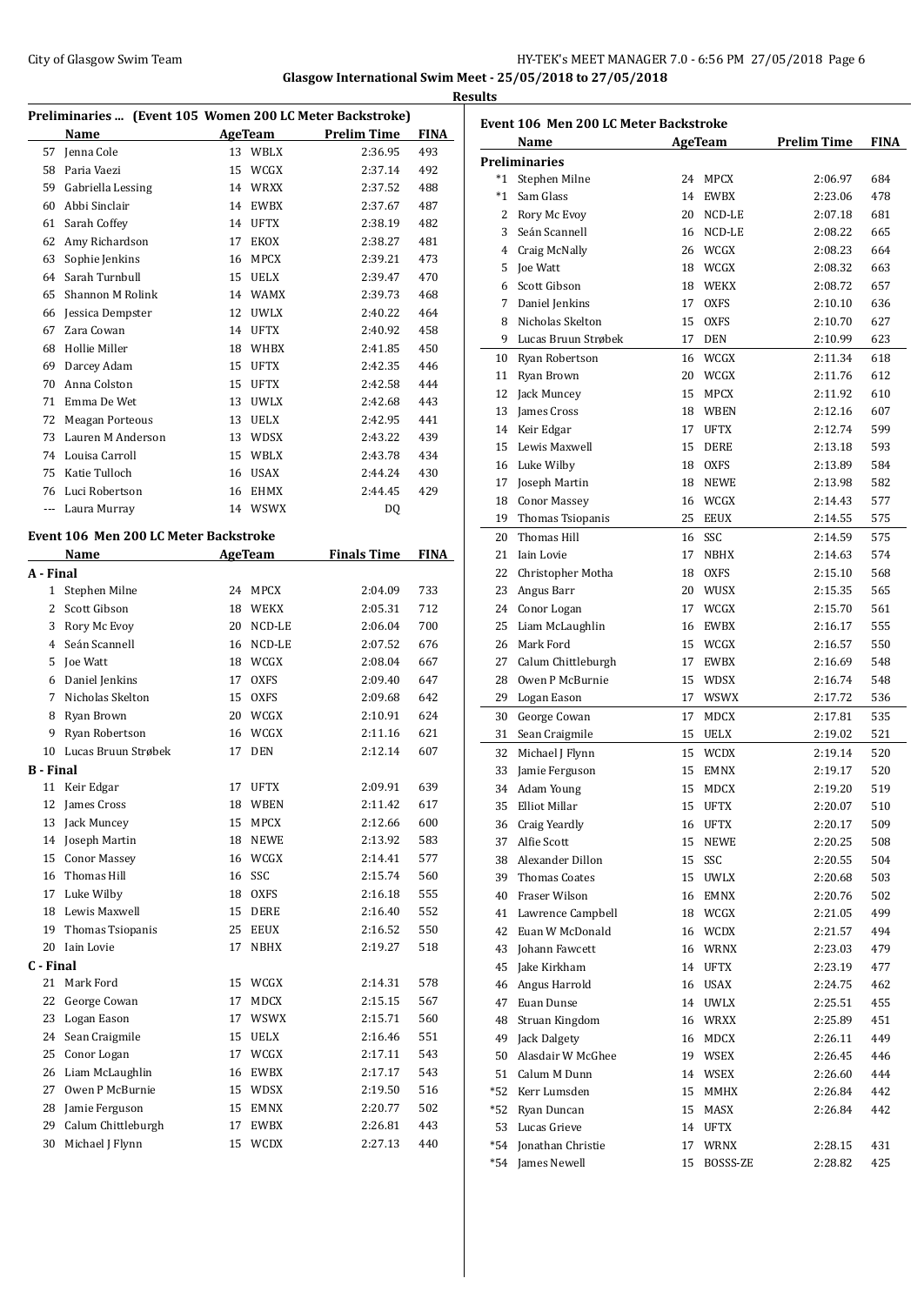## City of Glasgow Swim Team HY-TEK's MEET MANAGER 7.0 - 6:56 PM 27/05/2018 Page 7 **Glasgow International Swim Meet - 25/05/2018 to 27/05/2018 Results**

| Preliminaries  (Event 106 Men 200 LC Meter Backstroke) |                  |    |             |                    |             |  |
|--------------------------------------------------------|------------------|----|-------------|--------------------|-------------|--|
|                                                        | Name             |    | AgeTeam     | <b>Prelim Time</b> | <b>FINA</b> |  |
| 55                                                     | Lucas Grieve     | 14 | <b>UFTX</b> | 2:28.67            | 426         |  |
| 56                                                     | Robbie Wright    | 16 | <b>NEWE</b> | 2:28.82            | 425         |  |
| 58                                                     | Luke Porteous    | 14 | <b>UELX</b> | 2:28.91            | 424         |  |
| 59                                                     | Euan Gumbrell    | 17 | WCGX        | 2:28.92            | 424         |  |
| 60                                                     | Liam S Eccleston | 16 | <b>WDSX</b> | 2:28.95            | 424         |  |
| 61                                                     | Rhys T Handleigh | 18 | <b>WDSX</b> | 2:29.34            | 420         |  |
| 62                                                     | Conan Mowbray    | 15 | WCGX        | 2:30.35            | 412         |  |
| $*63$                                                  | Jamie Claxton    | 16 | <b>EHMX</b> | 2:30.71            | 409         |  |
| $*63$                                                  | Jack Wales       | 16 | WCGX        | 2:32.90            | 392         |  |
| 64                                                     | Ethan Brown      | 15 | <b>MASX</b> | 2:30.77            | 409         |  |
| 65                                                     | Alex Thomson     | 14 | <b>EWBX</b> | 2:31.51            | 403         |  |
| 66                                                     | Cameron Leckie   | 15 | <b>WHBX</b> | 2:32.22            | 397         |  |
| 68                                                     | Stefan Krawiec   | 12 | <b>UELX</b> | 2:33.56            | 387         |  |
| 69                                                     | Scott Muirden    | 16 | <b>EHMX</b> | 2:34.80            | 377         |  |
| 70                                                     | Ryan Anderson    | 17 | WBLX        | 2:37.62            | 358         |  |
| 71                                                     | Kieran Spalding  | 19 | <b>MMLX</b> | 2:38.24            | 353         |  |
| 72                                                     | Findlay Baillie  | 16 | <b>MDCX</b> | 2:41.05            | 335         |  |

# **Event 107 Women 50 LC Meter Freestyle**

|                  | Name                                         |    | <b>AgeTeam</b> | <b>Finals Time</b> | <b>FINA</b> |
|------------------|----------------------------------------------|----|----------------|--------------------|-------------|
| A - Final        |                                              |    |                |                    |             |
| 1                | Katherine E Stark                            | 20 | EEUX           | 25.74              | 783         |
| $\overline{c}$   | Rachel Masson                                |    | 23 EEUX        | 26.08              | 753         |
| 3                | Lucy R Hope                                  |    | 21 EEUX        | 26.14              | 748         |
|                  | 4 Karoline Barrett                           |    | 16 DEN         | 26.20              | 743         |
| 5                | Johanne Hingebjerg                           | 16 | DEN            | 26.40              | 726         |
| 6                | Kathleen Dawson                              |    | 21 WUSX        | 26.83              | 691         |
| 7                | Gulsum Onal                                  |    | 20 WCGX        | 26.97              | 681         |
| 8                | Amalie Søby Mortensen                        | 17 | <b>DEN</b>     | 27.15              | 667         |
| 9                | Aimee Willmott                               |    | 25 WUSX        | 27.26              | 659         |
| 10               | Anita M'Cartney                              | 19 | EEUX           | 27.31              | 656         |
| <b>B</b> - Final |                                              |    |                |                    |             |
| 11               | Line Jordan Vind Hededal                     | 17 | VEJ            | 27.30              | 656         |
| 12               | Lucy Ross                                    | 16 | <b>WEKX</b>    | 27.45              | 646         |
| $*13$            | Jessica Law                                  | 15 | SSC            | 27.64              | 632         |
| $*13$            | Niamh Ritchie                                |    | 18 EWBX        | 27.64              | 632         |
| $*15$            | <b>Kirsty Simpson</b>                        |    | 22 NUAX        | 27.67              | 630         |
| $*15$            | Rachel E Gillespie                           |    | 16 WMBX        | 27.67              | 630         |
| 17               | Emma Russell                                 | 15 | EHMX           | 27.92              | 613         |
| 18               | Sophie Lewis Ward                            | 19 | <b>EEUX</b>    | 27.94              | 612         |
| 19               | Robyn Crawford                               |    | 19 WCGX        | 28.08              | 603         |
| 20               | Erin Robertson                               | 19 | <b>EEUX</b>    | 28.27              | 591         |
| C - Final        |                                              |    |                |                    |             |
| 21               | Delphine Little                              |    | 15 OXFS        | 27.79              | 622         |
| 22               | Trudie Gillic                                |    | 16 NCD-LE      | 27.81              | 621         |
| 23               | Caitlin Cambrook                             |    | 15 SUNE        | 27.85              | 618         |
|                  | 24 Eve Corrigan                              |    | 15 EWBX        | 28.02              | 607         |
| 25               | Kirsty J McNair                              |    | 15 WMBX        | 28.04              | 606         |
| 26               | Elaine Murray                                |    | 15 NBHX        | 28.13              | 600         |
| 27               | Hannah Young                                 |    | 16 WSEX        | 28.16              | 598         |
| 28               | Alberte Ehrenreich Birn                      |    | 15 VEI         | 28.37              | 585         |
| 29               | Alicea Bain                                  | 15 | <b>NUAX</b>    | 28.67              | 567         |
| 30               | Lauren Wetherell                             |    | 16 WCGX        | 28.96              | 550         |
|                  | <b>Event 107 Women 50 LC Meter Freestyle</b> |    |                |                    |             |
|                  | Name                                         |    | <b>AgeTeam</b> | <b>Prelim Time</b> | <b>FINA</b> |
|                  | <b>Preliminaries</b>                         |    |                |                    |             |
| $\mathbf{1}$     | Katherine E Stark                            |    | 20 EEUX        | 25.86              | 772         |
| 2                | Rachel Masson                                | 23 | EEUX           | 25.99              | 761         |
| 3                | Lucy R Hope                                  | 21 | <b>EEUX</b>    | 26.14              | 748         |
|                  |                                              |    |                |                    |             |

|       | 4 Karoline Barrett          |    | 16 DEN      | 26.54   | 714 |
|-------|-----------------------------|----|-------------|---------|-----|
|       | 5 Johanne Hingebjerg        |    | 16 DEN      | 26.71   | 701 |
|       | 6 Kathleen Dawson           |    | 21 WUSX     | 26.81   | 693 |
|       | 7 Aimee Willmott            |    | 25 WUSX     | 27.11   | 670 |
|       | 8 Anita M'Cartney           |    | 19 EEUX     | 27.19   | 664 |
| 9.    | Gulsum Onal                 |    | 20 WCGX     | 27.26   | 659 |
|       | 10 Amalie Søby Mortensen    |    | 17 DEN      | 27.34   | 653 |
|       |                             |    |             |         | 641 |
|       | 11 Line Jordan Vind Hededal | 17 | VEJ         | 27.52   |     |
|       | 12 Anna Fleming             |    | 18 WCGX     | 27.56   | 638 |
|       | 13 Niamh Ritchie            |    | 18 EWBX     | 27.63   | 633 |
|       | 14 Kirsty Simpson           | 22 | <b>NUAX</b> | 27.65   | 632 |
| 15    | Sophie Lewis Ward           |    | 19 EEUX     | 27.68   | 630 |
|       | 16 Rachel E Gillespie       |    | 16 WMBX     | 27.78   | 623 |
| 17    | Emma Russell                |    | 15 EHMX     | 27.79   | 622 |
|       | 18 Lucy Ross                |    | 16 WEKX     | [27.79] | 622 |
|       | 19 Erin Robertson           |    | 19 EEUX     | 27.81   | 621 |
|       | 20 Jessica Law              |    | 15 SSC      | J27.81  | 621 |
| 21    | Robyn Crawford              | 19 | <b>WCGX</b> | 27.91   | 614 |
| 22    | Trudie Gillic               |    | 16 NCD-LE   | 27.94   | 612 |
| 23    | Kirsty J McNair             |    | 15 WMBX     | [27.94] | 612 |
| 24    | Eve Corrigan                |    | 15 EWBX     | 27.95   | 611 |
| 25    | Jane Brown                  |    | 18 NEWE     | 27.96   | 611 |
|       | 26 Mhairi Swanson           |    | 19 EWBX     | 28.06   | 604 |
| 27    | Stephanie Strang            |    | 19 EFSX     | 28.08   | 603 |
|       | 28 Alberte Ehrenreich Birn  |    | 15 VEI      | 28.12   | 600 |
|       | 29 Sarah Anderson           | 17 | EWBX        | 28.18   | 597 |
|       | 30 Delphine Little          |    | 15 OXFS     | 28.24   | 593 |
|       | *31 Emily Grant             | 21 | WUSX        | 28.26   | 592 |
| *31   | Caitlin Cambrook            | 15 | <b>SUNE</b> | 28.26   | 592 |
|       | <b>Swim-Off Required</b>    |    |             |         |     |
|       | 33 Elaine Murray            |    | 15 NBHX     | 28.29   | 590 |
|       | 34 Ellenor Gracey           |    | 19 WUSX     | 28.30   | 589 |
| 35    | Roisin Ramsay               | 17 | <b>EWBX</b> | 28.33   | 587 |
| 36    | Cecilie Behrens Andersen    |    | 17 VEI      | 28.37   | 585 |
|       | *37 Alicea Bain             |    | 15 NUAX     | 28.40   | 583 |
|       |                             |    |             |         |     |
|       |                             |    |             |         |     |
|       | *37 Hannah Young            |    | 16 WSEX     | 28.40   | 583 |
| 39    | Lauren Wetherell            |    | 16 WCGX     | 28.42   | 582 |
| 40    | Clare Wallace               |    | 16 WRXX     | 28.43   | 581 |
| 41    | <b>Edel Daly</b>            | 15 | NCL-MN      | 28.44   | 580 |
| *42   | Gemma K McLeod              | 17 | WDSX        | 28.45   | 580 |
|       | *42 Ellie Turner            | 15 | ECEX        | 28.45   | 580 |
| $*42$ | Morgan Anderson             | 14 | MDCX        | 28.45   | 580 |
|       | 45 Erika Coupek             |    | 16 EHMX     | 28.55   | 574 |
|       | 46 Amy Malone               | 17 | WSWX        | 28.59   | 571 |
| 47    | Natalie Jones               | 14 | EWBX        | 28.61   | 570 |
| 48    | Heather R Brolly            |    | 16 WMBX     | 28.64   | 568 |
| 49    | Lucy Grieve                 |    | 14 WSEX     | 28.68   | 566 |
| 50    | Karen Heath                 |    | 16 UWLX     | 28.69   | 565 |
| 51    | Eilidh Redpath              |    | 16 EMNX     | 28.76   | 561 |
| 52    | Elise Fitzgerald            |    | 15 WEKX     | 28.78   | 560 |
| $*53$ | Eilidh Smith                |    | 18 WCGX     | 28.81   | 558 |
|       | *53 Keira Stericker         |    | 14 WSEX     | 28.81   | 558 |
| 55    | <b>Blythe Brown</b>         |    | 15 MASX     | 28.82   | 558 |
| 56    | Aimee Watson                |    | 14 WIEX     | 28.84   | 557 |
| 57    | Lucy J Lucas                |    | 15 UELX     | 28.90   | 553 |
| 58    | <b>Faye Rogers</b>          |    | 16 BOSSS-ZE | 28.92   | 552 |
| 59    | Drew McKenzie               | 13 | <b>UWLX</b> | 28.96   | 550 |
| 60    | Abbi Sinclair               | 14 | EWBX        | 28.97   | 549 |
| 61    | Ella Astrup Christensen     | 15 |             | 28.98   | 549 |
| $*62$ | Sophie Fischer              | 19 | VEJ<br>WGUX | 29.05   | 545 |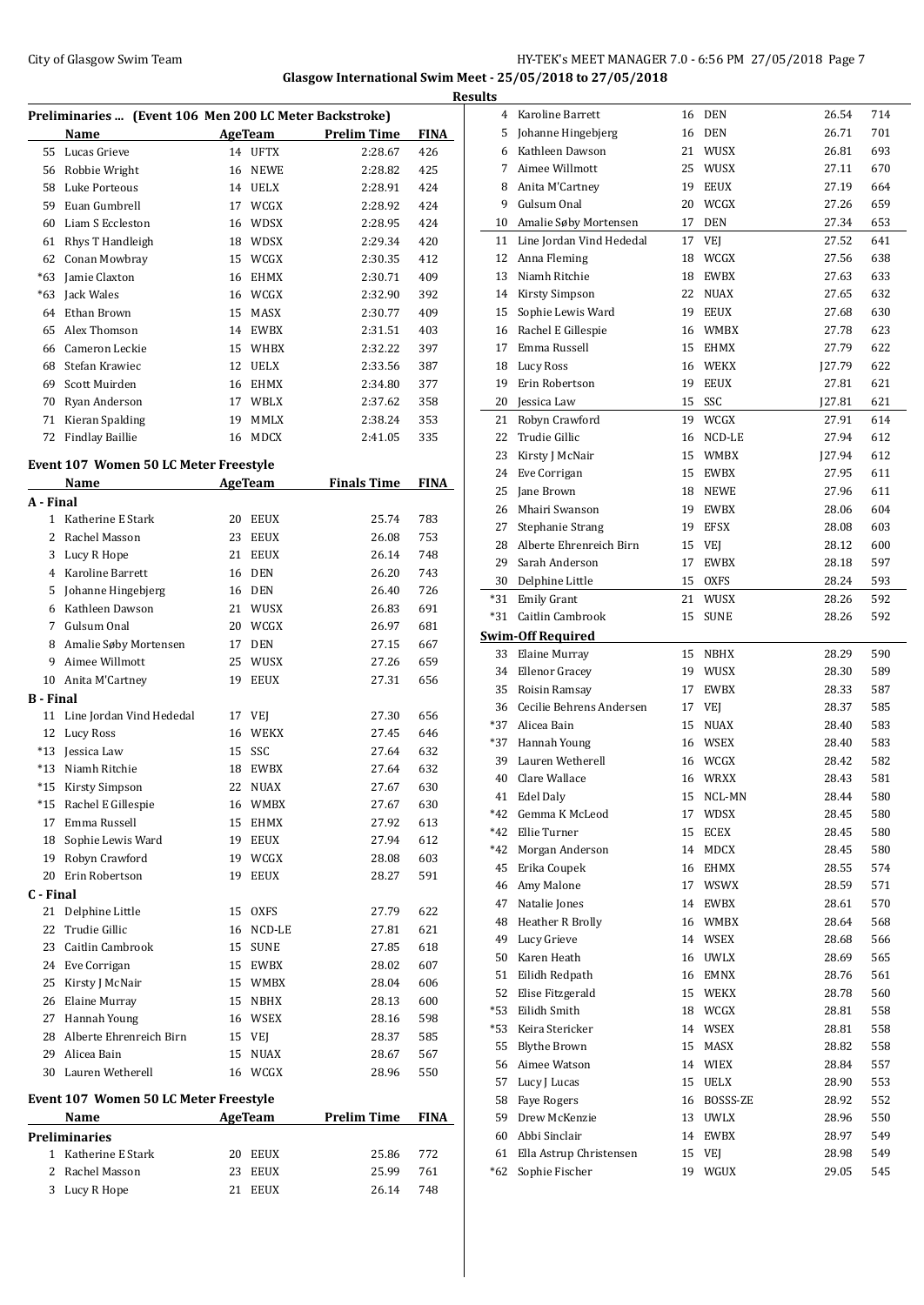## City of Glasgow Swim Team Team Team Fermi Manager 2001 of Glasgow Swim Team Fermi Manager 2001 8 Page 8 **Glasgow International Swim Meet - 25/05/2018 to 27/05/2018**

| Preliminaries  (Event 107 Women 50 LC Meter Freestyle) |                           |    |                |                    |             |  |
|--------------------------------------------------------|---------------------------|----|----------------|--------------------|-------------|--|
|                                                        | Name                      |    | <b>AgeTeam</b> | <b>Prelim Time</b> | <b>FINA</b> |  |
| $*62$                                                  | Rebecca Shulman           | 15 | <b>EWBX</b>    | 29.05              | 545         |  |
| 64                                                     | Alicia Lumsden            | 18 | <b>USAX</b>    | 29.07              | 543         |  |
| 65                                                     | Victoria Duncan           | 16 | <b>UFTX</b>    | 29.08              | 543         |  |
| 66                                                     | Kirsten Barrett           | 17 | <b>WDDX</b>    | 29.09              | 542         |  |
| 67                                                     | Elise McQueenie           | 14 | WCGX           | 29.16              | 538         |  |
| 68                                                     | Amy Teebay                | 15 | SSC            | 29.17              | 538         |  |
| 69                                                     | Lauryn Turnbull           | 18 | <b>WSWX</b>    | 29.18              | 537         |  |
| 70                                                     | Kaitlyn Gillies           | 15 | <b>UWLX</b>    | 29.21              | 536         |  |
| 71                                                     | <b>Charlotte E Hughes</b> | 17 | <b>WMBX</b>    | 29.22              | 535         |  |
| 72                                                     | Alexandra Murray          | 15 | <b>EWBX</b>    | 29.23              | 535         |  |
| 73                                                     | Caitriona Stewart         | 13 | WHHX           | 29.25              | 533         |  |
| 74                                                     | Emma De Wet               | 13 | <b>UWLX</b>    | 29.26              | 533         |  |
| 75                                                     | Elle Sutherland           | 16 | USAX           | 29.27              | 532         |  |
| 76                                                     | Eva G Alguero             |    | 14 WMBX        | 29.28              | 532         |  |
| 77                                                     | Sophie Hoole              | 14 | EWBX           | 29.30              | 531         |  |
| 78                                                     | Sophie Jenkins            | 16 | MPCX           | 29.42              | 524         |  |
| 79                                                     | Alexandra S Borisenko     | 15 | <b>UWLX</b>    | 29.43              | 524         |  |
| 80                                                     | <b>Meagan Porteous</b>    | 13 | <b>UELX</b>    | 29.45              | 523         |  |
| 81                                                     | Katie Tulloch             | 16 | <b>USAX</b>    | 29.51              | 519         |  |
| 82                                                     | Jacqueline McMillan       | 14 | EGSX           | 29.55              | 517         |  |
| 83                                                     | Olivia Di Mascio          | 15 | <b>WSWX</b>    | 29.57              | 516         |  |
| 84                                                     | Lyndsey Kay               | 22 | <b>WAMX</b>    | 29.58              | 516         |  |
| *85                                                    | Skye Mulholland           | 14 | WEKX           | 29.65              | 512         |  |
| *85                                                    | Niamh Tierney             | 15 | <b>UFTX</b>    | 29.65              | 512         |  |
| 87                                                     | Rebecca Braid             | 15 | <b>ECEX</b>    | 29.66              | 512         |  |
| *88                                                    | Nina A Fischer            | 21 | WGUX           | 29.68              | 511         |  |
| *88                                                    | Abby Tyson                | 15 | WDDX           | 29.68              | 511         |  |
| 90                                                     | Jessica Dempster          | 12 | <b>UWLX</b>    | 29.70              | 510         |  |
| 91                                                     | Jenna Gilmore             | 16 | <b>WHBX</b>    | 29.71              | 509         |  |
| 92                                                     | Lucy Taylor               | 19 | <b>WAMX</b>    | 29.72              | 509         |  |
| 93                                                     | Anna Pollock              | 19 | <b>WSWX</b>    | 29.74              | 508         |  |
| 94                                                     | Tiana Porter              | 16 | <b>OXFS</b>    | 29.82              | 503         |  |
| 95                                                     | Summer Innes              | 14 | <b>UWLX</b>    | 29.83              | 503         |  |
| 96                                                     | Yasmin Lapsley            | 14 | <b>UWLX</b>    | 29.88              | 500         |  |
| 97                                                     | Rebecca Ivens             | 16 | <b>EWBX</b>    | 29.89              | 500         |  |
| *98                                                    | Milly Milne               | 13 | EWBX           | 29.94              | 497         |  |
| *98                                                    | Beth Gordon               |    | 17 WSEX        | 29.94              | 497         |  |
| 100                                                    | Ashley Merson             | 13 | UWLX           | 29.97              | 496         |  |
| 101                                                    | Neave Davidson            | 16 | ECEX           | 29.98              | 495         |  |
|                                                        | 102 Catherine Guo         |    | 15 BOSSS-ZE    | 29.99              | 495         |  |
|                                                        | 103 Brooke Smillie        |    | 14 WSEX        | 30.01              | 494         |  |
|                                                        | 104 Emma McPartland       | 15 | MPCX           | 30.03              | 493         |  |
| 105                                                    | Emma Freeborn             | 14 | <b>UWLX</b>    | 30.06              | 491         |  |
|                                                        | 106 Ellie Palmer          | 15 | UFTX           | 30.08              | 490         |  |
| 107                                                    | Anna Williamson           |    | 13 WRXX        | 30.09              | 490         |  |
|                                                        | 108 Leah Stark            |    | 14 WNAX        | 30.13              | 488         |  |
| 109                                                    | Nicole Chandler           |    | 16 WDDX        | 30.17              | 486         |  |
| $*110$                                                 | Ilaisa Redda              | 15 | <b>SUNE</b>    | 30.19              | 485         |  |
| $*110$                                                 | Lauren M Anderson         |    | 13 WDSX        | 30.19              | 485         |  |
| $*110$                                                 | Lauren Macleay            | 17 | WIEX           | 30.19              | 485         |  |
|                                                        | 113 Rebecca Black         | 14 | EWBX           | 30.21              | 484         |  |
|                                                        | 114 Katrin Rough          | 17 | MPCX           | 30.22              | 484         |  |
| 115                                                    | Natalie C Reilly          | 16 | UWLX           | 30.25              | 482         |  |
|                                                        | 116 Ella Williams         | 16 | WMBX           | 30.26              | 482         |  |
| 117                                                    | Jenna McMahon             |    | 18 EHMX        | 30.28              | 481         |  |
|                                                        | *118 Louise Bradley       | 15 | <b>WRNX</b>    | 30.34              | 478         |  |
|                                                        | *118 Erin Gourlay         |    | 14 WCGX        | 30.34              | 478         |  |
|                                                        | 120 Ellie Robertson       |    | 15 EMNX        | 30.45              | 473         |  |
| $*121$                                                 | Rosie Robertson           | 13 | MPCX           | 30.51              | 470         |  |
| *121                                                   | Sarah Coffey              | 14 | UFTX           | 30.51              | 470         |  |

| <b>Results</b>   |                                             |          |                    |                    |             |
|------------------|---------------------------------------------|----------|--------------------|--------------------|-------------|
|                  | *123 Laura Stewart                          |          | 16 WCGX            | 30.54              | 469         |
|                  | *123 Niamh Reid                             |          | 16 WDDX            | 30.54              | 469         |
|                  | 125 Jaydeen Crawford                        |          | 13 UFTX            | 30.56              | 468         |
|                  | 126 Jori Horn                               |          | 13 WRNX            | 30.59              | 466         |
|                  | 127 Amy Richardson                          |          | 17 EKOX            | 30.63              | 464         |
|                  | 128 Zoe Hutcheon                            |          | 17 USAX            | 30.72              | 460         |
|                  | 129 Laura Beatt                             |          | 16 WCGX            | 30.84              | 455         |
|                  | 130 Lucy Clarke                             |          | 13 MMHX            | 32.40              | 392         |
| $---$            | Nikki Miller                                |          | 18 WEKX            | DQ                 |             |
|                  | Event 108 Men 50 LC Meter Freestyle<br>Name |          | AgeTeam            | <b>Finals Time</b> | <b>FINA</b> |
| A - Final        |                                             |          |                    |                    |             |
|                  | 1 Jack D Thorpe                             |          | 24 EEUX            | 23.14              | 737         |
|                  | 2 Scotty P McLay                            |          | 19 WUSX            | 23.16              | 735         |
|                  | *3 Stephen Milne                            |          | 24 MPCX            | 23.60              | 695         |
|                  | *3 David Prendergast                        |          | 24 NCD-LE          | 23.60              | 695         |
|                  | 5 Martyn Walton                             |          | 21 WUSX            | 23.73              | 684         |
|                  | 6 Grant Henderson                           |          | 20 WCGX            | 23.94              | 666         |
|                  | 7 Jack Szaranek                             |          | 20 EEUX            | 24.03              | 658         |
|                  | 8 Conor Ferguson                            |          | 19 NCD-LE          | 24.07              | 655         |
| 9                | Jacob Lea                                   |          | 20 SSC             | 24.25              | 641         |
| 10               | Jakob Juul                                  |          | 18 DEN             | 24.33              | 634         |
| <b>B</b> - Final |                                             |          |                    |                    |             |
| 11               | Scott Goadby                                |          | 20 EEUX            | 23.97              | 663         |
|                  | 12 Chris Muir                               |          | 20 WGUX            | 24.05              | 657         |
|                  | 13 Brendan Hyland                           |          | 24 NCD-LE          | 24.08              | 654         |
|                  | 14 Oliver Fitt                              |          | 19 WUSX            | 24.33              | 634         |
|                  | 15 Ross M Leslie                            |          | 20 EEUX            | 24.36              | 632         |
|                  | 16 Luke Robins                              |          | 19 WUSX            | 24.40              | 629         |
|                  | 17 Andreas Hansen                           |          | 18 DEN             | 24.74              | 603         |
|                  | 18 Joe Watt                                 |          | 18 WCGX            | 24.79              | 600         |
| 19               | <b>Gregor Swinney</b>                       |          | 21 WCGX            | 24.83              | 597         |
| 20               | Regan Lloyd                                 |          | 21 IPST            | 25.02              | 583         |
| C - Final        |                                             |          |                    |                    |             |
| 21               | Daniel Morley                               |          | 17 DERE            | 24.62              | 612         |
| 22               | Rory A Dickson                              |          | 16 WNAX            | 24.93              | 590         |
|                  | 23 Dylan Sommerville                        |          | 17 WEKX            | 24.95              | 588         |
|                  | 24 Oscar Smillie                            |          | 16 WSEX            | 25.09              | 578         |
|                  |                                             |          |                    |                    |             |
| 25               | Graham R Baird<br>26 Myles Lapsley          |          | 15 WSAX<br>15 UWLX | 25.12<br>25.36     | 576<br>560  |
|                  |                                             |          |                    |                    |             |
| 27               | Craig T Greenock                            |          | 17 WCDX            | 25.46              | 553         |
| 28<br>29         | Angus Nicol<br>Sam Bisset                   | 17       | WCGX<br>17 WDDX    | 25.52              | 550         |
|                  |                                             |          |                    | 25.53              | 549         |
|                  | Event 108 Men 50 LC Meter Freestyle<br>Name |          | <b>AgeTeam</b>     | <b>Prelim Time</b> | <b>FINA</b> |
|                  | <b>Preliminaries</b>                        |          |                    |                    |             |
| 1                | <b>Scotty P McLay</b>                       |          | 19 WUSX            | 23.08              | 743         |
| 2                | Jack D Thorpe                               | 24       | EEUX               | 23.15              | 736         |
| 3                | Stephen Milne                               |          | 24 MPCX            | 23.71              | 685         |
|                  | 4 Martyn Walton                             |          | 21 WUSX            | 23.79              | 679         |
|                  | 5 David Prendergast                         |          | 24 NCD-LE          | 23.80              | 678         |
|                  | 6 Grant Henderson                           |          | 20 WCGX            | 23.83              | 675         |
| 7                | Jakob Juul                                  |          | 18 DEN             | 24.04              | 658         |
|                  | 8 Conor Ferguson                            |          | 19 NCD-LE          | 24.15              | 649         |
|                  |                                             |          |                    |                    |             |
| 9                | Jack Szaranek                               | 20       | EEUX               | 24.26              |             |
|                  |                                             |          |                    |                    |             |
|                  | 10 Jacob Lea                                |          | 20 SSC             | 24.43              | 640<br>627  |
| $*11$<br>*11     | Joe Watt<br>Ross M Leslie                   | 18<br>20 | WCGX<br>EEUX       | 24.49<br>24.49     | 622<br>622  |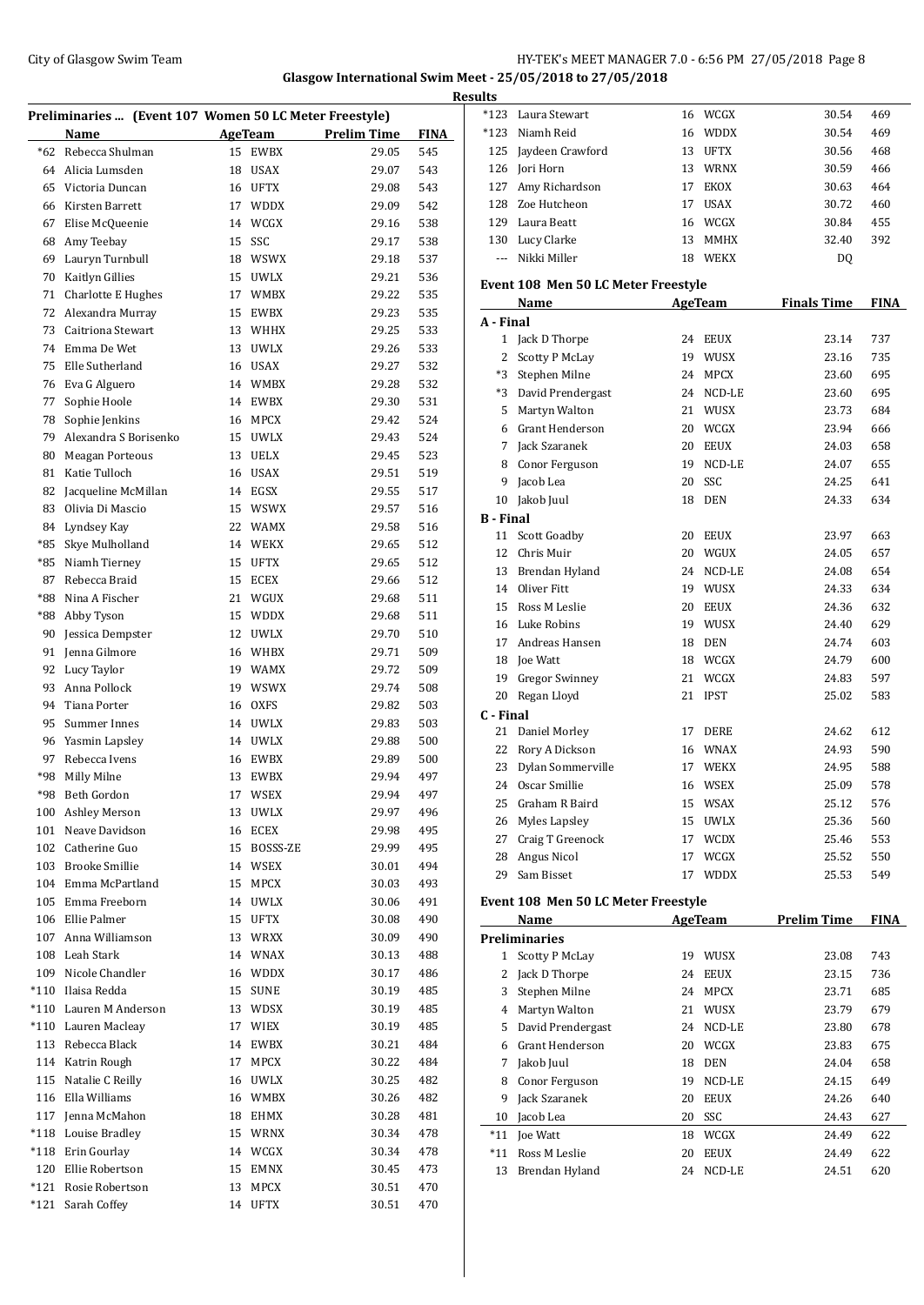## City of Glasgow Swim Team HY-TEK's MEET MANAGER 7.0 - 6:56 PM 27/05/2018 Page 9 **Glasgow International Swim Meet - 25/05/2018 to 27/05/2018**

| Preliminaries  (Event 108 Men 50 LC Meter Freestyle) |                       |    |                |                    |             |
|------------------------------------------------------|-----------------------|----|----------------|--------------------|-------------|
|                                                      | <b>Name</b>           |    | <b>AgeTeam</b> | <b>Prelim Time</b> | <b>FINA</b> |
|                                                      | 14 Andreas Hansen     | 18 | <b>DEN</b>     | 24.52              | 620         |
|                                                      | 15 Luke Robins        | 19 | <b>WUSX</b>    | 24.54              | 618         |
|                                                      | 16 Regan Lloyd        | 21 | <b>IPST</b>    | 24.62              | 612         |
| 17                                                   | Scott Goadby          | 20 | <b>EEUX</b>    | 24.63              | 611         |
| 18                                                   | <b>Gregor Swinney</b> | 21 | WCGX           | 24.69              | 607         |
| 19                                                   | Chris Muir            | 20 | WGUX           | 24.71              | 605         |
| 20                                                   | Oliver Fitt           |    | 19 WUSX        | 24.76              | 602         |
| 21                                                   | Jack P Watson         | 19 | EEUX           | 24.83              | 597         |
| 22                                                   | Sebastian Tullberg    | 18 | <b>DEN</b>     | 24.85              | 595         |
| 23                                                   | John S Wright         | 21 | <b>NUAX</b>    | 24.97              | 587         |
| 24                                                   | Craig McNally         | 26 | WCGX           | 24.99              | 585         |
| $*25$                                                | Daniel Morley         | 17 | DERE           | 25.04              | 582         |
| $*25$                                                | Samuel Chell          | 18 | BOSSS-ZE       | 25.04              | 582         |
|                                                      |                       |    |                |                    |             |
| 27                                                   | Dylan Sommerville     |    | 17 WEKX        | 25.13              | 576         |
| 28                                                   | Ronan Anderson        | 21 | NCL-MN         | 25.17              | 573         |
| 29                                                   | Christian Nikles      | 21 | WUSX           | 25.18              | 572         |
| 30                                                   | Scott Gibson          | 18 | WEKX           | 25.20              | 571         |
| 31                                                   | Oscar Smillie         | 16 | <b>WSEX</b>    | 25.25              | 567         |
| 32                                                   | Rory A Dickson        | 16 | <b>WNAX</b>    | 25.41              | 557         |
| *33                                                  | Martin McInnes        | 20 | WCGX           | 25.42              | 556         |
| *33                                                  | Myles Lapsley         | 15 | <b>UWLX</b>    | 25.42              | 556         |
| *35                                                  | Michael Irwin         | 18 | <b>WDDX</b>    | 25.46              | 553         |
| $*35$                                                | Luke Wilby            | 18 | <b>OXFS</b>    | 25.46              | 553         |
| 37                                                   | Lewis Birrell         | 17 | <b>EWBX</b>    | 25.47              | 553         |
| 38                                                   | Stephen Clegg         | 22 | <b>SUNE</b>    | 25.49              | 552         |
| 39                                                   | Graham R Baird        | 15 | <b>WSAX</b>    | 25.53              | 549         |
| 40                                                   | Angus Nicol           | 17 | WCGX           | 25.57              | 546         |
| 41                                                   | Sam Bisset            | 17 | <b>WDDX</b>    | 25.59              | 545         |
| 42                                                   | Craig T Greenock      | 17 | <b>WCDX</b>    | 25.66              | 541         |
| 43                                                   | Diarmiud Sutton       | 16 | NCL-MN         | 25.74              | 536         |
| 44                                                   | Ben Ferguson          | 19 | USAX           | 25.81              | 531         |
| 45                                                   | Johann Fawcett        |    | 16 WRNX        | 25.82              | 531         |
| 46                                                   | <b>Youssef Betout</b> |    | 18 WCGX        | 25.87              | 528         |
| 47                                                   | Ryan Ferguson         | 17 | UFTX           | 25.88              | 527         |
| 48                                                   | Cameron A Finlayson   | 20 | EEUX           | 25.92              | 524         |
| 49                                                   | Iain Lovie            | 17 | <b>NBHX</b>    | 25.94              | 523         |
|                                                      | 50 Nathan McGraw      |    | 17 WCGX        | 25.99              | 520         |
|                                                      | *51 Callum Warnock    |    | 17 WBLX        | 26.01              | 519         |
| *51                                                  | Carl Barrett          | 17 | WDDX           | 26.01              | 519         |
| *51                                                  | Jamie Claxton         | 16 | EHMX           | 26.01              | 519         |
| 54                                                   | Cameron Bilsland      |    | 15 WHBX        | 26.08              | 515         |
| 55                                                   | Hamish McFarlane      |    | 14 WDDX        | 26.15              | 511         |
| 56                                                   | Angus R Dickson       |    | 19 WNAX        | 26.18              | 509         |
| 57                                                   | Ryan Robertson        |    | 16 WCGX        |                    |             |
| 58                                                   |                       |    |                | 26.20              | 508         |
|                                                      | Conor Logan           | 17 | WCGX           | 26.23              | 506         |
| *59                                                  | Ross Kerr             | 16 | EHMX           | 26.27              | 504         |
| *59                                                  | Lawrence Campbell     |    | 18 WCGX        | 26.27              | 504         |
| *61                                                  | Ruairi M McKinnon     | 14 | WMBX           | 26.29              | 503         |
| *61                                                  | Alasdair Dunse        | 16 | <b>UWLX</b>    | 26.29              | 503         |
| 63                                                   | <b>Bradley Astles</b> | 17 | PRNN           | 26.32              | 501         |
| 64                                                   | Yasin Onal            | 16 | <b>UWLX</b>    | 26.36              | 499         |
| *65                                                  | Craig Yeardly         |    | 16 UFTX        | 26.37              | 498         |
|                                                      | *65 Louis Lawlor      |    | 16 WCGX        | 26.37              | 498         |
| 67                                                   | <b>Bradley McGurk</b> |    | 18 WDDX        | 26.38              | 498         |
| *68                                                  | Jeremy O'Connor       |    | 16 NCL-MN      | 26.40              | 496         |
| *68                                                  | David McRobert        |    | 19 WDDX        | 26.40              | 496         |
| 70                                                   | Iain A Rose           | 16 | EWBX           | 26.44              | 494         |
| 71                                                   | Lewis R Hammond       | 15 | WSEX           | 26.45              | 494         |

| <b>Results</b>   |                                          |    |                |                    |             |
|------------------|------------------------------------------|----|----------------|--------------------|-------------|
|                  | 72 Adam Young                            | 15 | MDCX           | 26.46              | 493         |
| 73               | Elliot Millar                            | 15 | <b>UFTX</b>    | 26.47              | 492         |
|                  | *74 Jimmy Smyth                          | 20 | <b>WDDX</b>    | 26.53              | 489         |
|                  | *74 Evan J Clark                         |    | 16 WNAX        | 26.53              | 489         |
|                  | 76 Tony Anderson                         |    | 14 WCGX        | 26.55              | 488         |
|                  | 77 Joe McCallion                         | 17 | WIEX           | 26.56              | 487         |
|                  | 78 Liam Harkin                           |    | 16 UFTX        | 26.66              | 482         |
|                  | 79 Kalle Hoad                            | 17 | <b>WEKX</b>    | 26.69              | 480         |
| 80               | Jonathan Kilburn                         | 16 | <b>WSWX</b>    | 26.84              | 472         |
|                  | 81 Scott Lilburn                         |    | 18 UFTX        | 26.85              | 472         |
|                  | 82 Jake Conaghan                         |    | 16 WCGX        | 26.88              | 470         |
|                  | 83 Caoilen Doyle                         |    | 20 WEKX        | 26.90              | 469         |
|                  | *84 Ilhan Omar Nur Azam                  |    | 16 WSWX        |                    |             |
|                  | *84 Ilhan Omar Nur Azam                  |    | 16 WSWX        | 26.96              | 466         |
|                  | 85 Thomas Cannon                         | 17 | <b>WIEX</b>    | 26.98              | 465         |
|                  | 86 Jack Dalgety                          | 16 | MDCX           | 26.99              | 465         |
|                  | *87 Alasdair W McGhee                    |    | 19 WSEX        | 27.03              | 462         |
|                  | *87 Stewart Brodie                       |    | 16 WEKX        | 27.03              | 462         |
|                  | 89 Sean Craigmile                        |    | 15 UELX        | 27.07              | 460         |
|                  | 90 Matt Wylie                            | 22 | <b>SUNE</b>    | 27.24              | 452         |
|                  | 91 Angus Rutherford                      | 17 | <b>EHMX</b>    | 27.25              | 451         |
|                  | 92 Fraser Collier                        | 17 | WSEX           | 27.34              | 447         |
|                  | *93 Daniel Murray                        | 15 | <b>WDDX</b>    | 27.37              | 445         |
|                  | *93 Kieran Spalding                      | 19 | MMLX           | 27.37              | 445         |
|                  | 95 David Rowan                           | 18 | <b>WSEX</b>    | 27.41              | 443         |
|                  | 96 Lewis McCulloch                       | 18 | WIEX           | 27.44              | 442         |
|                  | 97 Scott Birtles                         | 20 | MDCX           | 27.49              | 440         |
|                  | *98 Rian Harvey                          |    | 16 WSWX        |                    |             |
|                  | *98 Euan Gumbrell                        |    | 17 WCGX        | 27.57              | 436         |
|                  | 99 Rian Harvey                           |    | 16 WSWX        | 27.58              | 435         |
|                  | 100 Archie Dickson                       |    | 14 WCGX        | 27.59              | 435         |
|                  | 101 Fraser W Hamilton                    |    | 15 WSAX        | 27.70              | 430         |
|                  | 102 Josef Craig                          | 21 | <b>SUNE</b>    | 29.42              | 359         |
|                  | --- Callum Atkinson                      | 15 | <b>NEWE</b>    | DQ                 |             |
|                  | Event 109 Women 50 LC Meter Breaststroke |    |                |                    |             |
|                  | Name                                     |    | <b>AgeTeam</b> | <b>Finals Time</b> | <b>FINA</b> |
| A - Final        |                                          |    |                |                    |             |
| 1                | Mona Mc Sharry                           | 18 | MARL           | 31.75              | 800         |
| 2                | Kara A Hanlon                            | 21 | EEUX           | 32.32              | 758         |
|                  | 3 Rachel Taylor                          | 18 | <b>NEWE</b>    | 32.74              | 730         |
|                  | 4 Katie A Robertson                      | 17 | WSEX           | 32.75              | 729         |
|                  | 5 Niamh Coyne                            | 17 | NCD-LE         | 32.93              | 717         |
|                  | 6 Josephine Kruse                        | 16 | <b>DEN</b>     | 32.98              | 714         |
|                  | 7 Eve Thompson                           |    | 20 WUSX        | 33.61              | 674         |
|                  | 8 Lucy Ross                              |    | 16 WEKX        | 33.72              | 668         |
| 9                | Laura Fogh                               | 15 | DEN            | 33.76              | 665         |
| 10               | Erin Robertson                           | 19 | EEUX           | 33.87              | 659         |
| <b>B</b> - Final |                                          |    |                |                    |             |
|                  | 11 Danielle Gilbert                      | 20 | DERE           | 33.86              | 659         |
| 12               | Bridget Lemasurier                       | 16 | <b>UELX</b>    | 33.94              | 655         |
|                  | *13 Jessica Morgan                       | 15 | SSC            | 34.21              | 639         |
|                  | *13 Orla L Adams                         | 23 | <b>NUAX</b>    | 34.21              | 639         |
|                  | 15 Thea Blomsterberg                     | 16 | DEN            | 34.37              | 631         |
|                  | 16 Clara Rybak-Andersen                  | 15 | DEN            | 34.42              | 628         |
|                  | 17 Regitze Gaard                         | 17 | <b>DEN</b>     | 34.62              | 617         |
|                  | 18 Zoe Price                             | 16 | GAWE           | 35.52              | 571         |
|                  | 19 Ellen Nielsen                         | 17 | <b>DEN</b>     | 35.62              | 566         |
|                  | 20 Natalie Coogans                       | 21 | WUSX           | 35.95              | 551         |
| C - Final        |                                          |    |                |                    |             |
|                  | Sarah March                              |    |                |                    |             |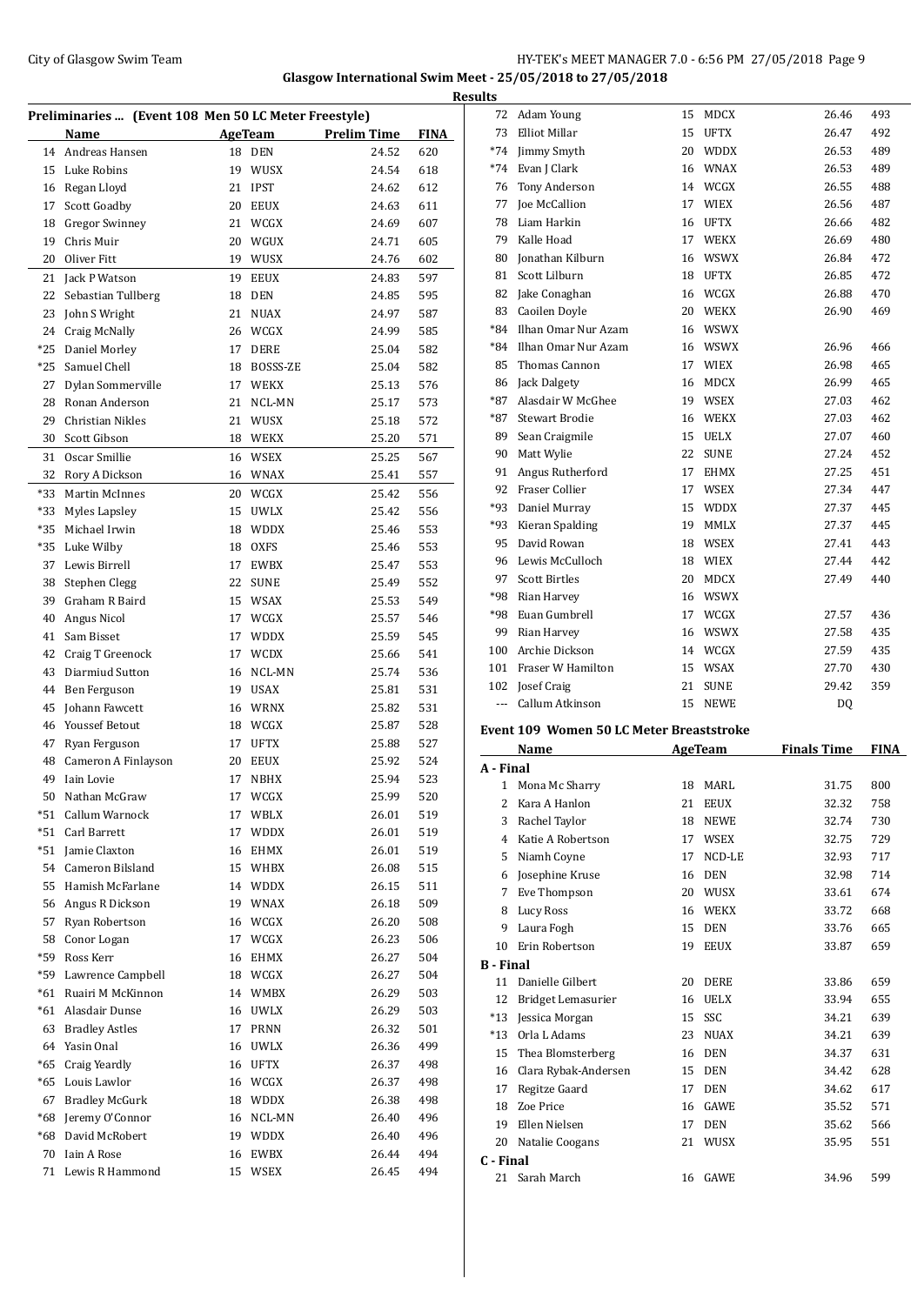## City of Glasgow Swim Team Team Team Fermi Management City of Glasgow Swim Team Fermi Management City of Glasgow Swim Team **Glasgow International Swim Meet - 25/05/2018 to 27/05/2018**

| C - Final  (Event 109 Women 50 LC Meter Breaststroke) |                                          |    |                |                    |             |  |  |
|-------------------------------------------------------|------------------------------------------|----|----------------|--------------------|-------------|--|--|
|                                                       | Name                                     |    | AgeTeam        | <b>Finals Time</b> | <b>FINA</b> |  |  |
| 22                                                    | Yasmin Ali                               |    | 14 EWBX        | 35.47              | 574         |  |  |
| 23                                                    | Sophie Hoole                             | 14 | EWBX           | 35.55              | 570         |  |  |
| 24                                                    | Carly Nimmo                              |    | 16 WBLX        | 35.64              | 565         |  |  |
| 25                                                    |                                          |    | 15 WBEN        | 35.75              | 560         |  |  |
|                                                       | Jennifer Green                           | 15 | WEKX           | 35.79              | 558         |  |  |
| 26<br>27                                              | Megan Ruddy                              |    |                |                    |             |  |  |
|                                                       | Nicole Reynolds<br>Katie Shanahan        | 16 | <b>MDCX</b>    | 36.27              | 536         |  |  |
| 28                                                    |                                          |    | 14 WCGX        | 36.38              | 532         |  |  |
| 29                                                    | Christen L Russell                       |    | 16 UELX        | 36.70              | 518         |  |  |
| 30                                                    | Hannah Thomson                           | 16 | WDDX           | 37.06              | 503         |  |  |
|                                                       | Event 109 Women 50 LC Meter Breaststroke |    |                |                    |             |  |  |
|                                                       | Name                                     |    | <b>AgeTeam</b> | <b>Prelim Time</b> | <b>FINA</b> |  |  |
|                                                       | Preliminaries                            |    |                |                    |             |  |  |
| $\mathbf{1}$                                          | Mona Mc Sharry                           |    | 18 MARL        | 31.61              | 811         |  |  |
| 2                                                     | Kara A Hanlon                            | 21 | <b>EEUX</b>    | 31.95              | 785         |  |  |
| 3                                                     | Josephine Kruse                          | 16 | <b>DEN</b>     | 32.73              | 730         |  |  |
|                                                       | 4 Niamh Coyne                            | 17 | NCD-LE         | 32.96              | 715         |  |  |
| 5                                                     | Rachel Taylor                            | 18 | <b>NEWE</b>    | 33.12              | 705         |  |  |
| 6                                                     | Laura Fogh                               | 15 | <b>DEN</b>     | 33.33              | 691         |  |  |
| 7                                                     | Erin Robertson                           |    | 19 EEUX        | 33.40              | 687         |  |  |
| 8                                                     | Katie A Robertson                        | 17 | <b>WSEX</b>    | 33.45              | 684         |  |  |
| 9                                                     | Lucy Ross                                | 16 | WEKX           | 33.52              | 680         |  |  |
| 10                                                    | Thea Blomsterberg                        | 16 | DEN            | 33.93              | 655         |  |  |
| 11                                                    | Eve Thompson                             | 20 | WUSX           | [33.93]            | 655         |  |  |
| 12                                                    | Clara Rybak-Andersen                     | 15 | <b>DEN</b>     | 34.29              | 635         |  |  |
| 13                                                    | Bridget Lemasurier                       |    | 16 UELX        | 34.38              | 630         |  |  |
| 14                                                    | Orla L Adams                             |    | 23 NUAX        | 34.43              | 627         |  |  |
| *15                                                   | Natalie Coogans                          | 21 | <b>WUSX</b>    | 34.82              | 606         |  |  |
| *15                                                   | Danielle Gilbert                         | 20 | <b>DERE</b>    | 34.82              | 606         |  |  |
| 17                                                    | Jessica Morgan                           | 15 | SSC            | 34.88              | 603         |  |  |
| 18                                                    | Ellen Nielsen                            | 17 | <b>DEN</b>     | 35.01              | 597         |  |  |
| 19                                                    | Regitze Gaard                            | 17 | <b>DEN</b>     | 35.08              | 593         |  |  |
| 20                                                    | Zoe Price                                | 16 | GAWE           | 35.16              | 589         |  |  |
| 21                                                    | Keanna MacInnes                          | 17 | EHMX           | 35.36              | 579         |  |  |
| 22                                                    | Sarah March                              | 16 | GAWE           | 35.37              | 578         |  |  |
| 23                                                    | Katie L MacKenzie                        | 18 | WCGX           | 35.44              | 575         |  |  |
| 24                                                    | Emma Chittleburgh                        | 20 | <b>NUAX</b>    | 35.47              | 574         |  |  |
| 25                                                    | Sophie Hoole                             |    | 14 EWBX        | 35.61              | 567         |  |  |
| 26                                                    | Megan Ruddy                              | 15 | WEKX           | 35.77              | 559         |  |  |
| 27                                                    | Zoe MacDonald                            | 18 | WMBX           | 35.78              | 559         |  |  |
| 28                                                    | Nicole Reynolds                          |    | 16 MDCX        | 35.82              | 557         |  |  |
| 29                                                    | Yasmin Ali                               | 14 | EWBX           | 35.86              | 555         |  |  |
| 30                                                    | Amy Malone                               | 17 | WSWX           | 35.90              | 553         |  |  |
| 31                                                    | Jennifer Green                           | 15 | WBEN           | 35.98              | 550         |  |  |
| 32                                                    | Carly Nimmo                              |    | 16 WBLX        | 36.05              | 546         |  |  |
| 33                                                    | Katie Shanahan                           | 14 | WCGX           | 36.09              | 545         |  |  |
| 34                                                    | Hannah Thomson                           | 16 | <b>WDDX</b>    | 36.10              | 544         |  |  |
| 35                                                    | Christen L Russell                       | 16 | UELX           | 36.27              | 536         |  |  |
| 36                                                    | Beth A Brown                             | 18 | WMBX           | 36.29              | 536         |  |  |
| 37                                                    | Jenny Galloway                           | 15 | EWBX           | 36.46              | 528         |  |  |
| 38                                                    | Saskia Wade                              | 13 | WCGX           | 36.50              | 526         |  |  |
| 39                                                    | Anna Pollock                             | 19 | WSWX           | 36.53              | 525         |  |  |
| 40                                                    | Yvonne Brown                             | 16 | WEKX           | 36.61              | 522         |  |  |
| 41                                                    | Emma McPartland                          | 15 | MPCX           | 36.79              | 514         |  |  |
| 42                                                    | Kirsty Peng                              |    |                |                    | 511         |  |  |
| *43                                                   | Keira Stericker                          |    | 16 EWBX        | 36.86              |             |  |  |
|                                                       |                                          |    | 14 WSEX        | 36.87              | 511         |  |  |
| *43                                                   | <b>Ellenor Gracey</b>                    |    | 19 WUSX        | 36.87              | 511         |  |  |
| 45                                                    | Isla Walker                              |    | 14 WDDX        | 36.91              | 509         |  |  |

| <b>Results</b> |                         |    |             |       |     |
|----------------|-------------------------|----|-------------|-------|-----|
| 46             | Eilidh Redpath          |    | 16 EMNX     | 36.99 | 506 |
| 47             | Jemma Gerstenberger     |    | 15 EMNX     | 37.11 | 501 |
| 48             | Eilidh Smith            |    | 18 WCGX     | 37.22 | 496 |
| 49             | Jennifer E Murray       |    | 15 WNAX     | 37.23 | 496 |
| 50             | Anna Colston            |    | 15 UFTX     | 37.25 | 495 |
| 51             | Katie Simpson           |    | 16 WMBX     | 37.27 | 494 |
| 52             | Nina A Fischer          | 21 | WGUX        | 37.29 | 494 |
| 53             | Fearne Crighton         | 13 | MPCX        | 37.35 | 491 |
| 54             | Molly Young             | 17 | WCGX        | 37.37 | 490 |
| 55             | Eilidh R Davidson       |    | 16 WMBX     | 37.43 | 488 |
|                | 56 Ashley Merson        |    | 13 UWLX     | 37.46 | 487 |
| $*57$          | Yasmin Lapsley          |    | 14 UWLX     | 37.55 | 483 |
| *57            | Joanna Rae              | 17 | ECEX        | 37.55 | 483 |
| 59             | Mairi Craig             |    | 14 WSWX     |       |     |
| *60            | Emma Scully             | 17 | WCGX        | 37.69 | 478 |
| *60            | Katy Adkins             | 16 | SSC         | 37.69 | 478 |
| 62             | Caitriona Stewart       |    | 13 WHHX     | 37.74 | 476 |
| $*63$          | Niamh A Green           |    | 14 WDSX     | 37.76 | 475 |
| *63            | Lauren McGhee           | 13 | <b>WMBX</b> | 37.99 | 467 |
| 64             | Olivia Clarke           | 14 | MDCX        | 37.98 | 467 |
| 66             | Jennifer Pollock        | 17 | <b>WSWX</b> | 38.01 | 466 |
| 67             | Molly L Renton          | 17 | <b>WMBX</b> | 38.06 | 464 |
| 68             | Nicole Chandler         |    | 16 WDDX     | 38.10 | 463 |
| 69             | Elaine Murray           |    | 15 NBHX     | 38.18 | 460 |
| 70             | Kailey Davidson         |    | 16 WSWX     | 38.19 | 459 |
| 71             | Darcy Littlefield       |    | 12 EWBX     | 38.22 | 458 |
| 72             | Rebecca Matthewson      |    | 18 WSWX     | 38.24 | 458 |
| 73             | Louisa E Stoddart       |    | 13 UELX     | 38.28 | 456 |
| 74             | Ellie Forsyth           |    | 15 WHBX     | 38.40 | 452 |
| 75             | Laura Beatt             |    | 16 WCGX     | 38.42 | 451 |
| 76             | Martha Reeves           | 13 | MMLX        | 38.46 | 450 |
| $*77$          | Eilidh C Douglas        | 15 | <b>WMBX</b> | 38.48 | 449 |
| $*77$          | Molly Cannon            |    | 14 WIEX     | 38.51 | 448 |
| 78             | Iona Wilson             |    | 14 UELX     | 38.49 | 449 |
| 80             | Sophie Bennett          | 17 | <b>UWLX</b> | 38.57 | 446 |
| 81             | Zoe Hutcheon            | 17 | <b>USAX</b> | 38.62 | 444 |
| 82             | Ria Colbridge           | 15 | <b>EMNX</b> | 38.64 | 444 |
| 83             | <b>Imogen Collins</b>   |    | 14 WBLX     | 38.70 | 442 |
| 84             | Katie Tulloch           |    | 16 USAX     | 38.74 | 440 |
| 85             | <b>Emily North</b>      |    | 14 WSEX     | 38.79 | 438 |
| *86            | Neave Davidson          |    | 16 ECEX     | 38.99 | 432 |
| *86            | Emily Lightfoot         |    | 16 WIEX     | 38.99 | 432 |
| 88             | Rebecca Black           |    | 14 EWBX     | 39.12 | 427 |
| 89             | Millie Boyd             |    | 14 WBLX     | 39.15 | 426 |
| 90             | Kiera E Hart            |    | 12 WSAX     | 39.16 | 426 |
| 91             | Taylor Walker           |    | 15 WRXX     | 39.23 | 424 |
| *92            | Niamh Reid              |    | 16 WDDX     | 39.35 | 420 |
| *92            | Natalie C Reilly        |    | 16 UWLX     | 39.35 | 420 |
| *94            | Milly Milne             | 13 | EWBX        | 39.49 | 416 |
| *94            | Ella Astrup Christensen |    | 15 VEJ      | 39.49 | 416 |
|                | 96 Alanna Reid          |    | 14 WDDX     | 39.82 | 405 |
| 97             | Remi Muirhead           |    | 13 WCGX     | 40.00 | 400 |
| 98             | Eireann Comrie          |    | 15 EFSX     | 40.06 | 398 |
| 99             | Emma De Wet             | 13 | <b>UWLX</b> | 40.24 | 393 |
| 100            | <b>Brooke Smillie</b>   |    | 14 WSEX     | 40.35 | 389 |
| 101            | Rebecca Ivens           |    | 16 EWBX     | 40.37 | 389 |
| 102            | Amber Wade              |    | 12 WCGX     | 40.52 | 385 |
| 103            | Jessica Dempster        | 12 | <b>UWLX</b> | 41.23 | 365 |
| 104            | Leah Stark              |    | 14 WNAX     | 41.48 | 358 |
|                |                         |    |             |       |     |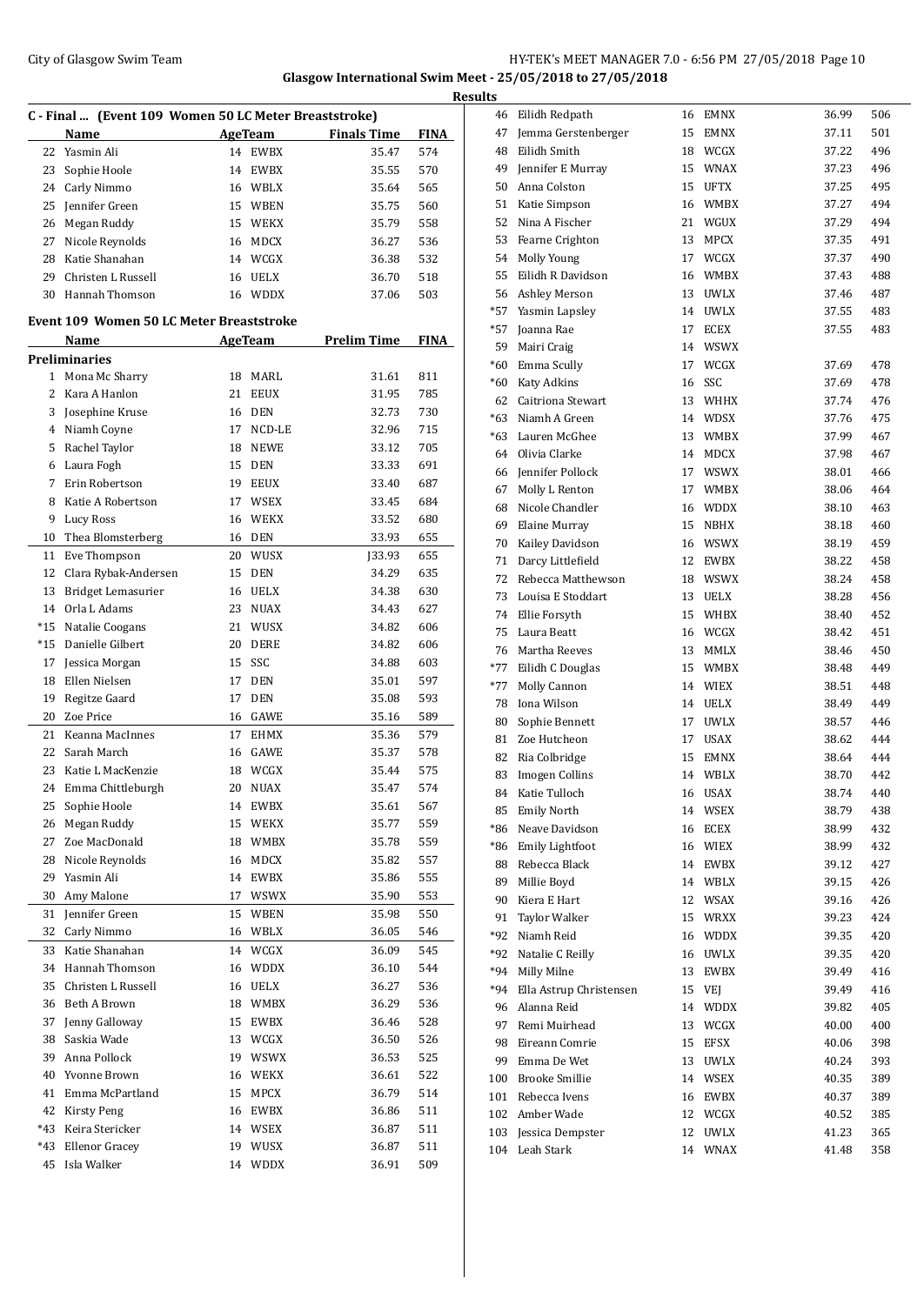## City of Glasgow Swim Team Team Frameters Music City of Glasgow Swim Team Frameters Music City of Glasgow Swim Team Frameters Music City of Glasgow Swim Team Frameters Music City of Glasgow Swim Team Frameters Music City of **Glasgow International Swim Meet - 25/05/2018 to 27/05/2018**

**Results**

| Event 110 Men 50 LC Meter Breaststroke |                                        |    |             |                    |             |  |  |
|----------------------------------------|----------------------------------------|----|-------------|--------------------|-------------|--|--|
|                                        | Name                                   |    | AgeTeam     | <b>Finals Time</b> | <b>FINA</b> |  |  |
| A - Final                              |                                        |    |             |                    |             |  |  |
|                                        | *1 Alex Murphy                         | 23 | NCD-LE      | 28.32              | 811         |  |  |
|                                        | *1 Zak Aitchison                       | 20 | WUSX        | 28.32              | 811         |  |  |
|                                        | 3 Craig Benson                         |    | 24 WUSX     | 28.44              | 801         |  |  |
|                                        | 4 Archie Goodburn                      | 17 | EWBX        | 28.51              | 795         |  |  |
|                                        | 5 David Murphy                         | 20 | <b>OXFS</b> | 28.83              | 769         |  |  |
|                                        | 6 Duncan W Scott                       | 21 | WUSX        | 29.06              | 751         |  |  |
|                                        | 7 Jack McComish                        | 23 | <b>WCGX</b> | 29.12              | 746         |  |  |
|                                        | 8 Callum Smart                         | 18 | OXFS        | 29.35              | 729         |  |  |
| 9                                      | Joel O'Halleron                        | 22 | DERE        | 29.53              | 716         |  |  |
| 10                                     | Max Hagan                              | 17 | WCGX        | 29.88              | 691         |  |  |
| <b>B</b> - Final                       |                                        |    |             |                    |             |  |  |
|                                        | 11 Craig R McLean                      |    | 20 WUSX     | 29.95              | 686         |  |  |
|                                        | 12 Cameron Muir                        |    | 19 WCGX     | 30.13              | 674         |  |  |
|                                        | 13 Liam Doyle                          | 21 | NCL-MN      | 30.23              | 667         |  |  |
|                                        | 14 Andrew Hosie                        | 25 | WCGX        | 30.24              | 666         |  |  |
|                                        | 15 Eoin Corby                          | 16 | NCL-MN      | 30.41              | 655         |  |  |
|                                        | 16 Youssef Betout                      |    | 18 WCGX     | 30.52              | 648         |  |  |
|                                        | 17 Andrew Macintosh                    | 17 | WEKX        | 30.98              | 620         |  |  |
|                                        | 18 Euan A Leslie                       |    | 19 EEUX     | 31.04              | 616         |  |  |
|                                        | 19 Sandy Forysiak                      | 21 | WCGX        | 31.20              | 607         |  |  |
|                                        | 20 Callum Warnock                      | 17 | WBLX        | 31.32              | 600         |  |  |
| C - Final                              |                                        |    |             |                    |             |  |  |
| 21                                     | John Kean                              |    | 16 UWLX     | 30.67              | 639         |  |  |
|                                        | 22 Uiseann Cooke                       | 17 | NCL-MN      | 31.04              | 616         |  |  |
|                                        | 23 Ewan McMurray                       | 17 | WEKX        | 31.93              | 566         |  |  |
|                                        | 24 Ethan Horn                          |    | 16 WRNX     | 32.11              | 557         |  |  |
| 25                                     | Thomas Cannon                          |    | 17 WIEX     | 32.47              | 538         |  |  |
|                                        | 26 Olly Carr                           | 16 | WSWX        | 32.66              | 529         |  |  |
|                                        | 27 Cameron G Allison                   | 15 | WDSX        | 32.70              | 527         |  |  |
|                                        | 28 Theo Goodfellow                     | 16 | EFSX        | 32.91              | 517         |  |  |
|                                        | 29 Sam Bisset                          | 17 | <b>WDDX</b> | 32.99              | 513         |  |  |
| 30                                     | Liam Murphy                            |    | 14 UFTX     | 33.66              | 483         |  |  |
|                                        |                                        |    |             |                    |             |  |  |
|                                        | Event 110 Men 50 LC Meter Breaststroke |    |             |                    |             |  |  |
|                                        | Name                                   |    | AgeTeam     | <b>Prelim Time</b> | <b>FINA</b> |  |  |
|                                        | Preliminaries<br>Alex Murphy           |    |             |                    |             |  |  |
| 1                                      | Craig Benson                           | 23 | NCD-LE      | 28.09              | 832         |  |  |
| $\overline{2}$                         |                                        | 24 | WUSX        | 28.44              | 801         |  |  |
| 3                                      | Zak Aitchison                          | 20 | WUSX        | 28.59              | 789         |  |  |
| 4                                      | David Murphy                           | 20 | <b>OXFS</b> | 28.82              | 770         |  |  |
| 5                                      | Archie Goodburn                        | 17 | EWBX        | 28.90              | 764         |  |  |
| 6                                      | Duncan W Scott                         | 21 | WUSX        | 29.37              | 727         |  |  |
| 7                                      | Joel O'Halleron                        | 22 | <b>DERE</b> | 29.48              | 719         |  |  |
| 8                                      | Callum Smart                           | 18 | <b>OXFS</b> | 29.50              | 718         |  |  |
| 9                                      | Jack McComish                          | 23 | WCGX        | 29.67              | 706         |  |  |
| 10                                     | Max Hagan                              | 17 | WCGX        | 29.76              | 699         |  |  |
| 11                                     | Andrew Hosie                           | 25 | WCGX        | 29.81              | 696         |  |  |
| 12                                     | Craig R McLean                         | 20 | WUSX        | 29.94              | 687         |  |  |
| 13                                     | Eoin Corby                             | 16 | NCL-MN      | 30.28              | 664         |  |  |
| 14                                     | Cameron Muir                           | 19 | WCGX        | 30.56              | 646         |  |  |
| 15                                     | Liam Doyle                             | 21 | NCL-MN      | 30.70              | 637         |  |  |
| $*16$                                  | Euan A Leslie                          | 19 | <b>EEUX</b> | 30.75              | 634         |  |  |
| $*16$                                  | <b>Youssef Betout</b>                  | 18 | WCGX        | 30.75              | 634         |  |  |
| 18                                     | <b>Andrew Macintosh</b>                | 17 | WEKX        | 30.76              | 633         |  |  |
| 19                                     | Callum Warnock                         | 17 | WBLX        | 30.84              | 628         |  |  |
| 20                                     | Sandy Forysiak                         | 21 | WCGX        | 30.91              | 624         |  |  |
| 21                                     | John Kean                              | 16 | <b>UWLX</b> | 31.02              | 617         |  |  |

| <u>uits</u> |                        |    |                              |       |     |
|-------------|------------------------|----|------------------------------|-------|-----|
| 22          | Alex a Ogbonna         | 19 | <b>EEUX</b>                  | 31.20 | 607 |
| 23          | Uiseann Cooke          | 17 | NCL-MN                       | 31.27 | 603 |
| 24          | <b>Craig Barnes</b>    | 20 | <b>UWLX</b>                  | 31.32 | 600 |
| 25          | Charlie Waddingham     | 20 | WUSX                         | 31.33 | 599 |
| 26          | <b>Ross Neally</b>     | 18 | WCGX                         | 31.49 | 590 |
| 27          | Ross Burns             | 20 | WHBX                         | 31.60 | 584 |
| 28          | Michael Irwin          | 18 | <b>WDDX</b>                  | 31.70 | 578 |
| 29          | <b>Bradley McGurk</b>  | 18 | <b>WDDX</b>                  | 31.75 | 576 |
| 30          | Oscar T Heald          | 19 | <b>EEUX</b>                  | 31.78 | 574 |
| 31          | Ewan McMurray          | 17 | <b>WEKX</b>                  | 31.80 | 573 |
| 32          | Samuel Chell           | 18 | BOSSS-ZE                     | 31.81 | 572 |
| 33          | <b>Jack Green</b>      | 18 | <b>MASX</b>                  | 31.96 | 564 |
| 34          | Thomas Cannon          | 17 | <b>WIEX</b>                  | 32.08 | 558 |
| 35          | Jay Manners            | 19 | <b>SUNE</b>                  | 32.17 | 553 |
| 36          | David Rowan            | 18 | <b>WSEX</b>                  | 32.22 | 551 |
| 37          | Thomas McSkimming      | 18 | EWBX                         | 32.25 | 549 |
| 38          | <b>Matthew Fenwick</b> | 21 | WGUX                         | 32.36 | 544 |
| 39          | Cameron G Allison      | 15 | <b>WDSX</b>                  | 32.48 | 538 |
| 40          | Theo Goodfellow        | 16 | EFSX                         | 32.57 | 533 |
| 41          | Arran Stowe            | 20 | <b>EFSX</b>                  | 32.62 | 531 |
| 42          | Jonathan Borland       | 32 | <b>EWBX</b>                  | 32.68 | 528 |
| 43          | Gavin Roberts          | 19 | WCGX                         | 32.72 | 526 |
| 44          | Olly Carr              | 16 | <b>WSWX</b>                  | 32.77 | 524 |
| 45          | Sam Bisset             | 17 | <b>WDDX</b>                  | 33.03 | 511 |
| 46          | Ethan Horn             | 16 | <b>WRNX</b>                  | 33.05 | 510 |
| 47          | Liam Murphy            | 14 | <b>UFTX</b>                  | 33.07 | 509 |
| 48          | David Blair            | 15 | WCGX                         | 33.13 | 507 |
| 49          | Conor Logan            | 17 | WCGX                         | 33.17 | 505 |
| 50          | <b>Conor Massey</b>    | 16 | WCGX                         | 33.32 | 498 |
| *51         | Marijus Kringelis      | 15 | WBLX                         | 33.35 | 497 |
| $*51$       | Euan Gumbrell          | 17 | WCGX                         | 33.35 | 497 |
| 53          | Nathan Grimley         | 15 | <b>UWLX</b>                  | 33.47 | 491 |
| 54          | Tony Anderson          | 14 | WCGX                         | 33.50 | 490 |
| 55          | Sam A Glen             | 16 | <b>WCDX</b>                  | 33.67 | 483 |
| *56         | Alexander Fenger       | 19 | VEJ                          |       |     |
| *56         | Murray Pritchard       | 14 | <b>MPCX</b>                  | 33.76 | 479 |
| $*57$       | Alexander Fenger       | 19 | VEJ                          | 33.81 | 477 |
| $*57$       | Nathan McGraw          | 17 | WCGX                         | 33.81 | 477 |
| 59          | Lewis Thomson          | 15 | $\mathop{\rm EMNX}\nolimits$ | 33.86 | 475 |
| 60          | Euan Watt              | 16 | <b>UWLX</b>                  | 34.01 | 468 |
| 61          | Ross Kerr              | 16 | EHMX                         | 34.07 | 466 |
| 62          | Patrick Shimmin        | 16 | NEWE                         | 34.08 | 465 |
| 63          | Matthew Bittle         | 15 | MPCX                         | 34.28 | 457 |
| 64          | Sam Sharkey            | 16 | WIEX                         | 34.29 | 457 |
| 65          | <b>Finlay Wallace</b>  | 15 | MASX                         | 34.31 | 456 |
| $*66$       | Olek Smith             | 14 | <b>UFTX</b>                  | 34.36 | 454 |
| *66         | <b>Bruce Dickson</b>   | 15 | <b>WSWX</b>                  | 34.36 | 454 |
| 68          | Leon Campbell          | 14 | <b>WSWX</b>                  | 34.42 | 452 |
| 69          | Jack Jardine           | 14 | WDDX                         | 34.74 | 439 |
| 70          | Daniel Murray          | 15 | <b>WDDX</b>                  | 34.84 | 436 |
| 71          | Jacob Papple           | 15 | BOSSS-ZE                     | 34.98 | 430 |
| 72          | Ross Erentz            | 15 | WSEX                         | 35.04 | 428 |
| 73          | Lewis Condy            | 19 | EHMX                         | 35.07 | 427 |
| 74          | Samuel Chittleburgh    | 15 | EWBX                         | 35.19 | 423 |
| 75          | Rian Harvey            | 16 | <b>WSWX</b>                  | 35.28 | 419 |
| $*76$       | Saul J Callan          | 15 | WSAX                         | 35.39 | 416 |
| *76         | Matthew Blair          | 16 | WCGX                         | 35.39 | 416 |
| 78          | Elliot P Sinclair      | 14 | WDSX                         | 35.48 | 412 |
| 79          | Findlay Baillie        | 16 | MDCX                         | 36.57 | 377 |
| 80          | Kieran Spalding        | 19 | MMLX                         | 37.00 | 364 |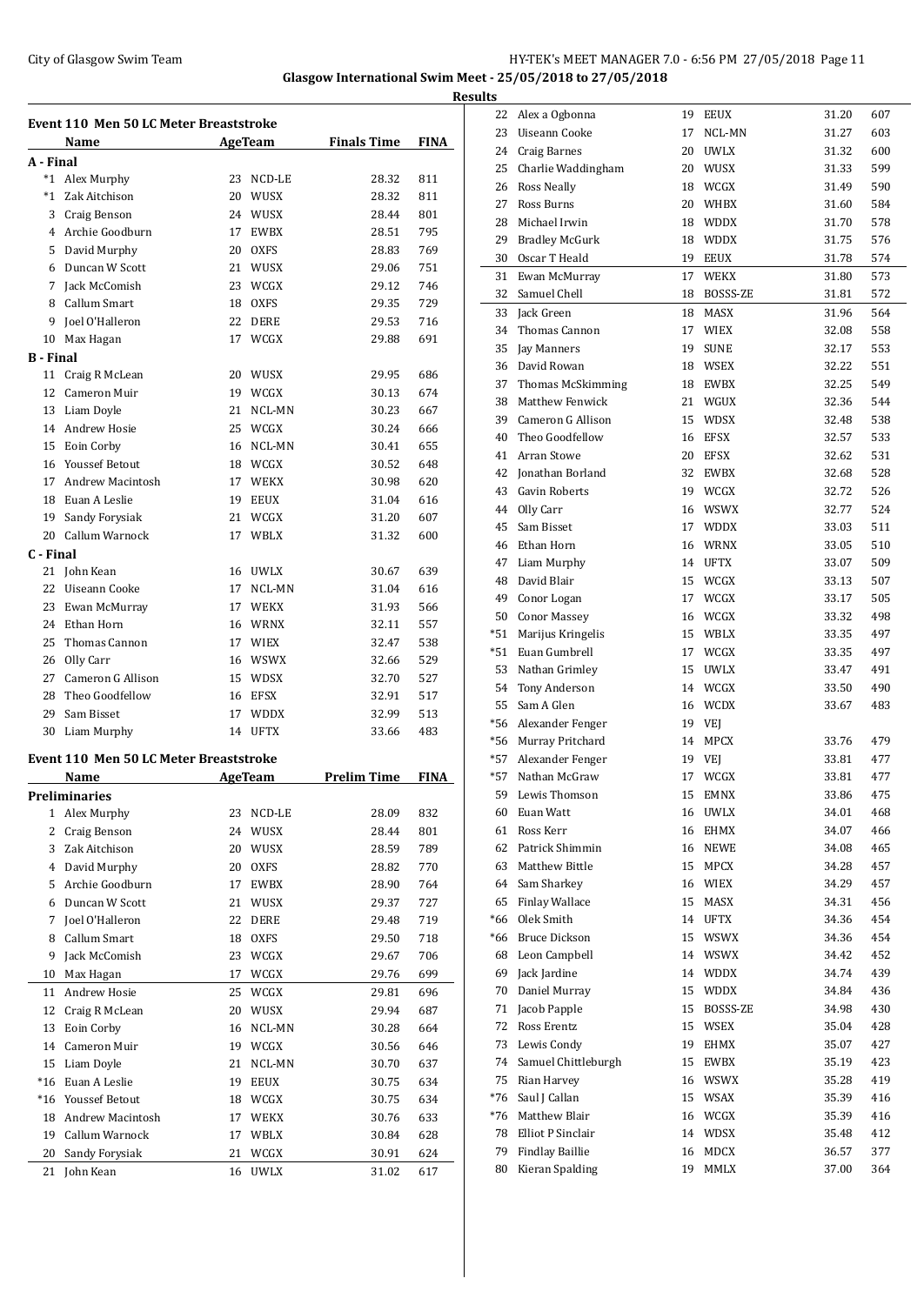## City of Glasgow Swim Team **HY-TEK's MEET MANAGER 7.0 - 6:56 PM 27/05/2018** Page 12 **Glasgow International Swim Meet - 25/05/2018 to 27/05/2018**

**Event 111 Women 50 LC Meter Breaststroke Swim-off Name Age Team Finals Time FINA - Swim-off** Eve Thompson 20 WUSX 33.45 684 Thea Blomsterberg 16 DEN 34.23 638 **Event 121 Women 200 LC Meter IM Name Age Team Prelim Time FINA Preliminaries** Jenny Galloway 15 EWBX 2:29.31 602 Elle McMillan 16 MASX 2:32.11 570 Elle M O'Reilly 15 WCDX 2:32.74 562 Joanna Rae 17 ECEX 2:32.80 562 Rebecca Braid 15 ECEX 2:33.07 559 Clare Wallace 16 WRXX 2:33.43 555 Megan Ruddy 15 WEKX 2:34.14 547 Ava A Simpson 15 WDSX 2:34.35 545 Lauren Chalmers 14 WRXX 2:34.47 544 \*10 Maria Cabrelli 15 MDCX 2:35.43 534 \*10 Morgan Anderson 14 MDCX 2:35.43 534 **Swim-Off Required** Jacqueline McMillan 14 EGSX 2:35.65 531 Ria Colbridge 15 EMNX 2:35.98 528 Leigha Hughes 13 WRXX 2:36.19 526 Elle Sutherland 16 USAX 2:36.30 525 Victoria McCormick 15 WSEX 2:37.03 518 Mairi Craig 14 WSWX 2:37.65 512 Alicea Bain 15 NUAX 2:39.09 498 Shannyn Reilly 14 WBLX 2:39.57 493 Nicole Chandler 16 WDDX 2:42.67 466 Eireann Comrie 15 EFSX 2:46.80 432 **Event 122 Men 200 LC Meter IM Name Age Team Prelim Time FINA Preliminaries** Thomas Cannon 17 WIEX 2:17.56 569 Bradley Astles 17 PRNN 2:18.07 562 Uiseann Cooke 17 NCL-MN 2:19.37 547 Tom Jeffers 18 MPCX 2:20.86 530 Cameron Cavanagh 18 WEKX 2:20.99 528 Max Hagan 17 WCGX 2:21.00 528 Thomas Coates 15 UWLX 2:21.31 525 Diarmiud Sutton 16 NCL-MN 2:21.63 521 Rory Young 16 EHMX 2:22.34 513 Finlay Wallace 15 MASX 2:22.69 509 Ben Ferguson 19 USAX 2:22.81 508 Liam S Eccleston 16 WDSX 2:22.92 507 Jamie Ferguson 15 EMNX 2:23.23 504 Samuel Chittleburgh 15 EWBX 2:23.33 503 Tony Anderson 14 WCGX 2:23.56 500 Matthew Garrity 14 WIEX 2:23.63 500 Mark Innes 16 EWBX 2:23.82 498 Alex Johnson 16 WHHX 2:23.92 496 Jack Dalgety 16 MDCX 2:24.02 495 Bryce J Procter 15 WDSX 2:24.23 493 Jacob Papple 15 BOSSS-ZE 2:24.47 491 Ryan Duncan 15 MASX 2:24.70 489 Cameron Leckie 15 WHBX 2:25.19 484 Jake Kirkham 14 UFTX 2:25.29 483 Leon Campbell 14 WSWX 2:25.88 477

|   | <b>Results</b> |                                        |    |                |                    |             |
|---|----------------|----------------------------------------|----|----------------|--------------------|-------------|
|   | 26             | Struan Kingdom                         |    | 16 WRXX        | 2:27.02            | 466         |
|   | 27             | Stefan Krawiec                         |    | 12 UELX        | 2:27.72            | 459         |
|   | 28             | Joseph Brownlie                        | 15 | WCGX           | 2:28.23            | 454         |
|   | 29             | Robbie Wright                          |    | 16 NEWE        | 2:28.40            | 453         |
|   | 30             | Euan Gumbrell                          |    | 17 WCGX        | 2:29.53            | 443         |
|   | 31             | Fraser Collier                         | 17 | WSEX           | 2:29.72            | 441         |
|   | 32             | Theo Goodfellow                        | 16 | <b>EFSX</b>    | 2:29.85            | 440         |
|   | 33             | Kerr Lumsden                           | 15 | <b>MMHX</b>    | 2:29.86            | 440         |
|   | 34             | Oliver Carter                          |    | 18 ECEX        | 2:30.39            | 435         |
|   | 35             | Marijus Kringelis                      | 15 | WBLX           | 2:30.42            | 435         |
|   | 36             | Ethan Brown                            | 15 | MASX           | 2:31.40            | 426         |
|   | 37             | <b>Findlay Baillie</b>                 |    | 16 MDCX        | 2:31.63            | 424         |
|   | 38             | Lewis Condy                            |    | 19 EHMX        | 2:32.35            | 418         |
|   | 39             | Scott Muirden                          |    | 16 EHMX        | 2:32.98            | 413         |
|   | 40             | Callum W Reid                          |    | 16 WNAX        | 2:33.48            | 409         |
|   | 41             | David Rowan                            |    | 18 WSEX        | 2:36.21            | 388         |
|   |                |                                        |    |                |                    |             |
|   |                | Event 123 Women 100 LC Meter Butterfly |    |                |                    |             |
|   |                | Name                                   |    | <b>AgeTeam</b> | <b>Prelim Time</b> | <b>FINA</b> |
|   |                | <b>Preliminaries</b>                   |    |                |                    |             |
|   | 1              | Elise Fitzgerald                       | 15 | <b>WEKX</b>    | 1:07.98            | 543         |
|   | 2              | Mhairi Swanson                         |    | 19 EWBX        | 1:08.20            | 538         |
|   | 3              | Kitty Slater                           | 20 | WGUX           | 1:08.56            | 529         |
|   | 4              | Iona Wilson                            | 14 | <b>UELX</b>    | 1:08.62            | 528         |
|   | 5              | Alexandra Murray                       |    | 15 EWBX        | 1:08.63            | 528         |
|   | 6              | Jennifer E Murray                      |    | 15 WNAX        | 1:09.04            | 518         |
|   | 7              | Jenna Gilmore                          |    | 16 WHBX        | 1:09.12            | 517         |
|   | 8              | Adele McDaid                           |    | 15 EHMX        | 1:09.20            | 515         |
|   | 9              | Sarah Anderson                         | 17 | EWBX           | 1:09.26            | 513         |
|   | 10             | Scarlett Ferris                        | 14 | MDCX           | 1:09.37            | 511         |
|   | 11             | Katherine Bailey                       |    | 14 MPCX        | 1:09.42            | 510         |
|   | 12             | Erika Coupek                           | 16 | <b>EHMX</b>    | 1:09.45            | 509         |
|   | 13             | Stephanie Strang                       | 19 | EFSX           | 1:09.49            | 508         |
| j | 14             | Luci Robertson                         |    | 16 EHMX        | 1:09.59            | 506         |
|   | 15             | Olivia Di Mascio                       | 15 | <b>WSWX</b>    | 1:09.68            | 504         |
|   | 16             | Zoe Hutcheon                           | 17 | <b>USAX</b>    | 1:09.75            | 503         |
|   | 17             | Dorothy Goodgame                       | 17 | <b>OXFS</b>    | 1:09.97            | 498         |
|   | 18             | Kirsty Peng                            |    | 16 EWBX        | 1:09.98            | 498         |
|   | 19             | Louise Bradley                         |    | 15 WRNX        | 1:10.01            | 497         |
|   | 20             | Amy Teebay                             | 15 | SSC            | 1:10.08            | 496         |
|   | 21             | Lauren Chalmers                        | 14 | <b>WRXX</b>    | 1:10.16            | 494         |
|   | 22             | Alberte Ehrenreich Birn                |    | 15 VEJ         | 1:10.33            | 490         |
|   | 23             | Saskia Wade                            | 13 | WCGX           | 1:10.39            | 489         |
|   | 24             | Kara Myatt                             |    | 16 WDSX        | 1:10.72            | 482         |
|   | 25             | Louisa E Stoddart                      | 13 | UELX           | 1:10.77            | 481         |
|   | 26             | Beth Gordon                            |    | 17 WSEX        | 1:11.03            | 476         |
|   | 27             | Jenny Galloway                         | 15 | EWBX           | 1:11.18            | 473         |
|   | 28             | Levi Wilson                            |    | 16 ECEX        | 1:11.23            | 472         |
|   | 29             | Jaydeen Crawford                       | 13 | <b>UFTX</b>    | 1:11.34            | 470         |
|   | 30             | Jori Horn                              | 13 | WRNX           | 1:11.42            | 468         |
|   | 31             | Evie Cuthbert                          | 16 | EMNX           | 1:11.60            | 465         |
|   | 32             | Laura Frizzel                          | 14 | EGAX           | 1:11.66            | 464         |
|   | 33             | Taylor Walker                          | 15 | WRXX           | 1:11.86            | 460         |
|   | 34             | Milly Milne                            | 13 | EWBX           | 1:11.96            | 458         |
|   | 35             | <b>Blythe Brown</b>                    | 15 | MASX           | 1:11.97            | 458         |
|   | 36             | Rosie Robertson                        | 13 | MPCX           | 1:12.18            | 454         |
|   | 37             | Alicea Bain                            | 15 | NUAX           | 1:12.30            | 451         |
|   | 38             | Lauren Teebay                          | 15 | SSC            | 1:12.42            | 449         |
|   | 39             | Rebecca Augier                         | 14 | WEKX           | 1:12.44            | 449         |
|   | 40             | Lyndsey Kay                            | 22 | WAMX           | 1:12.47            | 448         |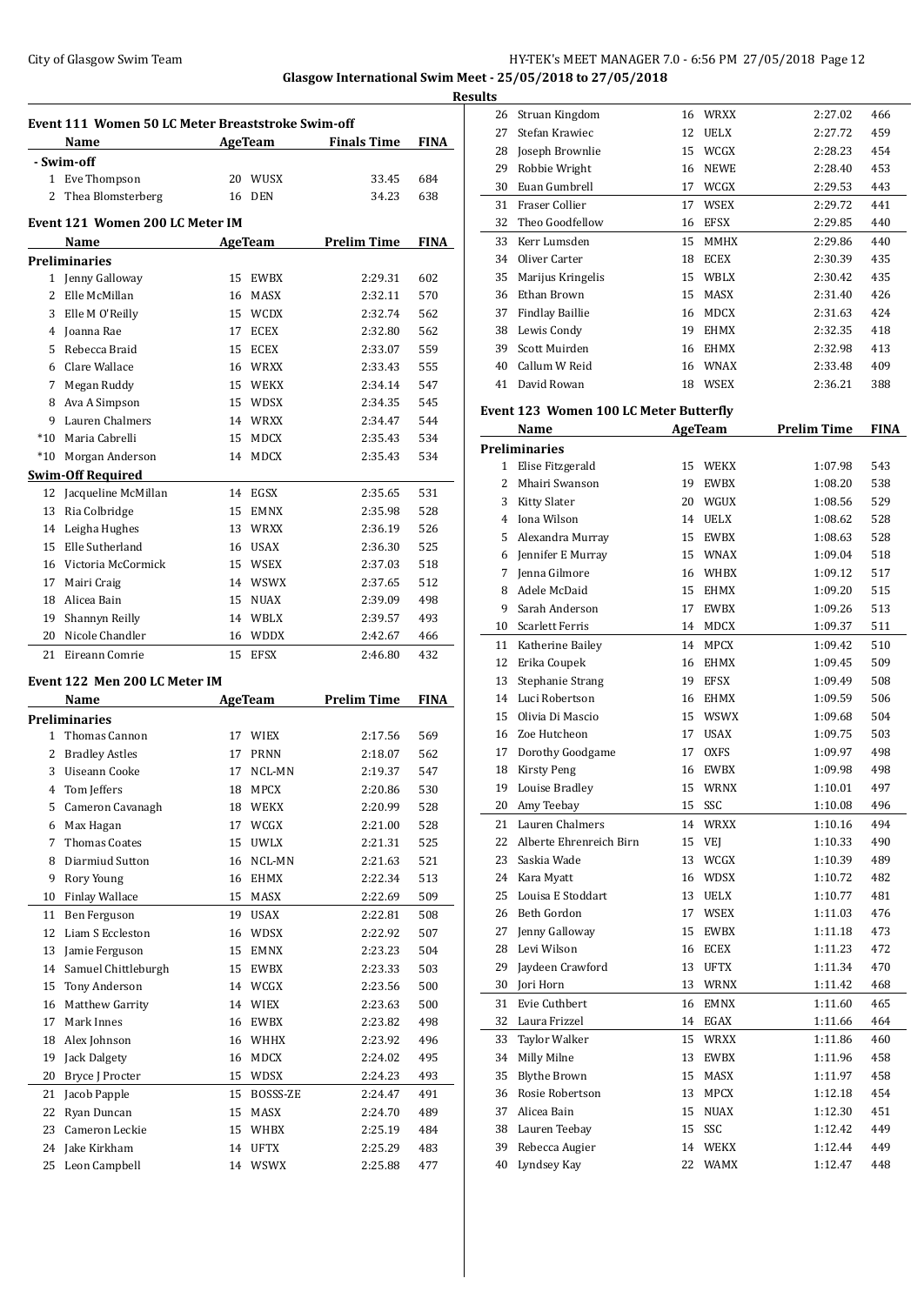## City of Glasgow Swim Team Team Frameters Music City of Glasgow Swim Team Frameters Music City of Glasgow Swim Team Frameters Music City of Glasgow Swim Team Frameters Music City of Glasgow Swim Team Frameters Music City of **Glasgow International Swim Meet - 25/05/2018 to 27/05/2018**

|             |                                                         |    |                    |                    |            | <b>Results</b> |
|-------------|---------------------------------------------------------|----|--------------------|--------------------|------------|----------------|
|             | Preliminaries  (Event 123 Women 100 LC Meter Butterfly) |    |                    |                    |            |                |
|             | Name                                                    |    | <b>AgeTeam</b>     | <b>Prelim Time</b> | FINA       | Ξ              |
| 41          | Ellie Robertson<br>42 Leigha Hughes                     |    | 15 EMNX<br>13 WRXX | 1:12.50<br>1:12.64 | 448<br>445 |                |
|             | 43 Maria Cabrelli                                       |    |                    |                    | 444        | Э<br>З         |
|             |                                                         |    | 15 MDCX            | 1:12.70            |            |                |
|             | 44 Gabriella Lessing                                    |    | 14 WRXX            | 1:12.89            | 440        | Eve            |
|             | 45 Skye Mulholland                                      |    | 14 WEKX            | 1:13.00            | 438        |                |
|             | 46 Jenna McMahon                                        |    | 18 EHMX            | 1:13.11            | 436        | Pre            |
| *47         | Catherine Guo                                           |    | 15 BOSSS-ZE        | 1:13.19            | 435        |                |
| *47         | Summer Innes                                            |    | 14 UWLX            | 1:13.19            | 435        |                |
|             | 49 Lauren M Anderson                                    |    | 13 WDSX            | 1:13.21            | 435        |                |
| 50          | Sophie Hoole                                            |    | 14 EWBX            | 1:13.37            | 432        |                |
| 51          | Eve Mair                                                |    | 14 WNAX            | 1:13.40            | 431        |                |
|             | 52 Molly Cannon                                         |    | 14 WIEX            | 1:13.61            | 428        |                |
|             | 53 Zara Cowan                                           |    | 14 UFTX            | 1:13.83            | 424        |                |
|             | 54 Katie Tulloch                                        |    | 16 USAX            | 1:13.92            | 422        |                |
|             | 55 Niamh Reid                                           |    | 16 WDDX            | 1:14.00            | 421        |                |
|             | 56 Amy Malone                                           |    | 17 WSWX            | 1:14.29            | 416        | ×              |
|             | 57 Leah Stark                                           |    | 14 WNAX            | 1:14.57            | 411        | 1              |
|             | 58 Louisa Carroll                                       |    | 15 WBLX            | 1:14.75            | 408        | 1              |
|             | 59 Yasmin Ali                                           |    | 14 EWBX            | 1:14.99            | 404        | 1              |
|             | 60 Ellie Palmer                                         |    | 15 UFTX            | 1:15.34            | 399        | 1              |
|             | Event 124 Men 100 LC Meter Butterfly                    |    |                    |                    |            | 1              |
|             | Name                                                    |    | <b>AgeTeam</b>     | <b>Prelim Time</b> | FINA       | 1              |
|             | <b>Preliminaries</b>                                    |    |                    |                    |            | 1              |
|             | 1 Dylan Sommerville                                     |    | 17 WEKX            | 1:00.06            | 570        | 1              |
|             | 2 Matthew Silvester                                     |    | 18 WBEN            | 1:01.03            | 543        | 1              |
| 3           | Christopher Aitken                                      |    | 15 MPCX            | 1:01.13            | 541        | 2              |
|             | 4 Jack Muncey                                           |    | 15 MPCX            | 1:01.32            | 536        | 2              |
|             | 5 Lewis Birrell                                         |    | 17 EWBX            | 1:01.38            | 534        | 2              |
|             | 6 Greg A Fairbairn                                      |    | 16 WBLX            | 1:01.50            | 531        | 2              |
| $7^{\circ}$ | Owen P McBurnie                                         |    | 15 WDSX            | 1:01.71            | 526        | 2              |
| 8           | Callum Atkinson                                         | 15 | <b>NEWE</b>        | 1:01.99            | 519        | 2              |
| 9           | Myles Lapsley                                           | 15 | <b>UWLX</b>        | 1:02.06            | 517        | 2              |
| 10          | Tom Jeffers                                             |    | 18 MPCX            | 1:02.14            | 515        | 2              |
| 11          | <b>Scott Birtles</b>                                    | 20 | <b>MDCX</b>        | 1:02.31            | 511        | 2              |
|             | 12 John Houston                                         | 17 | WSEX               | 1:02.34            | 510        | 2              |
| 13          | Fraser D Kelly                                          | 15 | WNAX               | 1:02.61            | 503        |                |
| 14          | Oscar Smillie                                           | 16 | WSEX               | 1:02.85            | 498        | Eve            |
| 15          | Alasdair Dunse                                          |    | 16 UWLX            | 1:02.96            | 495        |                |
|             | 16 Alasdair W McGhee                                    |    | 19 WSEX            | 1:03.37            | 485        | Pre            |
| 17          | Angus Rutherford                                        | 17 | EHMX               | 1:03.44            | 484        |                |
| 18          | <b>Stewart Brodie</b>                                   |    | 16 WEKX            | 1:03.72            | 477        |                |
| 19          | Lewis R Hammond                                         | 15 | WSEX               | 1:03.88            | 474        |                |
| 20          | Fraser Collier                                          | 17 | WSEX               | 1:03.99            | 471        |                |
| 21          | Ryan Ferguson                                           | 17 | UFTX               | 1:04.04            | 470        |                |
| 22          | Kerr B Martin                                           | 15 | <b>WCDX</b>        | 1:04.12            | 469        |                |
| 23          | Ethan Brown                                             | 15 | MASX               | 1:04.15            | 468        |                |
| 24          | Cameron W Gordon                                        | 14 | WDSX               | 1:04.22            | 466        |                |
| 25          | Marc Devlin                                             | 16 | WBLX               | 1:04.56            | 459        |                |
| 26          | Arran Stowe                                             | 20 | EFSX               | 1:04.76            | 455        | 1              |
| 27          | Elliot P Sinclair                                       | 14 | WDSX               | 1:04.93            | 451        | 1              |
| 28          | Jake Conaghan                                           | 16 | WCGX               | 1:05.16            | 446        | 1              |
| 29          | Lewis McCulloch                                         |    | 18 WIEX            | 1:05.30            | 444        | 1              |
| 30          | Jack Wales                                              | 16 | WCGX               | 1:05.43            | 441        | 1              |
| 31          | Rory Young                                              | 16 | EHMX               | 1:05.58            | 438        | 1              |
| 32          | Kieran Spalding                                         | 19 | MMLX               | 1:06.21            | 426        | 1              |
| 33          | <b>Finlay Wallace</b>                                   | 15 | MASX               | 1:06.25            | 425        | 1              |
|             | 34 Euan Pate                                            |    | 18 EFSX            | 1:06.42            | 422        | 1              |
|             |                                                         |    |                    |                    |            |                |

| <u>uits</u>    |                                         |    |                |                    |             |
|----------------|-----------------------------------------|----|----------------|--------------------|-------------|
| 35             | Kerr Lumsden                            |    | 15 MMHX        | 1:06.61            | 418         |
|                | 36 Angus R Dickson                      |    | 19 WNAX        | 1:06.69            | 416         |
|                | 37 Iain Lovie                           | 17 | NBHX           | 1:06.72            | 416         |
|                | 38 Louis Lawlor                         |    | 16 WCGX        | 1:06.80            | 414         |
|                | 39 Sam Millar                           |    | 16 WDDX        | 1:06.96            | 411         |
|                |                                         |    |                |                    |             |
|                | Event 125 Women 200 LC Meter Backstroke |    |                |                    |             |
|                | Name                                    |    | <b>AgeTeam</b> | <b>Prelim Time</b> | <b>FINA</b> |
|                | <b>Preliminaries</b>                    |    |                |                    |             |
|                | 1 Iona Wilson                           |    | 14 UELX        | 2:32.65            | 536         |
| $\overline{2}$ | Drew McKenzie                           | 13 | <b>UWLX</b>    | 2:32.78            | 535         |
|                | 3 Imogen Collins                        |    | 14 WBLX        | 2:32.95            | 533         |
|                | 4 Ella Stevenson                        |    | 13 WBLX        | 2:33.79            | 524         |
| 5              | Kiana Belotti                           |    | 15 EWBX        | 2:34.70            | 515         |
|                | 6 Katrin Rough                          |    | 17 MPCX        | 2:34.86            | 514         |
| 7              | Georgia M Knox                          |    | 15 WCDX        | 2:35.23            | 510         |
|                | 8 Louisa E Stoddart                     |    | 13 UELX        | 2:35.46            | 508         |
| *9             | Levi Wilson                             |    | 16 ECEX        | 2:35.95            | 503         |
| *9             | Summer Innes                            |    | 14 UWLX        | 2:35.95            | 503         |
| 11             | Sofie Theophil Petersen                 | 15 | <b>VEJ</b>     | 2:36.92            | 494         |
| 12             | Jenna Cole                              |    | 13 WBLX        | 2:36.95            | 493         |
|                | 13 Paria Vaezi                          |    | 15 WCGX        | 2:37.14            | 492         |
|                | 14 Gabriella Lessing                    |    | 14 WRXX        | 2:37.52            | 488         |
|                | 15 Sarah Coffey                         |    | 14 UFTX        | 2:38.19            | 482         |
|                | 16 Sophie Jenkins                       | 16 | <b>MPCX</b>    | 2:39.21            | 473         |
| 17             | Sarah Turnbull                          |    | 15 UELX        | 2:39.47            | 470         |
|                | 18 Shannon M Rolink                     |    | 14 WAMX        | 2:39.73            | 468         |
| 19             | Jessica Dempster                        |    | 12 UWLX        | 2:40.22            | 464         |
| 20             | Zara Cowan                              |    | 14 UFTX        | 2:40.92            | 458         |
| 21             | Hollie Miller                           |    | 18 WHBX        | 2:41.85            | 450         |
|                | 22 Darcey Adam                          |    | 15 UFTX        | 2:42.35            | 446         |
| 23             | Anna Colston                            |    | 15 UFTX        | 2:42.58            | 444         |
|                | 24 Emma De Wet                          | 13 | <b>UWLX</b>    |                    | 443         |
| 25             | Meagan Porteous                         |    |                | 2:42.68            | 441         |
|                | Lauren M Anderson                       |    | 13 UELX        | 2:42.95            | 439         |
| 26             |                                         |    | 13 WDSX        | 2:43.22            |             |
| 27             | Louisa Carroll<br>Katie Tulloch         |    | 15 WBLX        | 2:43.78            | 434         |
| 28             |                                         |    | 16 USAX        | 2:44.24            | 430         |
| 29             | Luci Robertson                          | 16 | <b>EHMX</b>    | 2:44.45            | 429         |
|                | Event 126 Men 200 LC Meter Backstroke   |    |                |                    |             |
|                | Name                                    |    | AgeTeam        | <b>Prelim Time</b> | FINA        |
|                | <b>Preliminaries</b>                    |    |                |                    |             |
| $\mathbf{1}$   | Sam Glass                               |    | 14 EWBX        | 2:23.06            | 478         |
| 2              | Angus Harrold                           |    | 16 USAX        | 2:24.75            | 462         |
|                | 3 Struan Kingdom                        |    | 16 WRXX        | 2:25.89            | 451         |
|                | 4 Calum M Dunn                          |    | 14 WSEX        | 2:26.60            | 444         |
| 5              | Ryan Duncan                             | 15 | MASX           | 2:26.84            | 442         |
|                |                                         |    |                |                    |             |
| $*7$           |                                         |    | 14 UFTX        |                    | 426         |
| $*7$           | 6 Lucas Grieve                          |    |                | 2:28.67            |             |
|                | James Newell                            | 15 | BOSSS-ZE       | 2:28.82            | 425         |
|                | Robbie Wright                           | 16 | <b>NEWE</b>    | 2:28.82            | 425         |
| 9              | Luke Porteous                           | 14 | <b>UELX</b>    | 2:28.91            | 424         |
| 10             | Euan Gumbrell                           | 17 | WCGX           | 2:28.92            | 424         |
| 11             | Liam S Eccleston                        | 16 | WDSX           | 2:28.95            | 424         |
| 12             | Rhys T Handleigh                        | 18 | WDSX           | 2:29.34            | 420         |
| 13             | Conan Mowbray                           | 15 | WCGX           | 2:30.35            | 412         |
| 14             | Jamie Claxton                           | 16 | <b>EHMX</b>    | 2:30.71            | 409         |
| 15             | Ethan Brown                             | 15 | MASX           | 2:30.77            | 409         |
|                | 16 Alex Thomson                         |    | 14 EWBX        | 2:31.51            | 403         |
|                | 17 Cameron Leckie                       |    | 15 WHBX        | 2:32.22            | 397         |
| 18             | Jack Wales                              | 16 | WCGX           | 2:32.90            | 392         |
| 19             | Stefan Krawiec                          | 12 | UELX           | 2:33.56            | 387         |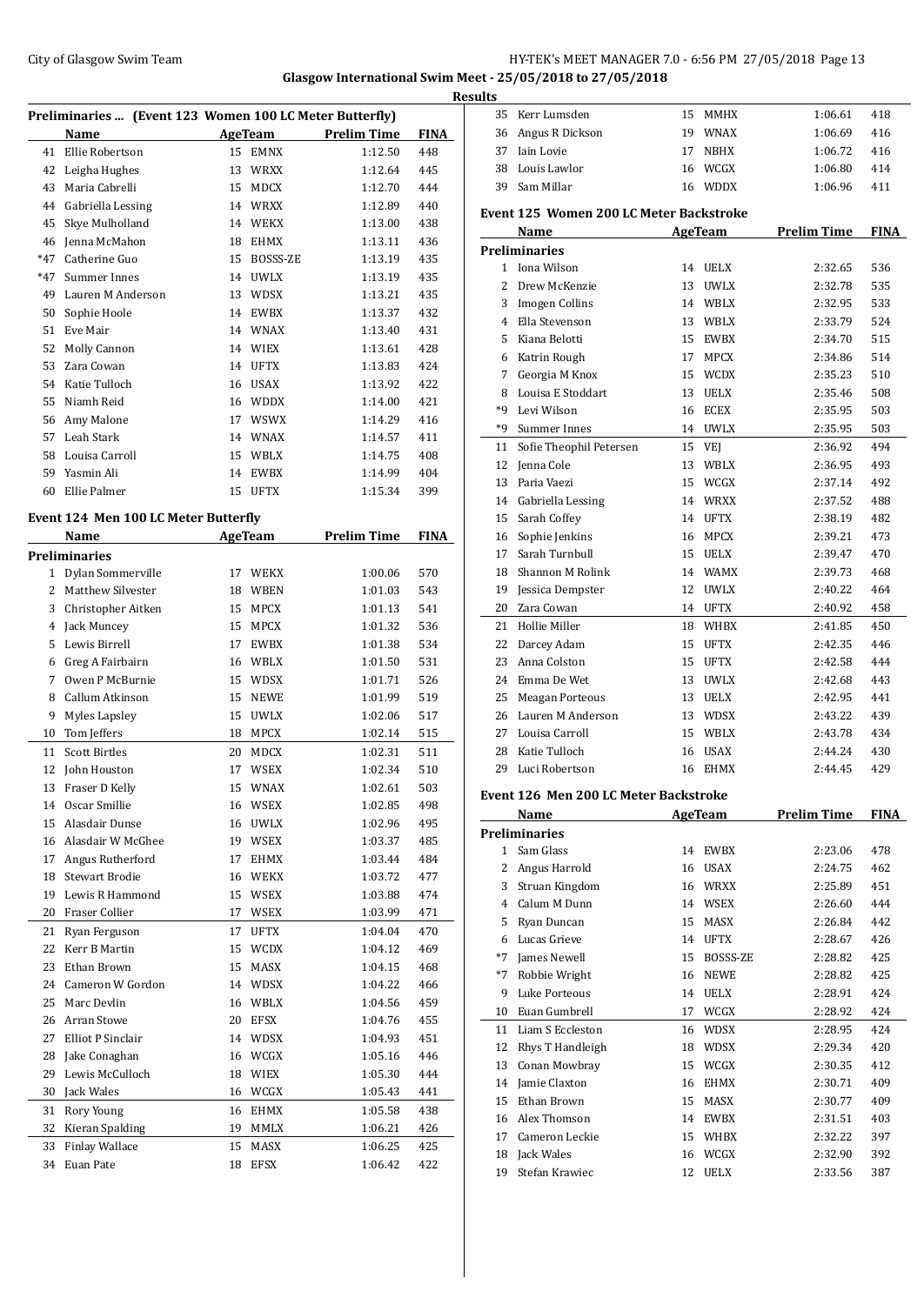## City of Glasgow Swim Team Team Feam Fermi States of Glasgow Swim Team Feam Fermi States of American States and HY-TEK's MEET MANAGER 7.0 - 6:56 PM 27/05/2018 Page 14 **Glasgow International Swim Meet - 25/05/2018 to 27/05/2018**

|             | Preliminaries  (Event 126 Men 200 LC Meter Backstroke) |    |                |                    |             |
|-------------|--------------------------------------------------------|----|----------------|--------------------|-------------|
|             | <b>Name</b>                                            |    | AgeTeam        | <b>Prelim Time</b> | <b>FINA</b> |
|             | 20 Scott Muirden                                       |    | 16 EHMX        | 2:34.80            | 377         |
|             | 21 Ryan Anderson                                       | 17 | WBLX           | 2:37.62            | 358         |
| 22          | Kieran Spalding                                        | 19 | MMLX           | 2:38.24            | 353         |
| 23          | Findlay Baillie                                        | 16 | <b>MDCX</b>    | 2:41.05            | 335         |
|             | <b>Event 127 Women 50 LC Meter Freestyle</b><br>Name   |    | <b>AgeTeam</b> | <b>Prelim Time</b> | <b>FINA</b> |
|             | <b>Preliminaries</b>                                   |    |                |                    |             |
|             | 1 Lauren Wetherell                                     |    | 16 WCGX        | 28.42              | 582         |
| 2           | Heather R Brolly                                       |    | 16 WMBX        | 28.64              | 568         |
| 3           | Karen Heath                                            |    | 16 UWLX        | 28.69              | 565         |
| 4           | Elise Fitzgerald                                       |    | 15 WEKX        | 28.78              | 560         |
| 5           | Keira Stericker                                        |    | 14 WSEX        | 28.81              | 558         |
|             | 6 Blythe Brown                                         | 15 | MASX           | 28.82              | 558         |
| $7^{\circ}$ | Aimee Watson                                           |    | 14 WIEX        | 28.84              | 557         |
| 8           | Lucy J Lucas                                           | 15 | UELX           | 28.90              | 553         |
| 9           | <b>Fave Rogers</b>                                     |    | 16 BOSSS-ZE    | 28.92              | 552         |
| 10          | Drew McKenzie                                          |    | 13 UWLX        | 28.96              | 550         |
| 11          | Ella Astrup Christensen                                | 15 | VEJ            | 28.98              | 549         |
| $*12$       |                                                        |    |                |                    |             |
|             | Sophie Fischer<br>Rebecca Shulman                      | 19 | WGUX           | 29.05              | 545         |
| $*12$       |                                                        | 15 | <b>EWBX</b>    | 29.05              | 545         |
| 14          | Alicia Lumsden                                         | 18 | <b>USAX</b>    | 29.07              | 543         |
| 15          | Victoria Duncan                                        |    | 16 UFTX        | 29.08              | 543         |
|             | 16 Kirsten Barrett                                     | 17 | <b>WDDX</b>    | 29.09              | 542         |
| 17          | Elise McQueenie                                        |    | 14 WCGX        | 29.16              | 538         |
| 18          | Amy Teebay                                             | 15 | SSC            | 29.17              | 538         |
| 19          | Lauryn Turnbull                                        |    | 18 WSWX        | 29.18              | 537         |
| 20          | Kaitlyn Gillies                                        | 15 | UWLX           | 29.21              | 536         |
| 21          | Alexandra Murray                                       | 15 | EWBX           | 29.23              | 535         |
| 22          | Emma De Wet                                            | 13 | UWLX           | 29.26              | 533         |
| 23          | Elle Sutherland                                        |    | 16 USAX        | 29.27              | 532         |
| 24          | Eva G Alguero                                          |    | 14 WMBX        | 29.28              | 532         |
| 25          | Sophie Hoole                                           |    | 14 EWBX        | 29.30              | 531         |
| 26          | Sophie Jenkins                                         |    | 16 MPCX        | 29.42              | 524         |
| 27          | Alexandra S Borisenko                                  | 15 | <b>UWLX</b>    | 29.43              | 524         |
| 28          | <b>Meagan Porteous</b>                                 | 13 | <b>UELX</b>    | 29.45              | 523         |
| 29          | Katie Tulloch                                          | 16 | USAX           | 29.51              | 519         |
| 30          | Jacqueline McMillan                                    | 14 | EGSX           | 29.55              | 517         |
| 31          | Olivia Di Mascio                                       | 15 | <b>WSWX</b>    | 29.57              | 516         |
| 32          | Lyndsey Kay                                            | 22 | WAMX           | 29.58              | 516         |
| *33         | Skye Mulholland                                        | 14 | WEKX           | 29.65              | 512         |
| *33         | Niamh Tierney                                          | 15 | <b>UFTX</b>    | 29.65              | 512         |
| 35          | Rebecca Braid                                          | 15 | ${\tt ECEX}$   | 29.66              | 512         |
| *36         | Abby Tyson                                             | 15 | WDDX           | 29.68              | 511         |
| *36         | Nina A Fischer                                         | 21 | WGUX           | 29.68              | 511         |
| 38          | Jessica Dempster                                       | 12 | UWLX           | 29.70              | 510         |
| 39          | Jenna Gilmore                                          | 16 | WHBX           | 29.71              | 509         |
| 40          | Lucy Taylor                                            | 19 | WAMX           | 29.72              | 509         |
| 41          | Anna Pollock                                           | 19 | <b>WSWX</b>    | 29.74              | 508         |
| 42          | <b>Emily Lightfoot</b>                                 | 16 | <b>WIEX</b>    | 29.80              | 504         |
| 43          | Tiana Porter                                           | 16 | <b>OXFS</b>    | 29.82              | 503         |
| 44          | Summer Innes                                           | 14 | UWLX           | 29.83              | 503         |
| 45          | Yasmin Lapsley                                         | 14 | UWLX           | 29.88              | 500         |
| 46          | Rebecca Ivens                                          | 16 | EWBX           | 29.89              | 500         |
| *47         |                                                        |    |                |                    |             |
|             | Milly Milne                                            | 13 | EWBX           | 29.94              | 497         |
| *47         | Beth Gordon                                            | 17 | WSEX           | 29.94              | 497         |
| 49          | Ashley Merson                                          | 13 | UWLX           | 29.97              | 496         |
| 50          | Neave Davidson                                         | 16 | ECEX           | 29.98              | 495         |

|       | Name                                         |    | <b>AgeTeam</b>         | <b>Prelim Time</b> | <b>FINA</b> |
|-------|----------------------------------------------|----|------------------------|--------------------|-------------|
|       | Event 128 Men 50 LC Meter Freestyle          |    |                        |                    |             |
| 79    | Lucy Clarke                                  | 13 | <b>MMHX</b>            | 32.40              | 392         |
| 78    | Laura Beatt                                  |    | 16 WCGX                | 30.84              | 455         |
| 77    | Zoe Hutcheon                                 | 17 | <b>USAX</b>            | 30.72              | 460         |
| 76    | Amy Richardson                               | 17 | <b>EKOX</b>            | 30.63              | 464         |
| 75    | Jori Horn                                    | 13 | WRNX                   | 30.59              | 466         |
|       | 74 Jaydeen Crawford                          |    | 13 UFTX                | 30.56              | 468         |
| *72   | Niamh Reid                                   | 16 | <b>WDDX</b>            | 30.54              | 469         |
| $*72$ | Laura Stewart                                |    | 16 WCGX                | 30.54              | 469         |
|       | *70 Sarah Coffey                             |    | 14 UFTX                | 30.51              | 470         |
| $*70$ | Rosie Robertson                              | 13 | <b>MPCX</b>            | 30.51              | 470         |
| 69    | Ellie Robertson                              | 15 | <b>EMNX</b>            | 30.45              | 473         |
|       | *67 Louise Bradley                           | 15 | WRNX                   | 30.34              | 478         |
|       | *67 Erin Gourlay                             |    | 14 WCGX                | 30.34              | 478         |
|       | 66 Ienna McMahon                             | 18 | <b>EHMX</b>            | 30.28              | 481         |
| 65    | Ella Williams                                |    | 16 WMBX                | 30.26              | 482         |
| 64    | Natalie C Reilly                             | 16 | <b>UWLX</b>            | 30.25              | 482         |
| 63    | Katrin Rough                                 | 17 | <b>MPCX</b>            | 30.22              | 484         |
| 62    | Rebecca Black                                | 14 | <b>EWBX</b>            | 30.21              | 484         |
|       | *59 Ilaisa Redda                             | 15 | <b>SUNE</b>            | 30.19              | 485         |
|       | *59 Lauren M Anderson                        |    | 13 WDSX                | 30.19              | 485         |
| *59   | Lauren Macleay                               |    | 17 WIEX                | 30.19              | 485         |
| 58    | Nicole Chandler                              | 16 | <b>WDDX</b>            | 30.17              | 486         |
| 57    | Leah Stark                                   |    | 14 WNAX                | 30.13              | 488         |
| 56    | Anna Williamson                              | 13 | WRXX                   | 30.09              | 490         |
| 55    | Ellie Palmer                                 | 15 | <b>UFTX</b>            | 30.08              | 490         |
| 54    | Emma Freeborn                                | 14 | <b>UWLX</b>            | 30.06              | 491         |
| 53    | Emma McPartland                              | 15 | 14 WSEX<br><b>MPCX</b> | 30.01<br>30.03     | 494<br>493  |
| 52    | 51<br>Catherine Guo<br><b>Brooke Smillie</b> | 15 | BOSSS-ZE               | 29.99              | 495         |

|              | 79 Lucy Garke                       | 13. | MMHA        | 34.4U              | 39 Z        |
|--------------|-------------------------------------|-----|-------------|--------------------|-------------|
|              | Event 128 Men 50 LC Meter Freestyle |     |             |                    |             |
|              | Name                                |     | AgeTeam     | <b>Prelim Time</b> | <b>FINA</b> |
|              | <b>Preliminaries</b>                |     |             |                    |             |
| $\mathbf{1}$ | Dylan Sommerville                   | 17  | <b>WEKX</b> | 25.13              | 576         |
| 2            | Graham R Baird                      | 15  | <b>WSAX</b> | 25.53              | 549         |
| 3            | Sam Bisset                          | 17  | <b>WDDX</b> | 25.59              | 545         |
| 4            | Ben Ferguson                        | 19  | <b>USAX</b> | 25.81              | 531         |
| 5            | Johann Fawcett                      | 16  | WRNX        | 25.82              | 531         |
| 6            | Nathan McGraw                       | 17  | WCGX        | 25.99              | 520         |
| $*7$         | Jamie Claxton                       | 16  | <b>EHMX</b> | 26.01              | 519         |
| $*7$         | Callum Warnock                      | 17  | WBLX        | 26.01              | 519         |
| 9            | Cameron Bilsland                    | 15  | <b>WHBX</b> | 26.08              | 515         |
| 10           | Hamish McFarlane                    | 14  | WDDX        | 26.15              | 511         |
| 11           | Angus R Dickson                     | 19  | WNAX        | 26.18              | 509         |
| $*12$        | Ross Kerr                           | 16  | <b>EHMX</b> | 26.27              | 504         |
| $*12$        | Lawrence Campbell                   | 18  | WCGX        | 26.27              | 504         |
| 14           | Alasdair Dunse                      | 16  | <b>UWLX</b> | 26.29              | 503         |
| 15           | <b>Bradley Astles</b>               | 17  | <b>PRNN</b> | 26.32              | 501         |
| 16           | Yasin Onal                          | 16  | <b>UWLX</b> | 26.36              | 499         |
| $*17$        | Craig Yeardly                       | 16  | UFTX        | 26.37              | 498         |
| $*17$        | Louis Lawlor                        | 16  | WCGX        | 26.37              | 498         |
| 19           | <b>Bradley McGurk</b>               | 18  | <b>WDDX</b> | 26.38              | 498         |
| 20           | Lewis R Hammond                     | 15  | <b>WSEX</b> | 26.45              | 494         |
| 21           | Adam Young                          | 15  | <b>MDCX</b> | 26.46              | 493         |
| 22           | <b>Elliot Millar</b>                | 15  | <b>UFTX</b> | 26.47              | 492         |
| $*23$        | Jimmy Smyth                         | 20  | <b>WDDX</b> | 26.53              | 489         |
| $*23$        | Evan J Clark                        | 16  | <b>WNAX</b> | 26.53              | 489         |
| 25           | <b>Joe McCallion</b>                | 17  | <b>WIEX</b> | 26.56              | 487         |
| 26           | Liam Harkin                         | 16  | <b>UFTX</b> | 26.66              | 482         |
| 27           | Kalle Hoad                          | 17  | <b>WEKX</b> | 26.69              | 480         |
| 28           | Jonathan Kilburn                    | 16  | <b>WSWX</b> | 26.84              | 472         |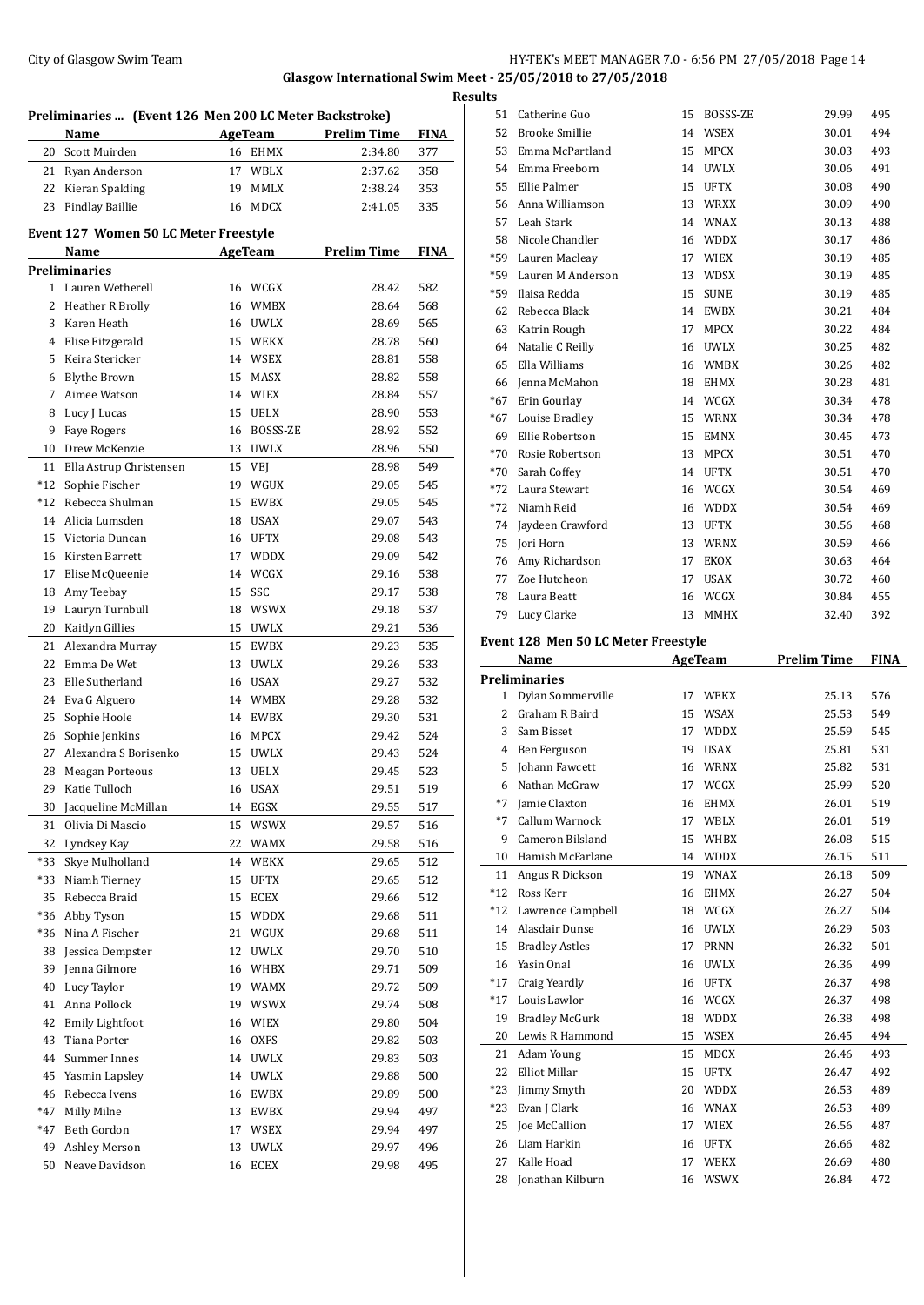## City of Glasgow Swim Team Team Frameters Music City of Glasgow Swim Team Frameters Music City of Glasgow Swim Team Frameters Music City of Glasgow Swim Team Frameters Music City of Glasgow Swim Team Frameters Music City of **Glasgow International Swim Meet - 25/05/2018 to 27/05/2018**

|              |                                                      |    |                |                     |             | <b>Results</b> |
|--------------|------------------------------------------------------|----|----------------|---------------------|-------------|----------------|
|              | Preliminaries  (Event 128 Men 50 LC Meter Freestyle) |    |                |                     |             |                |
|              | Name                                                 |    |                | AgeTeam Prelim Time | FINA        |                |
| 29           | Scott Lilburn                                        |    | 18 UFTX        | 26.85               | 472         |                |
| 30           | Jake Conaghan                                        |    | 16 WCGX        | 26.88               | 470         |                |
| 31           | Ilhan Omar Nur Azam                                  |    | 16 WSWX        | 26.96               | 466         |                |
| 32           | Thomas Cannon                                        |    | 17 WIEX        | 26.98               | 465         |                |
| 33           | Jack Dalgety                                         |    | 16 MDCX        | 26.99               | 465         |                |
| 34           | <b>Stewart Brodie</b>                                |    | 16 WEKX        | 27.03               | 462         |                |
| 35           | Sean Craigmile                                       |    | 15 UELX        | 27.07               | 460         |                |
| 36           | Angus Rutherford                                     |    | 17 EHMX        | 27.25               | 451         |                |
| 37           | Fraser Collier                                       |    | 17 WSEX        | 27.34               | 447         |                |
|              | *38 Daniel Murray                                    |    | 15 WDDX        | 27.37               | 445         |                |
| *38          | Kieran Spalding                                      |    | 19 MMLX        | 27.37               | 445         |                |
| 40           | David Rowan                                          |    | 18 WSEX        | 27.41               | 443         |                |
| 41           | Lewis McCulloch                                      |    | 18 WIEX        | 27.44               | 442         | Ever           |
|              | 42 Scott Birtles                                     |    | 20 MDCX        | 27.49               | 440         |                |
|              | 43 Euan Gumbrell                                     |    | 17 WCGX        | 27.57               | 436         | Prel           |
|              | 44 Rian Harvey                                       |    | 16 WSWX        | 27.58               | 435         |                |
|              | 45 Archie Dickson                                    |    | 14 WCGX        | 27.59               | 435         |                |
| 46           | Fraser W Hamilton                                    |    | 15 WSAX        | 27.70               | 430         |                |
|              | 47 Josef Craig                                       |    | 21 SUNE        | 29.42               | 359         |                |
|              |                                                      |    |                |                     |             |                |
|              | <b>Event 129 Women 50 LC Meter Breaststroke</b>      |    |                |                     |             |                |
|              | <b>Name</b>                                          |    | <b>AgeTeam</b> | <b>Prelim Time</b>  | <b>FINA</b> |                |
|              | Preliminaries                                        |    |                |                     |             |                |
| $\mathbf{1}$ | Zoe MacDonald                                        |    | 18 WMBX        | 35.78               | 559         |                |
| 2            | Emma McPartland                                      |    | 15 MPCX        | 36.79               | 514         |                |
| 3            | Jennifer E Murray                                    |    | 15 WNAX        | 37.23               | 496         |                |
|              | 4 Katie Simpson                                      |    | 16 WMBX        | 37.27               | 494         |                |
| 5            | Nina A Fischer                                       |    | 21 WGUX        | 37.29               | 494         |                |
|              | 6 Fearne Crighton                                    |    | 13 MPCX        | 37.35               | 491         |                |
| 7            | Ashley Merson                                        |    | 13 UWLX        | 37.46               | 487         |                |
| 8            | Mairi Craig                                          |    | 14 WSWX        | 37.56               | 483         |                |
| 9            | Katy Adkins                                          |    | 16 SSC         | 37.69               | 478         |                |
| 10           | Caitriona Stewart                                    |    | 13 WHHX        | 37.74               | 476         |                |
| 11           | Niamh A Green                                        |    | 14 WDSX        | 37.76               | 475         |                |
| 12           | Olivia Clarke                                        |    | 14 MDCX        | 37.98               | 467         |                |
| 13           | Lauren McGhee                                        |    | 13 WMBX        | 37.99               | 467         |                |
| 14           | Molly L Renton                                       | 17 | WMBX           | 38.06               | 464         |                |
| 15           | Kailey Davidson                                      | 16 | WSWX           | 38.19               | 459         |                |
| 16           | Darcy Littlefield                                    | 12 | EWBX           | 38.22               | 458         |                |
| 17           | Rebecca Matthewson                                   |    | 18 WSWX        | 38.24               | 458         |                |
| 18           | Ellie Forsyth                                        |    | 15 WHBX        | 38.40               | 452         |                |
| 19           | Laura Beatt                                          |    | 16 WCGX        | 38.42               | 451         |                |
| 20           | Martha Reeves                                        | 13 | MMLX           | 38.46               | 450         |                |
| 21           | Eilidh C Douglas                                     |    | 15 WMBX        | 38.48               | 449         | Eve:           |
| 22           | Iona Wilson                                          |    | 14 UELX        | 38.49               | 449         |                |
| 23           | Molly Cannon                                         |    | 14 WIEX        | 38.51               | 448         |                |
| 24           | Sophie Bennett                                       | 17 | UWLX           | 38.57               | 446         |                |
| 25           | Zoe Hutcheon                                         | 17 | USAX           | 38.62               | 444         |                |
|              | Ria Colbridge                                        |    | 15 EMNX        | 38.64               | 444         |                |
| 26           |                                                      |    |                |                     |             |                |
| 27           | <b>Imogen Collins</b>                                |    | 14 WBLX        | 38.70               | 442         |                |
| 28           | Katie Tulloch                                        |    | 16 USAX        | 38.74               | 440         |                |
| 29           | <b>Emily North</b>                                   |    | 14 WSEX        | 38.79               | 438         |                |
| $*30$        | Neave Davidson                                       |    | 16 ECEX        | 38.99               | 432         |                |
|              | *30 Emily Lightfoot                                  |    | 16 WIEX        | 38.99               | 432         |                |
|              | <b>Swim-Off Required</b>                             |    |                |                     |             |                |
| 32           | Rebecca Black                                        | 14 | EWBX           | 39.12               | 427         |                |
| 33           | Millie Boyd                                          |    | 14 WBLX        | 39.15               | 426         |                |
| 34           | Kiera E Hart                                         |    | 12 WSAX        | 39.16               | 426         |                |

| 35             | <b>Taylor Walker</b>                          | 15 | WRXX        | 39.23              | 424         |
|----------------|-----------------------------------------------|----|-------------|--------------------|-------------|
| $*36$          | Natalie C Reilly                              |    | 16 UWLX     | 39.35              | 420         |
| $*36$          | Niamh Reid                                    |    | 16 WDDX     | 39.35              | 420         |
| $*38$          | Milly Milne                                   | 13 | <b>EWBX</b> | 39.49              | 416         |
| *38            | Ella Astrup Christensen                       |    | 15 VEJ      | 39.49              | 416         |
| 40             | Alanna Reid                                   |    | 14 WDDX     | 39.82              | 405         |
| 41             | Remi Muirhead                                 |    | 13 WCGX     | 40.00              | 400         |
| 42             | Eireann Comrie                                |    | 15 EFSX     | 40.06              | 398         |
| 43             | Emma De Wet                                   |    | 13 UWLX     | 40.24              | 393         |
| 44             | <b>Brooke Smillie</b>                         |    | 14 WSEX     | 40.35              | 389         |
| 45             | Rebecca Ivens                                 |    | 16 EWBX     | 40.37              | 389         |
| 46             | Amber Wade                                    |    | 12 WCGX     | 40.52              | 385         |
| 47             | Jessica Dempster                              |    | 12 UWLX     | 41.23              | 365         |
| 48             | Leah Stark                                    |    | 14 WNAX     | 41.48              | 358         |
|                | <b>Event 130 Men 50 LC Meter Breaststroke</b> |    |             |                    |             |
|                | Name                                          |    | AgeTeam     | <b>Prelim Time</b> | <b>FINA</b> |
|                | <b>Preliminaries</b>                          |    |             |                    |             |
|                | 1 Liam Murphy                                 |    | 14 UFTX     | 33.07              | 509         |
| $\overline{2}$ | David Blair                                   |    | 15 WCGX     | 33.13              | 507         |
| 3              | Nathan Grimley                                |    | 15 UWLX     | 33.47              | 491         |
| 4              | Murray Pritchard                              |    | 14 MPCX     | 33.76              | 479         |
| 5.             | Lewis Thomson                                 |    | 15 EMNX     | 33.86              | 475         |
| 6.             | Euan Watt                                     |    | 16 UWLX     | 34.01              | 468         |
| 7              | Ross Kerr                                     |    | 16 EHMX     | 34.07              | 466         |
| 8              | Patrick Shimmin                               |    | 16 NEWE     | 34.08              | 465         |
| 9              | <b>Matthew Bittle</b>                         |    | 15 MPCX     | 34.28              | 457         |
| 10             | Sam Sharkey                                   |    | 16 WIEX     | 34.29              | 457         |
| 11             | Finlay Wallace                                |    | 15 MASX     | 34.31              | 456         |
| $*12$          | <b>Bruce Dickson</b>                          |    | 15 WSWX     | 34.36              | 454         |
| $*12$          | Olek Smith                                    |    | 14 UFTX     | 34.36              | 454         |
| 14             | Leon Campbell                                 |    | 14 WSWX     | 34.42              | 452         |
| 15             | Jack Jardine                                  |    | 14 WDDX     | 34.74              | 439         |
| 16             | Daniel Murray                                 | 15 | WDDX        | 34.84              | 436         |
| 17             | Jacob Papple                                  | 15 | BOSSS-ZE    | 34.98              | 430         |
| 18             | Ross Erentz                                   |    | 15 WSEX     | 35.04              | 428         |
| 19             | Lewis Condy                                   | 19 | EHMX        | 35.07              | 427         |
| 20             | Samuel Chittleburgh                           |    | 15 EWBX     | 35.19              | 423         |
| 21             | Rian Harvey                                   |    | 16 WSWX     | 35.28              | 419         |
| $*22$          | Matthew Blair                                 |    | 16 WCGX     | 35.39              | 416         |
| *22            | Saul J Callan                                 |    | 15 WSAX     | 35.39              | 416         |
| 24             | Elliot P Sinclair                             |    | 14 WDSX     | 35.48              | 412         |
| 25             | <b>Findlay Baillie</b>                        | 16 | <b>MDCX</b> | 36.57              | 377         |
| 26             | Kieran Spalding                               | 19 | <b>MMLX</b> | 37.00              | 364         |

### **Event 131 Men 1500 LC Meter Freestyle**

| Name |                          |    | <b>AgeTeam</b> | <b>Finals Time</b> | <b>FINA</b> |
|------|--------------------------|----|----------------|--------------------|-------------|
| 1    | Alexander Aslak Nørgaard | 18 | DEN            | 15:39.04           | 798         |
| 2    | Oskar Lindholm           | 17 | <b>DEN</b>     | 15:54.13           | 760         |
| 3    | <b>Harley Beenties</b>   | 18 | <b>WBEN</b>    | 16:12.83           | 717         |
| 4    | Marshall Illingworth     | 18 | WCGX           | 16:22.05           | 697         |
| 5.   | John S Wright            | 21 | <b>NUAX</b>    | 16:33.09           | 674         |
| 6    | James Cross              | 18 | <b>WBEN</b>    | 16:41.71           | 657         |
| 7    | Jamie McGregor           | 14 | MPCX           | 16:51.26           | 638         |
| 8    | Alexander Fenger         | 19 | VEI            | 16:51.30           | 638         |
| 9    | Angus Rutherford         | 17 | <b>EHMX</b>    | 17:01.85           | 619         |
| 10   | George Rudd              | 16 | <b>OXFS</b>    | 17:03.54           | 616         |
| 11   | George Cowan             | 17 | <b>MDCX</b>    | 17:08.01           | 608         |
| 12   | Michael J Flynn          | 15 | <b>WCDX</b>    | 17:09.70           | 605         |
| 13   | Max Underwood            | 17 | <b>OXFS</b>    | 17:17.41           | 591         |
| 14   | Samuel Coulthard         |    | 15 SSC         | 17:28.64           | 573         |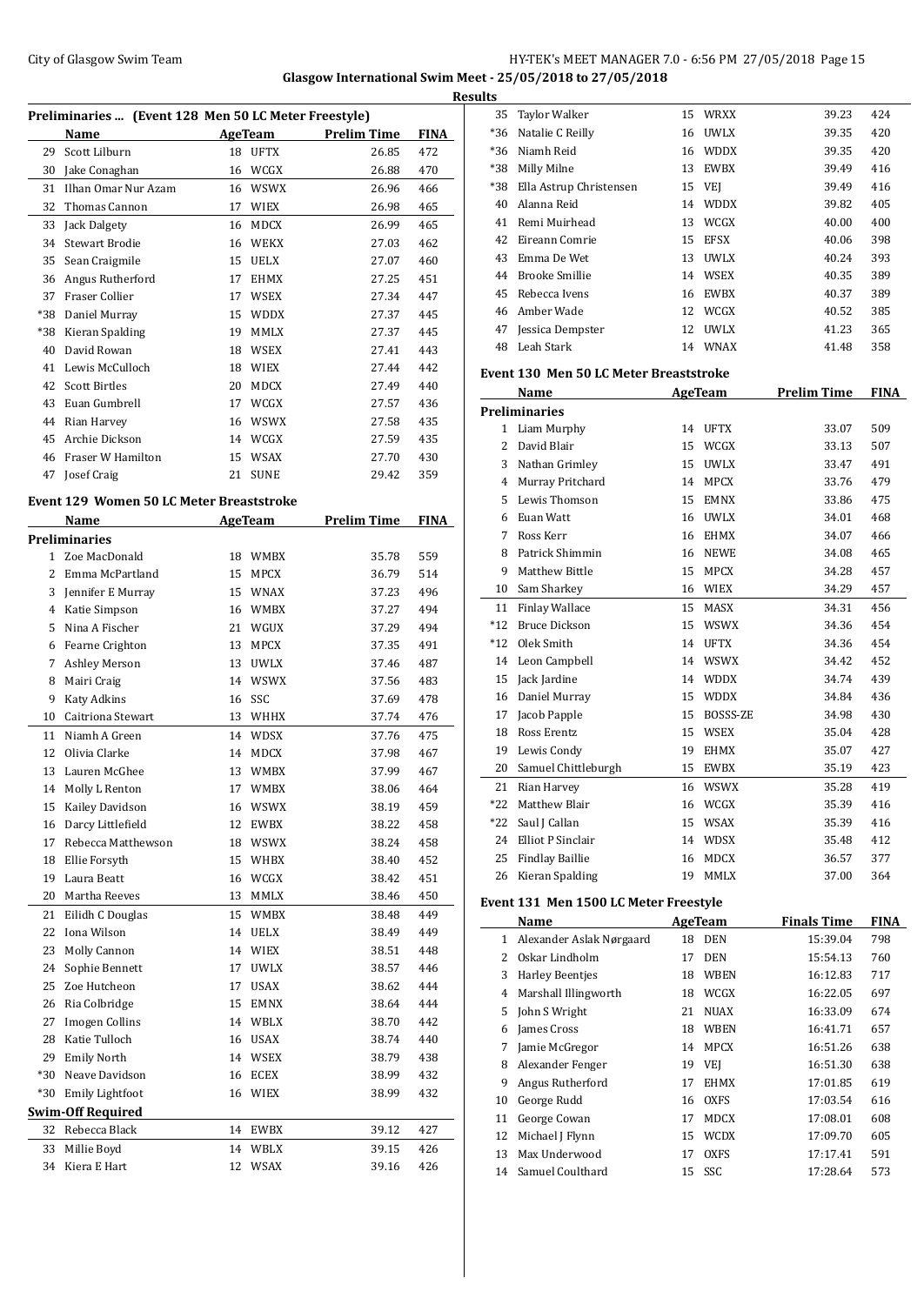## City of Glasgow Swim Team **HY-TEK's MEET MANAGER 7.0 - 6:56 PM 27/05/2018** Page 16 **Glasgow International Swim Meet - 25/05/2018 to 27/05/2018**

**(Event 131 Men 1500 LC Meter Freestyle) Name Age Team Finals Time FINA** Jonathan Christie 17 WRNX 17:40.27 554 16 Oliver Carter 18 ECEX 17:43.19 549 Finlay Saunders 17 EHMX 17:45.94 545 Nathan Grimley 15 UWLX 17:53.17 534 Stuart Andrews 15 WRXX 17:58.92 526 Euan Houston 14 WRXX 18:00.85 523 Cameron Cavanagh 18 WEKX 18:03.59 519 Alex Thomson 14 EWBX 18:05.57 516 Cameron McMaster 16 MDCX 18:23.16 492 Rhys T Handleigh 18 WDSX 18:26.67 487 Luke Porteous 14 UELX 18:27.56 486 Jamie Claxton 16 EHMX 18:32.76 479 Kian McNelis 15 WIEX 18:32.84 479 Lewis McKean 16 WAMX 18:33.30 478 Lewis Thomson 15 EMNX 18:37.58 473 Lewis McCulloch 18 WIEX 18:46.00 462 Jack Bell 17 WRXX 19:02.53 443 Leon Campbell 14 WSWX 19:05.52 439 Scott Muirden 16 EHMX 19:10.63 433 Josh Broadfoot 17 WEKX 19:21.24 422 **Event 201 Women 400 LC Meter IM Name Age Team Finals Time FINA A - Final** Hannah L Miley 29 NUAX 4:40.28 858 Aimee Willmott 25 WUSX 4:41.84 844 Orla L Adams 23 NUAX 4:49.73 777 Mia Steen Duus 17 DEN 4:50.60 770 Katie Shanahan 14 WCGX 4:56.70 723 Chanel Sneddon 19 WUSX 5:02.62 681 Yvonne Brown 16 WEKX 5:03.58 675 Keanna MacInnes 17 EHMX 5:06.00 659 Katie L MacKenzie 18 WCGX 5:10.10 633 Ellie Turner 15 ECEX 5:12.17 621 **B - Final** Katie Taylor 18 EHMX 5:06.98 653 Emma Scully 17 WCGX 5:07.97 646 Christa Wilson 15 NEWE 5:08.17 645 Jennifer E Murray 15 WNAX 5:12.41 619 Scarlett Ferris 14 MDCX 5:15.90 599 Scarlett Aspinall 16 SSC 5:16.81 594 17 Milli Steele 15 BOSSS-ZE 5:18.82 583 Jenny Galloway 15 EWBX 5:25.50 547 Maisie Johnson 17 SSC 5:28.93 531 **C - Final** Elle McMillan 16 MASX 5:20.52 573 Maria Cabrelli 15 MDCX 5:21.01 571 Megan Ruddy 15 WEKX 5:21.60 568 Leigha Hughes 13 WRXX 5:24.68 552 Abbi Sinclair 14 EWBX 5:27.18 539 Levi Wilson 16 ECEX 5:30.58 523 Shannyn Reilly 14 WBLX 5:31.66 517 Ava A Simpson 15 WDSX 5:34.59 504 **Event 201 Women 400 LC Meter IM Name Age Team Prelim Time FINA Preliminaries** Aimee Willmott 25 WUSX 4:46.96 799 Hannah L Miley 29 NUAX 4:49.91 775 Mia Steen Duus 17 DEN 4:52.31 756

| <b>Results</b>   |                                                 |          |                        |                    |             |
|------------------|-------------------------------------------------|----------|------------------------|--------------------|-------------|
|                  | 4 Orla L Adams                                  | 23       | NUAX                   | 4:55.52            | 732         |
| 5                | Katie Shanahan                                  | 14       | WCGX                   | 5:00.82            | 694         |
| 6                | Keanna MacInnes                                 | 17       | EHMX                   | 5:06.24            | 657         |
| 7                | <b>Chanel Sneddon</b>                           | 19       | WUSX                   | 5:06.34            | 657         |
| 8                | Clara Rybak-Andersen                            | 15       | <b>DEN</b>             | 5:07.02            | 652         |
| 9                | Ellie Turner                                    | 15       | <b>ECEX</b>            | 5:09.02            | 640         |
| 10               | Katie L MacKenzie                               | 18       | WCGX                   | 5:10.31            | 632         |
| 11               | Yvonne Brown                                    | 16       | WEKX                   | 5:10.62            | 630         |
| 12               | Emma Scully                                     | 17       | WCGX                   | 5:12.55            | 618         |
| 13               | Katie Taylor                                    | 18       | EHMX                   | 5:14.20            | 609         |
| 14               | Christa Wilson                                  | 15       | <b>NEWE</b>            | 5:14.80            | 605         |
| 15               | Niamh McDonagh                                  | 19       | BOSSS-ZE               | 5:14.96            | 604         |
| 16               | Scarlett Ferris                                 | 14       | <b>MDCX</b>            | 5:16.47            | 596         |
| 17               | Milli Steele                                    | 15       | BOSSS-ZE               | 5:17.59            | 589         |
| *18              | Megan Smit                                      | 15       | <b>OXFS</b>            | 5:17.89            | 588         |
| *18              | Ellis J Shiels                                  | 16       | <b>WMBX</b>            | 5:17.89            | 588         |
| 20               | Scarlett Aspinall                               | 16       | SSC                    | 5:18.18            | 586         |
| 21               | Jennifer E Murray                               | 15       | <b>WNAX</b>            | 5:18.75            | 583         |
| 22               | Lauren Chalmers                                 |          | 14 WRXX                | 5:19.39            | 580         |
| 23               | Melissa Braddock                                |          | 18 WBEN                | 5:19.93            | 577         |
| 24               | Jenny Galloway                                  | 15       | <b>EWBX</b>            | 5:20.70            | 572         |
| 25               | Maisie Johnson                                  | 17       | SSC                    | 5:21.25            | 570         |
| 26               | Rachael A Grant                                 | 15       | WNAX                   | 5:21.93            | 566         |
| 27               | Emma Chittleburgh                               | 20       | NUAX                   | 5:22.92            | 561         |
| 28               | Kirstin Lawrie                                  | 17       | <b>UFTX</b>            | 5:23.44            | 558         |
| 29               | Karen Heath                                     | 16       | <b>UWLX</b>            | 5:23.75            | 556         |
| 30               | Elle McMillan                                   | 16       | MASX                   | 5:24.64            | 552         |
| 31               | Maria Cabrelli                                  | 15       | MDCX                   | 5:24.77            | 551         |
|                  |                                                 |          |                        |                    |             |
| 32               | Megan Ruddy                                     |          | 15 WEKX                | 5:25.89            | 546         |
| 33               | Ava A Simpson                                   | 15       | <b>WDSX</b>            | 5:27.94            | 535         |
| 34               | Levi Wilson                                     | 16       | ECEX                   | 5:28.55            | 532         |
| 35               | <b>Flora Nicholls</b>                           | 16       | <b>EWBX</b>            | 5:29.30            | 529         |
| 36               | Abbi Sinclair                                   | 14       | <b>EWBX</b>            | 5:29.37            | 528         |
| 37               | Leigha Hughes                                   | 13       | <b>WRXX</b>            | 5:29.91            | 526         |
| 38               | Alexandra Murray                                | 15       | <b>EWBX</b>            | 5:34.08            | 506         |
| 39               | Nicola Lees                                     | 17       | <b>UWLX</b>            | 5:34.24            | 506         |
| 40               | Shannyn Reilly                                  | 14       | WBLX                   | 5:35.44            | 500         |
| 41               | Alice Knight                                    | 14       | <b>UFTX</b>            | 5:38.24            | 488         |
| 42               | Anya Wilson                                     |          | 16 MDCX                | 5:38.37            | 487         |
| 43               | Zara Cowan                                      | 14       | UFTX                   | 5:39.87            | 481         |
|                  | 44 Adele McDaid                                 |          |                        |                    |             |
|                  |                                                 | 15       | EHMX                   | 5:41.98            | 472         |
|                  | Event 202 Men 400 LC Meter IM                   |          |                        |                    |             |
|                  | Name                                            |          | <b>AgeTeam</b>         | <b>Finals Time</b> | <b>FINA</b> |
| A - Final        |                                                 |          |                        |                    |             |
| $\mathbf{1}$     | Zak Logue                                       | 20       | <b>SUNE</b>            | 4:28.14            | 752         |
| 2                |                                                 | 17       | DEN                    | 4:31.33            | 725         |
|                  | Arthur Dalén Ellegaard<br>3 Lucas Bruun Strøbek | 17       | DEN                    | 4:37.60            | 677         |
|                  | 4 Callum Lawrie                                 |          | 20 WUSX                | 4:40.34            |             |
|                  | 5 Nicholas Skelton                              | 15       |                        | 4:45.09            | 658         |
|                  |                                                 | 19       | <b>OXFS</b>            |                    | 625         |
|                  | 6 Jay Manners                                   |          | <b>SUNE</b><br>18 WBLX | 4:45.41<br>4:45.84 | 623<br>620  |
|                  | 7 Giano Napolitano                              |          |                        |                    |             |
|                  | 8 Max Underwood                                 | 17       | OXFS                   | 4:50.19            | 593         |
|                  | 9 Lewis Maxwell                                 |          | 15 DERE                | 4:51.01            | 588         |
| 10               | George Cowan                                    | 17       | MDCX                   | 4:53.55            | 573         |
| <b>B</b> - Final |                                                 |          |                        |                    |             |
| 11               | Daniel Ferguson                                 |          | 17 UWLX                | 4:43.70            | 634         |
| 12               | Joseph Martin                                   |          | 18 NEWE                | 4:51.13            | 587         |
| 13<br>14         | Tom Jeffers<br>Sean Craigmile                   | 18<br>15 | MPCX<br><b>UELX</b>    | 4:52.54<br>4:56.87 | 579<br>554  |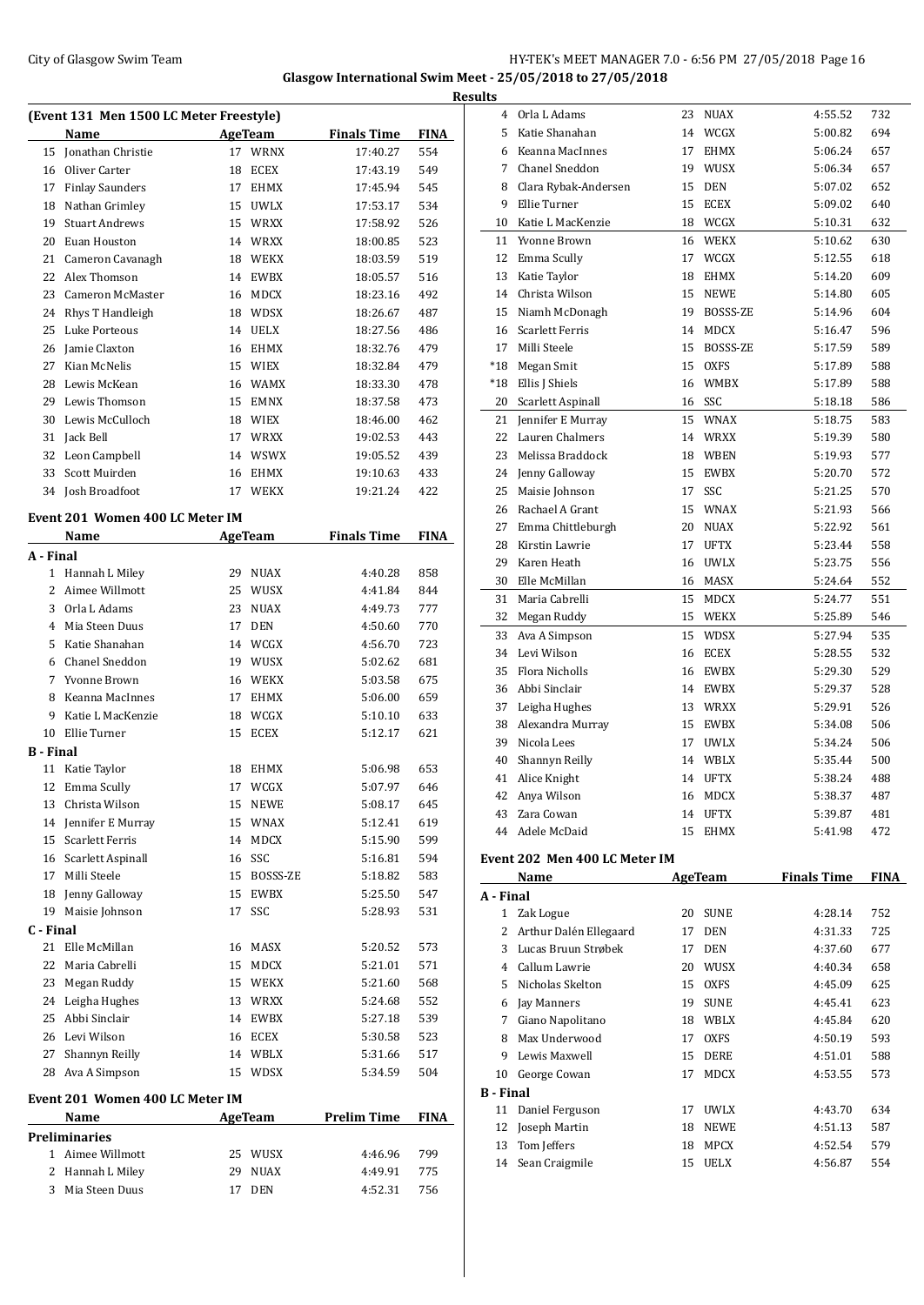## City of Glasgow Swim Team Team Feam Fermi Management of the HY-TEK's MEET MANAGER 7.0 - 6:56 PM 27/05/2018 Page 17 **Glasgow International Swim Meet - 25/05/2018 to 27/05/2018**

**Results**

|           | B - Final  (Event 202 Men 400 LC Meter IM) |    |                              |                    |             |
|-----------|--------------------------------------------|----|------------------------------|--------------------|-------------|
|           | Name                                       |    | AgeTeam                      | <b>Finals Time</b> | <b>FINA</b> |
| 15        | Jack Green                                 | 18 | MASX                         | 4:57.28            | 551         |
| 16        | Jack Howard                                |    | 16 PRNN                      | 4:58.65            | 544         |
| 17        | Mads Sorensen                              |    | 17 VEJ                       | 4:59.65            | 538         |
| 18        | <b>Thomas Coates</b>                       | 15 | <b>UWLX</b>                  | 5:01.26            | 530         |
| 19        | Jamie Ferguson                             | 15 | <b>EMNX</b>                  | 5:04.22            | 514         |
| C - Final |                                            |    |                              |                    |             |
| 21        | Angus Rutherford                           | 17 | <b>EHMX</b>                  | 4:55.02            | 564         |
| 22        | Samuel Coulthard                           | 15 | SSC                          | 4:55.57            | 561         |
| 23        | Edward J Alsop                             |    | 16 UELX                      | 4:57.82            | 548         |
| 24        | Ryan Duncan                                |    | 15 MASX                      | 5:02.05            | 526         |
| 25        | Jacob Papple                               |    | 15 BOSSS-ZE                  | 5:03.80            | 517         |
| 26        | Leon Campbell                              |    | 14 WSWX                      | 5:06.48            | 503         |
| 27        | Samuel Chittleburgh                        |    | 15 EWBX                      | 5:08.35            | 494         |
| 28        | Ethan Brown                                | 15 | MASX                         | 5:11.36            | 480         |
|           | Event 202 Men 400 LC Meter IM              |    |                              |                    |             |
|           | Name                                       |    | <b>AgeTeam</b>               | <b>Prelim Time</b> | <b>FINA</b> |
|           | <b>Preliminaries</b>                       |    |                              |                    |             |
| 1         | Zak Logue                                  | 20 | <b>SUNE</b>                  | 4:32.90            | 713         |
| 2         | Arthur Dalén Ellegaard                     | 17 | <b>DEN</b>                   | 4:33.31            | 710         |
| 3         | Callum Lawrie                              | 20 | WUSX                         | 4:41.91            | 647         |
| 4         | Lucas Bruun Strøbek                        | 17 | <b>DEN</b>                   | 4:41.94            | 646         |
| 5.        | Nicholas Skelton                           | 15 | <b>OXFS</b>                  | 4:44.95            | 626         |
| 6         | Giano Napolitano                           |    | 18 WBLX                      | 4:45.75            | 621         |
| 7         | Jay Manners                                | 19 | <b>SUNE</b>                  | 4:47.51            | 610         |
| 8         | Lewis Maxwell                              |    | 15 DERE                      | 4:50.66            | 590         |
| 9         | George Rudd                                |    | 16 OXFS                      | 4:51.82            | 583         |
| 10        | Max Underwood                              | 17 | <b>OXFS</b>                  | 4:52.62            | 578         |
| 11        | George Cowan                               | 17 | MDCX                         | 4:52.70            | 578         |
| 12        | Joseph Martin                              | 18 | <b>NEWE</b>                  | 4:53.89            | 571         |
| 13        | Daniel Ferguson                            | 17 | <b>UWLX</b>                  | 4:54.73            | 566         |
| 14        | Tom Jeffers                                | 18 | MPCX                         | 4:56.32            | 557         |
| 15        | Jack Green                                 | 18 | MASX                         | 4:56.54            | 555         |
| 16        | <b>Thomas Coates</b>                       | 15 | <b>UWLX</b>                  | 4:58.27            | 546         |
| 17        | Jack Howard                                |    | 16 PRNN                      | 4:58.80            | 543         |
| 18        | Sean Craigmile                             | 15 | <b>UELX</b>                  | 4:59.03            | 542         |
| 19        | Mark Ford                                  | 15 | WCGX                         | 4:59.57            | 539         |
| 20        | Mads Sorensen                              | 17 | VEJ                          | 4:59.60            | 539         |
| 21        | Jamie Ferguson                             | 15 | EMNX                         | 4:59.68            | 538         |
| 22        | Edward J Alsop                             | 16 | UELX                         | 5:00.88            | 532         |
| 23        | Angus Rutherford                           | 17 | EHMX                         | 5:01.32            | 529         |
| 24        | Samuel Coulthard                           | 15 | SSC                          | 5:02.69            | 522         |
| 25        | Ryan Duncan                                | 15 | MASX                         | 5:03.06            | 520         |
| 26        | <b>Finlay Saunders</b>                     | 17 | EHMX                         | 5:04.93            | 511         |
| 27        | Leon Campbell                              | 14 | <b>WSWX</b>                  | 5:04.95            | 511         |
| 28        | Ethan Horn                                 | 16 | <b>WRNX</b>                  | 5:06.00            | 506         |
| 29        | Jacob Papple                               | 15 | BOSSS-ZE                     | 5:06.46            | 503         |
| 30        | Samuel Chittleburgh                        | 15 | EWBX                         | 5:07.07            | 500         |
| 31        | Ethan Brown                                | 15 | MASX                         | 5:07.95            | 496         |
| 32        | Nathan Grimley                             | 15 | $\ensuremath{\mathsf{UWLX}}$ | 5:08.91            | 491         |
| 33        | Struan Kingdom                             | 16 | WRXX                         | 5:09.06            | 491         |
| 34        | Jake Kirkham                               | 14 | UFTX                         | 5:09.92            | 487         |
| 35        | <b>Matthew Torrance</b>                    | 16 | UELX                         | 5:10.54            | 484         |
| 36        | <b>Finlay Wallace</b>                      | 15 | MASX                         | 5:11.19            | 481         |
| 37        | Matthew Garrity                            | 14 | WIEX                         | 5:12.32            | 475         |
| 38        | Jamie Cordes                               | 17 | GAWE                         | 5:15.10            | 463         |
| 39        | <b>Findlay Baillie</b>                     | 16 | MDCX                         | 5:17.96            | 451         |
| 40        | Lewis Thomson                              | 15 | EMNX                         | 5:21.86            | 434         |

| ---                                    | Jamie Macdonald                        | 17       | EWBX           | DQ                 |             |  |  |  |
|----------------------------------------|----------------------------------------|----------|----------------|--------------------|-------------|--|--|--|
|                                        |                                        |          |                |                    |             |  |  |  |
| Event 203 Women 200 LC Meter Freestyle |                                        |          |                |                    |             |  |  |  |
|                                        | Name                                   |          | AgeTeam        | <b>Finals Time</b> | <b>FINA</b> |  |  |  |
| A - Final                              |                                        |          |                |                    |             |  |  |  |
| $\mathbf{1}$                           | Kathryn S Greenslade                   | 20       | <b>EEUX</b>    | 2:00.94            | 815         |  |  |  |
| 2                                      | Rachel Masson                          | 23       | <b>EEUX</b>    | 2:01.92            | 795         |  |  |  |
| 3                                      | Monique Olivier                        |          | 20 EEUX        | 2:02.96            | 775         |  |  |  |
|                                        | 4 Hannah L Miley                       |          | 29 NUAX        | 2:03.08            | 773         |  |  |  |
| 5                                      | Amalie Søby Mortensen                  | 17       | DEN            | 2:04.70            | 743         |  |  |  |
| 6                                      | Johanne Hingebjerg                     | 16       | DEN            | 2:06.68            | 709         |  |  |  |
| 7                                      | Sophie Lewis Ward                      | 19       | <b>EEUX</b>    | 2:07.02            | 703         |  |  |  |
| 8                                      | Nikki Miller                           | 18       | <b>WEKX</b>    | 2:07.29            | 699         |  |  |  |
| 9                                      | Roisin Ramsay                          | 17       | <b>EWBX</b>    | 2:07.64            | 693         |  |  |  |
| 10                                     | Lauren Wetherell                       | 16       | WCGX           | 2:09.62            | 662         |  |  |  |
| <b>B</b> - Final                       |                                        |          |                |                    |             |  |  |  |
| 11                                     | Karoline Barrett                       |          | 16 DEN         | 2:09.55            | 663         |  |  |  |
| 12                                     | Edel Daly                              | 15       | NCL-MN         | 2:09.81            | 659         |  |  |  |
| 13                                     | Katy Smith                             | 18       | EWBX           | 2:09.83            | 658         |  |  |  |
|                                        | 14 Elizabeth Woodcock                  |          | 16 PRNN        | 2:11.72            | 631         |  |  |  |
|                                        | 15 Erin Donnelly                       |          | 15 BOSSS-ZE    | 2:11.78            | 630         |  |  |  |
|                                        | 16 Jennifer Green                      |          | 15 WBEN        | 2:12.03            | 626         |  |  |  |
|                                        | 17 Niamh Page                          |          | 16 NEWE        | 2:12.22            | 623         |  |  |  |
| 18                                     | Melody Jones                           | 15       | BOSSS-ZE       | 2:12.35            | 622         |  |  |  |
| 19                                     | <b>Faye Rogers</b>                     | 16       | BOSSS-ZE       | 2:12.69            | 617         |  |  |  |
| 20                                     | Morgan Anderson                        | 14       | <b>MDCX</b>    | 2:13.83            | 601         |  |  |  |
| C - Final                              |                                        |          |                |                    |             |  |  |  |
| 21                                     | Katie Shanahan                         | 14       | WCGX           | 2:08.22            | 684         |  |  |  |
|                                        | 22 Caitlin Cambrook                    | 15       | <b>SUNE</b>    | 2:12.11            | 625         |  |  |  |
| 23                                     | Jessica Law                            | 15       | SSC            | 2:12.36            | 621         |  |  |  |
|                                        | 24 Elise McQueenie                     |          | 14 WCGX        | 2:12.62            | 618         |  |  |  |
| 25                                     | Erika Coupek                           |          | 16 EHMX        | 2:12.73            | 616         |  |  |  |
|                                        | 26 Lucy Grieve                         |          | 14 WSEX        | 2:12.91            | 614         |  |  |  |
|                                        |                                        |          |                |                    |             |  |  |  |
|                                        | 27 Hannah Young                        |          | 16 WSEX        | 2:13.08            | 611         |  |  |  |
|                                        | 28 Sofie Theophil Petersen             |          | 15 VEJ         | 2:13.58            | 605         |  |  |  |
| 29                                     | Natalie Jones                          | 14       | <b>EWBX</b>    | 2:15.05            | 585         |  |  |  |
| 30                                     | Rebecca Braid                          | 15       | ECEX           | 2:16.34            | 569         |  |  |  |
|                                        | Event 203 Women 200 LC Meter Freestyle |          |                |                    |             |  |  |  |
|                                        | Name                                   | AgeTeam  |                | Prelim Time        | FINA        |  |  |  |
|                                        | <b>Preliminaries</b>                   |          |                |                    |             |  |  |  |
| 1                                      | Kathryn S Greenslade                   | 20       | <b>EEUX</b>    | 2:02.40            | 786         |  |  |  |
| 2                                      | Rachel Masson                          | 23       | EEUX           | 2:03.86            | 758         |  |  |  |
| 3                                      | Lucy R Hope                            | 21       | EEUX           | 2:04.29            | 751         |  |  |  |
| 4                                      | Hannah L Miley                         | 29       | <b>NUAX</b>    | 2:04.97            | 738         |  |  |  |
| 5                                      | Amalie Søby Mortensen                  | 17       | <b>DEN</b>     | 2:05.02            | 738         |  |  |  |
| 6                                      | Monique Olivier                        | 20       | EEUX           | 2:05.23            | 734         |  |  |  |
| 7                                      | Nikki Miller                           | 18       | WEKX           | 2:06.69            | 709         |  |  |  |
| 8                                      | Johanne Hingebjerg                     | 16       | <b>DEN</b>     | 2:07.94            | 688         |  |  |  |
| 9                                      | Sophie Lewis Ward                      | 19       | <b>EEUX</b>    | 2:09.11            | 670         |  |  |  |
| 10                                     | Lauren Wetherell                       | 16       | WCGX           | 2:09.12            | 669         |  |  |  |
|                                        |                                        |          |                |                    |             |  |  |  |
| 11                                     | Anna Fleming                           | 18       | WCGX           | 2:09.28            | 667         |  |  |  |
| 12                                     | Roisin Ramsay                          | 17       | EWBX           | 2:09.42            | 665         |  |  |  |
| 13                                     | <b>Emily Horne</b>                     | 21       | WCGX           | 2:09.65            | 661         |  |  |  |
| 14<br>15                               | Katy Smith<br><b>Edel Daly</b>         | 18<br>15 | EWBX<br>NCL-MN | 2:10.13            | 654<br>649  |  |  |  |
|                                        |                                        |          |                | 2:10.44            |             |  |  |  |

 Elizabeth Woodcock 16 PRNN 2:10.75 645 Kirsty Simpson 22 NUAX 2:11.21 638 Faye Rogers 16 BOSSS-ZE 2:11.82 629 Erin Donnelly 15 BOSSS-ZE 2:12.12 625 Melody Jones 15 BOSSS-ZE 2:12.14 625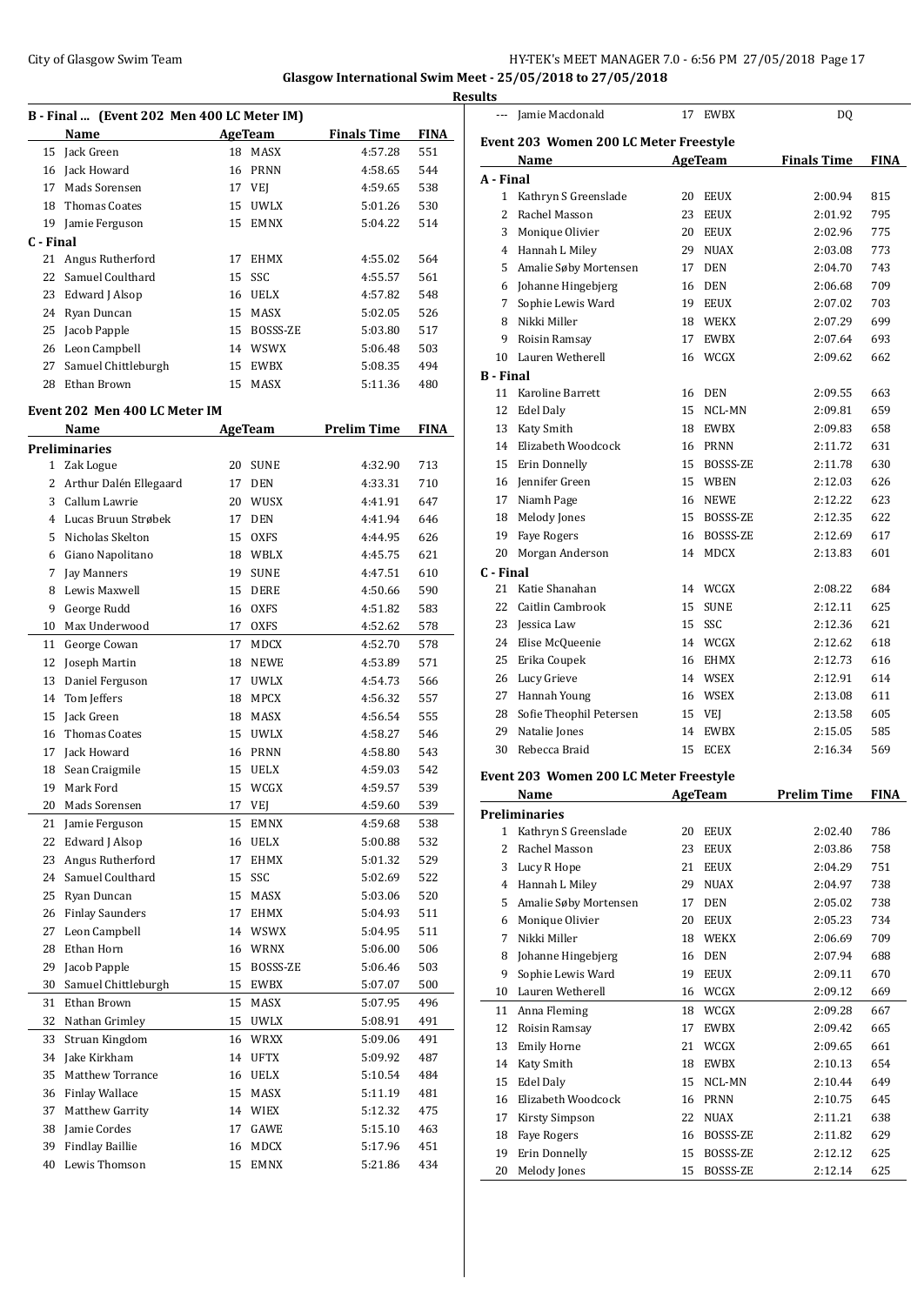## City of Glasgow Swim Team Team Team Fermi Management City of Glasgow Swim Team Fermi Management City of Glasgow Swim Team Fermi Management City of Glasgow Swim Team Fermi Management City of Glasgow Swim Team Fermi Manageme **Glasgow International Swim Meet - 25/05/2018 to 27/05/2018**

|          |                                                         |    |                    |                    |            | <b>Results</b> |
|----------|---------------------------------------------------------|----|--------------------|--------------------|------------|----------------|
|          | Preliminaries  (Event 203 Women 200 LC Meter Freestyle) |    |                    |                    |            | ٤              |
|          | Name                                                    |    | AgeTeam            | <b>Prelim Time</b> | FINA       | ٤              |
| 21       | Morgan Anderson                                         |    | 14 MDCX            | 2:12.33            | 622        | ε              |
| 22       | Niamh Page                                              |    | 16 NEWE            | 2:12.50            | 619        | ξ              |
| 23       | <b>Iennifer Green</b>                                   |    | 15 WBEN            | 2:12.54            | 619        | ξ              |
| 24       | Karoline Barrett                                        |    | 16 DEN             | 2:12.71            | 617        | ε              |
| 25       | Hannah Young                                            |    | 16 WSEX            | 2:12.80            | 615        | ε              |
| 26       | Elise McQueenie                                         |    | 14 WCGX            | 2:12.96            | 613        | ξ              |
| 27       | Lucy Grieve                                             | 14 | <b>WSEX</b>        | 2:13.17            | 610        | ε              |
| 28       | Mhairi Swanson                                          | 19 | <b>EWBX</b>        | 2:13.29            | 608        | ε              |
| 29       | Natalie Jones                                           | 14 | <b>EWBX</b>        | 2:13.57            | 605        | Ç              |
| 30       | Sofie Theophil Petersen                                 |    | 15 VEJ             | 2:13.75            | 602        | Ç              |
| 31       | Lauryn Turnbull                                         | 18 | <b>WSWX</b>        | 2:13.81            | 601        | Ç              |
| 32       | Jessica Law                                             | 15 | SSC                | 2:14.12            | 597        | Ç              |
| 33       | Katie Shanahan                                          |    | 14 WCGX            | 2:14.22            | 596        | Ç              |
|          | 34 Lisa Miller                                          | 17 | WEKX               | 2:14.28            | 595        | Ç              |
| 35       | Kirsty Griffiths                                        | 17 | WCGX               | 2:14.31            | 595        | Ç              |
|          | 36 Erika Coupek                                         |    | 16 EHMX            | 2:14.58            | 591        | Ç              |
| 37       | Rebecca Braid                                           | 15 | ECEX               | 2:14.78            | 589        | Ç              |
| 38       | Caitlin Cambrook                                        | 15 | <b>SUNE</b>        | 2:14.79            | 588        | Eve            |
| 39       | Alicea Bain                                             | 15 | <b>NUAX</b>        | 2:14.94            | 586        |                |
| 40       | Eve Corrigan                                            | 15 | <b>EWBX</b>        | 2:14.96            | 586        | А -            |
| 41       | Ria Colbridge                                           | 15 | <b>EMNX</b>        | 2:15.08            | 585        |                |
| 42       | Sarah Anderson                                          | 17 | <b>EWBX</b>        | 2:15.35            | 581        |                |
| 43       | Ellenor Gracey                                          | 19 | WUSX               | 2:15.47            | 580        |                |
| 44       | <b>Meagan Porteous</b>                                  | 13 | <b>UELX</b>        | 2:15.77            | 576        |                |
| 45       | Gabriella Lessing                                       |    | 14 WRXX            | 2:15.91            | 574        |                |
| 46       | Karen Heath                                             |    | 16 UWLX            | 2:15.94            | 574        |                |
| 47       | Abbie Wyatt                                             | 15 | SSC                | 2:15.96            | 573        |                |
| 48       | Amy Richardson                                          | 17 | EKOX               | 2:16.21            | 570        |                |
| *49      | Victoria Duncan                                         |    | 16 UFTX            | 2:16.27            | 569        |                |
| *49      | Eilidh Smith                                            |    | 18 WCGX            | 2:16.27            | 569        | 1              |
| 51       | Elaine Murray                                           | 15 | NBHX               | 2:16.33            | 569        | в-             |
| 52       | Olivia Mason                                            | 14 | EWBX               | 2:16.50            | 567        |                |
| 53       | Drew McKenzie                                           | 13 | <b>UWLX</b>        | 2:16.58            | 566        |                |
| 54       | Mairi Craig                                             | 14 | <b>WSWX</b>        | 2:16.75            | 563        |                |
| 55       | Elle McMillan                                           | 16 | <b>MASX</b>        | 2:16.77            | 563        | 1              |
| *56      | Stine Knudsen                                           | 19 | VEJ                | 2:16.80            | 563        |                |
| *56      | Emma Scully<br>Skye Mulholland                          |    | 17 WCGX            | 2:16.80            | 563        | 1              |
| 58       |                                                         |    | 14 WEKX            | 2:16.82            | 563        | 1              |
| 59       | Ellie Palmer<br>Scarlett Ferris                         | 15 | UFTX               | 2:16.95            | 561        | 1              |
| 60<br>61 | Melissa Braddock                                        |    | 14 MDCX            | 2:17.01            | 560<br>559 | 1              |
|          | 62 Ella Stevenson                                       |    | 18 WBEN<br>13 WBLX | 2:17.11<br>2:17.20 | 558        | 2              |
| 63       | Elise Fitzgerald                                        |    | 15 WEKX            | 2:17.26            | 557        | C - 1          |
|          | 64 Cecilie Behrens Andersen                             |    | 17 VEI             | 2:17.67            | 552        | 2              |
| 65       | Joanna Rae                                              | 17 | ECEX               | 2:17.88            | 550        | 2              |
| 66       | Alicia Lumsden                                          | 18 | USAX               | 2:17.94            | 549        | 2              |
|          | 67 Elle Sutherland                                      |    | 16 USAX            | 2:18.10            | 547        | 2              |
|          | 68 Rebecca Shulman                                      |    | 15 EWBX            | 2:18.24            | 545        | 2              |
| 69       | Kirsten Barrett                                         |    | 17 WDDX            | 2:18.37            | 544        | 2              |
|          | 70 Eve Mair                                             |    | 14 WNAX            | 2:18.43            | 543        | 2              |
| 71       | Lucy J Lucas                                            |    | 15 UELX            | 2:18.45            | 543        | 2              |
|          | 72 Laura Murray                                         |    | 14 WSWX            | 2:18.89            | 538        | 2              |
| 73       | Niamh Tierney                                           |    | 15 UFTX            | 2:19.16            | 535        | З              |
|          | 74 Lauren M Anderson                                    |    | 13 WDSX            | 2:19.18            | 534        | Eve            |
| 75       | Lily-Jane Haggerty                                      |    | 15 WCGX            | 2:19.21            | 534        |                |
|          | 76 Line Jordan Vind Hededal                             |    | 17 VEJ             | 2:19.26            | 533        | Pre            |
| 77       | Anna Pollock                                            | 19 | <b>WSWX</b>        | 2:19.39            | 532        |                |
| 78       | Amy Malone                                              | 17 | <b>WSWX</b>        | 2:19.79            | 527        |                |
| 79       | Ella Astrup Christensen                                 |    | 15 VEJ             | 2:20.02            | 525        |                |
|          |                                                         |    |                    |                    |            |                |

| 80                     | Annabel McCrory                      | 15       | DERE                | 2:20.08            | 524         |
|------------------------|--------------------------------------|----------|---------------------|--------------------|-------------|
| 81                     | Ilaisa Redda                         | 15       | <b>SUNE</b>         | 2:20.12            | 524         |
| 82                     | Abbi Sinclair                        | 14       | EWBX                | 2:20.37            | 521         |
| 83                     | Ava A Simpson                        | 15       | <b>WDSX</b>         | 2:20.40            | 521         |
| 84                     | Rebecca Ivens                        | 16       | <b>EWBX</b>         | 2:20.73            | 517         |
| 85                     | Lucy Taylor                          |          | 19 WAMX             | 2:20.75            | 517         |
| 86                     | Jenna McMahon                        | 18       | <b>EHMX</b>         | 2:20.80            | 516         |
| 87                     | Kirstyn Calder                       |          | 16 UFTX             | 2:20.97            | 514         |
| 88                     | Sarah Coffey                         |          | 14 UFTX             | 2:21.07            | 513         |
| 89                     | Alberte Ehrenreich Birn              |          | 15 VEJ              | 2:21.38            | 510         |
| 90                     | Luci Robertson                       | 16       | <b>EHMX</b>         | 2:21.65            | 507         |
| 91                     | Victoria McCormick                   | 15       | <b>WSEX</b>         | 2:21.78            | 506         |
| 92                     | Sophie A Cameron                     | 16       | <b>WSEX</b>         | 2:21.79            | 505         |
| 93                     | Katrin Rough                         | 17       | <b>MPCX</b>         | 2:22.14            | 502         |
| 94                     | Summer Innes                         |          | 14 UWLX             | 2:23.11            | 492         |
| 95                     | <b>Flora Nicholls</b>                | 16       | EWBX                | 2:23.17            | 491         |
| 96                     | Alexandra Murray                     |          | 15 EWBX             | 2:24.79            | 475         |
| 97                     | Anna Colston                         |          | 15 UFTX             | 2:24.83            | 474         |
| 98                     | Christen L Russell                   | 16       | <b>UELX</b>         | 2:27.59            | 448         |
|                        |                                      |          |                     |                    |             |
|                        | Event 204 Men 200 LC Meter Freestyle |          | <b>AgeTeam</b>      | <b>Finals Time</b> | <b>FINA</b> |
|                        | Name                                 |          |                     |                    |             |
| A - Final              |                                      | 24       |                     |                    |             |
|                        | 1 Stephen Milne                      |          | <b>MPCX</b>         | 1:50.59            | 784         |
|                        | 2 Andreas Hansen                     | 18       | <b>DEN</b>          | 1:52.31            | 749         |
|                        | 3 Craig R McLean                     | 20       | WUSX                | 1:52.49            | 745         |
| 4                      | Regan Lloyd                          | 21       | <b>IPST</b>         | 1:52.64            | 742         |
| 5                      | David Prendergast                    | 24       | NCD-LE              | 1:54.36            | 709         |
| 6                      | Alexander Aslak Nørgaard             | 18       | DEN                 | 1:55.19            | 694         |
| 7                      | <b>Harley Beentjes</b>               | 18       | <b>WBEN</b>         | 1:55.47            | 689         |
| 8                      | Martin McInnes                       |          | 20 WCGX             | 1:55.67            | 685         |
| 9                      | Scott Goadby                         | 20       | EEUX                | 1:55.78            | 683         |
| 10                     | Jakob Juul                           | 18       | <b>DEN</b>          | 1:57.47            | 654         |
| <b>B</b> - Final<br>11 | Finn Mc Geever                       |          |                     |                    |             |
|                        |                                      | 18       | NCL-MN              | 1:55.37            | 691         |
| 12                     | John S Wright                        | 21       | <b>NUAX</b>         | 1:55.41            | 690         |
| 13<br>14               | Angus Barr                           | 20       | WUSX                | 1:55.65            | 686         |
|                        | Oskar Lindholm                       | 17       | <b>DEN</b>          | 1:56.46            | 671         |
| 15                     | Sebastian Tullberg                   | 18       | <b>DEN</b>          | 1:56.48            | 671         |
| 16                     | Ryan Retson                          | 18       | <b>UFTX</b>         | 1:57.35            | 656         |
| 17                     | Joseph Mooney                        | 21       | NCL-MN              | 1:57.93            | 647         |
| 18                     | Audai Hassouna                       | 20       | <b>EWBX</b>         | 1:58.22            | 642         |
| 19                     | Jack P Watson                        | 19       | <b>EEUX</b>         | 1:58.57            | 636         |
| 20                     | Ross M Leslie                        | 20       | <b>EEUX</b>         | 1:59.37            | 623         |
| C - Final              |                                      |          |                     |                    |             |
| 21<br>22               | Daniel Morley<br>Daniel Jenkins      | 17<br>17 | DERE<br>OXFS        | 1:56.79<br>1:57.85 | 666<br>648  |
| 23                     |                                      |          |                     |                    | 633         |
| 24                     | Rory A Dickson                       | 16       | <b>WNAX</b>         | 1:58.77            | 614         |
| 25                     | Liam McLaughlin                      | 16       | <b>EWBX</b>         | 2:00.00            |             |
|                        | Craig T Greenock                     | 17       | WCDX<br><b>WSAX</b> | 2:00.65            | 604<br>599  |
| 26                     | Graham R Baird                       | 15       |                     | 2:00.99            |             |
| 27                     | Keir Buchanan                        | 16       | <b>WEKX</b>         | 2:01.14            | 596         |
| 28                     | Daniel Ferguson                      | 17       | <b>UWLX</b>         | 2:01.34            | 594         |
| 29                     | Greg A Fairbairn                     | 16       | WBLX                | 2:02.96            | 570         |
| 30                     | Keir Edgar                           | 17       | <b>UFTX</b>         | 2:05.01            | 543         |
|                        | Event 204 Men 200 LC Meter Freestyle |          |                     |                    |             |
|                        | Name                                 |          | <b>AgeTeam</b>      | <b>Prelim Time</b> | FINA        |
|                        | <b>Preliminaries</b>                 |          |                     |                    |             |
| 1                      | Stephen Milne                        | 24       | MPCX                | 1:52.57            | 743         |
| 2                      | Andreas Hansen                       | 18       | DEN                 | 1:52.76            | 740         |
| 3                      | Regan Lloyd                          | 21       | <b>IPST</b>         | 1:53.86            | 718         |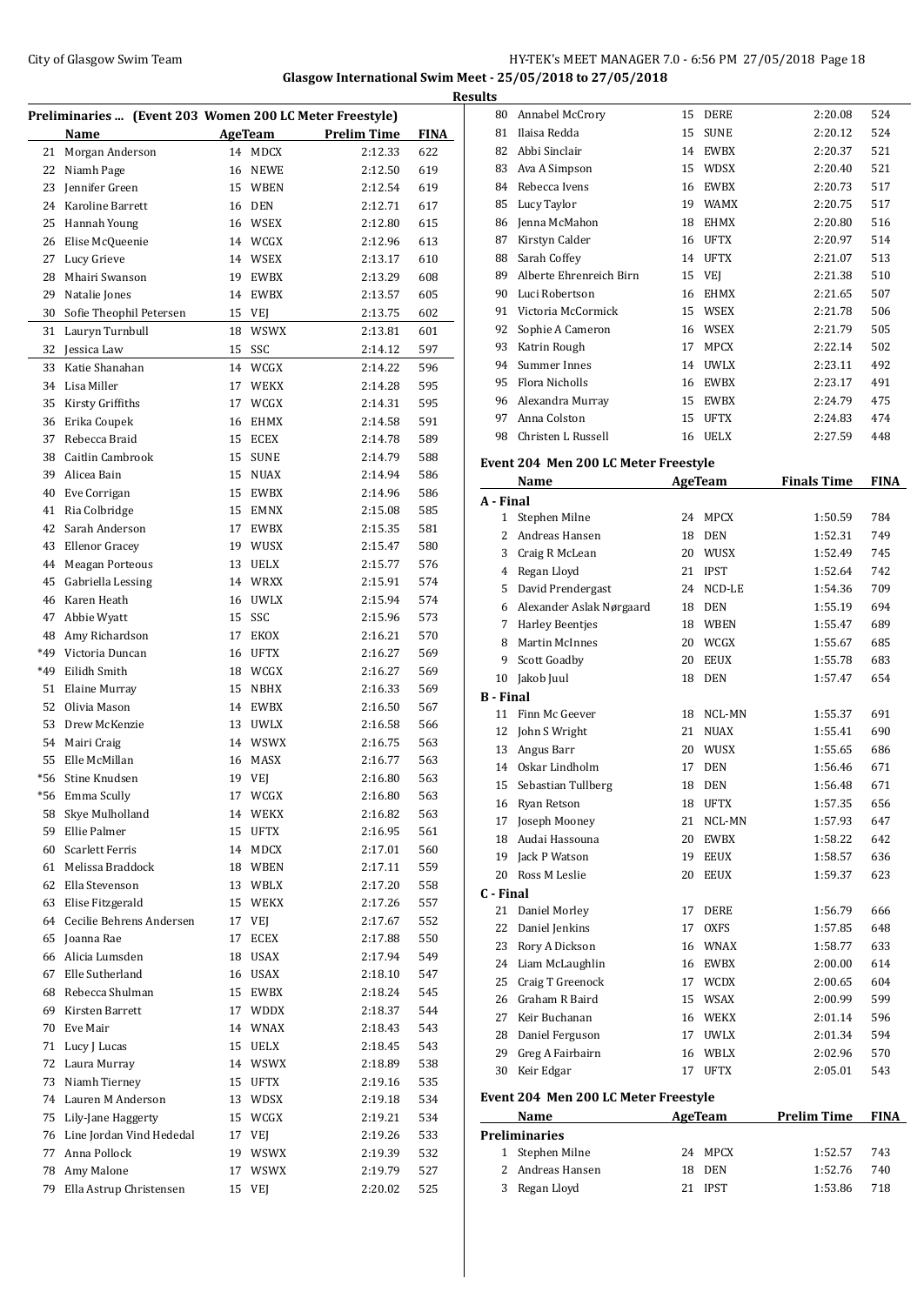## City of Glasgow Swim Team Team Frameters Music City of Glasgow Swim Team Frameters Music City of Glasgow Swim Team Frameters Music City of Glasgow Swim Team Frameters Music City of Glasgow Swim Team Frameters Music City of **Glasgow International Swim Meet - 25/05/2018 to 27/05/2018**

| Preliminaries  (Event 204 Men 200 LC Meter Freestyle) |                          |    |                |                    |             |
|-------------------------------------------------------|--------------------------|----|----------------|--------------------|-------------|
|                                                       | Name                     |    | <b>AgeTeam</b> | <b>Prelim Time</b> | <b>FINA</b> |
| 4                                                     | Alexander Aslak Nørgaard | 18 | <b>DEN</b>     | 1:54.13            | 713         |
| 5                                                     | Craig R McLean           | 20 | <b>WUSX</b>    | 1:54.54            | 706         |
| 6                                                     | Jakob Juul               | 18 | <b>DEN</b>     | 1:55.11            | 695         |
| 7                                                     | Scott Goadby             | 20 | <b>EEUX</b>    | 1:55.27            | 692         |
| 8                                                     | David Prendergast        | 24 | NCD-LE         | 1:55.44            | 689         |
| 9                                                     | <b>Harley Beentjes</b>   | 18 | <b>WBEN</b>    | 1:55.53            | 688         |
| 10                                                    | Martin McInnes           | 20 | WCGX           | 1:55.54            | 688         |
| 11                                                    | Finn Mc Geever           | 18 | NCL-MN         | 1:55.65            | 686         |
| 12                                                    | Sebastian Tullberg       | 18 | <b>DEN</b>     | 1:56.68            | 668         |
| 13                                                    | Archie Goodburn          | 17 | <b>EWBX</b>    | 1:57.05            | 661         |
| 14                                                    | John S Wright            | 21 | <b>NUAX</b>    | 1:57.10            | 660         |
| 15                                                    | Ryan Retson              | 18 | <b>UFTX</b>    | 1:57.22            | 658         |
| 16                                                    | Oskar Lindholm           | 17 | <b>DEN</b>     | 1:57.48            | 654         |
| 17                                                    | Angus Barr               | 20 | <b>WUSX</b>    | 1:57.85            | 648         |
| 18                                                    | Jack P Watson            | 19 | <b>EEUX</b>    | 1:58.08            | 644         |
| 19                                                    | Ross M Leslie            | 20 | <b>EEUX</b>    | 1:58.16            | 643         |
| 20                                                    | Joseph Mooney            | 21 | NCL-MN         | 1:58.21            | 642         |
| 21                                                    |                          |    |                |                    |             |
|                                                       | Audai Hassouna           | 20 | <b>EWBX</b>    | 1:58.25            | 641         |
| 22                                                    | Luke Robins              | 19 | WUSX           | 1:58.41            | 639         |
| 23                                                    | Daniel Morley            | 17 | DERE           | 1:58.62            | 635         |
| 24                                                    | Jack Szaranek            | 20 | <b>EEUX</b>    | 1:59.34            | 624         |
| 25                                                    | Duncan McKinney          | 18 | WCGX           | 1:59.44            | 622         |
| 26                                                    | Craig T Greenock         | 17 | <b>WCDX</b>    | 1:59.52            | 621         |
| 27                                                    | Daniel Ferguson          | 17 | <b>UWLX</b>    | 1:59.81            | 617         |
| 28                                                    | Greg A Fairbairn         | 16 | WBLX           | 1:59.87            | 616         |
| 29                                                    | Joe Watt                 | 18 | WCGX           | 1:59.93            | 615         |
| 30                                                    | Fraser Allison           | 18 | EWBX           | 1:59.99            | 614         |
| 31                                                    | Daniel Jenkins           | 17 | <b>OXFS</b>    | 2:00.14            | 611         |
| 32                                                    | Liam McLaughlin          | 16 | <b>EWBX</b>    | 2:00.16            | 611         |
| 33                                                    | Alan Corby               | 21 | NCL-MN         | 2:00.48            | 606         |
| 34                                                    | Scott Gibson             | 18 | <b>WEKX</b>    | 2:00.61            | 604         |
| 35                                                    | Arran Stowe              | 20 | <b>EFSX</b>    | 2:00.74            | 602         |
| 36                                                    | Oliver O'Halleron        | 18 | <b>DERE</b>    | 2:00.92            | 600         |
| 37                                                    | Ronan Anderson           | 21 | NCL-MN         | 2:00.98            | 599         |
| 38                                                    | Tony-Joe Trett Oliver    | 19 | <b>WUSX</b>    | 2:01.10            | 597         |
| 39                                                    | Rory A Dickson           | 16 | WNAX           | 2:01.62            | 589         |
|                                                       | 40 Alexander Fenger      |    | 19 VEJ         | 2:01.69            | 588         |
| 41                                                    | Graham R Baird           | 15 | WSAX           | 2:01.96            | 584         |
| 42                                                    | Keir Edgar               | 17 | UFTX           | 2:01.97            | 584         |
| 43                                                    | Will Beavan              | 20 | PRNN           | 2:02.10            | 582         |
| 44                                                    | Cameron Cavanagh         | 18 | WEKX           | 2:02.12            | 582         |
| 45                                                    | Charlie Waddingham       | 20 | WUSX           | 2:02.17            | 581         |
| 46                                                    | Keir Buchanan            | 16 | WEKX           | 2:02.22            | 581         |
| 47                                                    | Matthew Silvester        | 18 | WBEN           | 2:02.30            | 580         |
| 48                                                    | Logan Eason              | 17 | <b>WSWX</b>    | 2:02.53            | 576         |
| 49                                                    | Jack Muncey              | 15 | MPCX           | 2:02.69            | 574         |
| 50                                                    | Luke Wilby               | 18 | OXFS           | 2:02.71            | 574         |
| 51                                                    | <b>Bradley Astles</b>    | 17 | PRNN           | 2:02.76            | 573         |
| 52                                                    | Tom Beeley               | 19 | NUAX           | 2:02.83            | 572         |
| 53                                                    | Cameron G Allison        | 15 | WDSX           | 2:03.05            | 569         |
| 54                                                    | George Cowan             | 17 | MDCX           | 2:03.11            | 568         |
| 55                                                    | Lawrence Campbell        | 18 | WCGX           | 2:03.16            | 568         |
| 56                                                    | Carl Barrett             | 17 | WDDX           | 2:03.35            | 565         |
| 57                                                    | Callum Atkinson          | 15 | NEWE           | 2:03.46            | 563         |
| 58                                                    | Craig Yeardly            | 16 | UFTX           | 2:03.47            | 563         |
| 59                                                    | <b>Elliot Millar</b>     | 15 | UFTX           | 2:03.60            | 562         |
| 60                                                    | Myles Lapsley            | 15 | UWLX           | 2:03.90            | 557         |
| 61                                                    | James Marshall           | 17 | WNAX           | 2:04.18            | 554         |
|                                                       |                          |    |                |                    |             |

| <b>Results</b>                                                                                                            |                                            |    |                        |                    |             |
|---------------------------------------------------------------------------------------------------------------------------|--------------------------------------------|----|------------------------|--------------------|-------------|
| 62                                                                                                                        | Dylan Sommerville                          |    | 17 WEKX                | 2:04.26            | 553         |
| 63                                                                                                                        | James Reilly                               | 18 | WEKX                   | 2:04.43            | 550         |
| 64                                                                                                                        | John Houston                               | 17 | WSEX                   | 2:04.74            | 546         |
| 65                                                                                                                        | Dylan Fairclough                           |    | 18 BCASC               | 2:04.88            | 544         |
| 66                                                                                                                        | Angus Rutherford                           | 17 | <b>EHMX</b>            | 2:04.91            | 544         |
| 67                                                                                                                        | Diarmiud Sutton                            | 16 | NCL-MN                 | 2:04.96            | 543         |
| 68                                                                                                                        | Alex Johnson                               | 16 | <b>WHHX</b>            | 2:05.11            | 541         |
| 69                                                                                                                        | Fraser D Kelly                             | 15 | <b>WNAX</b>            | 2:05.20            | 540         |
| 70                                                                                                                        | Bryce J Procter                            | 15 | <b>WDSX</b>            | 2:05.34            | 538         |
| 71                                                                                                                        | Ben Ferguson                               | 19 | <b>USAX</b>            | 2:05.49            | 536         |
| 72                                                                                                                        | Conor Logan                                | 17 | WCGX                   | 2:05.50            | 536         |
| 73                                                                                                                        | Ryan Robertson                             | 16 | WCGX                   | 2:05.54            | 536         |
| 74                                                                                                                        | <b>Finlay Saunders</b>                     | 17 | <b>EHMX</b>            | 2:05.56            | 536         |
| 75                                                                                                                        | Sean Craigmile<br>76 Lewis R Hammond       | 15 | <b>UELX</b><br>15 WSEX | 2:05.58<br>2:05.73 | 535<br>533  |
| 77                                                                                                                        | Liam S Eccleston                           |    | 16 WDSX                | 2:05.77            | 533         |
| 78                                                                                                                        | Aaron Beckford                             |    | 16 DERE                |                    | 531         |
| 79                                                                                                                        | Oscar Smillie                              |    | 16 WSEX                | 2:05.89<br>2:05.92 | 531         |
| 80                                                                                                                        | Angus Nicol                                | 17 | WCGX                   | 2:06.19            | 528         |
| 81                                                                                                                        | Iain Lovie                                 | 17 | <b>NBHX</b>            | 2:06.21            | 527         |
| 82                                                                                                                        | Lewis Birrell                              | 17 | <b>EWBX</b>            | 2:06.36            | 525         |
| 83                                                                                                                        | Lewis McKean                               | 16 | <b>WAMX</b>            | 2:06.71            | 521         |
| 84                                                                                                                        | Ruairi M McKinnon                          |    | 14 WMBX                | 2:07.17            | 515         |
| 85                                                                                                                        | Tony Anderson                              |    | 14 WCGX                | 2:07.21            | 515         |
| 86                                                                                                                        | Cameron Bilsland                           | 15 | WHBX                   | 2:07.32            | 514         |
| 87                                                                                                                        | Cameron Leckie                             | 15 | WHBX                   | 2:07.40            | 513         |
| 88                                                                                                                        | Adam Young                                 | 15 | MDCX                   | 2:07.50            | 512         |
| 89                                                                                                                        | Louis Lawlor                               |    | 16 WCGX                | 2:07.58            | 511         |
| 90                                                                                                                        | Mark Innes                                 |    | 16 EWBX                | 2:07.61            | 510         |
| 91                                                                                                                        | Oliver Carter                              | 18 | ECEX                   | 2:07.75            | 509         |
| 92                                                                                                                        | Jake Kirkham                               | 14 | <b>UFTX</b>            | 2:07.87            | 507         |
| 93                                                                                                                        | Michael J Flynn                            | 15 | <b>WCDX</b>            | 2:07.88            | 507         |
| 94                                                                                                                        | Jonathan Christie                          | 17 | <b>WRNX</b>            | 2:08.32            | 502         |
| 95                                                                                                                        | Evan J Clark                               | 16 | <b>WNAX</b>            | 2:08.36            | 501         |
| 96                                                                                                                        | Cameron McMaster                           |    | 16 MDCX                | 2:09.01            | 494         |
| 97                                                                                                                        | Yasin Onal                                 |    | 16 UWLX                | 2:09.05            | 493         |
| 98                                                                                                                        | <b>Fraser Collier</b>                      | 17 | <b>WSEX</b>            | 2:09.88            | 484         |
| 99                                                                                                                        | Kian McNelis                               | 15 | <b>WIEX</b>            | 2:09.90            | 484         |
| 100                                                                                                                       | Rory Young                                 |    | 16 EHMX                | 2:10.13            | 481         |
|                                                                                                                           | 101 Ryan Duncan                            |    | 15 MASX                | 2:10.32            | 479         |
|                                                                                                                           | 102 Rhys T Handleigh                       |    | 18 WDSX                | 2:10.41            | 478         |
|                                                                                                                           | 103 Scott Lilburn                          |    | 18 UFTX                | 2:10.95            | 472         |
|                                                                                                                           | 104 Jack Dalgety<br>105 Josh Broadfoot     |    | 16 MDCX                | 2:11.39            | 467         |
| $\frac{1}{2} \left( \frac{1}{2} \right) \left( \frac{1}{2} \right) \left( \frac{1}{2} \right) \left( \frac{1}{2} \right)$ | Carl Smith                                 |    | 17 WEKX                | 2:13.99            | 441         |
|                                                                                                                           |                                            |    | 20 PRNN                | DQ                 |             |
|                                                                                                                           | Event 205 Women 100 LC Meter Breaststroke  |    |                        |                    |             |
|                                                                                                                           | Name                                       |    | AgeTeam                | <b>Finals Time</b> | <b>FINA</b> |
| A - Final                                                                                                                 |                                            |    |                        |                    |             |
|                                                                                                                           | 1 Mona Mc Sharry                           |    | 18 MARL                | 1:08.34            | 834         |
|                                                                                                                           | 2 Kara A Hanlon                            |    | 21 EEUX                | 1:09.21            | 803         |
|                                                                                                                           | 3 Niamh Coyne                              |    | 17 NCD-LE              | 1:10.42            | 763         |
|                                                                                                                           | 4 Josephine Kruse                          |    | 16 DEN                 | 1:11.70            | 722         |
|                                                                                                                           | 5 Katie A Robertson                        |    | 17 WSEX                | 1:11.87            | 717         |
|                                                                                                                           | 6 Rachel Taylor                            |    | 18 NEWE                | 1:11.90            | 716         |
| 7                                                                                                                         | Thea Blomsterberg                          |    | 16 DEN                 | 1:12.05            | 712         |
|                                                                                                                           | 8 Orla L Adams                             |    | 23 NUAX                | 1:12.13            | 710         |
|                                                                                                                           | 9 Clara Rybak-Andersen<br>Danielle Gilbert |    | 15 DEN                 | 1:12.64            | 695         |
| 10                                                                                                                        |                                            |    | 20 DERE                | 1:13.34            | 675         |
| <b>B</b> - Final<br>11                                                                                                    | Eve Thompson                               |    | 20 WUSX                | 1:13.95            | 658         |
| 12                                                                                                                        | Lucy Ross                                  |    | 16 WEKX                | 1:14.50            | 644         |
|                                                                                                                           |                                            |    |                        |                    |             |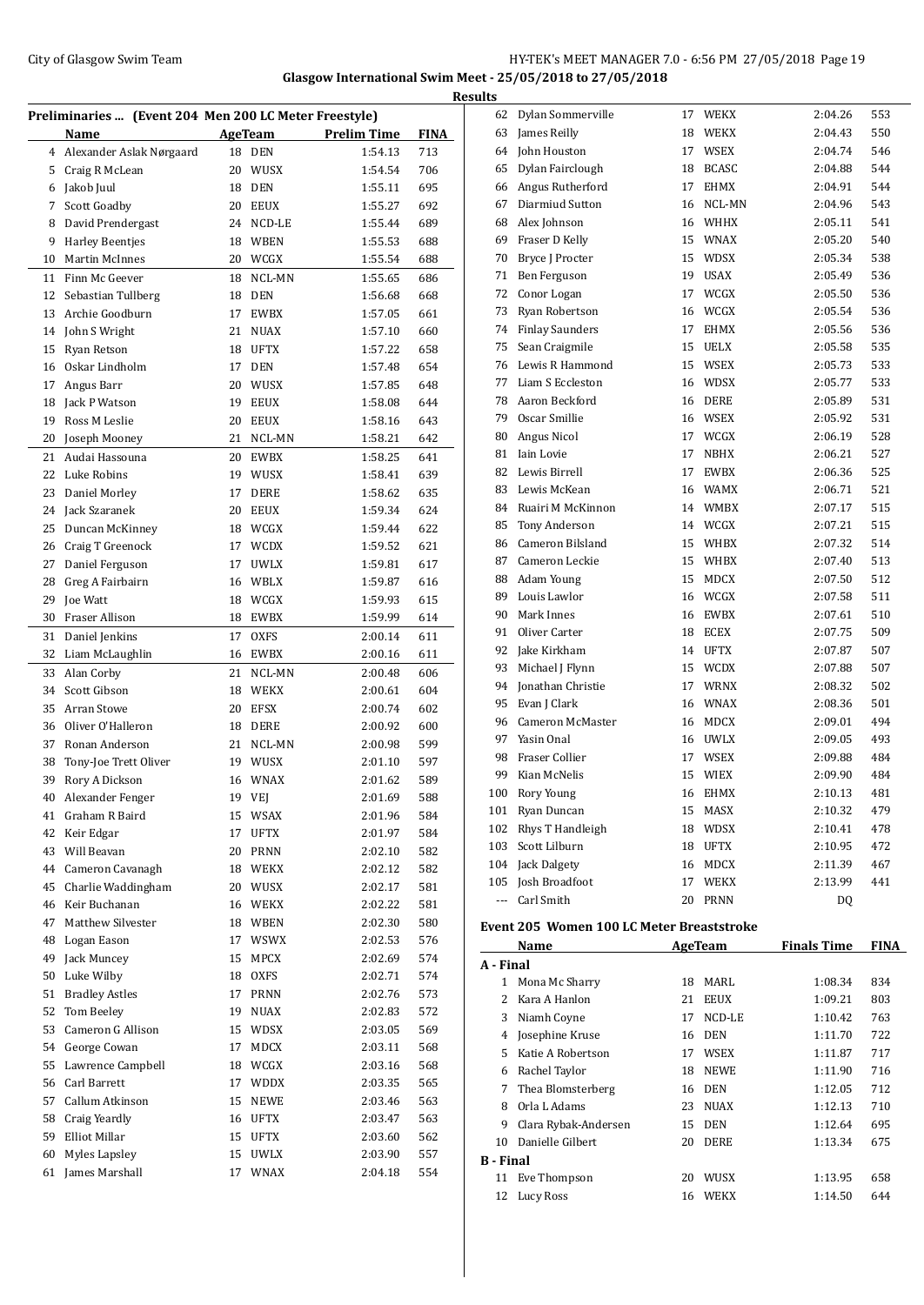## City of Glasgow Swim Team Team Frameters Music City of Glasgow Swim Team Frameters 2.0 - 6:56 PM 27/05/2018 Page 20 **Glasgow International Swim Meet - 25/05/2018 to 27/05/2018 Results**

|                | B - Final  (Event 205 Women 100 LC Meter Breaststroke) |    |                          |                    |             |
|----------------|--------------------------------------------------------|----|--------------------------|--------------------|-------------|
|                | <b>Name</b>                                            |    | <b>Example 2 AgeTeam</b> | <b>Finals Time</b> | <b>FINA</b> |
| 13             | Laura Fogh                                             | 15 | <b>DEN</b>               | 1:14.76            | 637         |
| 14             | Jessica Morgan                                         | 15 | SSC                      | 1:15.04            | 630         |
| 15             | Natalie Coogans                                        | 21 | WUSX                     | 1:15.34            | 623         |
| 16             | Bridget Lemasurier                                     | 16 | <b>UELX</b>              | 1:16.67            | 591         |
| 17             | Emma Chittleburgh                                      | 20 | <b>NUAX</b>              | 1:16.97            | 584         |
| 18             | Katie L MacKenzie                                      |    | 18 WCGX                  | 1:17.20            | 579         |
| 19             | Hannah Coull                                           | 16 | MASX                     | 1:17.58            | 570         |
| 20             | Sarah March                                            | 16 | GAWE                     | 1:18.58            | 549         |
| C - Final      |                                                        |    |                          |                    |             |
| 21             | Jennifer Green                                         |    | 15 WBEN                  | 1:16.72            | 590         |
| 22             | Nicole Reynolds                                        |    | 16 MDCX                  | 1:18.47            | 551         |
| 23             | Saskia Wade                                            |    | 13 WCGX                  |                    | 549         |
| 24             |                                                        |    |                          | 1:18.57            |             |
|                | Zoe Price                                              |    | 16 GAWE                  | 1:18.78            | 545         |
| 25             | Megan Ruddy                                            |    | 15 WEKX                  | 1:19.00            | 540         |
| 26             | Jennifer E Murray                                      |    | 15 WNAX                  | 1:19.17            | 536         |
| 27             | Sophie Hoole                                           | 14 | EWBX                     | 1:19.21            | 536         |
| 28             | Christen L Russell                                     |    | 16 UELX                  | 1:20.95            | 502         |
| 29             | Yasmin Ali                                             | 14 | <b>EWBX</b>              | 1:21.06            | 500         |
| 30             | Alice Meldrum                                          |    | 16 WEKX                  | 1:22.44            | 475         |
|                | <b>Event 205 Women 100 LC Meter Breaststroke</b>       |    |                          |                    |             |
|                | Name                                                   |    | <b>AgeTeam</b>           | <b>Prelim Time</b> | <b>FINA</b> |
|                | <b>Preliminaries</b>                                   |    |                          |                    |             |
| 1              | Mona Mc Sharry                                         | 18 | MARL                     | 1:08.65            | 823         |
| 2              | Kara A Hanlon                                          | 21 | <b>EEUX</b>              | 1:11.48            | 729         |
| 3              | Niamh Coyne                                            | 17 | NCD-LE                   | 1:11.74            | 721         |
| $\overline{4}$ | Thea Blomsterberg                                      | 16 | DEN                      | 1:11.86            | 718         |
| 5              | Katie A Robertson                                      |    | 17 WSEX                  | 1:12.34            | 703         |
|                |                                                        |    |                          |                    |             |
| 6              | Rachel Taylor                                          | 18 | <b>NEWE</b>              | 1:12.73            | 692         |
| 7              | Josephine Kruse                                        | 16 | <b>DEN</b>               | 1:13.20            | 679         |
| 8              | Clara Rybak-Andersen                                   | 15 | <b>DEN</b>               | 1:13.34            | 675         |
| 9              | Orla L Adams                                           | 23 | <b>NUAX</b>              | 1:13.48            | 671         |
| 10             | Danielle Gilbert                                       | 20 | DERE                     | 1:13.86            | 661         |
| 11             | Jessica Morgan                                         | 15 | SSC                      | 1:14.71            | 639         |
| 12             | Lucy Ross                                              | 16 | <b>WEKX</b>              | 1:14.80            | 636         |
| 13             | Laura Fogh                                             | 15 | DEN                      | 1:15.07            | 629         |
| 14             | Eve Thompson                                           | 20 | WUSX                     | 1:15.19            | 626         |
| 15             | Natalie Coogans                                        |    | 21 WUSX                  | 1:15.41            | 621         |
| 16             | Erin Robertson                                         | 19 | EEUX                     | 1:15.45            | 620         |
| 17             | Bridget Lemasurier                                     | 16 | UELX                     | 1:16.28            | 600         |
| 18             | Hannah Coull                                           | 16 | <b>MASX</b>              | 1:17.61            | 570         |
| 19             | Sarah March                                            |    | 16 GAWE                  | 1:17.74            | 567         |
| 20             | Emma Chittleburgh                                      | 20 | NUAX                     | 1:17.83            | 565         |
| 21             | Katie L MacKenzie                                      | 18 | WCGX                     | 1:18.38            | 553         |
| 22             | Nicole Reynolds                                        | 16 | MDCX                     | 1:18.59            | 548         |
| 23             | Heather Lees                                           |    | 19 WCGX                  | 1:18.63            | 548         |
| 24             | Zoe Price                                              | 16 | GAWE                     | 1:18.78            | 545         |
| 25             | Sophie Hoole                                           | 14 | <b>EWBX</b>              | 1:18.94            | 541         |
| 26             | Alicia Lumsden                                         | 18 | USAX                     | 1:18.96            | 541         |
| 27             | Zoe MacDonald                                          | 18 | WMBX                     | 1:19.16            | 537         |
| 28             | Jennifer E Murray                                      |    | 15 WNAX                  | 1:19.20            | 536         |
| 29             | Jennifer Green                                         | 15 | WBEN                     | 1:19.44            | 531         |
| 30             | Megan Ruddy                                            | 15 | WEKX                     | 1:19.49            | 530         |
| 31             | Saskia Wade                                            | 13 | WCGX                     | 1:19.55            | 529         |
| 32             | Alice Meldrum                                          | 16 | WEKX                     | 1:19.79            | 524         |
|                |                                                        |    |                          |                    |             |
| 33             | Yasmin Ali                                             | 14 | EWBX                     | 1:19.85            | 523         |
| 34             | Christen L Russell                                     | 16 | UELX                     | 1:20.09            | 518         |
| 35             | Sofie Hansen                                           | 16 | DEN                      | 1:20.25            | 515         |

| τs    |                       |    |             |         |     |
|-------|-----------------------|----|-------------|---------|-----|
| 36    | Kirsty Peng           | 16 | <b>EWBX</b> | 1:20.32 | 514 |
| 37    | Alicea Bain           | 15 | <b>NUAX</b> | 1:20.53 | 510 |
| 38    | Molly Young           | 17 | WCGX        | 1:20.95 | 502 |
| 39    | Eilidh R Davidson     | 16 | <b>WMBX</b> | 1:21.10 | 499 |
| 40    | Nina A Fischer        | 21 | WGUX        | 1:21.43 | 493 |
| 41    | Martha Reeves         | 13 | MMLX        | 1:21.49 | 492 |
| 42    | Beth A Brown          | 18 | <b>WMBX</b> | 1:21.53 | 491 |
| 43    | Carly Nimmo           | 16 | WBLX        | 1:21.61 | 490 |
| 44    | Keanna MacInnes       | 17 | <b>EHMX</b> | 1:21.76 | 487 |
| 45    | Jenny Galloway        | 15 | EWBX        | 1:22.17 | 480 |
| 46    | Niamh A Green         | 14 | <b>WDSX</b> | 1:22.32 | 477 |
| 47    | Alice Knight          | 14 | <b>UFTX</b> | 1:22.37 | 476 |
| 48    | Molly L Renton        | 17 | <b>WMBX</b> | 1:22.46 | 475 |
| 49    | <b>Imogen Collins</b> | 14 | WBLX        | 1:22.80 | 469 |
| 50    | Cara Johnston         | 14 | EWBX        | 1:22.81 | 469 |
| 51    | Nicole Chandler       | 16 | <b>WDDX</b> | 1:22.92 | 467 |
| 52    | Hannah Thomson        | 16 | <b>WDDX</b> | 1:23.00 | 466 |
| 53    | Fearne Crighton       | 13 | MPCX        | 1:23.02 | 465 |
| 54    | Mairi Craig           | 14 | <b>WSWX</b> | 1:23.05 | 465 |
| 55    | Shannyn Reilly        | 14 | WBLX        | 1:23.07 | 464 |
| 56    | Anna Pollock          | 19 | <b>WSWX</b> | 1:23.13 | 463 |
| 57    | Jemma Gerstenberger   | 15 | <b>EMNX</b> | 1:23.39 | 459 |
| 58    | Keira Stericker       | 14 | <b>WSEX</b> | 1:23.42 | 459 |
| *59   | Anna Colston          | 15 | <b>UFTX</b> | 1:23.44 | 458 |
| *59   | Molly Cannon          | 14 | <b>WIEX</b> | 1:23.44 | 458 |
| *59   | Rebecca Matthewson    | 18 | <b>WSWX</b> | 1:23.44 | 458 |
| 62    | <b>Katy Adkins</b>    | 16 | SSC         | 1:23.45 | 458 |
| 63    | Abigail S Fyall       | 14 | <b>WDSX</b> | 1:23.56 | 456 |
| 64    | Milly Milne           | 13 | EWBX        | 1:23.63 | 455 |
| 65    | Ashley Merson         | 13 | <b>UWLX</b> | 1:23.94 | 450 |
| 66    | Kailey Davidson       | 16 | <b>WSWX</b> | 1:23.95 | 450 |
| 67    | Ellie Forsyth         | 15 | WHBX        | 1:24.04 | 448 |
| 68    | Catherine Comrie      | 18 | <b>EFSX</b> | 1:24.11 | 447 |
| 69    | Louisa E Stoddart     | 13 | <b>UELX</b> | 1:24.17 | 446 |
| 70    | Elsbeth Roper         | 15 | EGAX        | 1:24.33 | 444 |
| 71    | Katie Simpson         | 16 | <b>WMBX</b> | 1:24.37 | 443 |
| 72    | Jennifer Pollock      | 17 | <b>WSWX</b> | 1:24.50 | 441 |
| 73    | Laura Frizzel         | 14 | EGAX        | 1:24.58 | 440 |
|       | 74 Neave Davidson     |    | 16 ECEX     | 1:24.70 | 438 |
|       | 75 Caitlin Drummond   | 16 | <b>UWLX</b> | 1:24.97 | 434 |
| 76    | Elaine Murray         | 15 | NBHX        | 1:24.98 | 434 |
| $*77$ | Rebecca Braid         | 15 | ECEX        | 1:25.00 | 433 |
| *77   | Rebecca Black         | 14 | EWBX        | 1:25.00 | 433 |
| 79    | Anna Mackay           | 18 | EWBX        | 1:25.21 | 430 |
| 80    | Lauren Teebay         | 15 | SSC         | 1:25.35 | 428 |
| 81    | Rachel Beswick        | 16 | WDSX        | 1:25.49 | 426 |
| 82    | Natalie C Reilly      | 16 | <b>UWLX</b> | 1:25.51 | 426 |
| 83    | <b>Taylor Walker</b>  | 15 | <b>WRXX</b> | 1:25.54 | 425 |
| 84    | <b>Emily North</b>    | 14 | WSEX        | 1:25.74 | 422 |
| 85    | Sophie Portier        | 13 | EWBX        | 1:25.76 | 422 |
| 86    | Sophie Bennett        | 17 | <b>UWLX</b> | 1:25.94 | 419 |
| 87    | Anya Wilson           | 16 | MDCX        | 1:26.01 | 418 |
| 88    | Olivia Clarke         | 14 | MDCX        | 1:26.59 | 410 |
| 89    | Amber Stevenson       | 13 | WSEX        | 1:26.62 | 410 |
| 90    | Rebecca Ivens         | 16 | EWBX        | 1:26.65 | 409 |
| 91    | Summer Innes          | 14 | <b>UWLX</b> | 1:26.87 | 406 |
| 92    | Eireann Comrie        | 15 | <b>EFSX</b> | 1:27.00 | 404 |
| 93    | Katie Tulloch         | 16 | <b>USAX</b> | 1:27.39 | 399 |
| 94    | Laura Beatt           | 16 | WCGX        | 1:27.67 | 395 |
| $*95$ | Yasmin Lapsley        | 14 | <b>UWLX</b> | 1:27.70 | 395 |
| *95   | Caitriona Stewart     | 13 | WHHX        | 1:27.70 | 395 |
| 97    | Eve Mair              | 14 | <b>WNAX</b> | 1:30.96 | 354 |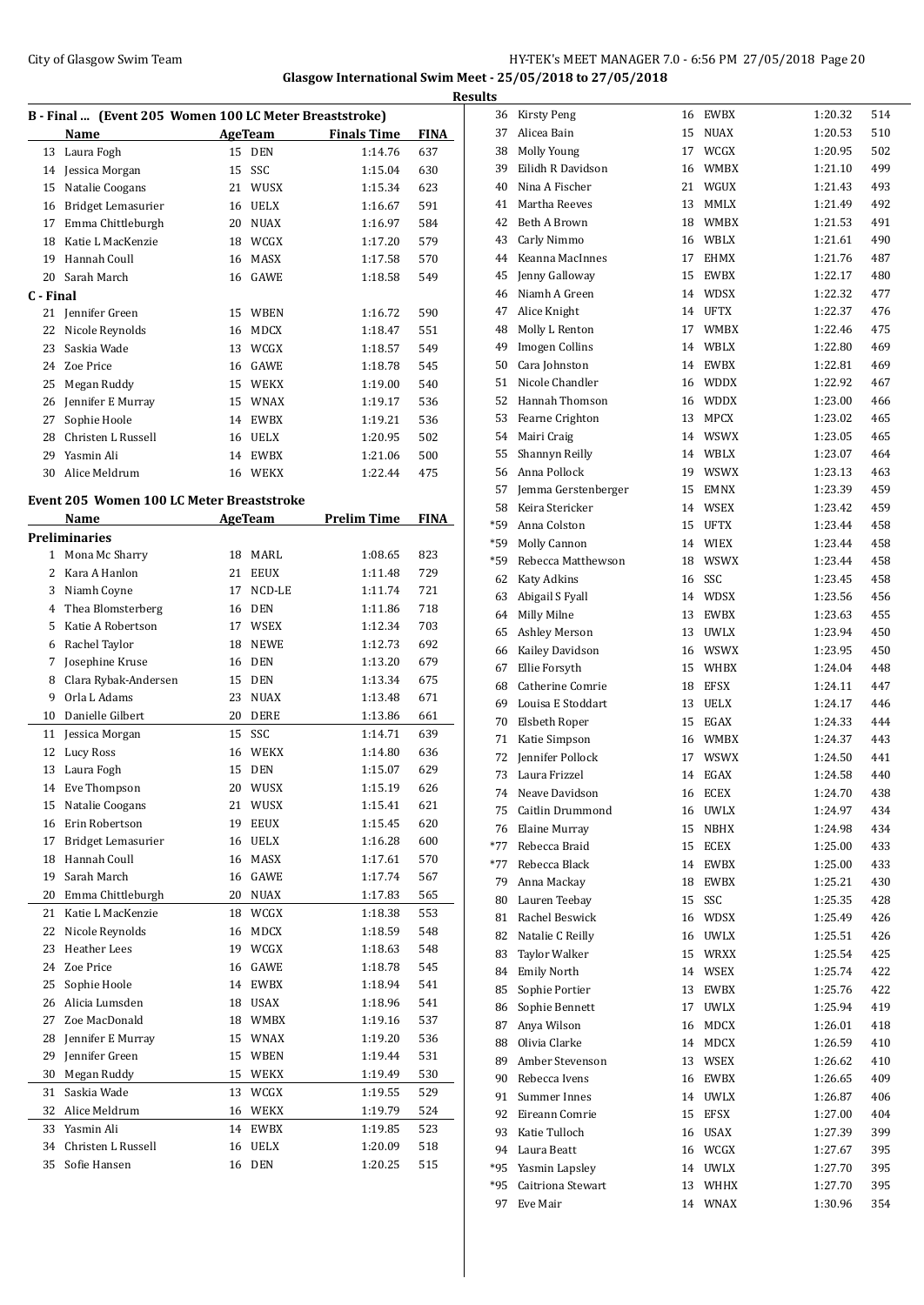## City of Glasgow Swim Team Team Team Fermi Manager 21 City of Glasgow Swim Team Fermi Manager 21 **Glasgow International Swim Meet - 25/05/2018 to 27/05/2018**

|                  |                                                            |    |                           |                          |             | <b>Results</b>      |
|------------------|------------------------------------------------------------|----|---------------------------|--------------------------|-------------|---------------------|
|                  | Preliminaries  (Event 205 Women 100 LC Meter Breaststroke) |    |                           |                          |             | $1^{\circ}$         |
| шш.              | <b>Name</b><br>Emma McPartland                             |    | <b>AgeTeam</b><br>15 MPCX | <b>Prelim Time</b><br>DQ |             | $\overline{c}$<br>2 |
|                  |                                                            |    |                           |                          |             | $\overline{2}$      |
|                  | Event 206 Men 100 LC Meter Breaststroke                    |    |                           |                          |             | $\overline{2}$      |
|                  | Name                                                       |    | AgeTeam                   | <b>Finals Time</b>       | <b>FINA</b> | $\mathbf{2}$        |
| A - Final        |                                                            |    |                           |                          |             | $\overline{2}$      |
|                  | 1 David Murphy                                             |    | 20 OXFS                   | 1:02.07                  | 779         | $\overline{2}$      |
|                  | 2 Craig Benson                                             |    | 24 WUSX                   | 1:02.44                  | 765         | $\overline{c}$      |
|                  | 3 Archie Goodburn                                          |    | 17 EWBX                   | 1:03.48                  | 728         | $\overline{2}$      |
| 4                | Tobermory Mackay-Champior                                  |    | 21 OXFS                   | 1:04.48                  | 695         | $2^{\circ}$         |
| 5                | Callum Smart                                               |    | 18 OXFS                   | 1:04.52                  | 694         | 3                   |
|                  | 6 Daniel Lim                                               |    | 22 EEUX                   | 1:04.70                  | 688         | 3                   |
|                  | 7 Jack McComish                                            |    | 23 WCGX                   | 1:05.19                  | 673         | $\overline{3}$      |
|                  | 8 Cameron Muir                                             |    | 19 WCGX                   | 1:05.35                  | 668         | 3                   |
|                  | 9 Joel O'Halleron                                          |    | 22 DERE                   | 1:05.65                  | 659         | 3.                  |
|                  | 10 Connor Bryan                                            |    | 18 OXFS                   | 1:05.82                  | 653         | 3                   |
| <b>B</b> - Final |                                                            |    | 23 NCD-LE                 |                          | 733         | 3                   |
|                  | 11 Alex Murphy<br>12 Eoin Corby                            |    | 16 NCL-MN                 | 1:03.36<br>1:05.48       | 664         | 3                   |
|                  | 13 Andrew Macintosh                                        |    | 17 WEKX                   | 1:05.98                  | 649         | 3                   |
|                  | 14 Thomas Tsiopanis                                        |    | 25 EEUX                   | 1:06.30                  | 639         | $3^{\circ}$         |
|                  | 15 Liam Doyle                                              |    | 21 NCL-MN                 | 1:06.85                  | 624         | $\overline{4}$      |
|                  | 16 Max Hagan                                               |    | 17 WCGX                   | 1:07.00                  | 619         | 4                   |
| 17               | Andrew Hosie                                               |    | 25 WCGX                   | 1:07.16                  | 615         | $\overline{4}$      |
|                  | 18 Uiseann Cooke                                           |    | 17 NCL-MN                 | 1:07.30                  | 611         | $\overline{4}$      |
| 19               | Sandy Forysiak                                             |    | 21 WCGX                   | 1:08.33                  | 584         | $\overline{4}$      |
|                  | 20 Ross Neally                                             | 18 | WCGX                      | 1:08.51                  | 579         | 4                   |
| C - Final        |                                                            |    |                           |                          |             | 4                   |
| 21               | Thomas Cannon                                              |    | 17 WIEX                   | 1:08.70                  | 575         | 4                   |
|                  | 22 Arthur Dalén Ellegaard                                  |    | 17 DEN                    | 1:09.45                  | 556         | 4                   |
| 23               | Theo Goodfellow                                            |    | 16 EFSX                   | 1:10.25                  | 537         | 4                   |
| 24               | Theo Tindall                                               |    | 17 CAQN                   | 1:10.30                  | 536         | 5                   |
|                  | 25 Ewan McMurray                                           |    | 17 WEKX                   | 1:10.31                  | 536         | $*5$                |
|                  | 26 Diarmiud Sutton                                         |    | 16 NCL-MN                 | 1:10.59                  | 530         | $*5$                |
| 27               | Angus Nicol                                                |    | 17 WCGX                   | 1:11.27                  | 515         | 5                   |
|                  | 28 James Marshall                                          |    | 17 WNAX                   | 1:11.37                  | 512         | 5.                  |
|                  | 29 Greg A Fairbairn                                        |    | 16 WBLX                   | 1:12.20                  | 495         | 5.                  |
| 30               | Mads Sorensen                                              |    | 17 VEJ                    | 1:12.77                  | 483         | 5                   |
|                  |                                                            |    |                           |                          |             | 5                   |
|                  | Event 206 Men 100 LC Meter Breaststroke                    |    |                           |                          |             | 5                   |
|                  | Name                                                       |    | <b>AgeTeam</b>            | <b>Prelim Time</b>       | <b>FINA</b> | 5<br>6              |
|                  | <b>Preliminaries</b>                                       |    |                           |                          |             | 6                   |
| $\mathbf{2}$     | 1 Craig Benson                                             |    | 24 WUSX                   | 1:03.13                  | 741         | 6                   |
| 3                | David Murphy<br>Callum Smart                               |    | 20 OXFS                   | 1:03.22                  | 737         | 6                   |
| $\overline{4}$   | Archie Goodburn                                            |    | 18 OXFS                   | 1:04.45<br>1:04.62       | 696<br>691  | 6                   |
| 5                | Tobermory Mackay-Champion                                  |    | 17 EWBX<br>21 OXFS        | 1:04.99                  | 679         | 6                   |
| 6                | Cameron Muir                                               |    | 19 WCGX                   | 1:05.44                  | 665         | 6                   |
| 7                | Jack McComish                                              |    | 23 WCGX                   | 1:05.48                  | 664         | 6                   |
| 8                | Zak Aitchison                                              |    | 20 WUSX                   | 1:05.55                  | 662         | 6                   |
| 9                | Daniel Lim                                                 |    | 22 EEUX                   | 1:06.11                  | 645         | 6                   |
| 10               | Connor Bryan                                               |    | 18 OXFS                   | 1:06.29                  | 640         | 7                   |
|                  | 11 Joel O'Halleron                                         |    | 22 DERE                   | 1:06.34                  | 638         | 7                   |
| 12               | Max Hagan                                                  |    | 17 WCGX                   | 1:06.47                  | 634         | 7                   |
| 13               | Alex Murphy                                                |    | 23 NCD-LE                 | 1:06.48                  | 634         | 7                   |
|                  | 14 Andrew Macintosh                                        |    | 17 WEKX                   | 1:06.88                  | 623         | 7.                  |
|                  | 15 Liam Doyle                                              |    | 21 NCL-MN                 | 1:07.13                  | 616         | 7.                  |
|                  | 16 Eoin Corby                                              |    | 16 NCL-MN                 | 1:07.21                  | 614         | 7                   |
| 17               | Ben Griffin                                                |    | 22 NCD-LE                 | 1:07.30                  | 611         | 7                   |
| 18               | Thomas Tsiopanis                                           |    | 25 EEUX                   | 1:07.84                  | 597         | 7                   |
|                  |                                                            |    |                           |                          |             |                     |

| 19    | Uiseann Cooke          | 17 | NCL-MN      | 1:07.88 | 596 |
|-------|------------------------|----|-------------|---------|-----|
| 20    | Andrew Hosie           | 25 | WCGX        | 1:07.89 | 595 |
| 21    | Sandy Forysiak         | 21 | WCGX        | 1:08.22 | 587 |
| 22    | <b>Ross Neally</b>     | 18 | WCGX        | 1:08.36 | 583 |
| 23    | Thomas Cannon          | 17 | <b>WIEX</b> | 1:09.22 | 562 |
| 24    | <b>Craig Barnes</b>    | 20 | <b>UWLX</b> | 1:09.28 | 560 |
| 25    | Fraser Allison         | 18 | <b>EWBX</b> | 1:09.55 | 554 |
| 26    | Jay Manners            | 19 | <b>SUNE</b> | 1:09.68 | 551 |
| 27    | Youssef Betout         |    | 18 WCGX     | 1:09.93 | 545 |
| 28    | Arthur Dalén Ellegaard | 17 | <b>DEN</b>  | 1:09.94 | 545 |
| 29    | Ross H Young           | 19 | <b>EEUX</b> | 1:10.13 | 540 |
| 30    | Thomas McSkimming      | 18 | EWBX        | 1:10.17 | 539 |
|       |                        | 17 |             |         |     |
| 31    | James Marshall         |    | <b>WNAX</b> | 1:10.30 | 536 |
| 32    | Ross Burns             | 20 | WHBX        | 1:10.32 | 536 |
| 33    | Greg A Fairbairn       | 16 | WBLX        | 1:10.73 | 526 |
| 34    | Samuel Chell           | 18 | BOSSS-ZE    | 1:10.87 | 523 |
| 35    | Ewan McMurray          | 17 | WEKX        | 1:10.88 | 523 |
| 36    | Theo Tindall           | 17 | CAQN        | 1:10.98 | 521 |
| 37    | Oscar T Heald          | 19 | <b>EEUX</b> | 1:11.18 | 517 |
| 38    | Diarmiud Sutton        | 16 | NCL-MN      | 1:11.19 | 516 |
| 39    | Theo Goodfellow        | 16 | <b>EFSX</b> | 1:11.33 | 513 |
| 40    | Angus Nicol            | 17 | WCGX        | 1:11.81 | 503 |
| 41    | Mads Sorensen          | 17 | VEJ         | 1:12.04 | 498 |
| 42    | John Houston           | 17 | <b>WSEX</b> | 1:12.11 | 497 |
| 43    | Cameron G Allison      | 15 | WDSX        | 1:12.14 | 496 |
| 44    | David Rowan            |    | 18 WSEX     | 1:12.15 | 496 |
| 45    | <b>Bradley McGurk</b>  | 18 | WDDX        | 1:12.19 | 495 |
| 46    | Olly Carr              |    | 16 WSWX     | 1:12.32 | 492 |
| 47    | Jack Howard            |    | 16 PRNN     | 1:12.34 | 492 |
| 48    | <b>Gavin Roberts</b>   |    | 19 WCGX     | 1:12.37 | 491 |
| 49    | Ethan Horn             |    | 16 WRNX     | 1:12.95 | 480 |
|       |                        |    |             |         |     |
| 50    | Michael Irwin          |    | 18 WDDX     | 1:13.12 | 476 |
| $*51$ | <b>Conor Massey</b>    |    | 16 WCGX     | 1:13.59 | 467 |
| *51   | Patrick Shimmin        |    | 16 NEWE     | 1:13.59 | 467 |
| 53    | Leon Campbell          |    | 14 WSWX     | 1:14.09 | 458 |
| 54    | Jack Green             | 18 | MASX        | 1:14.23 | 455 |
| 55    | Euan Gumbrell          | 17 | WCGX        | 1:14.26 | 455 |
| 56    | Kerr B Martin          | 15 | <b>WCDX</b> | 1:14.39 | 452 |
| 57    | Elliot P Sinclair      | 14 | <b>WDSX</b> | 1:14.66 | 448 |
| 58    | Marijus Kringelis      | 15 | WBLX        | 1:14.78 | 445 |
| 59    | Lewis Thomson          | 15 | EMNX        | 1:14.90 | 443 |
| 60    | Finlay Wallace         | 15 | MASX        | 1:14.99 | 442 |
| 61    | Euan Watt              | 16 | <b>UWLX</b> | 1:15.03 | 441 |
| 62    | Owen P McBurnie        | 15 | <b>WDSX</b> | 1:15.05 | 441 |
| 63    | Liam Murphy            | 14 | <b>UFTX</b> | 1:15.06 | 440 |
| 64    | Tony Anderson          |    | 14 WCGX     | 1:15.23 | 437 |
| 65    | Callum Warnock         | 17 | WBLX        | 1:15.32 | 436 |
| 66    | <b>Tielo Walters</b>   | 16 | MDCX        | 1:15.36 | 435 |
| 67    | Matthew Shimmin        | 17 | <b>NEWE</b> | 1:15.59 | 431 |
|       |                        |    |             |         |     |
| 68    | Jacob Papple           | 15 | BOSSS-ZE    | 1:15.84 | 427 |
| 69    | Lewis Condy            | 19 | EHMX        | 1:16.00 | 424 |
| 70    | Jamie Eason            | 21 | NUAX        | 1:16.15 | 422 |
| 71    | Jason English          | 15 | EWBX        | 1:16.61 | 414 |
| 72    | Joseph Brownlie        | 15 | WCGX        | 1:16.64 | 414 |
| 73    | Sam Bisset             | 17 | <b>WDDX</b> | 1:16.65 | 414 |
| 74    | <b>Thomas Storer</b>   | 15 | <b>NEWE</b> | 1:16.74 | 412 |
| 75    | Stefan Krawiec         | 12 | <b>UELX</b> | 1:17.01 | 408 |
| 76    | <b>Bruce Dickson</b>   | 15 | WSWX        | 1:17.18 | 405 |
| 77    | <b>Callum Barnes</b>   | 17 | <b>UWLX</b> | 1:17.24 | 404 |
| 78    | David Blair            | 15 | WCGX        | 1:17.41 | 401 |
|       |                        |    |             |         |     |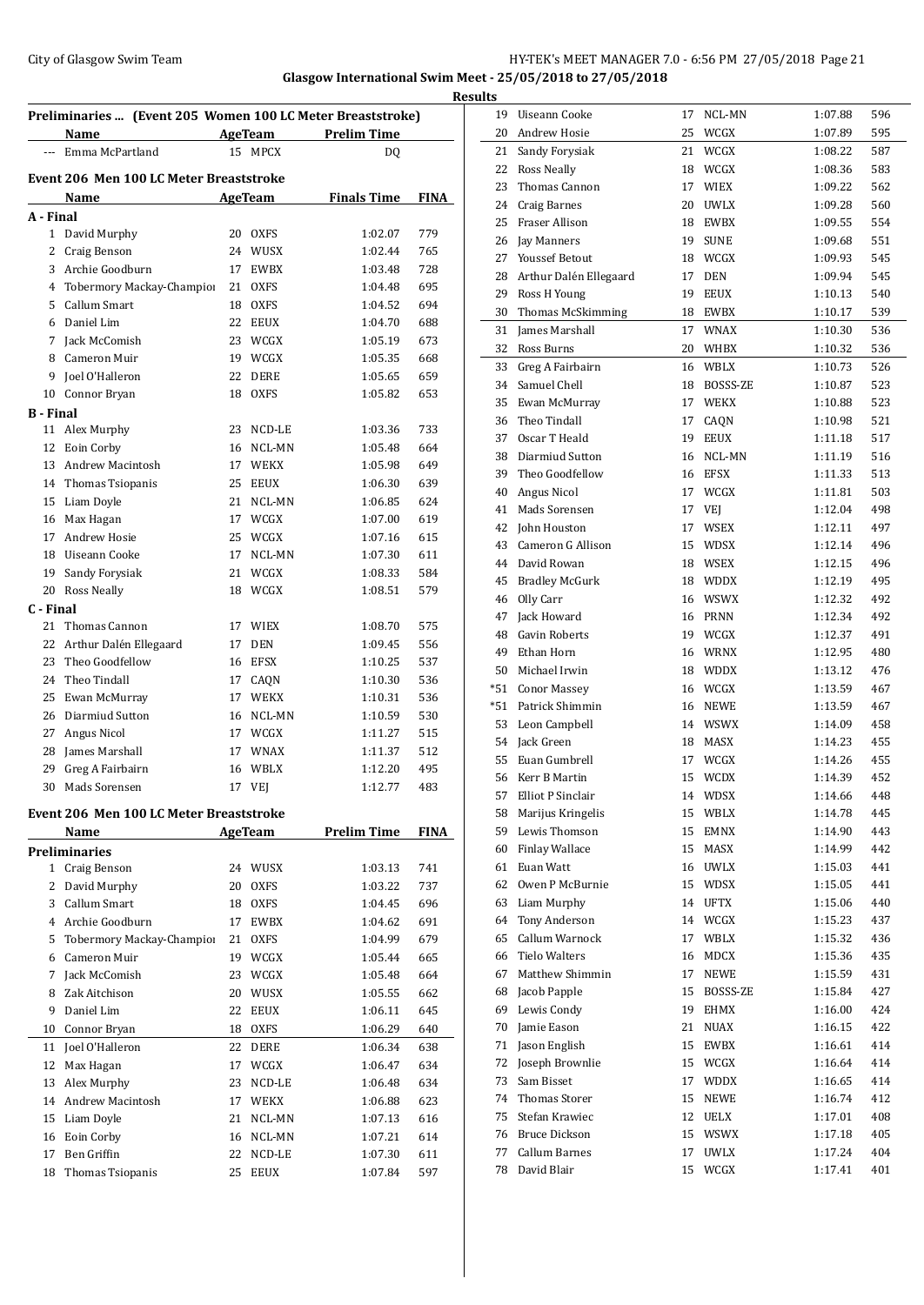## City of Glasgow Swim Team Team Team Fermi Management City of Glasgow Swim Team Fermi Management City of Glasgow Swim Team Fermi Management City of Glasgow Swim Team Fermi Management City of Glasgow Swim Team Fermi Manageme **Glasgow International Swim Meet - 25/05/2018 to 27/05/2018**

|              | Preliminaries  (Event 206 Men 100 LC Meter Breaststroke) |          |                            |                    |             |
|--------------|----------------------------------------------------------|----------|----------------------------|--------------------|-------------|
|              | Name                                                     |          | <b>AgeTeam</b>             | <b>Prelim Time</b> | <b>FINA</b> |
| 79           | Sam Sharkey                                              |          | 16 WIEX                    | 1:17.67            | 397         |
| 80           | Sam Lewis                                                | 17       | EFSX                       | 1:18.01            | 392         |
| 81           | Olek Smith                                               | 14       | <b>UFTX</b>                | 1:18.28            | 388         |
| 82           | Ross Erentz                                              | 15       | WSEX                       | 1:18.30            | 388         |
| 83           | Matthew Bittle                                           | 15       | <b>MPCX</b>                | 1:18.43            | 386         |
| 84           | Jonathan Kane                                            | 18       | <b>ECEX</b>                | 1:18.68            | 382         |
| 85           | Jack Jardine                                             | 14       | <b>WDDX</b>                | 1:18.76            | 381         |
| 86           | Ross Kerr                                                | 16       | <b>EHMX</b>                | 1:18.77            | 381         |
| 87           | Ross Thomson                                             |          | 15 UWLX                    | 1:18.83            | 380         |
| 88           | Angus Harrold                                            |          | 16 USAX                    | 1:19.62            | 369         |
| 89           | Matthew Blair                                            |          | 16 WCGX                    | 1:20.07            | 363         |
| 90           | <b>Findlay Baillie</b>                                   | 16       | <b>MDCX</b>                | 1:21.04            | 350         |
| 91           | Douglas Calder                                           | 13       | <b>UFTX</b>                | 1:22.95            | 326         |
|              | <b>Event 207 Women 200 LC Meter Butterfly</b>            |          |                            |                    |             |
|              | Name                                                     |          | <b>AgeTeam</b>             | <b>Finals Time</b> | <b>FINA</b> |
| A - Final    |                                                          |          |                            |                    |             |
| $\mathbf{1}$ | Tain Bruce                                               | 20       | <b>EEUX</b>                | 2:12.22            | 781         |
| 2            | Hannah L Miley                                           | 29       | <b>NUAX</b>                | 2:16.11            | 716         |
| 3            | Regitze Gaard                                            | 17       | <b>DEN</b>                 | 2:17.61            | 693         |
| 4            | Clodagh Flood                                            | 21       | NCD-LE                     | 2:18.72            | 677         |
| 5            | Serena Iheagwaram                                        | 16       | WCGX                       | 2:20.10            | 657         |
| 6            | Nikki Miller                                             |          | 18 WEKX                    | 2:21.53            | 637         |
| 7            | Mia Steen Duus                                           | 17       | <b>DEN</b>                 | 2:22.15            | 629         |
| 8            | Christa Wilson                                           | 15       | <b>NEWE</b>                | 2:22.59            | 623         |
| 9            | Ella Johnson                                             | 18       | SSC                        | 2:23.32            | 613         |
| 10           | Tara S Haworth                                           | 19       | <b>EEUX</b>                | 2:23.96            | 605         |
| B - Final    |                                                          |          |                            |                    |             |
|              | 11 Yvonne Brown                                          | 16       | <b>WEKX</b>                | 2:23.19            | 615         |
| 12           | Dorothy Goodgame                                         | 17       | <b>OXFS</b>                | 2:25.05            | 592         |
| 13<br>14     | Rachael A Grant<br>Kayrine Kelly                         | 15<br>23 | <b>WNAX</b><br><b>WSWX</b> | 2:25.42<br>2:25.98 | 587<br>580  |
| 15           | Kate Forster                                             | 15       | SSC                        | 2:27.00            | 568         |
| 16           |                                                          | 14       | <b>MPCX</b>                |                    | 540         |
| 17           | Katherine Bailey<br><b>Faye Rogers</b>                   | 16       | BOSSS-ZE                   | 2:29.53<br>2:30.29 | 532         |
| 18           | Lauren Paterson                                          | 15       | <b>WRXX</b>                | 2:30.78            | 527         |
| 19           | Paria Vaezi                                              | 15       | <b>WCGX</b>                | 2:31.32            | 521         |
| C - Final    |                                                          |          |                            |                    |             |
| 21           | Morven Lister                                            |          | 15 ECEX                    | 2:27.21            | 566         |
| 22           | Lauren Chalmers                                          |          | 14 WRXX                    | 2:29.23            | 543         |
| 23           | Luci Robertson                                           |          | 16 EHMX                    | 2:29.94            | 536         |
| 24           | Elise McQueenie                                          |          | 14 WCGX                    | 2:33.09            | 503         |
| 25           | Erin Donnelly                                            |          | 15 BOSSS-ZE                | 2:33.84            | 496         |
| 26           | Elle M O'Reilly                                          |          | 15 WCDX                    | 2:34.61            | 489         |
| 27           | Scarlett Aspinall                                        |          | 16 SSC                     | 2:34.86            | 486         |
| 28           | Milli Steele                                             |          | 15 BOSSS-ZE                | 2:36.64            | 470         |
| 29           | Parmis Vaezi                                             |          | 15 WCGX                    | 2:38.38            | 454         |
| 30           | Kara Myatt                                               | 16       | <b>WDSX</b>                | 2:40.14            | 440         |
|              | <b>Event 207 Women 200 LC Meter Butterfly</b>            |          |                            |                    |             |
|              | Name                                                     |          | <b>AgeTeam</b>             | <b>Prelim Time</b> | <b>FINA</b> |
|              | Preliminaries                                            |          |                            |                    |             |
| $\mathbf{1}$ | Tain Bruce                                               | 20       | EEUX                       | 2:14.94            | 735         |
| 2            | Hannah L Miley                                           | 29       | <b>NUAX</b>                | 2:17.48            | 695         |
| 3            | Regitze Gaard                                            | 17       | <b>DEN</b>                 | 2:18.48            | 680         |
| 4            | Nikki Miller                                             | 18       | <b>WEKX</b>                | 2:20.22            | 655         |
| 5            | Mia Steen Duus                                           |          | 17 DEN                     | 2:21.04            | 644         |
| 6            | Clodagh Flood                                            | 21       | NCD-LE                     | 2:21.34            | 640         |
| 7            | Serena Iheagwaram                                        | 16       | WCGX                       | 2:21.77            | 634         |
| 8            | Ella Johnson                                             | 18       | SSC                        | 2:23.12            | 616         |

| <b>Results</b> |                                      |    |                |                    |      |
|----------------|--------------------------------------|----|----------------|--------------------|------|
| 9              | Christa Wilson                       |    | 15 NEWE        | 2:24.12            | 603  |
| 10             | Tara S Haworth                       | 19 | EEUX           | 2:25.30            | 589  |
| 11             | Yvonne Brown                         |    | 16 WEKX        | 2:25.37            | 588  |
| 12             | Kayrine Kelly                        | 23 | WSWX           | 2:26.13            | 579  |
| 13             | Lauren Paterson                      | 15 | <b>WRXX</b>    | 2:26.14            | 579  |
| 14             | Rachael A Grant                      | 15 | <b>WNAX</b>    | 2:26.35            | 576  |
| 15             | Kate Forster                         | 15 | SSC            | 2:27.55            | 562  |
| 16             | Dorothy Goodgame                     | 17 | <b>OXFS</b>    | 2:27.90            | 558  |
| 17             | <b>Faye Rogers</b>                   | 16 | BOSSS-ZE       | 2:27.96            | 557  |
| 18             | Paria Vaezi                          | 15 | WCGX           | 2:28.38            | 553  |
| 19             | Katherine Bailey                     | 14 | <b>MPCX</b>    | 2:29.79            | 537  |
| 20             | Adele McDaid                         | 15 | EHMX           | 2:30.43            | 530  |
| $*21$          | Lauren Chalmers                      |    | 14 WRXX        | 2:30.44            | 530  |
| *21            | Taylor Finlayson                     | 17 | EWBX           | 2:30.44            | 530  |
| 23             | Lucy Grieve                          | 14 | WSEX           | 2:31.09            | 524  |
| 24             | Morven Lister                        | 15 | ECEX           | 2:31.37            | 521  |
| 25             | Erin Donnelly                        | 15 | BOSSS-ZE       | 2:31.65            | 518  |
| $*26$          | Luci Robertson                       |    | 16 EHMX        | 2:31.82            | 516  |
| *26            | Scarlett Aspinall                    | 16 | SSC            | 2:31.82            | 516  |
| 28             | Lisa Miller                          | 17 | <b>WEKX</b>    | 2:32.18            | 512  |
| 29             | Milli Steele                         | 15 | BOSSS-ZE       | 2:33.10            | 503  |
| 30             | Parmis Vaezi                         | 15 | WCGX           | 2:33.50            | 499  |
| 31             | Elise McQueenie                      | 14 | WCGX           | 2:33.65            | 498  |
| 32             | Rebecca Augier                       | 14 | WEKX           | 2:34.02            | 494  |
| 33             | Nicola Lees                          | 17 | <b>UWLX</b>    | 2:34.19            | 493  |
| 34             | Elle M O'Reilly                      | 15 | <b>WCDX</b>    | 2:35.23            | 483  |
| 35             | Mhairi Swanson                       | 19 | EWBX           | 2:35.32            | 482  |
| 36             | Kara Myatt                           | 16 | <b>WDSX</b>    | 2:38.27            | 455  |
| 37             | Laura Frizzel                        | 14 | EGAX           | 2:38.41            | 454  |
| 38             | Tiana Porter                         |    | 16 OXFS        | 2:38.66            | 452  |
| 39             | Evie Cuthbert                        |    | 16 EMNX        | 2:39.17            | 448  |
| 40             | Olivia Di Mascio                     |    | 15 WSWX        | 2:40.35            | 438  |
| 41             | Jori Horn                            | 13 | WRNX           | 2:40.52            | 436  |
| 42             | Louisa E Stoddart                    | 13 | <b>UELX</b>    | 2:41.58            | 428  |
| 43             | Beth Gordon                          | 17 | <b>WSEX</b>    | 2:41.98            | 425  |
| 44             | Skye Mulholland                      | 14 | WEKX           | 2:44.07            | 409  |
| 45             | Katie Wardrop                        | 14 | <b>UWLX</b>    | 2:44.63            | 405  |
| 46             | Catherine Guo                        | 15 | BOSSS-ZE       | 2:45.26            | 400  |
| 47             | Louisa Carroll                       |    | 15 WBLX        | 2:45.30            | 400  |
| 48             | Amy Teebay                           | 15 | SSC            | 2:45.31            | 400  |
| 49             | Molly Cannon                         |    | 14 WIEX        | 2:45.39            | 399  |
|                | 50 Summer Innes                      |    | 14 UWLX        | 2:46.26            | 393  |
|                | 51 Ayumi Faulds                      |    | 13 WCGX        | 2:47.51            | 384  |
|                | 52 Anya Wilson                       |    | 16 MDCX        | 2:49.21            | 373  |
| 53             | <b>Grace Courtney</b>                |    | 12 UELX        | 2:50.49            | 364  |
| 54             | Amy Ash                              |    | 15 WEKX        | 2:50.82            | 362  |
|                | 55 Zoe Hutcheon                      |    | 17 USAX        | 2:51.53            | 358  |
|                | 56 Lyndsey Kay                       |    | 22 WAMX        | 2:52.50            | 352  |
|                | 57 Allison Findlay                   |    | 18 WEKX        | 2:54.90            | 337  |
|                | --- Iona Wilson                      |    | 14 UELX        | DQ                 |      |
| ---            | Katie Taylor                         |    | 18 EHMX        | DQ                 |      |
|                | Event 208 Men 200 LC Meter Butterfly |    |                |                    |      |
|                | Name                                 |    | <b>AgeTeam</b> | <b>Finals Time</b> | FINA |
| A - Final      |                                      |    |                |                    |      |
| $\mathbf{1}$   | Stephen Milne                        |    | 24 MPCX        | 2:01.31            | 776  |
| 2              | Brendan Hyland                       |    | 24 NCD-LE      | 2:01.53            | 772  |
| 3              | Tom Beeley                           |    | 19 NUAX        | 2:02.27            | 758  |

 Ryan Brown 20 WCGX 2:02.88 747 Finn Mc Geever 18 NCL-MN 2:05.41 702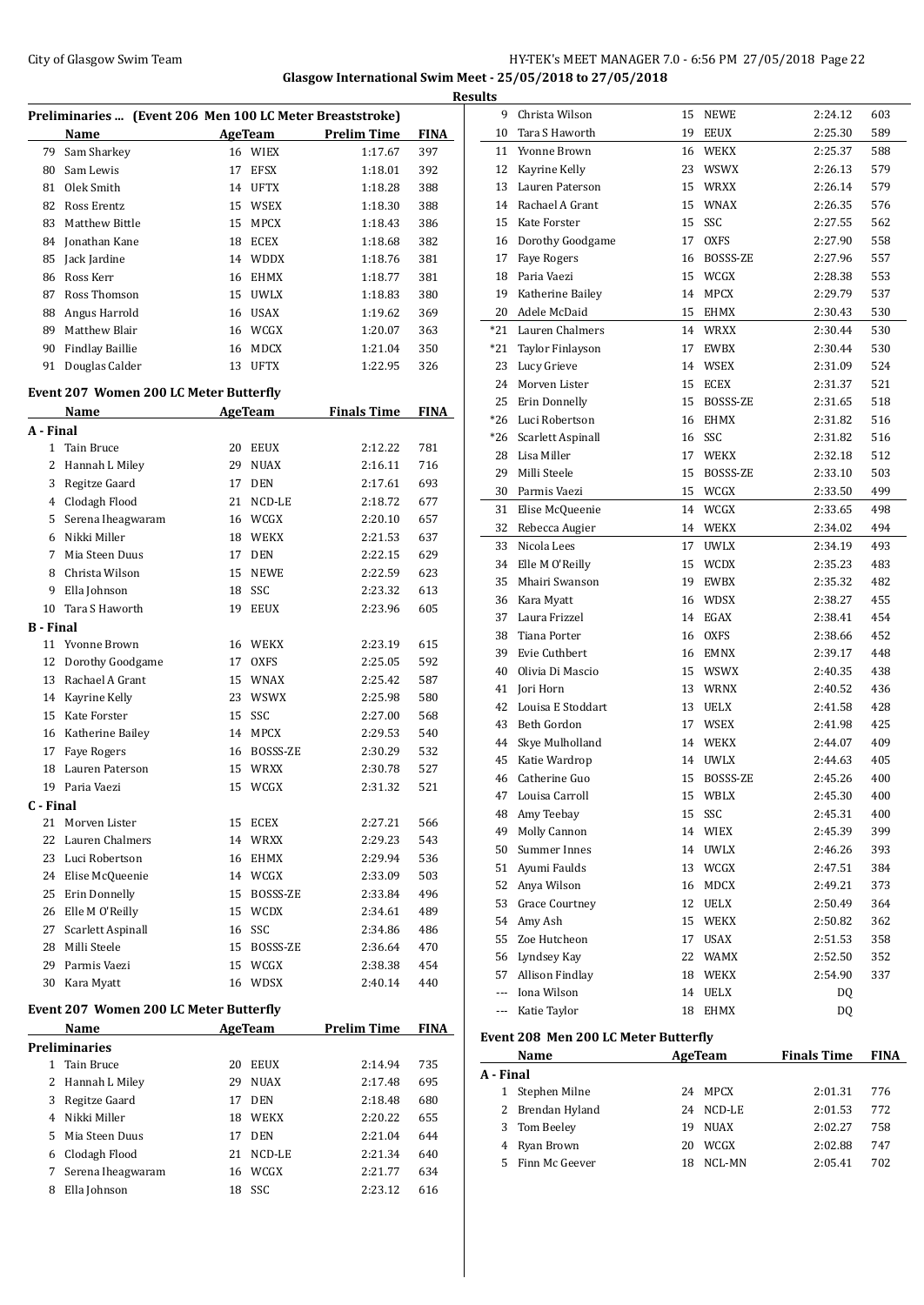## City of Glasgow Swim Team **HY-TEK's MEET MANAGER 7.0 - 6:56 PM 27/05/2018** Page 23 **Glasgow International Swim Meet - 25/05/2018 to 27/05/2018**

| A - Final  (Event 208 Men 200 LC Meter Butterfly) |                                      |    |                |                    |             |
|---------------------------------------------------|--------------------------------------|----|----------------|--------------------|-------------|
|                                                   | Name                                 |    | <b>AgeTeam</b> | <b>Finals Time</b> | <b>FINA</b> |
| 6                                                 | Marc Elrick                          | 19 | WCGX           | 2:06.80            | 680         |
| 7                                                 | Craig T Greenock                     | 17 | <b>WCDX</b>    | 2:07.89            | 662         |
| 8                                                 | Zak Logue                            | 20 | <b>SUNE</b>    | 2:08.69            | 650         |
| 9                                                 | James Black                          | 22 | WCGX           | 2:10.08            | 629         |
| 10                                                | Christopher Motha                    | 18 | <b>OXFS</b>    | 2:12.40            | 597         |
| B - Final                                         |                                      |    |                |                    |             |
| 11                                                | Jonah Walsh                          | 18 | EWBX           | 2:09.51            | 638         |
| 12                                                | Duncan McKinney                      | 18 | WCGX           | 2:12.51            | 595         |
| 13                                                | James Cross                          | 18 | WBEN           | 2:13.13            | 587         |
| 14                                                | Giano Napolitano                     | 18 | WBLX           | 2:13.33            | 585         |
| 15                                                | Jeremy O'Connor                      | 16 | NCL-MN         | 2:13.79            | 578         |
| 16                                                | Tom Jeffers                          | 18 | MPCX           | 2:15.14            | 561         |
| 17                                                | Jamie McGregor                       | 14 | MPCX           | 2:16.67            | 543         |
| 18                                                | Fraser D Kelly                       | 15 | WNAX           | 2:17.04            | 538         |
| 19                                                | George Rudd                          | 16 | <b>OXFS</b>    | 2:17.23            | 536         |
| 20                                                | <b>Connor MacNeil</b>                | 21 | WCGX           | 2:17.86            | 529         |
| C - Final                                         |                                      |    |                |                    |             |
| 21                                                | Jack Howard                          | 16 | PRNN           | 2:18.09            | 526         |
| 22                                                | George Cowan                         | 17 | <b>MDCX</b>    | 2:18.26            | 524         |
| 23                                                | Cameron L Creaney                    |    | 14 WCDX        | 2:20.37            | 501         |
| 24                                                | <b>Thomas Coates</b>                 | 15 | <b>UWLX</b>    | 2:23.48            | 469         |
| 25                                                | Ethan Brown                          | 15 | MASX           | 2:23.62            | 468         |
| 26                                                | Bryce J Procter                      | 15 | <b>WDSX</b>    | 2:24.53            | 459         |
|                                                   | Event 208 Men 200 LC Meter Butterfly |    |                |                    |             |
|                                                   | Name                                 |    | AgeTeam        | <b>Prelim Time</b> | <b>FINA</b> |
|                                                   | Preliminaries                        |    |                |                    |             |
| 1                                                 | Stephen Milne                        | 24 | <b>MPCX</b>    | 2:03.96            | 727         |
| 2                                                 | Ryan Brown                           | 20 | WCGX           | 2:04.42            | 719         |
| 3                                                 | Tom Beeley                           | 19 | <b>NUAX</b>    | 2:05.13            | 707         |
| 4                                                 | Brendan Hyland                       | 24 | NCD-LE         | 2:05.37            | 703         |
| 5                                                 | Finn Mc Geever                       | 18 | NCL-MN         | 2:06.29            | 688         |
| 6                                                 | Marc Elrick                          | 19 | WCGX           | 2:08.40            | 655         |
| 7                                                 | Craig T Greenock                     | 17 | <b>WCDX</b>    | 2:09.61            | 636         |
| 8                                                 | Zak Logue                            | 20 | <b>SUNE</b>    | 2:09.72            | 635         |
| 9                                                 | James Black                          | 22 | WCGX           | 2:09.80            | 634         |
| 10                                                | <b>Harley Beentjes</b>               | 18 | <b>WBEN</b>    | 2:11.14            | 614         |
| 11                                                | Christopher Motha                    | 18 | <b>OXFS</b>    | 2:11.98            | 603         |
| 12                                                | Jonah Walsh                          | 18 | EWBX           | 2:12.25            | 599         |
| 13                                                | James Cross                          | 18 | WBEN           | 2:13.23            | 586         |
| 14                                                | Jeremy O'Connor                      | 16 | NCL-MN         | 2:13.60            | 581         |
| 15                                                | Giano Napolitano                     | 18 | WBLX           | 2:13.84            | 578         |
| 16                                                | Duncan McKinney                      | 18 | WCGX           | 2:14.55            | 569         |
| 17                                                | George Rudd                          | 16 | OXFS           | 2:15.56            | 556         |
| 18                                                | Connor MacNeil                       | 21 | WCGX           | 2:15.63            | 555         |
| 19                                                | Fraser Wilson                        | 16 | EMNX           | 2:16.14            | 549         |
| 20                                                | Tom Jeffers                          | 18 | MPCX           | 2:16.22            | 548         |
| 21                                                | Fraser D Kelly                       | 15 | <b>WNAX</b>    | 2:17.40            | 534         |
| 22                                                | Jamie McGregor                       | 14 | MPCX           | 2:17.87            | 529         |
| 23                                                | Max Underwood                        | 17 | OXFS           | 2:18.15            | 525         |
| 24                                                | Matthew Silvester                    | 18 | WBEN           | 2:18.41            | 522         |
| 25                                                | Rory Young                           | 16 | EHMX           | 2:19.13            | 514         |
| 26                                                | George Cowan                         | 17 | MDCX           | 2:19.76            | 507         |
| 27                                                | James Reilly                         | 18 | WEKX           | 2:20.59            | 498         |
| 28                                                | Alex Johnson                         | 16 | WHHX           | 2:21.06            | 494         |
| 29                                                | Bryce J Procter                      | 15 | WDSX           | 2:22.03            | 483         |
| 30                                                | <b>Thomas Coates</b>                 | 15 | UWLX           | 2:22.32            | 480         |
| 31                                                | Scott Lilburn                        | 18 | <b>UFTX</b>    | 2:22.44            | 479         |

| <b>Results</b>       |                                        |    |             |                    |             |
|----------------------|----------------------------------------|----|-------------|--------------------|-------------|
| 32                   | Ethan Brown                            | 15 | MASX        | 2:22.54            | 478         |
| 33                   | Cameron L Creaney                      |    | 14 WCDX     | 2:22.59            | 478         |
|                      | 34 Stefan Krawiec                      |    | 12 UELX     | 2:22.74            | 476         |
| 35                   | Myles Lapsley                          |    | 15 UWLX     | 2:23.04            | 473         |
| 36                   | Jack Howard                            |    | 16 PRNN     | 2:23.20            | 472         |
| 37                   | <b>Stewart Brodie</b>                  |    | 16 WEKX     | 2:23.75            | 466         |
| 38                   | Liam Harkin                            |    | 16 UFTX     | 2:23.82            | 466         |
| 39                   | Elliot P Sinclair                      |    | 14 WDSX     | 2:24.88            | 455         |
| 40                   | Marc Devlin                            |    | 16 WBLX     | 2:25.13            | 453         |
| 41                   | Euan Pate                              |    | 18 EFSX     | 2:25.51            | 450         |
| 42                   | Fraser Collier                         |    | 17 WSEX     | 2:26.71            | 439         |
| 43                   | Arran Stowe                            | 20 | EFSX        | 2:27.21            | 434         |
|                      | 44 Matthew Gordon                      |    | 15 WSEX     | 2:27.56            | 431         |
|                      | 45 Kerr Lumsden                        | 15 | MMHX        | 2:28.67            | 421         |
|                      | 46 Joseph Brownlie                     |    | 15 WCGX     | 2:29.08            | 418         |
| 47                   | Angus Rutherford                       |    | 17 EHMX     | 2:29.24            | 417         |
| 48                   | Lewis Birrell                          |    | 17 EWBX     | 2:30.65            | 405         |
| 49                   | Cameron Leckie                         |    | 15 WHBX     | 2:30.71            | 405         |
| 50                   | Matthew Torrance                       |    | 16 UELX     | 2:30.99            | 402         |
| 51                   | Rhys T Handleigh                       |    | 18 WDSX     | 2:32.55            | 390         |
| 52                   | Lewis McCulloch                        |    | 18 WIEX     | 2:32.58            | 390         |
| 53                   | Jack Wales                             |    | 16 WCGX     | 2:32.68            | 389         |
|                      | 54 Euan Dunse                          |    | 14 UWLX     | 2:33.25            | 385         |
| 55                   | Mark Reilly                            |    | 16 WEKX     | 2:33.61            | 382         |
|                      | 56 Jamie Cordes                        |    | 17 GAWE     | 2:35.19            | 370         |
|                      | 57 Fraser McCulloch                    |    | 18 WIEX     | 2:36.43            | 362         |
| 58                   | Scott Muirden                          |    | 16 EHMX     | 2:37.12            | 357         |
| 59                   | <b>Christopher Perrett</b>             |    | 17 WCGX     | 2:39.87            | 339         |
| $\sim$ $\sim$ $\sim$ | Aidan Brown                            |    | 16 BOSSS-ZE | DQ                 |             |
| ---                  | Tony-Joe Trett Oliver                  |    | 19 WUSX     | DQ                 |             |
|                      | Event 209 Women 50 LC Meter Backstroke |    |             |                    |             |
|                      | Name                                   |    | AgeTeam     | <b>Finals Time</b> | <b>FINA</b> |
| A - Final            |                                        |    |             |                    |             |
| 1                    | Lucy R Hope                            |    | 21 EEUX     | 28.21              | 882         |
| 2                    | Kathleen Dawson                        |    | 21 WUSX     | 28.46              | 859         |
| 3                    | Cassie Wild                            |    | 18 WUSX     | 28.82              | 827         |
| 4                    | Karoline Sørensen                      |    | 16 DEN      | 29.70              | 756         |
|                      | 5 Ellis J Shiels                       |    | 16 WMBX     | 30.35              | 708         |
|                      | 6 Emily Grant                          |    | 21 WUSX     | 30.45              | 701         |
|                      | 7 Caitlin Duffy                        | 18 | WSEX        | 30.65              | 688         |
|                      | 8 Robyn Crawford                       |    | 19 WCGX     | 30.70              | 684         |
| 9                    | Johanne Hingebjerg                     | 16 | DEN         | 30.74              | 682         |
| 10                   | Niamh Ritchie                          | 18 | <b>EWBX</b> | 30.82              | 676         |
| <b>B</b> - Final     |                                        |    |             |                    |             |
| 11                   | Sofie Hansen                           | 16 | DEN         | 30.17              | 721         |
| 12                   | Stine Knudsen                          | 19 | VEJ         | 30.64              | 688         |
|                      | 13 Jane Brown                          | 18 | <b>NEWE</b> | 30.88              | 672         |
|                      | 14 Elizabeth Wafer                     | 16 | PRNN        | 31.04              | 662         |
|                      | 15 Ellie Turner                        |    | 15 ECEX     | 31.11              | 658         |

 Sarah Wright 16 GAWE 31.19 653 Serena Iheagwaram 16 WCGX 31.34 643 Morven Lister 15 ECEX 31.37 641 Emma Scobie 21 WKHX 31.64 625 Lucy J Lucas 15 UELX 31.74 619

 Delphine Little 15 OXFS 31.11 658 Niamh Page 16 NEWE 31.37 641 Elaine Murray 15 NBHX 31.38 641 Caitlyn Dodds 16 EFSX 31.39 640 Elizabeth Woodcock 16 PRNN 31.53 632

**C - Final**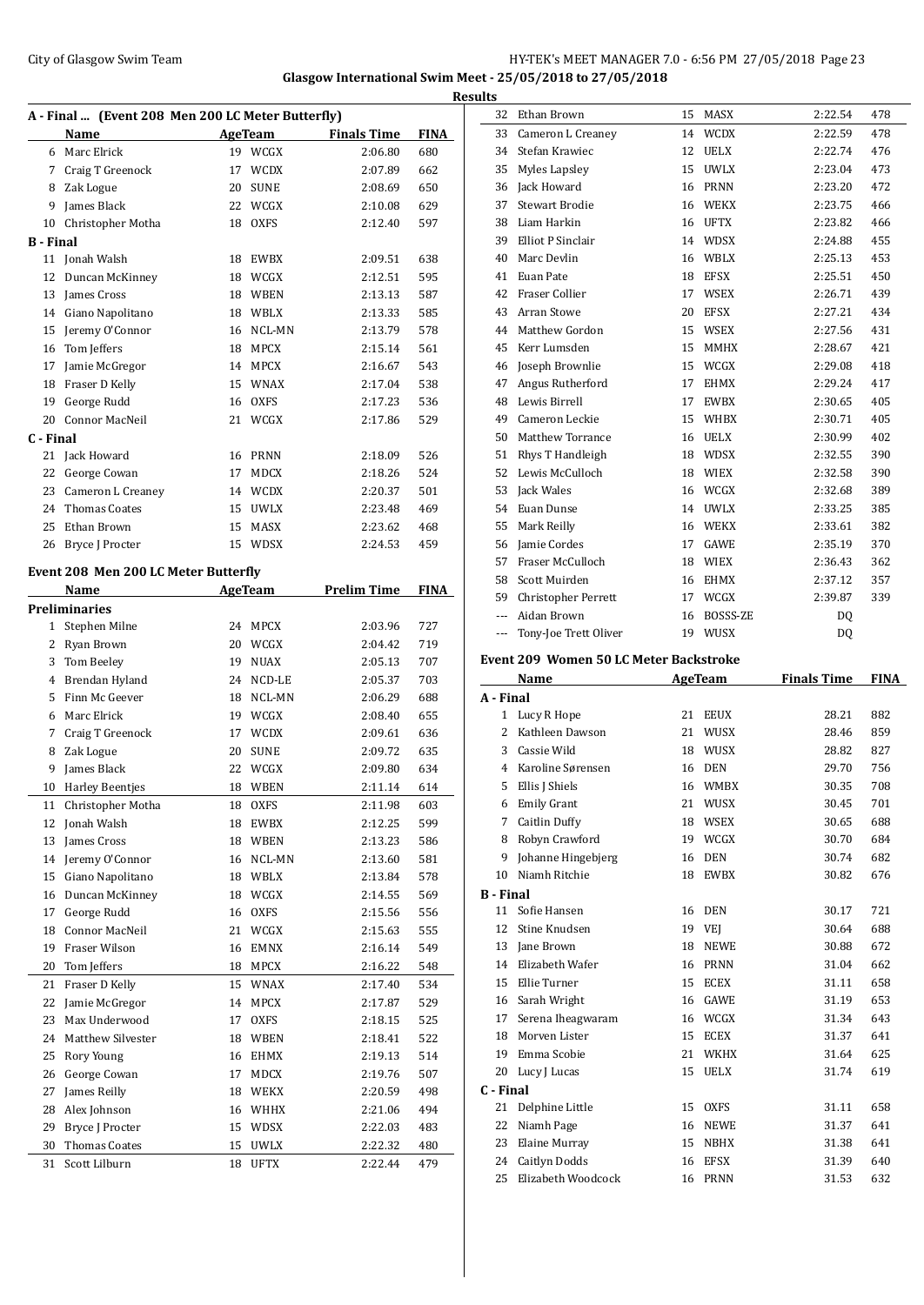## City of Glasgow Swim Team Team Frameters Music City of Glasgow Swim Team Frameters Music City of Glasgow Swim Team Frameters Music City of Glasgow Swim Team Frameters Music City of Glasgow Swim Team Frameters Music City of **Glasgow International Swim Meet - 25/05/2018 to 27/05/2018 Results**

|     | C - Final  (Event 209 Women 50 LC Meter Backstroke) |    |             |                    |             |
|-----|-----------------------------------------------------|----|-------------|--------------------|-------------|
|     | Name                                                |    | AgeTeam     | <b>Finals Time</b> | <b>FINA</b> |
| 26  | Annabel McCrory                                     | 15 | DERE        | 31.63              | 626         |
| 27  | <b>Lucy Ross</b>                                    | 16 | WEKX        | 31.69              | 622         |
| 28  | Rachel E Gillespie                                  |    | 16 WMBX     | 31.85              | 613         |
| 29  | Alice Meldrum                                       |    | 16 WEKX     | 31.95              | 607         |
|     | 30 Caitlin Cambrook                                 | 15 | SUNE        | 31.99              | 605         |
|     |                                                     |    |             |                    |             |
|     | Event 209 Women 50 LC Meter Backstroke              |    |             |                    |             |
|     | Name                                                |    | AgeTeam     | <b>Prelim Time</b> | <b>FINA</b> |
|     | Preliminaries                                       |    |             |                    |             |
|     | 1 Kathleen Dawson                                   | 21 | <b>WUSX</b> | 29.03              | 809         |
| 2   | Lucy R Hope                                         | 21 | <b>EEUX</b> | 29.13              | 801         |
| 3   | Cassie Wild                                         |    | 18 WUSX     | 29.45              | 775         |
| 4   | <b>Emily Grant</b>                                  | 21 | <b>WUSX</b> | 30.57              | 693         |
| 5   |                                                     |    |             |                    |             |
|     | Karoline Sørensen                                   | 16 | DEN         | 30.58              | 692         |
| 6   | Niamh Ritchie                                       |    | 18 EWBX     | 30.66              | 687         |
| 7   | Johanne Hingebjerg                                  | 16 | DEN         | 30.72              | 683         |
| 8   | Robyn Crawford                                      |    | 19 WCGX     | 30.81              | 677         |
| 9   | Ellis J Shiels                                      |    | 16 WMBX     | 30.87              | 673         |
| 10  | <b>Caitlin Duffy</b>                                |    | 18 WSEX     | 30.89              | 672         |
| 11  | Stine Knudsen                                       | 19 | VEJ         | 30.92              | 670         |
| 12  | Elizabeth Wafer                                     | 16 | <b>PRNN</b> | 31.02              | 663         |
| 13  | Jane Brown                                          | 18 | <b>NEWE</b> | 31.08              | 659         |
| 14  | Sarah Wright                                        | 16 | GAWE        | 31.09              | 659         |
| 15  | Ellie Turner                                        | 15 | <b>ECEX</b> | 31.15              | 655         |
| 16  | Morven Lister                                       | 15 | <b>ECEX</b> | 31.21              | 651         |
| 17  | Serena Iheagwaram                                   |    | 16 WCGX     | 31.23              | 650         |
| 18  | Sofie Hansen                                        | 16 | DEN         | 31.31              | 645         |
| 19  | Emma Scobie                                         | 21 | <b>WKHX</b> | 31.32              | 644         |
| 20  | Lucy J Lucas                                        | 15 | UELX        | 31.34              | 643         |
| 21  | Delphine Little                                     | 15 | <b>OXFS</b> | J31.34             | 643         |
| 22  | Alicia Lumsden                                      |    | 18 USAX     | 31.42              | 638         |
| 23  | Annabel McCrory                                     | 15 | DERE        | 31.59              | 628         |
| 24  |                                                     |    | 16 NEWE     | 31.60              | 627         |
|     | Niamh Page                                          |    |             |                    |             |
| 25  | Rachel E Gillespie                                  |    | 16 WMBX     | 31.62              | 626         |
| 26  | Lucy Ross                                           |    | 16 WEKX     | 31.63              | 626         |
| 27  | Jessica Damen                                       | 18 | <b>EWBX</b> | 31.64              | 625         |
|     | 28 Caitlin Cambrook                                 |    | 15 SUNE     | 31.74              | 619         |
| 29  | Line Jordan Vind Hededal                            | 17 | VEJ         | 31.77              | 617         |
| 30  | Alice Meldrum                                       | 16 | WEKX        | 31.80              | 616         |
| 31  | Elizabeth Woodcock                                  | 16 | PRNN        | 31.82              | 615         |
| 32  | Caitlyn Dodds                                       | 16 | EFSX        | 31.91              | 609         |
| 33  | Cecilie Behrens Andersen                            | 17 | VEJ         | 31.96              | 606         |
| *34 | Molly Young                                         | 17 | WCGX        | 32.09              | 599         |
| *34 | Sophie A Cameron                                    | 16 | WSEX        | 32.09              | 599         |
| 36  | <b>Elaine Murray</b>                                | 15 | NBHX        | 32.11              | 598         |
| 37  | Hannah Young                                        | 16 | WSEX        | 32.12              | 597         |
| 38  | Erika Coupek                                        | 16 | EHMX        | 32.20              | 593         |
| 39  | Abbi Sinclair                                       | 14 | EWBX        | 32.28              | 589         |
| 40  | Eilidh Redpath                                      | 16 | EMNX        | 32.33              | 586         |
| 41  | Emma J Reid                                         | 19 | NCD-LE      | 32.34              | 585         |
| 42  | Elise Fitzgerald                                    | 15 | WEKX        | 32.36              | 584         |
| 43  | Victoria McCormick                                  | 15 | WSEX        | 32.41              | 582         |
| 44  | Natalie Jones                                       | 14 | EWBX        | 32.48              | 578         |
| *45 | Laura Murray                                        | 14 | WSWX        | 32.53              | 575         |
|     |                                                     |    |             |                    |             |
| *45 | Mhairi Swanson                                      | 19 | EWBX        | 32.53              | 575         |
| 47  | Stephanie Strang                                    | 19 | <b>EFSX</b> | 32.56              | 574         |
| 48  | Lucy Grieve                                         | 14 | WSEX        | 32.58              | 572         |
| *49 | Maisie Ferneaux                                     | 22 | <b>PRNN</b> | 32.62              | 570         |

| <u>ils</u> |                             |    |             |       |            |
|------------|-----------------------------|----|-------------|-------|------------|
| *49        | Morgan Anderson             |    | 14 MDCX     | 32.62 | 570        |
| 51         | Keira Stericker             |    | 14 WSEX     | 32.69 | 567        |
| 52         | Sarah Anderson              | 17 | EWBX        | 32.70 | 566        |
| 53         | Lilly Wallwork              | 15 | SSC         | 32.77 | 563        |
| 54         | Kirsten Barrett             | 17 | <b>WDDX</b> | 32.80 | 561        |
| 55         | Trudie Gillic               | 16 | NCD-LE      | 32.81 | 561        |
| 56         | Saskia Wade                 | 13 | WCGX        | 32.84 | 559        |
| 57         | Maria Cabrelli              | 15 | MDCX        | 32.85 | 558        |
| 58         | Katie Tulloch               |    | 16 USAX     | 32.89 | 556        |
| *59        | Iona Wilson                 |    | 14 UELX     | 32.98 | 552        |
| *59        | <b>Blythe Brown</b>         | 15 | MASX        | 32.98 | 552        |
| *59        | Niamh A Green               |    | 14 WDSX     | 32.98 | 552        |
| 62         | <b>Emily Clough</b>         | 23 | WGUX        | 33.06 | 548        |
| 63         | Tiana Porter                |    | 16 OXFS     | 33.14 | 544        |
| 64         | Sarah Turnbull              |    | 15 UELX     | 33.30 | 536        |
| $*65$      | Kiana Belotti               |    | 15 EWBX     | 33.32 | 535        |
| $*65$      | Martha Reeves               | 13 | MMLX        | 33.32 | 535        |
| 67         | Caitlin Drummond            |    | 16 UWLX     | 33.38 | 532        |
| 68         | Imogen Collins              |    | 14 WBLX     | 33.41 | 531        |
| 69         | Cara Mowbray                |    | 14 WCGX     | 33.43 | 530        |
| $*70$      | Alexandra Murray            | 15 | EWBX        | 33.44 | 529        |
| $*70$      | Lauren Buchanan             |    | 16 WAMX     | 33.44 | 529        |
| 72         | Sarah Coffey                |    |             |       |            |
|            |                             |    | 14 UFTX     | 33.46 | 528<br>524 |
| 73         | Catherine Comrie            | 18 | EFSX        | 33.55 |            |
| 74         | Sophie Newberry             |    | 16 WHBX     | 33.60 | 522        |
| 75         | Abbie Wyatt                 | 15 | SSC         | 33.65 | 520        |
| 76         | Erin Cruickshank            |    | 14 UFTX     | 33.68 | 518        |
| 77         | Kirsty J McNair             |    | 15 WMBX     | 33.72 | 516        |
| 78         | Jaydeen Crawford            | 13 | <b>UFTX</b> | 33.75 | 515        |
| 79         | Louise Bradley              | 15 | WRNX        | 33.79 | 513        |
| 80         | Sophie Fischer              |    | 19 WGUX     | 33.80 | 513        |
| 81         | Katrin Rough                | 17 | MPCX        | 33.81 | 512        |
| 82         | Abby Tyson                  | 15 | WDDX        | 33.84 | 511        |
| 83         | Elle Sutherland             |    | 16 USAX     | 33.86 | 510        |
| 84         | Ciara Brown                 |    | 14 WKHX     | 33.92 | 507        |
| 85         | Bridget Lemasurier          |    | 16 UELX     | 34.03 | 502        |
| 86         | Ashley Merson               |    | 13 UWLX     | 34.07 | 501        |
| 87         | Sophie Ferguson             | 13 | <b>UELX</b> | 34.21 | 494        |
|            | 88 Emma De Wet              |    | 13 UWLX     | 34.36 | 488        |
| 89         | Meagan Porteous             | 13 | UELX        | 34.37 | 488        |
| 90         | Neave Davidson              | 16 | ECEX        | 34.41 | 486        |
| 91         | Amber Stevenson             |    | 13 WSEX     | 34.43 | 485        |
| 92         | Joanna Rae                  | 17 | ECEX        | 34.53 | 481        |
| *93        | Nicole Chandler             | 16 | <b>WDDX</b> | 34.61 | 477        |
| *93        | Abbie Armstrong             | 13 | MDCX        | 34.61 | 477        |
| 95         | Ilaisa Redda                | 15 | <b>SUNE</b> | 34.62 | 477        |
| 96         | Katie Simpson               | 16 | WMBX        | 34.80 | 470        |
| 97         | Hollie Miller               | 18 | WHBX        | 34.88 | 466        |
| 98         | Levi Wilson                 | 16 | ECEX        | 34.89 | 466        |
| 99         | Nina A Fischer              | 21 | WGUX        | 34.90 | 466        |
| 100        | Kirsten Beaton              | 13 | WRXX        | 34.92 | 465        |
| 101        | Darcey Adam                 | 15 | UFTX        | 34.97 | 463        |
| 102        | Gabriella Forbes            | 15 | WSWX        | 35.04 | 460        |
| 103        | Francesca Kane              |    | 16 EWBX     | 35.19 | 454        |
|            | 104 Laura Beatt             | 16 | WCGX        | 35.20 | 454        |
| 105        | Louisa Carroll              | 15 | WBLX        | 35.21 | 453        |
|            | 106 Ella Stevenson          | 13 | WBLX        | 35.29 | 450        |
| 107        | Eve Craigmile               | 14 | UELX        | 35.37 | 447        |
|            | 108 Alberte Ehrenreich Birn | 15 | VEJ         | 35.40 | 446        |
|            | 109 Zara Cowan              | 14 | UFTX        | 35.47 | 444        |
|            | 110 Luci Robertson          | 16 | EHMX        | 35.60 | 439        |
|            | 111 Caitriona Stewart       |    | 13 WHHX     | 35.62 | 438        |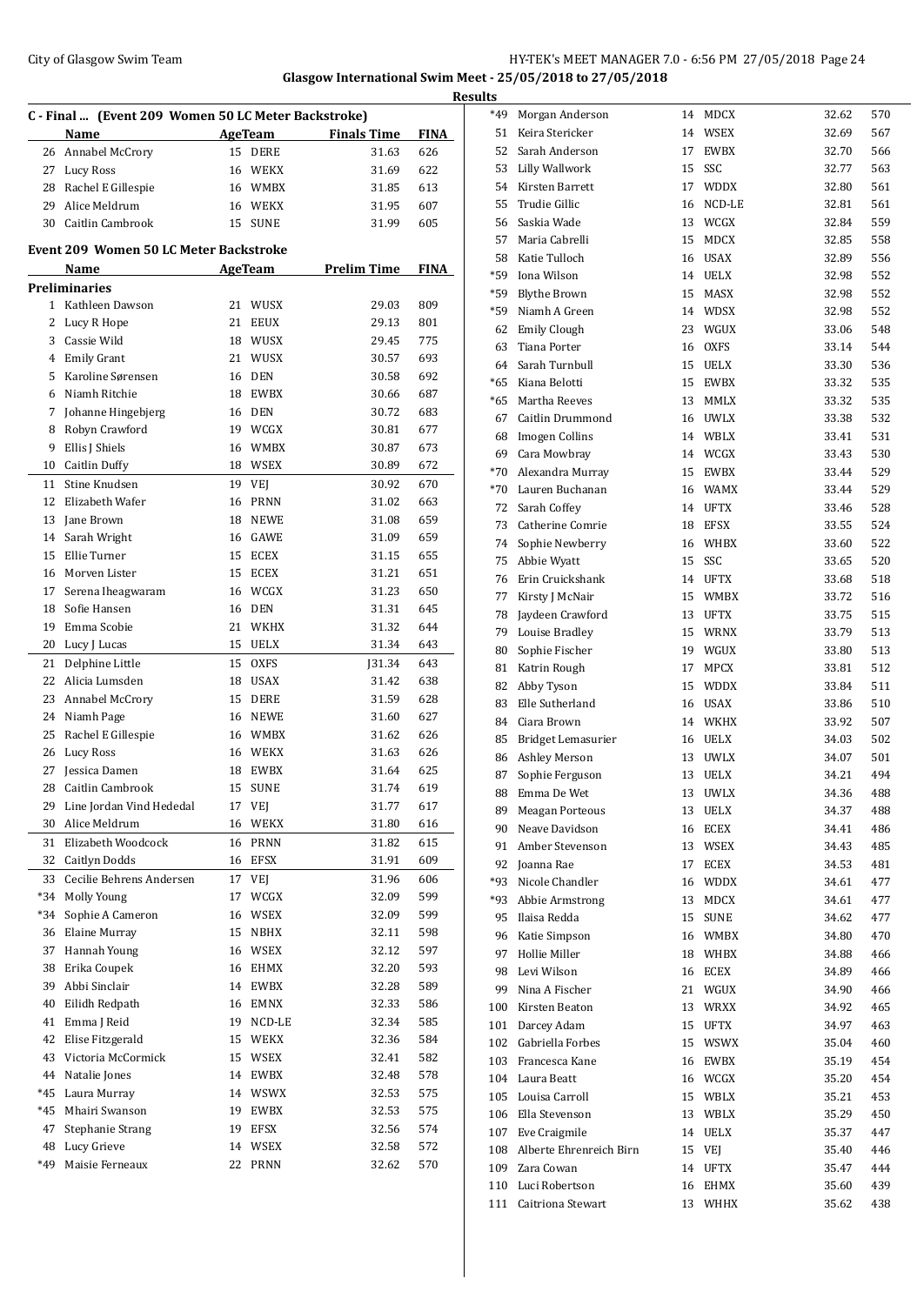## City of Glasgow Swim Team **HY-TEK's MEET MANAGER 7.0 - 6:56 PM 27/05/2018** Page 25 **Glasgow International Swim Meet - 25/05/2018 to 27/05/2018 Results**

|           | Preliminaries  (Event 209 Women 50 LC Meter Backstroke)<br>Name |    | <b>AgeTeam</b>      | <b>Prelim Time</b> | <b>FINA</b> |
|-----------|-----------------------------------------------------------------|----|---------------------|--------------------|-------------|
| 112       | Megan McCormick                                                 |    | 17 WMBX             | 35.72              | 434         |
|           | 113 Grace Courtney                                              | 12 | <b>UELX</b>         | 36.35              | 412         |
|           | Event 210 Men 50 LC Meter Backstroke                            |    |                     |                    |             |
|           | Name                                                            |    | AgeTeam             | <b>Finals Time</b> | <b>FINA</b> |
| A - Final |                                                                 |    |                     |                    |             |
| 1         | Conor Ferguson                                                  | 19 | NCD-LE              | 25.53              | 834         |
| 2         | Duncan W Scott                                                  | 21 | WUSX                | 26.00              | 790         |
| *3        | Scott Gibson                                                    | 18 | WEKX                | 26.34              | 760         |
| *3        | Martyn Walton                                                   |    | 21 WUSX             | 26.34              | 760         |
| 5         | Craig McNally                                                   |    | 26 WCGX             | 26.41              | 754         |
| 6         | Stephen Milne                                                   |    | 24 MPCX             | 26.61              | 737         |
| 7         | Joe Watt                                                        |    | 18 WCGX             | 26.74              | 726         |
| 8         | Rory Mc Evoy                                                    | 20 | NCD-LE              | 26.99              | 706         |
| 9         | Grant Henderson                                                 | 20 | WCGX                | 27.24              | 687         |
| 10        | Chris McColm                                                    | 21 | <b>EEUX</b>         | 27.36              | 678         |
| B - Final |                                                                 |    |                     |                    |             |
| 11        | Alan Corby                                                      | 21 | NCL-MN              | 27.67              | 655         |
| 12        | <b>Billy Dewhurst</b>                                           | 17 | <b>PRNN</b>         | 27.74              | 650         |
| 13        | Seán Scannell                                                   | 16 | NCD-LE              | 27.79              | 647         |
| 14        | Calum Chittleburgh                                              | 17 | <b>EWBX</b>         | 28.03              | 630         |
| 15        | Iain Lovie                                                      | 17 | <b>NBHX</b>         | 28.07              | 628         |
| 16        | Ryan Robertson                                                  |    | 16 WCGX             | 28.16              | 622         |
| 17        | Conor Logan                                                     |    | 17 WCGX             | 28.17              | 621         |
| 18        | Keir Edgar                                                      | 17 | <b>UFTX</b>         | 28.29              | 613         |
| 19        | Stephen Clegg                                                   | 22 | <b>SUNE</b>         | 28.34              | 610         |
| 20        | Luke Wilby                                                      | 18 | <b>OXFS</b>         | 28.38              | 607         |
| C - Final |                                                                 |    |                     |                    |             |
| 21        | <b>Conor Massey</b>                                             |    | 16 WCGX             | 27.90              | 639         |
| 22        | Daniel Jenkins                                                  | 17 | <b>OXFS</b>         | 28.08              | 627         |
| 23        | Nicholas Skelton                                                | 15 | <b>OXFS</b>         | 28.62              | 592         |
| 24        | Fraser Wilson                                                   | 16 | EMNX                | 28.76              | 584         |
| 25        | Carl Barrett                                                    | 17 | WDDX                | 28.88              | 576         |
| 26        | Aaron Beckford                                                  | 16 | DERE                | 28.90              | 575         |
| 27        | Owen P McBurnie                                                 |    | 15 WDSX             | 28.93              | 573         |
| 28        | Jack Muncey                                                     | 15 | MPCX                | 29.29              | 552         |
|           | 29 Liam Harkin                                                  |    | 16 UFTX             | 29.57              | 537         |
|           | 30 Callum Warnock                                               |    | 17 WBLX             | 29.65              | 533         |
|           | <b>Event 210 Men 50 LC Meter Backstroke</b>                     |    |                     |                    |             |
|           | <u>Name</u>                                                     |    | AgeTeam             | <b>Prelim Time</b> | <b>FINA</b> |
|           | Preliminaries                                                   |    |                     |                    |             |
| 1         | Conor Ferguson                                                  | 19 | $NCD-LE$            | 26.11              | 780         |
| 2         | Martyn Walton                                                   | 21 | WUSX                | 26.47              | 749         |
| 3         | Duncan W Scott                                                  | 21 | WUSX                | 26.48              | 748         |
| 4         | Scott Gibson                                                    | 18 | WEKX                | 26.83              | 719         |
| 5         | Craig McNally                                                   | 26 | WCGX                | 27.11              | 697         |
| 6         | Rory Mc Evoy                                                    | 20 | $\sf NCD\text{-}LE$ | 27.14              | 694         |
| 7         | Stephen Milne                                                   | 24 | MPCX                | 27.26              | 685         |
| 8         | Chris McColm                                                    | 21 | <b>EEUX</b>         | 27.38              | 676         |
| 9         | Joe Watt                                                        |    | 18 WCGX             | 27.41              | 674         |

 Grant Henderson 20 WCGX 27.49 668 Billy Dewhurst 17 PRNN 27.73 651 Alan Corby 21 NCL-MN 28.05 629 Iain Lovie 17 NBHX 28.07 628 Seaén Scannell 16 NCD-LE 28.11 625 Ryan Robertson 16 WCGX 28.16 622 \*16 Stephen Clegg 22 SUNE 28.17 621 \*16 Keir Edgar 17 UFTX 28.17 621

| 18          | Conor Logan             | 17 | WCGX        | 28.20   | 619 |
|-------------|-------------------------|----|-------------|---------|-----|
| 19          | Calum Chittleburgh      | 17 | <b>EWBX</b> | 28.25   | 616 |
| 20          | Luke Wilby              | 18 | <b>OXFS</b> | 28.33   | 611 |
| 21          | Daniel Jenkins          | 17 | <b>OXFS</b> | 28.35   | 609 |
| 22          | <b>Kyle Pate</b>        | 19 | WUSX        | 28.45   | 603 |
| 23          | Christopher Motha       | 18 | <b>OXFS</b> | 28.51   | 599 |
| 24          | Thomas Tsiopanis        | 25 | <b>EEUX</b> | 28.75   | 584 |
| 25          | Nicholas Skelton        | 15 | <b>OXFS</b> | 28.91   | 574 |
| 26          | <b>Conor Massey</b>     |    | 16 WCGX     | 28.99   | 570 |
| 27          | Zak Logue               | 20 | <b>SUNE</b> | 29.02   | 568 |
| 28          | Lawrence Campbell       |    | 18 WCGX     | 29.04   | 567 |
| 29          | Aaron Beckford          | 16 | <b>DERE</b> | 29.06   | 566 |
| 30          | Carl Barrett            | 17 | <b>WDDX</b> |         | 566 |
|             |                         |    |             | [29.06] |     |
| 31          | Jack Muncey             | 15 | MPCX        | 29.11   | 563 |
| 32          | Michael Irwin           | 18 | <b>WDDX</b> | J29.11  | 563 |
| 33          | Owen P McBurnie         | 15 | WDSX        | 29.23   | 556 |
| 34          | Will Beavan             | 20 | <b>PRNN</b> | 29.33   | 550 |
| *35         | Fraser Wilson           | 16 | <b>EMNX</b> | 29.37   | 548 |
| $*35$       | Liam Harkin             | 16 | <b>UFTX</b> | 29.37   | 548 |
| 37          | Callum Warnock          | 17 | WBLX        | 29.50   | 541 |
| *38         | Adam Young              | 15 | <b>MDCX</b> | 29.60   | 535 |
| $^{\ast}38$ | Elliot Millar           | 15 | <b>UFTX</b> | 29.60   | 535 |
| 40          | Ben Ferguson            | 19 | <b>USAX</b> | 29.63   | 534 |
| 41          | Lewis Maxwell           | 15 | <b>DERE</b> | 29.70   | 530 |
| $*42$       | <b>Bradley Astles</b>   | 17 | <b>PRNN</b> | 29.73   | 528 |
| $*42$       | Dylan Sommerville       | 17 | <b>WEKX</b> | 29.73   | 528 |
| 44          | Oscar Smillie           | 16 | WSEX        | 29.78   | 526 |
| 45          | Sean Craigmile          |    | 15 UELX     | 29.87   | 521 |
| 46          | Kerr Lumsden            | 15 | <b>MMHX</b> | 29.88   | 520 |
| *47         | Craig Yeardly           | 16 | <b>UFTX</b> | 29.96   | 516 |
| $*47$       | Charlie Smith           | 20 | <b>UELX</b> | 29.96   | 516 |
| 49          | <b>Andrew Macintosh</b> | 17 | WEKX        | 29.98   | 515 |
| 50          | Graham R Baird          | 15 | WSAX        | 30.00   | 514 |
| 51          | Ryan Ferguson           | 17 | <b>UFTX</b> | 30.10   | 509 |
| 52          | Josh Broadfoot          | 17 | WEKX        | 30.13   | 507 |
| 53          | Joshua Aspinall         | 15 | EWBX        | 30.16   | 506 |
| $*54$       | <b>Stuart Crawford</b>  |    | 20 WGUX     | 30.18   | 505 |
| $*54$       | Greg A Fairbairn        |    | WBLX        | 30.18   |     |
| $*54$       | Mads Sorensen           | 16 |             | 30.18   | 505 |
|             |                         | 17 | VEJ         |         | 505 |
| 57          | <b>Finlay Saunders</b>  | 17 | EHMX        | 30.32   | 498 |
| 58          | Johann Fawcett          | 16 | <b>WRNX</b> | 30.33   | 497 |
| 59          | Sam Glass               | 14 | EWBX        | 30.34   | 497 |
| 60          | Angus Harrold           | 16 | USAX        | 30.40   | 494 |
| 61          | Yasin Onal              | 16 | <b>UWLX</b> | 30.43   | 493 |
| 62          | Andrew W Wicks          | 19 | EEUX        | 30.46   | 491 |
| 63          | Jamie Ferguson          | 15 | EMNX        | 30.48   | 490 |
| 64          | Thomas Cannon           | 17 | <b>WIEX</b> | 30.54   | 487 |
| 65          | Thomas Hill             | 16 | SSC         | 30.58   | 485 |
| 66          | Joe McCallion           |    | 17 WIEX     | 30.60   | 484 |
| 67          | David McRobert          | 19 | WDDX        | 30.61   | 484 |
| 68          | Michael J Flynn         | 15 | <b>WCDX</b> | 30.62   | 483 |
| 69          | Jack Dalgety            | 16 | MDCX        | 30.96   | 468 |
| 70          | Sam A Glen              | 16 | <b>WCDX</b> | 31.07   | 463 |
| 71          | Struan Kingdom          | 16 | <b>WRXX</b> | 31.09   | 462 |
| 72          | Alexander Dillon        | 15 | SSC         | 31.13   | 460 |
| 73          | Ethan Brown             | 15 | MASX        | 31.23   | 456 |
| 74          | Max Hagan               | 17 | WCGX        | 31.29   | 453 |
| 75          | <b>Tielo Walters</b>    | 16 | MDCX        | 31.38   | 449 |
| 76          | Euan W McDonald         | 16 | WCDX        | 31.48   | 445 |
| 77          | Ruairi M McKinnon       | 14 | WMBX        | 31.55   | 442 |
|             |                         |    |             |         |     |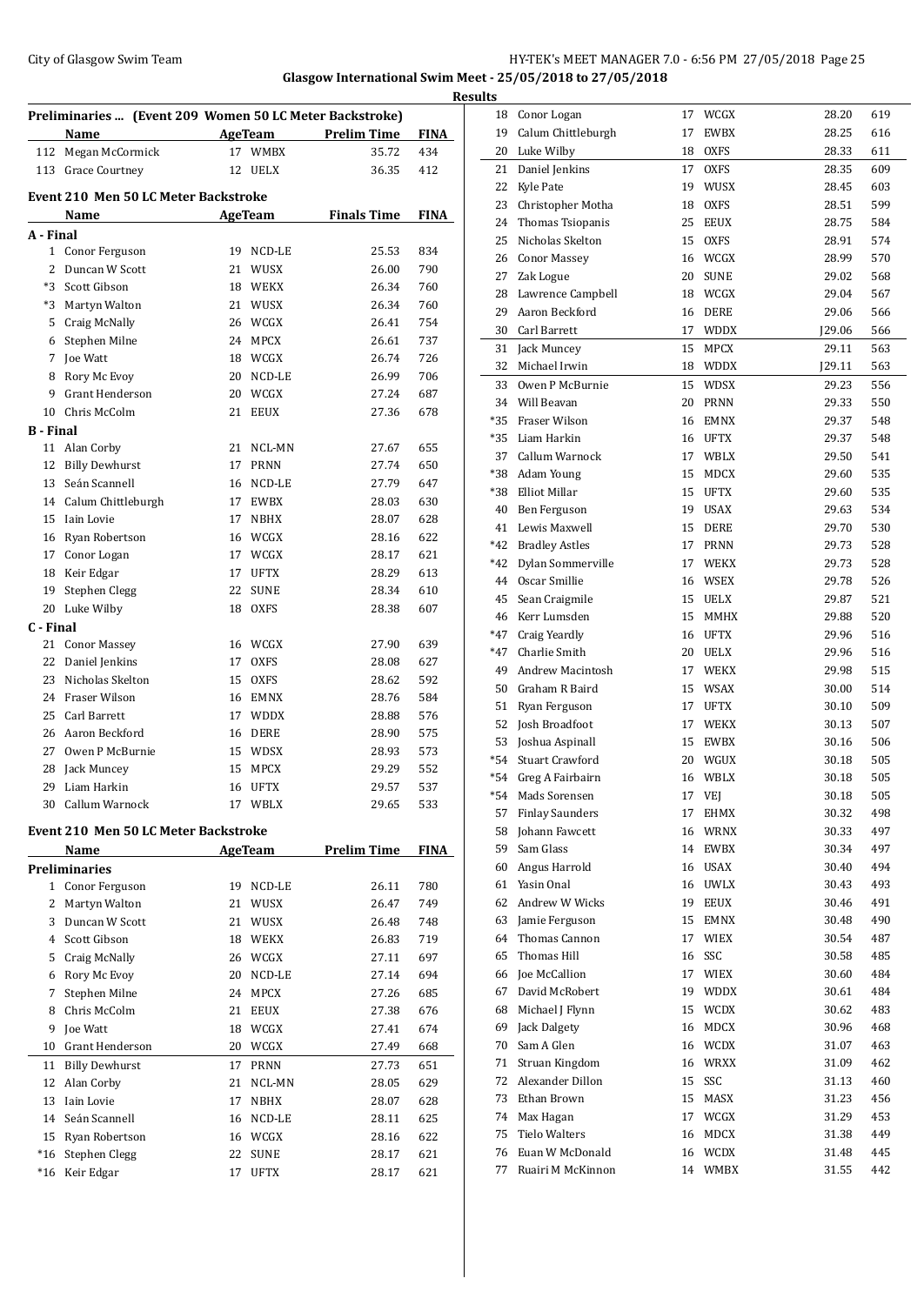### City of Glasgow Swim Team **HY-TEK's MEET MANAGER 7.0 - 6:56 PM 27/05/2018** Page 26 **Glasgow International Swim Meet - 25/05/2018 to 27/05/2018**

**Preliminaries ... (Event 210 Men 50 LC Meter Backstroke) Name Age Team Prelim Time FINA** Euan Gumbrell 17 WCGX 31.57 441 Jack Wales 16 WCGX 31.60 440 Jamie Claxton 16 EHMX 31.64 438 Aedan Berry 21 WGUX 31.75 434 Blair Johnstone 14 WMBX 31.76 433 Callum Scott 17 USAX 31.82 431 84 James Newell 15 BOSSS-ZE 31.85 430 Finlay Wallace 15 MASX 31.88 428 Kieran Spalding 19 MMLX 31.98 424 Calum M Dunn 14 WSEX 32.03 422 Ryan Duncan 15 MASX 32.13 418 Kalle Hoad 17 WEKX 32.21 415 Lewis R Hammond 15 WSEX 32.26 413 Sam Millar 16 WDDX 32.29 412 Euan Houston 14 WRXX 32.37 409 Tyler L Barnard 15 WDSX 32.39 408 Sam Bisset 17 WDDX 32.49 405 Euan Dunse 14 UWLX 32.52 403 Marc Devlin 16 WBLX 32.92 389 Andrew Sutherland 15 WNAX 33.07 384 David Rowan 18 WSEX 33.53 368 \*99 Rian Harvey 16 WSWX 33.82 359 \*99 Kian McNelis 15 WIEX 33.82 359 Andrew Mullen 22 WCGX 39.84 219 **Event 221 Women 400 LC Meter IM Name Age Team Prelim Time FINA Preliminaries** Milli Steele 15 BOSSS-ZE 5:17.59 589 Lauren Chalmers 14 WRXX 5:19.39 580 Rachael A Grant 15 WNAX 5:21.93 566 Elle McMillan 16 MASX 5:24.64 552 Maria Cabrelli 15 MDCX 5:24.77 551 Megan Ruddy 15 WEKX 5:25.89 546

#### **Event 222 Men 400 LC Meter IM**

|    | Name                  |    | AgeTeam     | <b>Prelim Time</b> | <b>FINA</b> |
|----|-----------------------|----|-------------|--------------------|-------------|
|    | Preliminaries         |    |             |                    |             |
|    | Jack Howard           | 16 | PRNN        | 4:58.80            | 543         |
|    | Samuel Coulthard      | 15 | SSC         | 5:02.69            | 522         |
| 3  | Leon Campbell         | 14 | <b>WSWX</b> | 5:04.95            | 511         |
| 4  | Jacob Papple          | 15 | BOSSS-ZE    | 5:06.46            | 503         |
| 5  | Samuel Chittleburgh   | 15 | <b>EWBX</b> | 5:07.07            | 500         |
| 6  | Ethan Brown           | 15 | MASX        | 5:07.95            | 496         |
| 7  | Struan Kingdom        | 16 | WRXX        | 5:09.06            | 491         |
| 8  | Matthew Torrance      | 16 | <b>UELX</b> | 5:10.54            | 484         |
| 9  | <b>Finlay Wallace</b> | 15 | <b>MASX</b> | 5:11.19            | 481         |
| 10 | Matthew Garrity       | 14 | <b>WIEX</b> | 5:12.32            | 475         |

 Ava A Simpson 15 WDSX 5:27.94 535 Levi Wilson 16 ECEX 5:28.55 532 Abbi Sinclair 14 EWBX 5:29.37 528 Leigha Hughes 13 WRXX 5:29.91 526 Alexandra Murray 15 EWBX 5:34.08 506 Nicola Lees 17 UWLX 5:34.24 506 Shannyn Reilly 14 WBLX 5:35.44 500 Alice Knight 14 UFTX 5:38.24 488 Anya Wilson 16 MDCX 5:38.37 487 Zara Cowan 14 UFTX 5:39.87 481 Adele McDaid 15 EHMX 5:41.98 472

| <b>Results</b> |                                        |    |                |                    |             |
|----------------|----------------------------------------|----|----------------|--------------------|-------------|
|                | 11 Jamie Cordes                        |    | 17 GAWE        | 5:15.10            | 463         |
|                | 12 Findlay Baillie                     | 16 | MDCX           | 5:17.96            | 451         |
| 13             | Lewis Thomson                          | 15 | <b>EMNX</b>    | 5:21.86            | 434         |
|                | Event 223 Women 200 LC Meter Freestyle |    |                |                    |             |
|                | Name                                   |    | <b>AgeTeam</b> | <b>Prelim Time</b> | <b>FINA</b> |
|                | <b>Preliminaries</b>                   |    |                |                    |             |
| $1 \quad$      | Melody Jones                           | 15 | BOSSS-ZE       | 2:12.14            | 625         |
| 2              | Rebecca Braid                          | 15 | <b>ECEX</b>    | 2:14.78            | 589         |
| 3              | Ria Colbridge                          | 15 | EMNX           | 2:15.08            | 585         |
|                | 4 Ellenor Gracey                       |    | 19 WUSX        | 2:15.47            | 580         |
|                | 5 Meagan Porteous                      |    | 13 UELX        | 2:15.77            | 576         |
|                | 6 Gabriella Lessing                    |    | 14 WRXX        | 2:15.91            | 574         |
| 7              | Abbie Wyatt                            | 15 | SSC            | 2:15.96            | 573         |
| 8              | Amy Richardson                         | 17 | EKOX           | 2:16.21            | 570         |
| 9              | Victoria Duncan                        | 16 | UFTX           | 2:16.27            | 569         |
| 10             | Elaine Murray                          | 15 | NBHX           | 2:16.33            | 569         |
| 11             | Olivia Mason                           | 14 | EWBX           | 2:16.50            | 567         |
|                | 12 Drew McKenzie                       | 13 | <b>UWLX</b>    | 2:16.58            | 566         |
| 13             | Mairi Craig                            |    | 14 WSWX        | 2:16.75            | 563         |
|                | *14 Stine Knudsen                      |    | 19 VEJ         | 2:16.80            | 563         |
|                | *14 Emma Scully                        | 17 | WCGX           | 2:16.80            | 563         |
| 16             | Skye Mulholland                        |    | 14 WEKX        | 2:16.82            | 563         |
| 17             | Ellie Palmer                           | 15 | <b>UFTX</b>    | 2:16.95            | 561         |
| 18             | Ella Stevenson                         |    | 13 WBLX        | 2:17.20            | 558         |
| 19             | Elise Fitzgerald                       | 15 | <b>WEKX</b>    | 2:17.26            |             |
|                | 20 Cecilie Behrens Andersen            | 17 | VEJ            |                    | 557<br>552  |
|                |                                        |    |                | 2:17.67            |             |
| 21             | Joanna Rae                             | 17 | ECEX           | 2:17.88            | 550         |
|                | 22 Elle Sutherland                     | 16 | USAX           | 2:18.10            | 547         |
| 23             | Rebecca Shulman                        | 15 | EWBX           | 2:18.24            | 545         |
| 24             | Kirsten Barrett                        | 17 | <b>WDDX</b>    | 2:18.37            | 544         |
| 25             | Eve Mair                               |    | 14 WNAX        | 2:18.43            | 543         |
|                | 26 Lucy J Lucas                        | 15 | <b>UELX</b>    | 2:18.45            | 543         |
| 27             | Laura Murray                           | 14 | <b>WSWX</b>    | 2:18.89            | 538         |
|                | 28 Niamh Tierney                       | 15 | <b>UFTX</b>    | 2:19.16            | 535         |
|                | 29 Lauren M Anderson                   | 13 | <b>WDSX</b>    | 2:19.18            | 534         |
|                | 30 Lily-Jane Haggerty                  |    | 15 WCGX        | 2:19.21            | 534         |
|                | 31 Line Jordan Vind Hededal            |    | 17 VEJ         | 2:19.26            | 533         |
|                | 32 Amy Malone                          | 17 | WSWX           | 2:19.79            | 527         |
| 33             | Ella Astrup Christensen                | 15 | VEJ            | 2:20.02            | 525         |
| 34             | Annabel McCrory                        | 15 | DERE           | 2:20.08            | 524         |
| 35             | Ilaisa Redda                           | 15 | <b>SUNE</b>    | 2:20.12            | 524         |
|                | 36 Abbi Sinclair                       | 14 | EWBX           | 2:20.37            | 521         |
| 37             | Ava A Simpson                          | 15 | WDSX           | 2:20.40            | 521         |
| 38             | Rebecca Ivens                          | 16 | EWBX           | 2:20.73            | 517         |
| 39             | Lucy Taylor                            | 19 | WAMX           | 2:20.75            | 517         |
| 40             | Jenna McMahon                          | 18 | EHMX           | 2:20.80            | 516         |
| 41             | Kirstyn Calder                         | 16 | <b>UFTX</b>    | 2:20.97            | 514         |
| 42             | Sarah Coffey                           | 14 | <b>UFTX</b>    | 2:21.07            | 513         |
| 43             | Alberte Ehrenreich Birn                | 15 | VEJ            | 2:21.38            | 510         |
| 44             | Luci Robertson                         | 16 | <b>EHMX</b>    | 2:21.65            | 507         |
| 45             | Victoria McCormick                     | 15 | WSEX           | 2:21.78            | 506         |
| 46             | Sophie A Cameron                       | 16 | WSEX           | 2:21.79            | 505         |
| 47             | Katrin Rough                           | 17 | MPCX           | 2:22.14            | 502         |
| 48             | Summer Innes                           | 14 | <b>UWLX</b>    | 2:23.11            | 492         |
| 49             | Alexandra Murray                       | 15 | EWBX           | 2:24.79            | 475         |
| 50             | Anna Colston                           | 15 | UFTX           | 2:24.83            | 474         |
| 51             | Christen L Russell                     | 16 | <b>UELX</b>    | 2:27.59            | 448         |
|                |                                        |    |                |                    |             |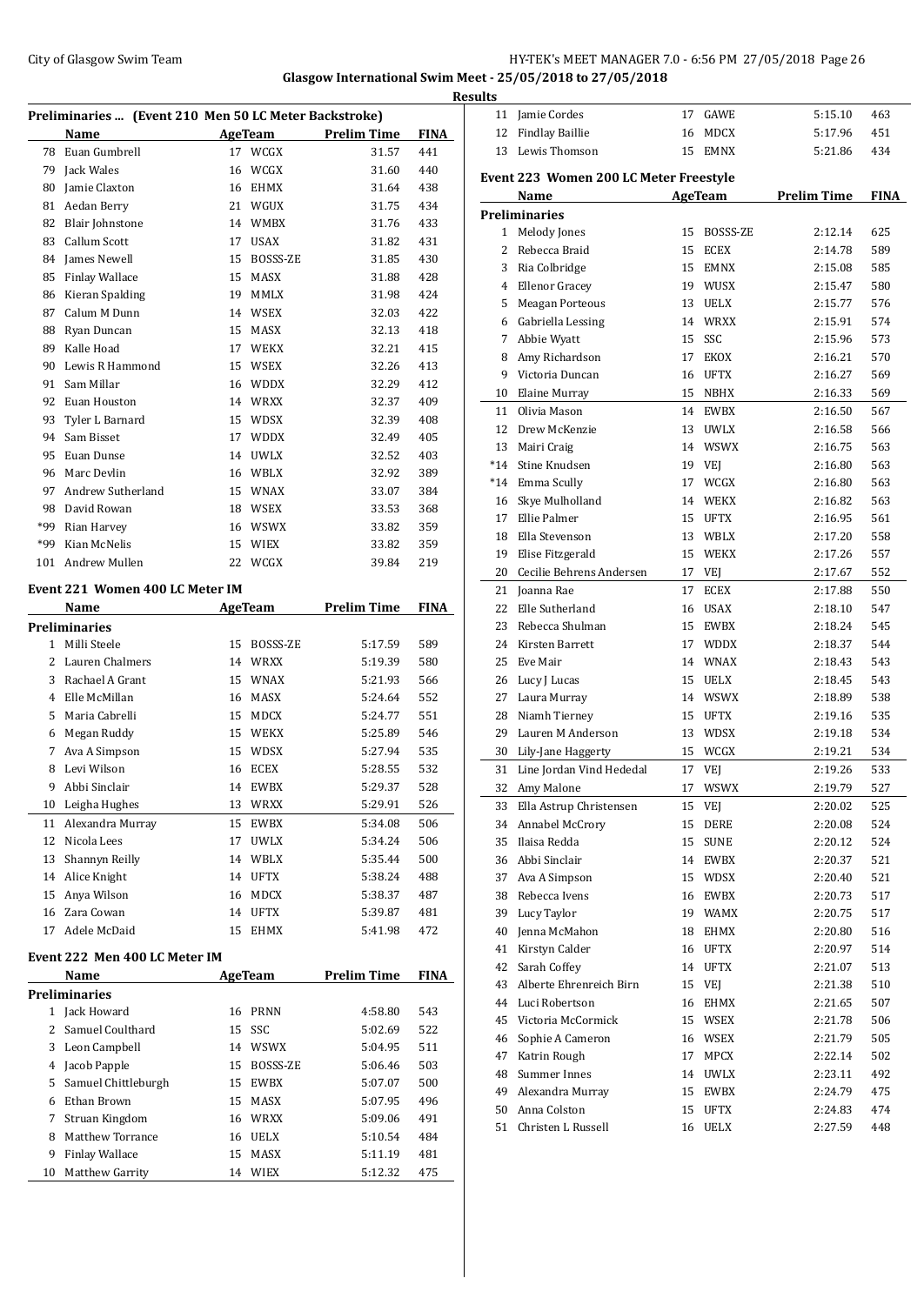## City of Glasgow Swim Team Team Frameters Music City of Glasgow Swim Team Frameters 27 and HY-TEK's MEET MANAGER 7.0 - 6:56 PM 27/05/2018 Page 27 **Glasgow International Swim Meet - 25/05/2018 to 27/05/2018**

**Results**

|    | Event 224  Men 200 LC Meter Freestyle |    |              |                    |             |
|----|---------------------------------------|----|--------------|--------------------|-------------|
|    | Name                                  |    | AgeTeam      | <b>Prelim Time</b> | <b>FINA</b> |
|    | Preliminaries                         |    |              |                    |             |
| 1  | Arran Stowe                           |    | 20 EFSX      | 2:00.74            | 602         |
| 2  | Ronan Anderson                        | 21 | NCL-MN       | 2:00.98            | 599         |
| 3  | Graham R Baird                        | 15 | <b>WSAX</b>  | 2:01.96            | 584         |
|    | 4 Cameron Cavanagh                    | 18 | WEKX         | 2:02.12            | 582         |
| 5  | <b>Matthew Silvester</b>              | 18 | <b>WBEN</b>  | 2:02.30            | 580         |
| 6  | Jack Muncey                           | 15 | <b>MPCX</b>  | 2:02.69            | 574         |
| 7  | <b>Bradley Astles</b>                 | 17 | <b>PRNN</b>  | 2:02.76            | 573         |
| 8  | Cameron G Allison                     | 15 | <b>WDSX</b>  | 2:03.05            | 569         |
| 9  | George Cowan                          | 17 | <b>MDCX</b>  | 2:03.11            | 568         |
| 10 | Carl Barrett                          | 17 | <b>WDDX</b>  | 2:03.35            | 565         |
| 11 | Callum Atkinson                       | 15 | <b>NEWE</b>  | 2:03.46            | 563         |
| 12 | Craig Yeardly                         | 16 | <b>UFTX</b>  | 2:03.47            | 563         |
| 13 | Elliot Millar                         | 15 | <b>UFTX</b>  | 2:03.60            | 562         |
| 14 | Myles Lapsley                         | 15 | <b>UWLX</b>  | 2:03.90            | 557         |
| 15 | James Marshall                        | 17 | <b>WNAX</b>  | 2:04.18            | 554         |
| 16 | Dylan Sommerville                     | 17 | <b>WEKX</b>  | 2:04.26            | 553         |
| 17 | James Reilly                          | 18 | <b>WEKX</b>  | 2:04.43            | 550         |
| 18 | John Houston                          | 17 | <b>WSEX</b>  | 2:04.74            | 546         |
| 19 | Dylan Fairclough                      | 18 | <b>BCASC</b> | 2:04.88            | 544         |
| 20 | Angus Rutherford                      | 17 | <b>EHMX</b>  | 2:04.91            | 544         |
| 21 | Diarmiud Sutton                       | 16 | NCL-MN       | 2:04.96            | 543         |
| 22 | Alex Johnson                          | 16 | WHHX         | 2:05.11            | 541         |
| 23 | Fraser D Kelly                        | 15 | <b>WNAX</b>  | 2:05.20            | 540         |
| 24 | Bryce J Procter                       | 15 | <b>WDSX</b>  | 2:05.34            | 538         |
| 25 | Ben Ferguson                          | 19 | <b>USAX</b>  | 2:05.49            | 536         |
| 26 | Conor Logan                           | 17 | WCGX         | 2:05.50            | 536         |
| 27 | Ryan Robertson                        | 16 | WCGX         | 2:05.54            | 536         |
| 28 | Sean Craigmile                        | 15 | <b>UELX</b>  | 2:05.58            | 535         |
| 29 | Lewis R Hammond                       | 15 | <b>WSEX</b>  | 2:05.73            | 533         |
| 30 | Liam S Eccleston                      | 16 | WDSX         | 2:05.77            | 533         |
| 31 | Oscar Smillie                         | 16 | <b>WSEX</b>  | 2:05.92            | 531         |
| 32 | Angus Nicol                           | 17 | WCGX         | 2:06.19            | 528         |
| 33 | <b>Jain Lovie</b>                     | 17 | NBHX         | 2:06.21            | 527         |
| 34 | Lewis Birrell                         | 17 | <b>EWBX</b>  | 2:06.36            | 525         |
| 35 | Lewis McKean                          | 16 | <b>WAMX</b>  | 2:06.71            | 521         |
| 36 | Ruairi M McKinnon                     | 14 | WMBX         | 2:07.17            | 515         |
| 37 | Tony Anderson                         | 14 | WCGX         | 2:07.21            | 515         |
| 38 | Cameron Bilsland                      | 15 | WHBX         | 2:07.32            | 514         |
| 39 | Cameron Leckie                        | 15 | WHBX         | 2:07.40            | 513         |
| 40 | Adam Young                            | 15 | MDCX         | 2:07.50            | 512         |
| 41 | Louis Lawlor                          |    | 16 WCGX      | 2:07.58            | 511         |
| 42 | Mark Innes                            | 16 | EWBX         | 2:07.61            | 510         |
| 43 | Oliver Carter                         | 18 | ECEX         | 2:07.75            | 509         |
| 44 | Jake Kirkham                          | 14 | UFTX         | 2:07.87            | 507         |
| 45 | Michael J Flynn                       |    | 15 WCDX      | 2:07.88            | 507         |
| 46 | Jonathan Christie                     | 17 | WRNX         | 2:08.32            | 502         |
| 47 | Evan J Clark                          | 16 | WNAX         | 2:08.36            | 501         |
| 48 | Cameron McMaster                      | 16 | MDCX         | 2:09.01            | 494         |
| 49 | Yasin Onal                            | 16 | UWLX         | 2:09.05            | 493         |
| 50 | Fraser Collier                        | 17 | WSEX         | 2:09.88            | 484         |
| 51 | Kian McNelis                          | 15 | WIEX         | 2:09.90            | 484         |
| 52 | Rory Young                            | 16 | EHMX         | 2:10.13            | 481         |
| 53 | Ryan Duncan                           | 15 | MASX         | 2:10.32            | 479         |
| 54 | Rhys T Handleigh                      | 18 | WDSX         | 2:10.41            | 478         |
| 55 | Scott Lilburn                         | 18 | UFTX         | 2:10.95            | 472         |
| 56 | Jack Dalgety                          | 16 | MDCX         | 2:11.39            | 467         |
|    |                                       |    |              |                    |             |

| <u>ILS</u>     |                                                  |    |                    |                    |             |
|----------------|--------------------------------------------------|----|--------------------|--------------------|-------------|
| 57             | Josh Broadfoot                                   |    | 17 WEKX            | 2:13.99            | 441         |
| $\overline{a}$ | Carl Smith                                       | 20 | <b>PRNN</b>        | DQ                 |             |
|                | <b>Event 225 Women 100 LC Meter Breaststroke</b> |    |                    |                    |             |
|                |                                                  |    |                    |                    |             |
|                | Name                                             |    | AgeTeam            | <b>Prelim Time</b> | <b>FINA</b> |
| $\mathbf{1}$   | Preliminaries<br>Alice Meldrum                   |    |                    |                    |             |
| $\overline{2}$ | Yasmin Ali                                       | 16 | WEKX               | 1:19.79            | 524<br>523  |
|                |                                                  |    | 14 EWBX<br>15 NUAX | 1:19.85            |             |
| 3              | Alicea Bain<br>Eilidh R Davidson                 |    |                    | 1:20.53            | 510         |
| 4<br>5         | Nina A Fischer                                   |    | 16 WMBX<br>21 WGUX | 1:21.10<br>1:21.43 | 499         |
| 6              | Martha Reeves                                    |    | 13 MMLX            |                    | 493         |
|                |                                                  |    | 16 WBLX            | 1:21.49            | 492         |
| 7<br>8         | Carly Nimmo<br>Niamh A Green                     |    | 14 WDSX            | 1:21.61<br>1:22.32 | 490         |
| 9              |                                                  |    | 17 WMBX            | 1:22.46            | 477         |
|                | Molly L Renton                                   |    | 14 WBLX            |                    | 475         |
| 10             | <b>Imogen Collins</b>                            |    |                    | 1:22.80            | 469         |
| 11             | Hannah Thomson                                   |    | 16 WDDX<br>13 MPCX | 1:23.00            | 466         |
| 12             | Fearne Crighton                                  |    |                    | 1:23.02            | 465         |
| 13             | Mairi Craig                                      |    | 14 WSWX            | 1:23.05            | 465         |
| 14             | Shannyn Reilly                                   |    | 14 WBLX            | 1:23.07            | 464         |
| 15             | Jemma Gerstenberger                              |    | 15 EMNX            | 1:23.39            | 459         |
| *16            | Rebecca Matthewson                               |    | 18 WSWX            | 1:23.44            | 458         |
| *16            | Molly Cannon                                     |    | 14 WIEX            | 1:23.44            | 458         |
| 18             | <b>Katy Adkins</b>                               |    | 16 SSC             | 1:23.45            | 458         |
| 19             | Abigail S Fyall                                  |    | 14 WDSX            | 1:23.56            | 456         |
| 20             | Milly Milne                                      |    | 13 EWBX            | 1:23.63            | 455         |
| 21             | Ashley Merson                                    |    | 13 UWLX            | 1:23.94            | 450         |
| 22             | Kailey Davidson                                  |    | 16 WSWX            | 1:23.95            | 450         |
| 23             | Ellie Forsyth                                    |    | 15 WHBX            | 1:24.04            | 448         |
| 24             | Catherine Comrie                                 |    | 18 EFSX            | 1:24.11            | 447         |
| 25             | Louisa E Stoddart                                |    | 13 UELX            | 1:24.17            | 446         |
| 26             | Elsbeth Roper                                    |    | 15 EGAX            | 1:24.33            | 444         |
| 27             | Katie Simpson                                    |    | 16 WMBX            | 1:24.37            | 443         |
| 28             | Laura Frizzel                                    |    | 14 EGAX            | 1:24.58            | 440         |
| 29             | Neave Davidson                                   |    | 16 ECEX            | 1:24.70            | 438         |
| 30             | Caitlin Drummond                                 |    | 16 UWLX            | 1:24.97            | 434         |
| $*31$          | Rebecca Black                                    |    | 14 EWBX            | 1:25.00            | 433         |
| $*31$          | Rebecca Braid                                    | 15 | <b>ECEX</b>        | 1:25.00            | 433         |
|                | Swim-Off Required                                |    |                    |                    |             |
| 33             | Anna Mackay                                      | 18 | <b>EWBX</b>        | 1:25.21            | 430         |
| 34             | Lauren Teebay                                    | 15 | SSC                | 1:25.35            | 428         |
| 35             | Rachel Beswick                                   | 16 | WDSX               | 1:25.49            | 426         |
| 36             | Natalie C Reilly                                 | 16 | UWLX               | 1:25.51            | 426         |
| 37             | Taylor Walker                                    | 15 | WRXX               | 1:25.54            | 425         |
| 38             | <b>Emily North</b>                               |    | 14 WSEX            | 1:25.74            | 422         |
| 39             | Sophie Portier                                   | 13 | EWBX               | 1:25.76            | 422         |
| 40             | Sophie Bennett                                   | 17 | UWLX               | 1:25.94            | 419         |
| 41             | Anya Wilson                                      | 16 | MDCX               | 1:26.01            | 418         |
| 42             | Olivia Clarke                                    |    | 14 MDCX            | 1:26.59            | 410         |
| 43             | Amber Stevenson                                  |    | 13 WSEX            | 1:26.62            | 410         |
| 44             | Rebecca Ivens                                    | 16 | EWBX               | 1:26.65            | 409         |
| 45             | Summer Innes                                     |    | 14 UWLX            | 1:26.87            | 406         |
| 46             | Eireann Comrie                                   | 15 | EFSX               | 1:27.00            | 404         |
| 47             | Katie Tulloch                                    | 16 | USAX               | 1:27.39            | 399         |
| 48             | Laura Beatt                                      |    | 16 WCGX            | 1:27.67            | 395         |
| *49            | Caitriona Stewart                                |    | 13 WHHX            | 1:27.70            | 395         |
| *49            | Yasmin Lapsley                                   |    | 14 UWLX            | 1:27.70            | 395         |
| 51             | Eve Mair                                         |    | 14 WNAX            | 1:30.96            | 354         |
| ---            | Emma McPartland                                  | 15 | MPCX               | DQ                 |             |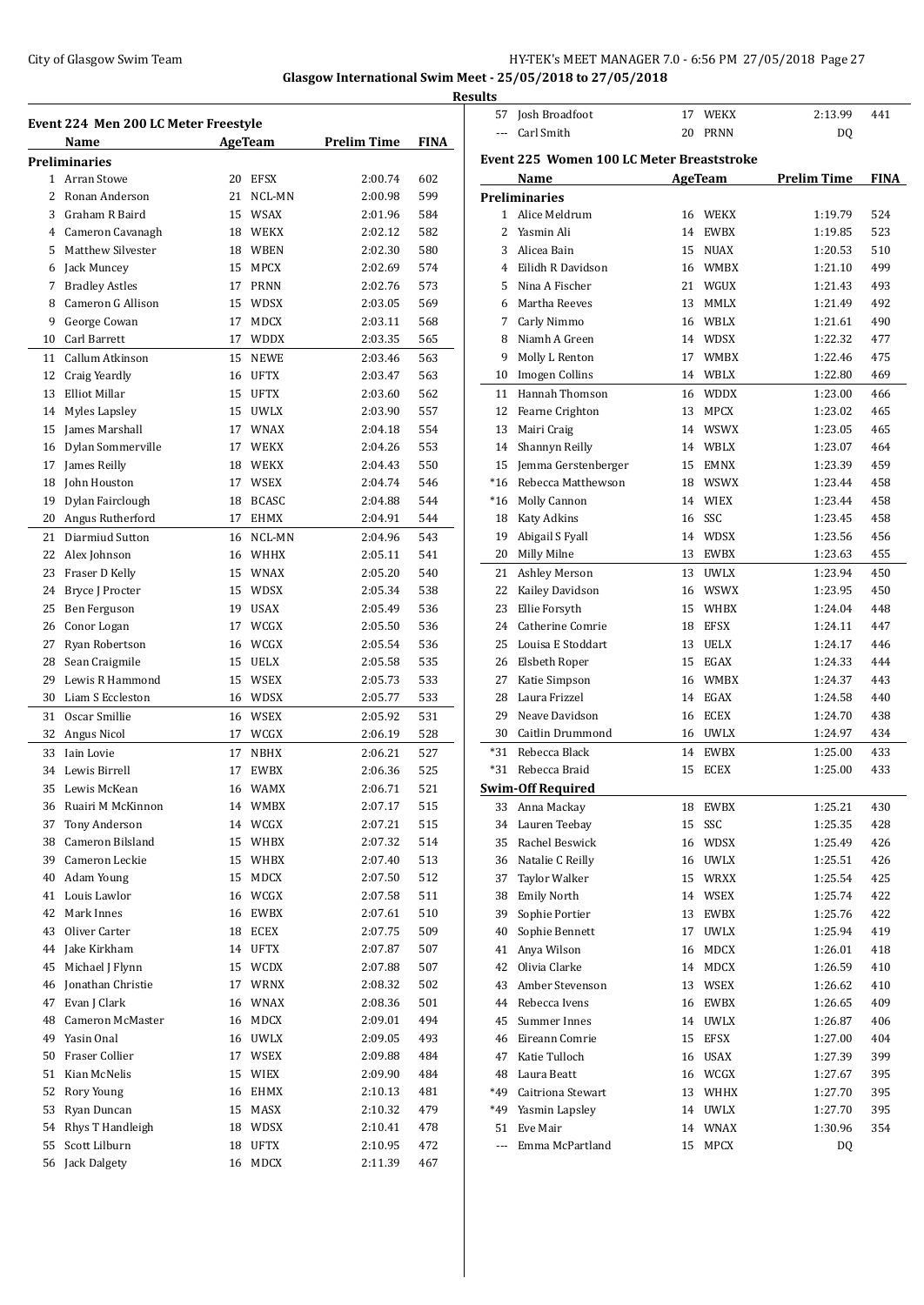## City of Glasgow Swim Team **HY-TEK's MEET MANAGER 7.0 - 6:56 PM 27/05/2018** Page 28 **Glasgow International Swim Meet - 25/05/2018 to 27/05/2018**

**Event 226 Men 100 LC Meter Breaststroke Name Age Team Prelim Time FINA Preliminaries** James Marshall 17 WNAX 1:10.30 536 Theo Tindall 17 CAQN 1:10.98 521 3 Mads Sorensen 17 VEJ 1:12.04 498 John Houston 17 WSEX 1:12.11 497 Bradley McGurk 18 WDDX 1:12.19 495 Olly Carr 16 WSWX 1:12.32 492 Jack Howard 16 PRNN 1:12.34 492 Gavin Roberts 19 WCGX 1:12.37 491 9 Ethan Horn 16 WRNX 1:12.95 480 \*10 Patrick Shimmin 16 NEWE 1:13.59 467 \*10 Conor Massey 16 WCGX 1:13.59 467 **Swim-Off Required** Leon Campbell 14 WSWX 1:14.09 458 13 Euan Gumbrell 17 WCGX 1:14.26 455 Kerr B Martin 15 WCDX 1:14.39 452 Elliot P Sinclair 14 WDSX 1:14.66 448 Marijus Kringelis 15 WBLX 1:14.78 445 Lewis Thomson 15 EMNX 1:14.90 443 Finlay Wallace 15 MASX 1:14.99 442 Euan Watt 16 UWLX 1:15.03 441 Owen P McBurnie 15 WDSX 1:15.05 441 Liam Murphy 14 UFTX 1:15.06 440 Tony Anderson 14 WCGX 1:15.23 437 Tielo Walters 16 MDCX 1:15.36 435 Matthew Shimmin 17 NEWE 1:15.59 431 25 Jacob Papple 15 BOSSS-ZE 1:15.84 427 Lewis Condy 19 EHMX 1:16.00 424 Jason English 15 EWBX 1:16.61 414 Joseph Brownlie 15 WCGX 1:16.64 414 Sam Bisset 17 WDDX 1:16.65 414 Thomas Storer 15 NEWE 1:16.74 412 Stefan Krawiec 12 UELX 1:17.01 408 Bruce Dickson 15 WSWX 1:17.18 405 Callum Barnes 17 UWLX 1:17.24 404 David Blair 15 WCGX 1:17.41 401 Sam Sharkey 16 WIEX 1:17.67 397 Sam Lewis 17 EFSX 1:18.01 392 Olek Smith 14 UFTX 1:18.28 388 Ross Erentz 15 WSEX 1:18.30 388 Matthew Bittle 15 MPCX 1:18.43 386 Jonathan Kane 18 ECEX 1:18.68 382 Jack Jardine 14 WDDX 1:18.76 381 42 Ross Kerr 16 EHMX 1:18.77 381 Ross Thomson 15 UWLX 1:18.83 380 Angus Harrold 16 USAX 1:19.62 369 Matthew Blair 16 WCGX 1:20.07 363 Findlay Baillie 16 MDCX 1:21.04 350 Douglas Calder 13 UFTX 1:22.95 326 **Event 227 Women 200 LC Meter Butterfly**

### **Name Age Team Prelim Time FINA Preliminaries** Katherine Bailey 14 MPCX 2:29.79 537

| 1 Katherine Bailey  | 14 MPCX     | $2:29.79$ 537 |     |
|---------------------|-------------|---------------|-----|
| 2 Adele McDaid      | 15 EHMX     | 2:30.43       | 530 |
| 3 Scarlett Aspinall | 16 SSC      | 2:31.82       | 516 |
| 4 Lisa Miller       | 17 WEKX     | 2:32.18       | 512 |
| 5 Milli Steele      | 15 BOSSS-ZE | 2:33.10       | 503 |
|                     |             |               |     |

|    | <b>Results</b> |                                       |    |                 |         |     |
|----|----------------|---------------------------------------|----|-----------------|---------|-----|
|    | 6              | Parmis Vaezi                          | 15 | WCGX            | 2:33.50 | 499 |
|    | 7              | Elise McQueenie                       | 14 | WCGX            | 2:33.65 | 498 |
| J, | 8              | Rebecca Augier                        | 14 | <b>WEKX</b>     | 2:34.02 | 494 |
|    | 9              | Elle M O'Reilly                       | 15 | <b>WCDX</b>     | 2:35.23 | 483 |
|    | 10             | Mhairi Swanson                        | 19 | <b>EWBX</b>     | 2:35.32 | 482 |
|    | 11             | Kara Myatt                            | 16 | <b>WDSX</b>     | 2:38.27 | 455 |
|    | 12             | Laura Frizzel                         | 14 | <b>EGAX</b>     | 2:38.41 | 454 |
|    | 13             | <b>Tiana Porter</b>                   | 16 | <b>OXFS</b>     | 2:38.66 | 452 |
|    | 14             | <b>Evie Cuthbert</b>                  | 16 | <b>EMNX</b>     | 2:39.17 | 448 |
|    | 15             | Olivia Di Mascio                      | 15 | <b>WSWX</b>     | 2:40.35 | 438 |
|    | 16             | Jori Horn                             | 13 | <b>WRNX</b>     | 2:40.52 | 436 |
|    | 17             | Louisa E Stoddart                     | 13 | <b>UELX</b>     | 2:41.58 | 428 |
|    | 18             | Beth Gordon                           | 17 | <b>WSEX</b>     | 2:41.98 | 425 |
|    | 19             | Skye Mulholland                       | 14 | <b>WEKX</b>     | 2:44.07 | 409 |
|    | 20             | Katie Wardrop                         | 14 | <b>UWLX</b>     | 2:44.63 | 405 |
|    | 21             | Catherine Guo                         | 15 | <b>BOSSS-ZE</b> | 2:45.26 | 400 |
|    | 22             | Louisa Carroll                        | 15 | WBLX            | 2:45.30 | 400 |
|    | 23             | Amy Teebay                            | 15 | SSC             | 2:45.31 | 400 |
|    | 24             | Molly Cannon                          | 14 | <b>WIEX</b>     | 2:45.39 | 399 |
|    | 25             | Summer Innes                          | 14 | <b>UWLX</b>     | 2:46.26 | 393 |
|    | 26             | Ayumi Faulds                          | 13 | WCGX            | 2:47.51 | 384 |
|    | 27             | Anya Wilson                           | 16 | <b>MDCX</b>     | 2:49.21 | 373 |
|    | 28             | <b>Grace Courtney</b>                 | 12 | <b>UELX</b>     | 2:50.49 | 364 |
|    | 29             | Amy Ash                               | 15 | <b>WEKX</b>     | 2:50.82 | 362 |
|    | 30             | Zoe Hutcheon                          | 17 | <b>USAX</b>     | 2:51.53 | 358 |
|    | 31             | Lyndsey Kay                           | 22 | <b>WAMX</b>     | 2:52.50 | 352 |
|    | 32             | Allison Findlay                       | 18 | <b>WEKX</b>     | 2:54.90 | 337 |
|    | $\overline{a}$ | Iona Wilson                           |    | 14 UELX         | DQ      |     |
|    |                | Fvent 228. Men 200 LC Meter Rutterfly |    |                 |         |     |

## **Event 228 Men 200 LC Meter Butterfly**

|              | Name                     |    | AgeTeam     | <b>Prelim Time</b> | <b>FINA</b> |
|--------------|--------------------------|----|-------------|--------------------|-------------|
|              | <b>Preliminaries</b>     |    |             |                    |             |
| $\mathbf{1}$ | George Rudd              | 16 | <b>OXFS</b> | 2:15.56            | 556         |
| 2            | Jamie McGregor           | 14 | <b>MPCX</b> | 2:17.87            | 529         |
| 3            | Max Underwood            | 17 | <b>OXFS</b> | 2:18.15            | 525         |
| 4            | <b>Matthew Silvester</b> | 18 | <b>WBEN</b> | 2:18.41            | 522         |
| 5            | Rory Young               | 16 | <b>EHMX</b> | 2:19.13            | 514         |
| 6            | George Cowan             | 17 | <b>MDCX</b> | 2:19.76            | 507         |
| 7            | James Reilly             | 18 | <b>WEKX</b> | 2:20.59            | 498         |
| 8            | Alex Johnson             | 16 | WHHX        | 2:21.06            | 494         |
| 9            | <b>Bryce J Procter</b>   | 15 | <b>WDSX</b> | 2:22.03            | 483         |
| 10           | <b>Thomas Coates</b>     | 15 | <b>UWLX</b> | 2:22.32            | 480         |
| 11           | Ethan Brown              | 15 | <b>MASX</b> | 2:22.54            | 478         |
| 12           | Cameron L Creaney        | 14 | <b>WCDX</b> | 2:22.59            | 478         |
| 13           | Stefan Krawiec           | 12 | <b>UELX</b> | 2:22.74            | 476         |
| 14           | Myles Lapsley            | 15 | <b>UWLX</b> | 2:23.04            | 473         |
| 15           | Jack Howard              | 16 | <b>PRNN</b> | 2:23.20            | 472         |
| 16           | Stewart Brodie           | 16 | <b>WEKX</b> | 2:23.75            | 466         |
| 17           | Liam Harkin              | 16 | <b>UFTX</b> | 2:23.82            | 466         |
| 18           | <b>Elliot P Sinclair</b> | 14 | <b>WDSX</b> | 2:24.88            | 455         |
| 19           | Marc Devlin              | 16 | WBLX        | 2:25.13            | 453         |
| 20           | Euan Pate                | 18 | <b>EFSX</b> | 2:25.51            | 450         |
| 21           | Fraser Collier           | 17 | <b>WSEX</b> | 2:26.71            | 439         |
| 22           | Arran Stowe              | 20 | <b>EFSX</b> | 2:27.21            | 434         |
| 23           | Matthew Gordon           | 15 | <b>WSEX</b> | 2:27.56            | 431         |
| 24           | Kerr Lumsden             | 15 | <b>MMHX</b> | 2:28.67            | 421         |
| 25           | Joseph Brownlie          | 15 | WCGX        | 2:29.08            | 418         |
| 26           | Angus Rutherford         | 17 | <b>EHMX</b> | 2:29.24            | 417         |
| 27           | Lewis Birrell            | 17 | <b>EWBX</b> | 2:30.65            | 405         |
| 28           | Cameron Leckie           | 15 | WHBX        | 2:30.71            | 405         |
|              |                          |    |             |                    |             |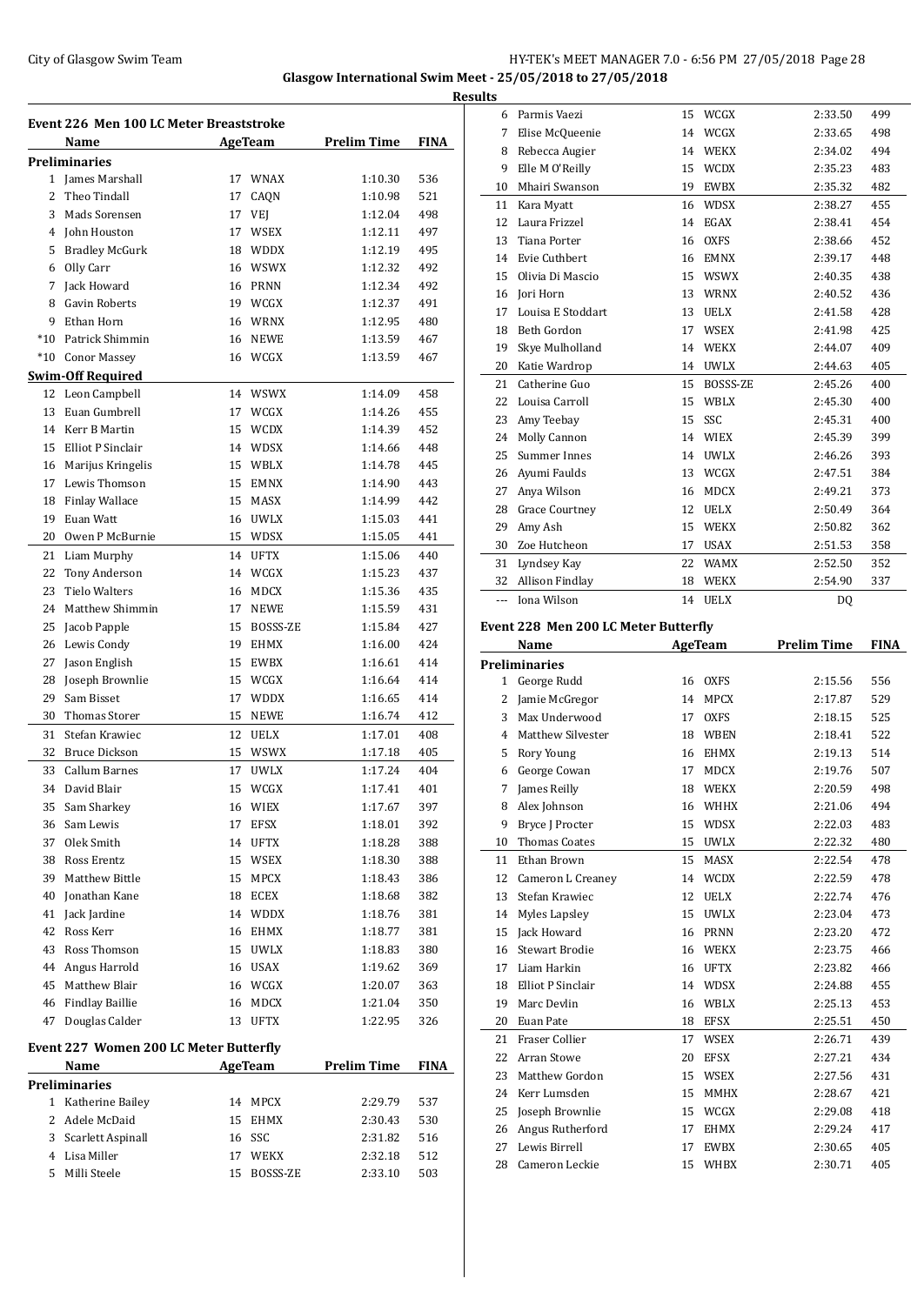## City of Glasgow Swim Team Team Feam Fermi States of Glasgow Swim Team Feam Fermi States of American States and HY-TEK's MEET MANAGER 7.0 - 6:56 PM 27/05/2018 Page 29 **Glasgow International Swim Meet - 25/05/2018 to 27/05/2018**

|         | Preliminaries  (Event 228 Men 200 LC Meter Butterfly) |    |                |                    |             |
|---------|-------------------------------------------------------|----|----------------|--------------------|-------------|
|         | Name                                                  |    | AgeTeam        | <b>Prelim Time</b> | FINA        |
| 29      | Matthew Torrance                                      |    | 16 UELX        | 2:30.99            | 402         |
|         | 30 Rhys T Handleigh                                   |    | 18 WDSX        | 2:32.55            | 390         |
|         | 31 Lewis McCulloch                                    |    | 18 WIEX        | 2:32.58            | 390         |
|         | 32 Jack Wales                                         |    | 16 WCGX        | 2:32.68            | 389         |
|         | 33 Euan Dunse                                         |    | 14 UWLX        | 2:33.25            | 385         |
|         | 34 Mark Reilly                                        |    | 16 WEKX        | 2:33.61            | 382         |
|         | 35 Jamie Cordes                                       |    | 17 GAWE        | 2:35.19            | 370         |
|         | 36 Fraser McCulloch                                   |    | 18 WIEX        | 2:36.43            | 362         |
| 37      | Scott Muirden                                         |    | 16 EHMX        | 2:37.12            | 357         |
|         | 38 Christopher Perrett                                |    | 17 WCGX        | 2:39.87            | 339         |
| $- - -$ | Aidan Brown                                           |    | 16 BOSSS-ZE    | DQ                 |             |
|         |                                                       |    |                |                    |             |
|         | Event 229 Women 50 LC Meter Backstroke                |    |                |                    |             |
|         | Name                                                  |    | <b>AgeTeam</b> | <b>Prelim Time</b> | <b>FINA</b> |
|         | <b>Preliminaries</b>                                  |    |                |                    |             |
|         | 1 Hannah Young                                        |    | 16 WSEX        | 32.12              | 597         |
|         | 2 Maisie Ferneaux                                     |    | 22 PRNN        | 32.62              | 570         |
|         | 3 Keira Stericker                                     |    | 14 WSEX        | 32.69              | 567         |
|         | 4 Lilly Wallwork                                      |    | 15 SSC         | 32.77              | 563         |
|         | 5 Kirsten Barrett                                     |    | 17 WDDX        | 32.80              | 561         |
|         | *6 Iona Wilson                                        |    | 14 UELX        | 32.98              | 552         |
| *6      | <b>Blythe Brown</b>                                   |    | 15 MASX        | 32.98              | 552         |
| 8       | Sarah Turnbull                                        |    | 15 UELX        | 33.30              | 536         |
| *9      | Kiana Belotti                                         |    | 15 EWBX        | 33.32              | 535         |
| *9      | Martha Reeves                                         |    | 13 MMLX        | 33.32              | 535         |
| 11      | Caitlin Drummond                                      |    | 16 UWLX        | 33.38              | 532         |
| 12      | Imogen Collins                                        |    | 14 WBLX        | 33.41              | 531         |
|         | 13 Cara Mowbray                                       |    | 14 WCGX        | 33.43              | 530         |
|         | *14 Lauren Buchanan                                   |    | 16 WAMX        | 33.44              | 529         |
|         | *14 Alexandra Murray                                  |    | 15 EWBX        | 33.44              | 529         |
|         | 16 Sarah Coffey                                       |    | 14 UFTX        | 33.46              | 528         |
|         | 17 Catherine Comrie                                   |    | 18 EFSX        | 33.55              | 524         |
|         | 18 Abbie Wyatt                                        |    | 15 SSC         | 33.65              | 520         |
| 19      | Erin Cruickshank                                      |    | 14 UFTX        | 33.68              | 518         |
| 20      | Kirsty J McNair                                       |    | 15 WMBX        | 33.72              | 516         |
|         | 21 Jaydeen Crawford                                   |    | 13 UFTX        | 33.75              | 515         |
| 22      | Louise Bradley                                        | 15 | WRNX           | 33.79              | 513         |
| 23      | Sophie Fischer                                        |    | 19 WGUX        | 33.80              | 513         |
| 24      | Katrin Rough                                          | 17 | MPCX           | 33.81              | 512         |
| 25      | Abby Tyson                                            |    | 15 WDDX        | 33.84              | 511         |
| 26      | Elle Sutherland                                       |    | 16 USAX        | 33.86              | 510         |
| 27      | Ciara Brown                                           |    | 14 WKHX        | 33.92              | 507         |
| 28      | Bridget Lemasurier                                    |    | 16 UELX        | 34.03              | 502         |
| 29      | Ashley Merson                                         |    | 13 UWLX        | 34.07              | 501         |
| 30      | Sophie Ferguson                                       |    | 13 UELX        | 34.21              | 494         |
| 31      | Emma De Wet                                           |    | 13 UWLX        | 34.36              | 488         |
| 32      | Meagan Porteous                                       |    | 13 UELX        | 34.37              | 488         |
| 33      | Neave Davidson                                        |    | 16 ECEX        | 34.41              | 486         |
| 34      | Amber Stevenson                                       |    | 13 WSEX        | 34.43              | 485         |
| 35      | Joanna Rae                                            | 17 | ECEX           | 34.53              | 481         |
| *36     | Nicole Chandler                                       |    | 16 WDDX        | 34.61              | 477         |
|         |                                                       |    |                |                    |             |
| *36     | Abbie Armstrong                                       |    | 13 MDCX        | 34.61              | 477         |
| 38      | Ilaisa Redda                                          | 15 | <b>SUNE</b>    | 34.62              | 477         |
| 39      | Katie Simpson                                         |    | 16 WMBX        | 34.80              | 470         |
| 40      | Hollie Miller                                         |    | 18 WHBX        | 34.88              | 466         |
| 41      | Levi Wilson                                           |    | 16 ECEX        | 34.89              | 466         |
| 42      | Nina A Fischer                                        |    | 21 WGUX        | 34.90              | 466         |
| 43      | Kirsten Beaton                                        |    | 13 WRXX        | 34.92              | 465         |

| 44 Darcey Adam                |                                                                                                                 |             | 34.97                                                                                                                                                                                                                                                                                                                                                                                                                                                                                                                | 463                                                    |
|-------------------------------|-----------------------------------------------------------------------------------------------------------------|-------------|----------------------------------------------------------------------------------------------------------------------------------------------------------------------------------------------------------------------------------------------------------------------------------------------------------------------------------------------------------------------------------------------------------------------------------------------------------------------------------------------------------------------|--------------------------------------------------------|
| 45 Gabriella Forbes           | 15                                                                                                              |             | 35.04                                                                                                                                                                                                                                                                                                                                                                                                                                                                                                                | 460                                                    |
| 46 Francesca Kane             |                                                                                                                 |             | 35.19                                                                                                                                                                                                                                                                                                                                                                                                                                                                                                                | 454                                                    |
| 47 Laura Beatt                |                                                                                                                 |             | 35.20                                                                                                                                                                                                                                                                                                                                                                                                                                                                                                                | 454                                                    |
| 48 Louisa Carroll             |                                                                                                                 |             | 35.21                                                                                                                                                                                                                                                                                                                                                                                                                                                                                                                | 453                                                    |
| 49<br>Ella Stevenson          | 13                                                                                                              |             | 35.29                                                                                                                                                                                                                                                                                                                                                                                                                                                                                                                | 450                                                    |
| 50 Eve Craigmile              |                                                                                                                 |             | 35.37                                                                                                                                                                                                                                                                                                                                                                                                                                                                                                                | 447                                                    |
| 51<br>Alberte Ehrenreich Birn |                                                                                                                 |             | 35.40                                                                                                                                                                                                                                                                                                                                                                                                                                                                                                                | 446                                                    |
| 52<br>Zara Cowan              |                                                                                                                 |             | 35.47                                                                                                                                                                                                                                                                                                                                                                                                                                                                                                                | 444                                                    |
| 53 Luci Robertson             |                                                                                                                 |             | 35.60                                                                                                                                                                                                                                                                                                                                                                                                                                                                                                                | 439                                                    |
| 54 Caitriona Stewart          |                                                                                                                 |             |                                                                                                                                                                                                                                                                                                                                                                                                                                                                                                                      | 438                                                    |
|                               |                                                                                                                 |             |                                                                                                                                                                                                                                                                                                                                                                                                                                                                                                                      | 434                                                    |
|                               |                                                                                                                 |             | 36.35                                                                                                                                                                                                                                                                                                                                                                                                                                                                                                                | 412                                                    |
|                               |                                                                                                                 |             |                                                                                                                                                                                                                                                                                                                                                                                                                                                                                                                      |                                                        |
|                               |                                                                                                                 |             |                                                                                                                                                                                                                                                                                                                                                                                                                                                                                                                      |                                                        |
|                               |                                                                                                                 |             |                                                                                                                                                                                                                                                                                                                                                                                                                                                                                                                      | <b>FINA</b>                                            |
|                               |                                                                                                                 |             |                                                                                                                                                                                                                                                                                                                                                                                                                                                                                                                      |                                                        |
|                               |                                                                                                                 |             |                                                                                                                                                                                                                                                                                                                                                                                                                                                                                                                      | 514                                                    |
|                               |                                                                                                                 |             |                                                                                                                                                                                                                                                                                                                                                                                                                                                                                                                      | 507                                                    |
| *3<br>Greg A Fairbairn        |                                                                                                                 |             | 30.18                                                                                                                                                                                                                                                                                                                                                                                                                                                                                                                | 505                                                    |
| *3 Mads Sorensen              |                                                                                                                 |             | 30.18                                                                                                                                                                                                                                                                                                                                                                                                                                                                                                                | 505                                                    |
| <b>Stuart Crawford</b><br>*3  |                                                                                                                 |             | 30.18                                                                                                                                                                                                                                                                                                                                                                                                                                                                                                                | 505                                                    |
| 6 Johann Fawcett              |                                                                                                                 |             | 30.33                                                                                                                                                                                                                                                                                                                                                                                                                                                                                                                | 497                                                    |
| Sam Glass<br>7                |                                                                                                                 |             | 30.34                                                                                                                                                                                                                                                                                                                                                                                                                                                                                                                | 497                                                    |
| 8 Angus Harrold               |                                                                                                                 |             | 30.40                                                                                                                                                                                                                                                                                                                                                                                                                                                                                                                | 494                                                    |
| 9 Thomas Cannon               |                                                                                                                 |             | 30.54                                                                                                                                                                                                                                                                                                                                                                                                                                                                                                                | 487                                                    |
| Thomas Hill                   |                                                                                                                 |             | 30.58                                                                                                                                                                                                                                                                                                                                                                                                                                                                                                                | 485                                                    |
| 11 Joe McCallion              |                                                                                                                 |             | 30.60                                                                                                                                                                                                                                                                                                                                                                                                                                                                                                                | 484                                                    |
| 12 Michael J Flynn            | 15                                                                                                              |             | 30.62                                                                                                                                                                                                                                                                                                                                                                                                                                                                                                                | 483                                                    |
| 13 Jack Dalgety               |                                                                                                                 |             | 30.96                                                                                                                                                                                                                                                                                                                                                                                                                                                                                                                | 468                                                    |
| 14 Sam A Glen                 |                                                                                                                 |             | 31.07                                                                                                                                                                                                                                                                                                                                                                                                                                                                                                                | 463                                                    |
| 15 Struan Kingdom             |                                                                                                                 |             | 31.09                                                                                                                                                                                                                                                                                                                                                                                                                                                                                                                | 462                                                    |
| 16 Alexander Dillon           |                                                                                                                 | SSC         | 31.13                                                                                                                                                                                                                                                                                                                                                                                                                                                                                                                | 460                                                    |
| 17 Ethan Brown                | 15                                                                                                              |             | 31.23                                                                                                                                                                                                                                                                                                                                                                                                                                                                                                                | 456                                                    |
| 18 Max Hagan                  |                                                                                                                 | WCGX        | 31.29                                                                                                                                                                                                                                                                                                                                                                                                                                                                                                                | 453                                                    |
| <b>Tielo Walters</b><br>19    |                                                                                                                 | <b>MDCX</b> | 31.38                                                                                                                                                                                                                                                                                                                                                                                                                                                                                                                | 449                                                    |
| 20 Euan W McDonald            |                                                                                                                 |             | 31.48                                                                                                                                                                                                                                                                                                                                                                                                                                                                                                                | 445                                                    |
| Ruairi M McKinnon<br>21       |                                                                                                                 |             | 31.55                                                                                                                                                                                                                                                                                                                                                                                                                                                                                                                | 442                                                    |
| Jack Wales                    | 16                                                                                                              |             | 31.60                                                                                                                                                                                                                                                                                                                                                                                                                                                                                                                | 440                                                    |
| Jamie Claxton                 | 16                                                                                                              | EHMX        | 31.64                                                                                                                                                                                                                                                                                                                                                                                                                                                                                                                | 438                                                    |
| 24<br>Blair Johnstone         |                                                                                                                 |             | 31.76                                                                                                                                                                                                                                                                                                                                                                                                                                                                                                                | 433                                                    |
| Callum Scott                  |                                                                                                                 |             | 31.82                                                                                                                                                                                                                                                                                                                                                                                                                                                                                                                | 431                                                    |
| 26 James Newell               | 15                                                                                                              | BOSSS-ZE    | 31.85                                                                                                                                                                                                                                                                                                                                                                                                                                                                                                                | 430                                                    |
| 27<br><b>Finlay Wallace</b>   |                                                                                                                 |             | 31.88                                                                                                                                                                                                                                                                                                                                                                                                                                                                                                                | 428                                                    |
| Kieran Spalding               | 19                                                                                                              | MMLX        | 31.98                                                                                                                                                                                                                                                                                                                                                                                                                                                                                                                | 424                                                    |
| Calum M Dunn                  | 14                                                                                                              | WSEX        | 32.03                                                                                                                                                                                                                                                                                                                                                                                                                                                                                                                | 422                                                    |
| Ryan Duncan                   | 15                                                                                                              | MASX        | 32.13                                                                                                                                                                                                                                                                                                                                                                                                                                                                                                                | 418                                                    |
| Kalle Hoad                    | 17                                                                                                              | WEKX        | 32.21                                                                                                                                                                                                                                                                                                                                                                                                                                                                                                                | 415                                                    |
| Lewis R Hammond               | 15                                                                                                              | WSEX        | 32.26                                                                                                                                                                                                                                                                                                                                                                                                                                                                                                                | 413                                                    |
| Sam Millar                    | 16                                                                                                              | WDDX        | 32.29                                                                                                                                                                                                                                                                                                                                                                                                                                                                                                                | 412                                                    |
| 34<br>Euan Houston            |                                                                                                                 | WRXX        | 32.37                                                                                                                                                                                                                                                                                                                                                                                                                                                                                                                | 409                                                    |
| Tyler L Barnard               | 15                                                                                                              | WDSX        | 32.39                                                                                                                                                                                                                                                                                                                                                                                                                                                                                                                | 408                                                    |
| 36<br>Sam Bisset              | 17                                                                                                              | WDDX        | 32.49                                                                                                                                                                                                                                                                                                                                                                                                                                                                                                                | 405                                                    |
| 37<br>Euan Dunse              | 14                                                                                                              | <b>UWLX</b> | 32.52                                                                                                                                                                                                                                                                                                                                                                                                                                                                                                                | 403                                                    |
| 38<br>Marc Devlin             |                                                                                                                 |             | 32.92                                                                                                                                                                                                                                                                                                                                                                                                                                                                                                                | 389                                                    |
| 39<br>Andrew Sutherland       |                                                                                                                 |             | 33.07                                                                                                                                                                                                                                                                                                                                                                                                                                                                                                                | 384                                                    |
| 40 David Rowan                |                                                                                                                 |             | 33.53                                                                                                                                                                                                                                                                                                                                                                                                                                                                                                                | 368                                                    |
| *41 Kian McNelis              |                                                                                                                 |             | 33.82                                                                                                                                                                                                                                                                                                                                                                                                                                                                                                                | 359                                                    |
| $*41$<br>Rian Harvey          |                                                                                                                 |             | 33.82                                                                                                                                                                                                                                                                                                                                                                                                                                                                                                                | 359                                                    |
| Andrew Mullen<br>43           | 22                                                                                                              | WCGX        | 39.84                                                                                                                                                                                                                                                                                                                                                                                                                                                                                                                | 219                                                    |
|                               | 55 Megan McCormick<br>56 Grace Courtney<br>Name<br><b>Preliminaries</b><br>1 Graham R Baird<br>2 Josh Broadfoot |             | 15 UFTX<br>WSWX<br>16 EWBX<br>16 WCGX<br>15 WBLX<br>WBLX<br>14 UELX<br>15 VEJ<br>14 UFTX<br>16 EHMX<br>13 WHHX<br>17 WMBX<br>12 UELX<br><b>Event 230 Men 50 LC Meter Backstroke</b><br>AgeTeam<br>15 WSAX<br>17 WEKX<br>16 WBLX<br>17 VEJ<br>20 WGUX<br>16 WRNX<br>14 EWBX<br>16 USAX<br>17 WIEX<br>16 SSC<br>17 WIEX<br>WCDX<br>16 MDCX<br>16 WCDX<br>16 WRXX<br>15<br>MASX<br>17<br>16<br>16 WCDX<br>14 WMBX<br>WCGX<br>14 WMBX<br>17 USAX<br>15 MASX<br>14<br>16 WBLX<br>15 WNAX<br>18 WSEX<br>15 WIEX<br>16 WSWX | 35.62<br>35.72<br><b>Prelim Time</b><br>30.00<br>30.13 |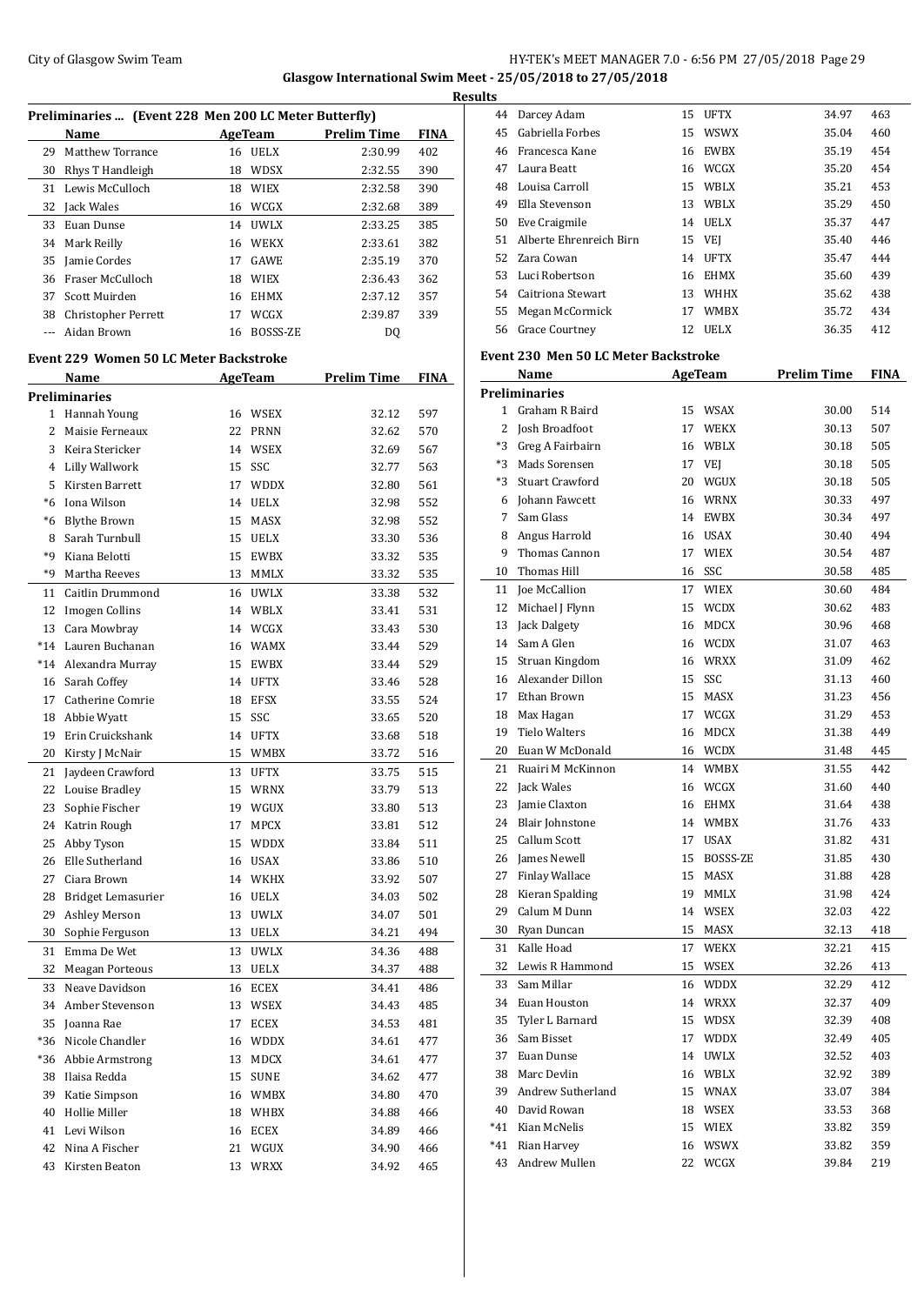## City of Glasgow Swim Team Team Team Fermi Manager 2.0 - 6:56 PM 27/05/2018 Page 30 **Glasgow International Swim Meet - 25/05/2018 to 27/05/2018**

**Results**

#### **Event 231 Women 800 LC Meter Freestyle**

|              | Name                                 |    | <b>AgeTeam</b> | <b>Finals Time</b> | <b>FINA</b> |
|--------------|--------------------------------------|----|----------------|--------------------|-------------|
| $\mathbf{1}$ | Nicole Ryan                          | 20 | <b>OXFS</b>    | 8:58.01            | 731         |
| 2            | Nikki Miller                         | 18 | <b>WEKX</b>    | 9:05.55            | 701         |
| 3            | Lauren Wetherell                     | 16 | WCGX           | 9:12.67            | 674         |
| 4            | Katie Shanahan                       | 14 | WCGX           | 9:16.99            | 659         |
| 5            | Katie Taylor                         | 18 | <b>EHMX</b>    | 9:23.01            | 638         |
| 6            | <b>Edel Daly</b>                     | 15 | <b>NCL-MN</b>  | 9:23.07            | 638         |
| 7            | Melissa Braddock                     | 18 | <b>WBEN</b>    | 9:28.92            | 618         |
| 8            | Sofie Theophil Petersen              | 15 | VEI            | 9:31.19            | 611         |
| 9            | Megan Smit                           | 15 | <b>OXFS</b>    | 9:31.71            | 609         |
| 10           | Kirsty Griffiths                     | 17 | WCGX           | 9:37.13            | 592         |
| 11           | Nicole Reynolds                      | 16 | <b>MDCX</b>    | 9:39.74            | 584         |
| 12           | <b>Fave Rogers</b>                   | 16 | BOSSS-ZE       | 9:41.21            | 580         |
| 13           | Karen Heath                          | 16 | <b>UWLX</b>    | 9:42.00            | 577         |
| 14           | <b>Scarlett Ferris</b>               | 14 | MDCX           | 9:43.18            | 574         |
| 15           | Ria Colbridge                        | 15 | <b>EMNX</b>    | 9:43.62            | 573         |
| 16           | Alisha Greenshields                  | 14 | WCGX           | 9:45.70            | 567         |
| 17           | Leigha Hughes                        | 13 | <b>WRXX</b>    | 9:49.33            | 556         |
| 18           | Niamh Tierney                        | 15 | <b>UFTX</b>    | 9:51.10            | 551         |
| 19           | Jenna Cole                           | 13 | <b>WBLX</b>    | 9:51.14            | 551         |
| 20           | Jenna McMahon                        | 18 | <b>EHMX</b>    | 9:52.02            | 549         |
| 21           | Rebecca Augier                       | 14 | <b>WEKX</b>    | 10:05.49           | 513         |
| 22           | Ella Astrup Christensen              | 15 | VEI            | 10:15.74           | 488         |
| 23           | Beth Gordon                          | 17 | <b>WSEX</b>    | 10:17.65           | 483         |
|              | vont 201 Waman 50 LC Motor Puttorfly |    |                |                    |             |

## **Event 301 Women 50 LC Meter Butterfly**

|                  | Name                 |    | <b>AgeTeam</b>  | <b>Finals Time</b> | FINA |
|------------------|----------------------|----|-----------------|--------------------|------|
| A - Final        |                      |    |                 |                    |      |
| $\mathbf{1}$     | Karoline Barrett     | 16 | DEN             | 27.19              | 725  |
| $\overline{c}$   | Tain Bruce           | 20 | <b>EEUX</b>     | 27.46              | 704  |
| 3                | Kathleen Dawson      | 21 | WUSX            | 27.66              | 688  |
| 4                | <b>Emily Horne</b>   | 21 | WCGX            | 28.00              | 664  |
| 5                | Regitze Gaard        | 17 | <b>DEN</b>      | 28.34              | 640  |
| 6                | Katie A Robertson    | 17 | <b>WSEX</b>     | 28.35              | 639  |
| 7                | Anna Fleming         | 18 | WCGX            | 28.37              | 638  |
| 8                | Jane Brown           | 18 | <b>NEWE</b>     | 28.74              | 614  |
| 9                | Gulsum Onal          | 20 | WCGX            | 28.77              | 612  |
| 10               | Jessica Christie     | 22 | <b>USAX</b>     | 28.89              | 604  |
| <b>B</b> - Final |                      |    |                 |                    |      |
| 11               | Sarah Wright         | 16 | GAWE            | 28.93              | 602  |
| 12               | Lucy Grieve          | 14 | <b>WSEX</b>     | 28.95              | 600  |
| 13               | Sofie Hansen         | 16 | <b>DEN</b>      | 29.10              | 591  |
| 14               | Yasmin Tajalli       | 17 | <b>OXFS</b>     | 29.14              | 589  |
| 15               | Katy Smith           | 18 | <b>EWBX</b>     | 29.26              | 582  |
| 16               | Johanne Hingebjerg   | 16 | <b>DEN</b>      | 29.40              | 573  |
| 17               | Emma Russell         | 15 | <b>EHMX</b>     | 29.59              | 562  |
| 18               | Kirstin Lawrie       | 17 | <b>UFTX</b>     | 29.60              | 562  |
| 19               | <b>Caitlin Duffy</b> | 18 | <b>WSEX</b>     | 29.66              | 558  |
| C - Final        |                      |    |                 |                    |      |
| 21               | <b>Lucy Ross</b>     | 16 | <b>WEKX</b>     | 29.00              | 597  |
| 22               | Elizabeth Woodcock   | 16 | <b>PRNN</b>     | 29.41              | 573  |
| 23               | Rachel E Gillespie   | 16 | <b>WMBX</b>     | 29.61              | 561  |
| 24               | Eilidh Redpath       | 16 | <b>EMNX</b>     | 29.62              | 561  |
| $*25$            | Melody Jones         | 15 | <b>BOSSS-ZE</b> | 29.77              | 552  |
| $*25$            | Caitlin Cambrook     | 15 | <b>SUNE</b>     | 29.77              | 552  |
| 27               | Morven Lister        | 15 | <b>ECEX</b>     | 29.79              | 551  |
| 28               | Christa Wilson       | 15 | <b>NEWE</b>     | 29.86              | 547  |
| 29               | Hannah Young         | 16 | <b>WSEX</b>     | 29.99              | 540  |
| 30               | Elaine Murray        | 15 | <b>NBHX</b>     | 30.18              | 530  |

| Event 301 Women 50 LC Meter Butterfly |                              |    |             |                    |             |  |  |  |
|---------------------------------------|------------------------------|----|-------------|--------------------|-------------|--|--|--|
|                                       | Name                         |    | AgeTeam     | <b>Prelim Time</b> | <b>FINA</b> |  |  |  |
|                                       | <b>Preliminaries</b>         |    |             |                    |             |  |  |  |
|                                       | 1 Karoline Barrett           |    | 16 DEN      | 27.59              | 694         |  |  |  |
| $\overline{c}$                        | Kathleen Dawson              | 21 | WUSX        | 27.83              | 676         |  |  |  |
|                                       | 3 Emma J Reid                | 19 | NCD-LE      | 27.84              | 675         |  |  |  |
|                                       | 4 Tain Bruce                 |    | 20 EEUX     | 28.19              | 650         |  |  |  |
|                                       | 5 Emily Horne                | 21 | WCGX        | 28.32              | 641         |  |  |  |
| 6                                     | Gulsum Onal                  | 20 | WCGX        | 28.64              | 620         |  |  |  |
|                                       | 7 Katie A Robertson          |    | 17 WSEX     | 28.74              | 614         |  |  |  |
| 8                                     | Anna Fleming                 |    | 18 WCGX     | 28.85              | 607         |  |  |  |
| 9                                     | Clodagh Flood                | 21 | NCD-LE      | 28.88              | 605         |  |  |  |
|                                       |                              | 17 | <b>DEN</b>  | 28.90              | 604         |  |  |  |
|                                       | 10 Regitze Gaard             |    |             |                    |             |  |  |  |
|                                       | *11 Jessica Christie         | 22 | <b>USAX</b> | 28.93              | 602         |  |  |  |
|                                       | *11 Sarah Wright             | 16 | GAWE        | 129.02             | 596         |  |  |  |
| 12                                    | Jane Brown                   | 18 | <b>NEWE</b> | 29.02              | 596         |  |  |  |
|                                       | 14 Emma Russell              |    | 15 EHMX     | 29.12              | 590         |  |  |  |
|                                       | 15 Ellen Nielsen             | 17 | <b>DEN</b>  | 29.26              | 582         |  |  |  |
|                                       | 16 Yasmin Tajalli            | 17 | <b>OXFS</b> | 29.31              | 579         |  |  |  |
|                                       | 17 Caitlin Duffy             |    | 18 WSEX     | 29.35              | 576         |  |  |  |
|                                       | 18 Lucy Grieve               |    | 14 WSEX     | 29.36              | 576         |  |  |  |
| 19                                    | Kirstin Lawrie               | 17 | <b>UFTX</b> | 29.38              | 574         |  |  |  |
| 20                                    | Delphine Little              | 15 | <b>OXFS</b> | 29.40              | 573         |  |  |  |
| 21                                    | Johanne Hingebjerg           |    | 16 DEN      | 29.41              | 573         |  |  |  |
| 22                                    | Katy Smith                   | 18 | <b>EWBX</b> | 29.44              | 571         |  |  |  |
| 23                                    | Sofie Hansen                 | 16 | <b>DEN</b>  | 29.46              | 570         |  |  |  |
|                                       | 24 Robyn Crawford            |    | 19 WCGX     | 29.54              | 565         |  |  |  |
| 25                                    | Melody Jones                 | 15 | BOSSS-ZE    | 29.55              | 565         |  |  |  |
|                                       |                              |    |             |                    |             |  |  |  |
|                                       | 26 Caitlin Cambrook          | 15 | <b>SUNE</b> | 29.65              | 559         |  |  |  |
|                                       | 27 Lucy Ross                 |    | 16 WEKX     | 29.67              | 558         |  |  |  |
|                                       | *28 Hannah Young             |    | 16 WSEX     | 29.80              | 550         |  |  |  |
|                                       | *28 Elizabeth Woodcock       |    | 16 PRNN     | 29.80              | 550         |  |  |  |
|                                       | 30 Kayrine Kelly             |    | 23 WSWX     | 29.82              | 549         |  |  |  |
| *31                                   | Morven Lister                | 15 | <b>ECEX</b> | 29.84              | 548         |  |  |  |
|                                       | *31 Elaine Murray            | 15 | <b>NBHX</b> | 29.84              | 548         |  |  |  |
|                                       | <b>Swim-Off Required</b>     |    |             |                    |             |  |  |  |
|                                       | 33 Eilidh Redpath            |    | 16 EMNX     | 29.85              | 548         |  |  |  |
|                                       | 34 Rachel E Gillespie        |    | 16 WMBX     | 29.86              | 547         |  |  |  |
|                                       | 35 Line Jordan Vind Hededal  |    | 17 VEJ      | 29.88              | 546         |  |  |  |
|                                       | 36 Sarah Anderson            | 17 | EWBX        | 29.91              | 544         |  |  |  |
| 37                                    | Christa Wilson               | 15 | NEWE        | 29.93              | 543         |  |  |  |
|                                       | 38 Natalie Jones             | 14 | EWBX        | 30.01              | 539         |  |  |  |
|                                       | 39 Chloe Cottam              | 17 | PRNN        | 30.02              | 538         |  |  |  |
|                                       | 40 Tiana Porter              | 16 | <b>OXFS</b> | 30.04              | 537         |  |  |  |
|                                       | 41 Zoe MacDonald             |    | 18 WMBX     | 30.05              | 537         |  |  |  |
|                                       | 42 Stephanie Strang          |    | 19 EFSX     |                    |             |  |  |  |
|                                       |                              |    |             | 30.19              | 529         |  |  |  |
|                                       | *43 Jessica Damen            |    | 18 EWBX     | 30.21              | 528         |  |  |  |
|                                       | *43 Mhairi Swanson           |    | 19 EWBX     | 30.21              | 528         |  |  |  |
|                                       | 45 Yvonne Brown              |    | 16 WEKX     | 30.29              | 524         |  |  |  |
|                                       | 46 Alice Meldrum             |    | 16 WEKX     | 30.30              | 524         |  |  |  |
|                                       | 47 Nicole Reynolds           | 16 | MDCX        | 30.42              | 517         |  |  |  |
|                                       | 48 Alberte Ehrenreich Birn   |    | 15 VEJ      | 30.60              | 508         |  |  |  |
|                                       | 49 Emma Scully               | 17 | WCGX        | 30.64              | 506         |  |  |  |
|                                       | 50 Annabel McCrory           | 15 | DERE        | 30.66              | 505         |  |  |  |
|                                       | 51 Alexandra Murray          |    | 15 EWBX     | 30.71              | 503         |  |  |  |
|                                       | 52 Rachael A Grant           |    | 15 WNAX     | 30.74              | 501         |  |  |  |
|                                       | *53 Maisie Ferneaux          |    | 22 PRNN     | 30.78              | 499         |  |  |  |
|                                       | *53 Jenna Gilmore            |    | 16 WHBX     | 30.78              | 499         |  |  |  |
|                                       | *53 Cecilie Behrens Andersen |    | 17 VEJ      | 30.78              | 499         |  |  |  |
|                                       | 56 Zoe Hutcheon              | 17 | <b>USAX</b> | 30.82              | 498         |  |  |  |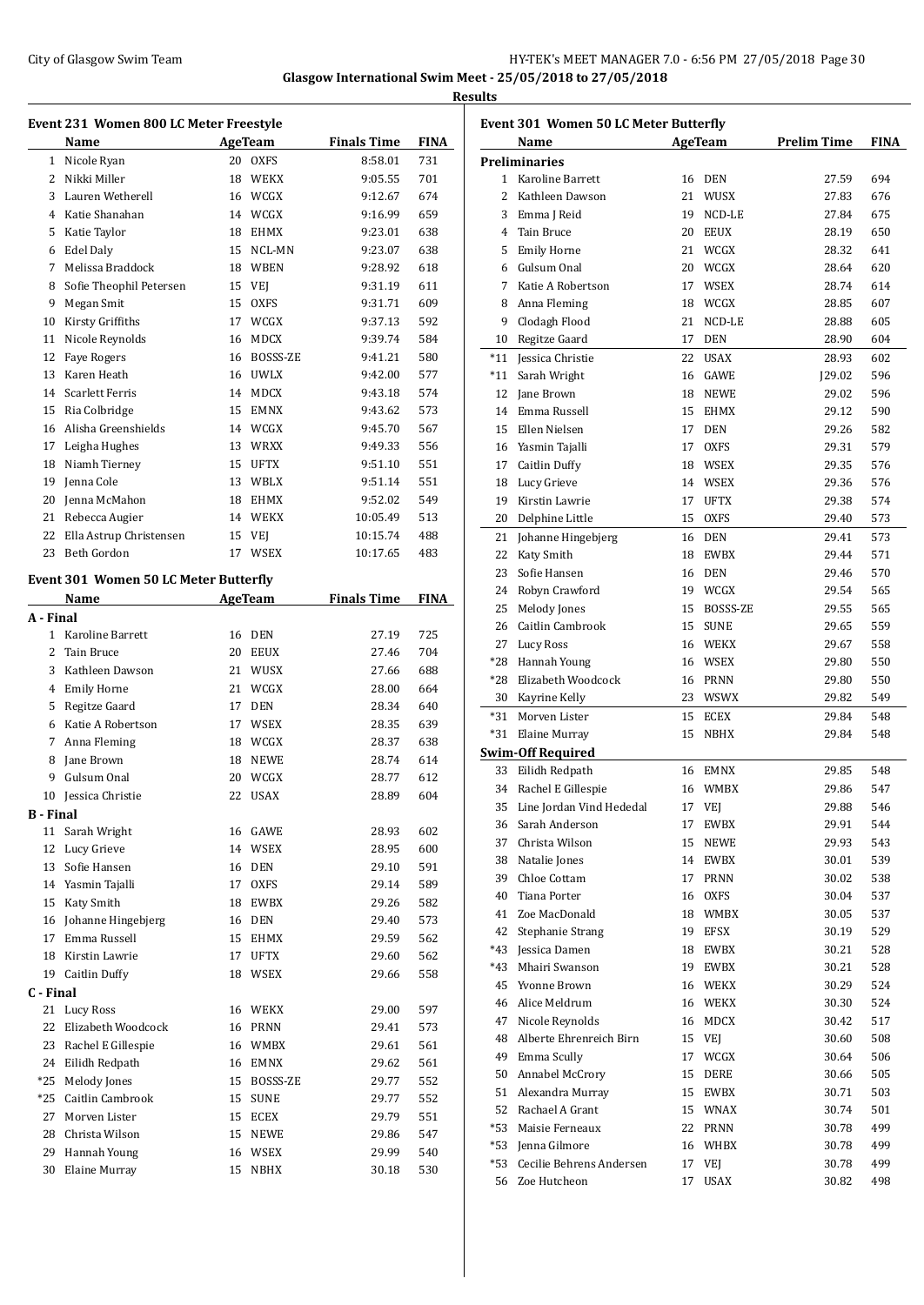## City of Glasgow Swim Team Team Team Fermi Manager 2.0 - 6:56 PM 27/05/2018 Page 31 **Glasgow International Swim Meet - 25/05/2018 to 27/05/2018**

|              | Preliminaries  (Event 301 Women 50 LC Meter Butterfly) |          |                              |                    |             |
|--------------|--------------------------------------------------------|----------|------------------------------|--------------------|-------------|
|              | Name                                                   |          | <b>AgeTeam</b>               | <b>Prelim Time</b> | <b>FINA</b> |
| $*57$        | Kitty Slater                                           |          | 20 WGUX                      | 30.83              | 497         |
| $*57$        | Elle Sutherland                                        | 16       | <b>USAX</b>                  | 30.83              | 497         |
| 59           | Caitlyn Dodds                                          | 16       | <b>EFSX</b>                  | 30.86              | 496         |
| 60           | Kate Forster                                           | 15       | SSC                          | 30.88              | 495         |
| 61           | Elle M O'Reilly                                        | 15       | <b>WCDX</b>                  | 30.89              | 494         |
| 62           | Sophie Fischer                                         | 19       | WGUX                         | 30.93              | 492         |
| 63           | Lucy J Lucas                                           | 15       | <b>UELX</b>                  | 30.94              | 492         |
| 64           | Eve Corrigan                                           | 15       | <b>EWBX</b>                  | 30.97              | 490         |
| 65           | Katie Tulloch                                          | 16       | <b>USAX</b>                  | 30.98              | 490         |
| 66           | Rebecca Matthewson                                     | 18       | WSWX                         | 31.01              | 488         |
| 67           | Paria Vaezi                                            | 15       | WCGX                         | 31.04              | 487         |
| $*68$        | Parmis Vaezi                                           | 15       | WCGX                         | 31.08              | 485         |
| *68          | <b>Blythe Brown</b>                                    | 15       | MASX                         | 31.08              | 485         |
| 70           | Aimee Watson                                           | 14       | <b>WIEX</b>                  | 31.12              | 483         |
| 71           | Eilidh Smith                                           | 18       | WCGX                         | 31.13              | 483         |
| 72           | Drew McKenzie                                          | 13       | <b>UWLX</b>                  | 31.18              | 480         |
| 73           | Jaydeen Crawford                                       | 13       | <b>UFTX</b>                  | 31.20              | 480         |
| 74           | Taylor Finlayson                                       | 17       | <b>EWBX</b>                  | 31.21              | 479         |
| 75           | Stine Knudsen                                          | 19       | VEJ                          | 31.24              | 478         |
| 76           | Louisa E Stoddart                                      | 13       | <b>UELX</b>                  | 31.30              | 475         |
| $*77$        | Gemma K McLeod                                         | 17       | <b>WDSX</b>                  | 31.36              | 472         |
| $*77$        | <b>Scarlett Ferris</b>                                 | 14       | <b>MDCX</b>                  | 31.36              | 472         |
| 79           | Flora Nicholls                                         |          | 16 EWBX                      | 31.37              | 472         |
| 80           | Kirsten Barrett                                        | 17       | <b>WDDX</b>                  | 31.42              | 470         |
| 81           | Sophie Hoole                                           | 14       | EWBX                         | 31.47              | 467         |
| 82           | Victoria Duncan                                        | 16       | <b>UFTX</b>                  | 31.48              | 467         |
| 83           | Louise Bradley                                         | 15       | <b>WRNX</b>                  | 31.52              | 465         |
| 84           | Laura Frizzel                                          | 14       | EGAX                         | 31.56              | 463         |
| 85           | Luci Robertson                                         | 16       | EHMX                         | 31.61              | 461         |
| 86           | Caitlin Drummond                                       | 16       | <b>UWLX</b>                  | 31.64              | 460         |
| 87           | Amy Teebay                                             | 15       | SSC                          | 31.68              | 458         |
| *88<br>$*88$ | Rosie Robertson<br>Beth Gordon                         | 13<br>17 | <b>MPCX</b><br><b>WSEX</b>   | 31.69              | 458         |
| 90           | Neave Davidson                                         | 16       | <b>ECEX</b>                  | 31.69<br>31.74     | 458<br>455  |
| 91           | Joanna Rae                                             | 17       | <b>ECEX</b>                  | 31.75              | 455         |
| 92           | Elsbeth Roper                                          | 15       | EGAX                         | 31.76              | 455         |
|              | 93 Jori Horn                                           |          | 13 WRNX                      | 31.79              | 453         |
| 94           | Ellie Robertson                                        |          | 15 EMNX                      | 31.81              | 452         |
| 95           | Emma De Wet                                            | 13       | <b>UWLX</b>                  | 31.83              | 452         |
| 96           | Francesca Kane                                         | 16       | ${\rm EWBX}$                 | 31.86              | 450         |
| 97           | Karen Heath                                            | 16       | UWLX                         | 31.89              | 449         |
| *98          | Georgia M Knox                                         | 15       | <b>WCDX</b>                  | 31.92              | 448         |
| *98          | Elle McMillan                                          | 16       | MASX                         | 31.92              | 448         |
| 100          | Lyndsey Kay                                            | 22       | <b>WAMX</b>                  | 31.96              | 446         |
| 101          | <b>Kirsty Peng</b>                                     | 16       | EWBX                         | 31.98              | 445         |
| 102          | Adele McDaid                                           | 15       | <b>EHMX</b>                  | 31.99              | 445         |
| 103          | Leah Stark                                             | 14       | WNAX                         | 32.02              | 444         |
| 104          | Zara Cowan                                             | 14       | UFTX                         | 32.04              | 443         |
| 105          | Maria Cabrelli                                         | 15       | MDCX                         | 32.06              | 442         |
| 106          | Milly Milne                                            | 13       | EWBX                         | 32.13              | 439         |
| 107          | Laura Murray                                           | 14       | <b>WSWX</b>                  | 32.27              | 433         |
| 108          | Rachel Saunders                                        | 13       | EWBX                         | 32.31              | 432         |
| 109          | Caitriona Stewart                                      | 13       | WHHX                         | 32.34              | 431         |
| 110          | Skye Mulholland                                        | 14       | WEKX                         | 32.35              | 430         |
| 111          | Rachel MacLeod                                         | 15       | EWBX                         | 32.37              | 429         |
| 112          | Laura Beatt                                            |          | 16 WCGX                      | 32.40              | 428         |
| 113          | Rebecca Augier                                         |          | 14 WEKX                      | 32.47              | 425         |
| 114          | Emily Lightfoot                                        |          | 16 WIEX                      | 32.52              | 423         |
| 115          | Kelly L Wetteland                                      | 14       | PA-SE                        | 32.53              | 423         |
| 116          | Ellie Palmer                                           | 15       | $\ensuremath{\mathsf{UFTX}}$ | 32.54              | 423         |
|              |                                                        |          |                              |                    |             |

| <b>Results</b>         |                                     |    |                    |                    |             |
|------------------------|-------------------------------------|----|--------------------|--------------------|-------------|
|                        | 117 Ilaisa Redda                    |    | 15 SUNE            | 32.55              | 422         |
| 118                    | Eva G Alguero                       |    | 14 WMBX            | 32.60              | 420         |
|                        | 119 Megan Ruddy                     |    | 15 WEKX            | 32.63              | 419         |
|                        | 120 Catherine Guo                   |    | 15 BOSSS-ZE        | 32.68              | 417         |
|                        | 121 Ashleigh Blyth                  |    | 14 WIEX            | 32.70              | 416         |
|                        | 122 Yasmin Ali                      |    | 14 EWBX            | 32.72              | 416         |
|                        | 123 Gabriella Lessing               |    | 14 WRXX            | 32.75              | 415         |
|                        | 124 Molly Cannon                    |    | 14 WIEX            | 32.86              | 410         |
|                        | 125 Levi Wilson                     |    | 16 ECEX            | 32.87              | 410         |
|                        | 126 Sophie A Cameron                |    | 16 WSEX            | 32.90              | 409         |
|                        | 127 Beth McCartney                  |    | 16 WRXX            | 32.99              | 406         |
|                        | 128 Evie Cuthbert                   |    | 16 EMNX            | 33.20              | 398         |
|                        | 129 Hebe Weavers                    |    | 13 ECEX            | 33.32              | 394         |
|                        | Event 302 Men 50 LC Meter Butterfly |    |                    |                    |             |
|                        | Name                                |    | AgeTeam            | <b>Finals Time</b> | FINA        |
| A - Final              |                                     |    |                    |                    |             |
|                        | 1 Duncan W Scott                    |    | 21 WUSX            | 24.07              | 809         |
|                        | 2 Martyn Walton                     |    | 21 WUSX            | 24.87              | 733         |
|                        | 3 Jakob Juul                        |    | 18 DEN             | 24.93              | 728         |
|                        | 4 Alex a Ogbonna                    |    | 19 EEUX            | 25.17              | 707         |
|                        | 5 Stephen Clegg                     |    | 22 SUNE            | 25.29              | 697         |
|                        | 6 Gregor Swinney                    |    | 21 WCGX            | 25.36              | 691         |
|                        | 7 Daniel Morley                     |    | 17 DERE            | 25.57              | 674         |
|                        | 8 Grant Henderson                   |    | 20 WCGX            | 25.71              | 664         |
|                        | 9 Archie Goodburn                   |    | 17 EWBX            | 25.73              | 662         |
|                        | 10 Tom Beeley                       |    | 19 NUAX            | 25.80              | 657         |
| <b>B</b> - Final<br>11 | Eduard Rednic                       |    |                    |                    |             |
|                        | 12 Connor MacNeil                   |    | 22 WUSX<br>21 WCGX | 25.85<br>25.91     | 653<br>648  |
|                        | 13 Chris Muir                       |    | 20 WGUX            | 25.98              | 643         |
|                        | 14 Will Beavan                      |    | 20 PRNN            | 26.05              | 638         |
|                        | 15 Marc Elrick                      |    | 19 WCGX            | 26.32              | 618         |
|                        | 16 Sebastian Tullberg               |    | 18 DEN             | 26.47              | 608         |
|                        | 17 Giano Napolitano                 |    | 18 WBLX            | 26.54              | 603         |
|                        | 18 Arthur Dalén Ellegaard           |    | 17 DEN             | 26.67              | 594         |
|                        | 19 Jonah Walsh                      |    | 18 EWBX            | 26.77              | 588         |
| C - Final              |                                     |    |                    |                    |             |
| 21                     | Aidan Brown                         | 16 | BOSSS-ZE           | 26.72              | 591         |
| 22                     | Craig T Greenock                    |    | 17 WCDX            | 26.84              | 583         |
| 23                     | Dylan Sommerville                   |    | 17 WEKX            | 26.87              | 581         |
|                        | *24 Ryan Ferguson                   |    | 17 UFTX            | 27.23              | 558         |
|                        | *24 Carl Barrett                    |    | 17 WDDX            | 27.23              | 558         |
|                        | 26 Angus Nicol                      |    | 17 WCGX            | 27.29              | 555         |
|                        | 27 Lewis Birrell                    |    | 17 EWBX            | 27.31              | 554         |
|                        | 28 Christopher Aitken               |    | 15 MPCX            | 27.44              | 546         |
| 29                     | Maxwell Cattermole                  | 17 | MASX               | 27.53              | 540         |
|                        | 30 Fraser Wilson                    |    | 16 EMNX            | 27.99              | 514         |
|                        | Event 302 Men 50 LC Meter Butterfly |    |                    |                    |             |
|                        | Name                                |    | AgeTeam            | <b>Prelim Time</b> | <b>FINA</b> |
|                        | <b>Preliminaries</b>                |    |                    |                    |             |
| $\mathbf{1}$           | Duncan W Scott                      |    | 21 WUSX            | 24.51              | 766         |
|                        | 2 Scotty P McLay                    |    | 19 WUSX            | 25.01              | 721         |
|                        | 3 Brendan Hyland                    |    | 24 NCD-LE          | 25.25              | 700         |
|                        | 4 Alex a Ogbonna                    |    | 19 EEUX            | 25.31              | 696         |
|                        | 5 Conor Ferguson                    |    | 19 NCD-LE          | 25.36              | 691         |
|                        | 6 Stephen Clegg                     |    | 22 SUNE            | 25.37              | 691         |
|                        | 7 Jakob Juul                        |    | 18 DEN             | 25.43              | 686         |
|                        | 8 Gregor Swinney                    |    | 21 WCGX            | 25.61              | 671         |
| 9                      | Daniel Morley                       |    | 17 DERE            | 25.74              | 661         |
| 10                     | Grant Henderson                     |    | 20 WCGX            | 25.83              | 654         |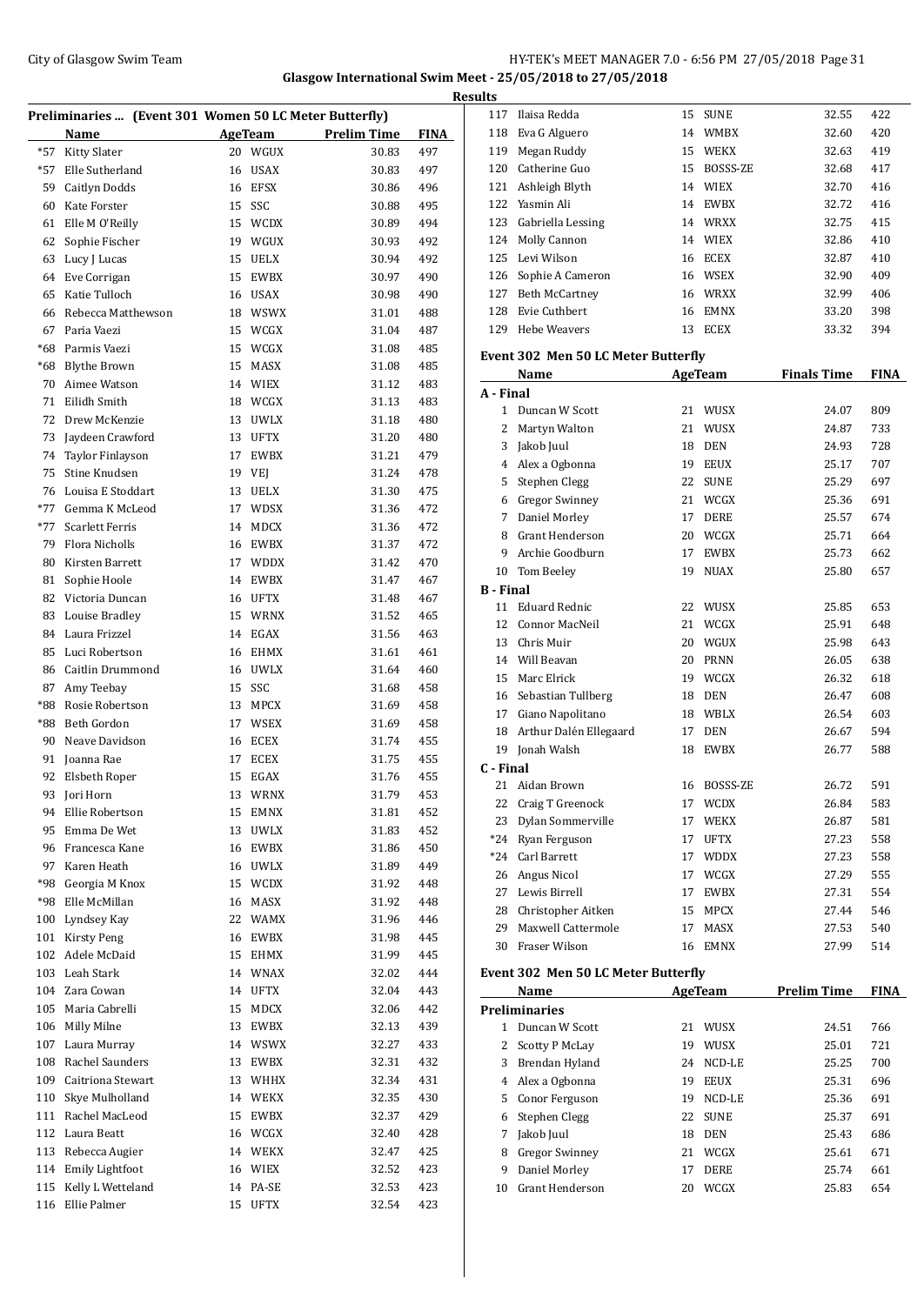## City of Glasgow Swim Team Team Frameters Music City of Glasgow Swim Team Frameters 2.0 - 6:56 PM 27/05/2018 Page 32 **Glasgow International Swim Meet - 25/05/2018 to 27/05/2018**

|       |                                                      |    |                 |       |             | <b>Results</b> |
|-------|------------------------------------------------------|----|-----------------|-------|-------------|----------------|
|       | Preliminaries  (Event 302 Men 50 LC Meter Butterfly) |    |                 |       |             | 6              |
|       | Name                                                 |    | <b>AgeTeam</b>  |       | <b>FINA</b> | 6 <sup>′</sup> |
| 11    | Tom Beeley                                           | 19 | <b>NUAX</b>     | 25.85 | 653         | 7              |
| 12    | Martyn Walton                                        |    | 21 WUSX         | 25.91 | 648         | 7              |
| 13    | Archie Goodburn                                      |    | 17 EWBX         | 25.95 | 645         | 7              |
|       | 14 Connor MacNeil                                    |    | 21 WCGX         | 26.09 | 635         | 7              |
|       | 15 Chris Muir                                        |    | 20 WGUX         | 26.14 | 631         | 7.             |
|       | 16 Eduard Rednic                                     |    | 22 WUSX         | 26.20 | 627         | 7              |
| 17    | Jack Szaranek                                        |    | 20 EEUX         | 26.40 | 613         | 7              |
| 18    | Arthur Dalén Ellegaard                               |    | 17 DEN          | 26.44 | 610         | 7              |
| *19   | Jonah Walsh                                          |    | 18 EWBX         | 26.47 | 608         | $*7$           |
| $*19$ | Marc Elrick                                          |    | 19 WCGX         | 26.47 | 608         | $*7$           |
| 21    | Sebastian Tullberg                                   |    | 18 DEN          | 26.53 | 604         | 8              |
| 22    | Will Beavan                                          |    | 20 PRNN         | 26.60 | 599         | 8              |
| 23    | Giano Napolitano                                     |    | 18 WBLX         | 26.61 | 598         | 8              |
| 24    | Tom Lindsay                                          |    | 30 WRXX         | 26.66 | 595         | 8              |
| 25    | Dylan Fairclough                                     |    | 18 BCASC        | 26.70 | 592         | 8              |
|       | 26 James Black                                       |    | 22 WCGX         | 26.73 | 590         | 8              |
|       | 27 Carl Smith                                        |    | 20 PRNN         | 26.78 | 587         | 8              |
| 28    | Dylan Sommerville                                    |    | 17 WEKX         | 26.84 | 583         | 8              |
| 29    | Aidan Brown                                          |    | 16 BOSSS-ZE     | 26.85 | 582         | 8              |
| 30    | Jeremy O'Connor                                      |    | 16 NCL-MN       | 26.97 | 575         | 8              |
| 31    | Craig T Greenock                                     |    | 17 WCDX         | 27.01 | 572         | 9              |
| *32   | Christian Nikles                                     |    | 21 WUSX         | 27.10 | 566         | 9              |
| *32   | Cameron A Finlayson                                  |    | 20 EEUX         | 27.10 | 566         |                |
|       | <b>Swim-Off Required</b>                             |    |                 |       |             | Ever           |
| 34    | Christopher Motha                                    | 18 | <b>OXFS</b>     | 27.22 | 559         |                |
| 35    | Lewis Birrell                                        | 17 | EWBX            | 27.25 | 557         | $A - I$        |
|       | 36 Ross Murdoch                                      |    | 24 WUSX         | 27.33 | 552         |                |
| 37    | Ryan Ferguson                                        | 17 | UFTX            | 27.34 | 552         |                |
| 38    | Maxwell Cattermole                                   | 17 | MASX            | 27.37 | 550         |                |
| 39    | Angus Nicol                                          |    | 17 WCGX         | 27.40 | 548         |                |
|       | 40 Carl Barrett                                      |    | 17 WDDX         | 27.42 | 547         |                |
|       | 41 Christopher Aitken                                |    | 15 MPCX         | 27.48 | 543         |                |
|       | 42 Fraser Wilson                                     |    | 16 EMNX         | 27.79 | 525         |                |
|       | 43 Ryan Robertson                                    |    | 16 WCGX         | 27.91 | 519         |                |
|       | *44 Callum Atkinson                                  |    | 15 NEWE         | 27.97 | 515         |                |
|       | *44 Andrew Hosie                                     |    | 25 WCGX         | 27.97 | 515         |                |
| $*44$ | Iain A Rose                                          |    | 16 EWBX         | 27.97 | 515         | п              |
| 47    | Nathan McGraw                                        | 17 | WCGX            | 27.99 | 514         | B - I<br>1     |
| 48    | Duncan McKinney                                      |    | 18 WCGX         | 28.09 | 509         |                |
| 49    | Graham R Baird                                       |    | 15 WSAX         | 28.11 | 508         | $\mathbf{1}$   |
| 50    | Cameron W Gordon                                     |    | 14 WDSX         | 28.12 | 507         | $\mathbf{1}$   |
| 51    | Lewis Baillie                                        |    | 18 MDCX         | 28.13 | 506         | 1              |
| 52    | Jamie McGregor                                       |    | 14 MPCX         | 28.17 | 504         | $\mathbf{1}$   |
| *53   | Johann Fawcett                                       |    | 16 WRNX         | 28.19 | 503         | $\mathbf{1}$   |
| *53   | Bryce J Procter                                      |    | 15 WDSX         | 28.19 | 503         | $1^{\circ}$    |
| *53   | Jake Conaghan                                        |    | 16 WCGX         | 28.19 | 503         | $1^{\circ}$    |
| *53   | Myles Lapsley                                        |    | 15 UWLX         | 28.19 | 503         | $1^{\circ}$    |
| 57    | Alex Johnson                                         |    | 16 WHHX         | 28.25 | 500         | C - F          |
| 58    | Sam Millar                                           |    | 16 WDDX         | 28.33 | 496         | 2              |
| 59    | Hamish McFarlane                                     |    | 14 WDDX         | 28.42 | 491         | $\overline{c}$ |
| 60    | Liam Harkin                                          | 16 | UFTX            | 28.45 | 490         | 2              |
| 61    | Lewis Condy                                          | 19 | EHMX            | 28.53 | 485         | $\mathbf{2}$   |
| 62    | Lewis R Hammond                                      |    | 15 WSEX         | 28.55 | 484         | 2              |
| $*63$ | Max Hagan                                            |    | 17 WCGX         | 28.57 | 483         | $\overline{c}$ |
| $*63$ | Fraser D Kelly                                       |    | 15 WNAX         | 28.57 |             | 2              |
| $*63$ | Ethan Brown                                          |    |                 |       | 483         | $\mathbf{2}$   |
|       | Josh Broadfoot                                       | 15 | MASX<br>17 WEKX | 28.57 | 483         | $2^{\circ}$    |
| 66    |                                                      |    |                 | 28.60 | 482         | 3              |
| 67    | Cameron L Creaney                                    |    | 14 WCDX         | 28.63 | 480         |                |

| 68                                                                                                                                                                                                                                                                                                                                                                                                                                                                         | Angus R Dickson                        | 19       | WNAX             | 28.66              | 479         |
|----------------------------------------------------------------------------------------------------------------------------------------------------------------------------------------------------------------------------------------------------------------------------------------------------------------------------------------------------------------------------------------------------------------------------------------------------------------------------|----------------------------------------|----------|------------------|--------------------|-------------|
|                                                                                                                                                                                                                                                                                                                                                                                                                                                                            | 69 Yasin Onal                          | 16       | UWLX             | 28.67              | 478         |
|                                                                                                                                                                                                                                                                                                                                                                                                                                                                            | 70 Louis Lawlor                        | 16       | WCGX             | 28.77              | 473         |
| 71                                                                                                                                                                                                                                                                                                                                                                                                                                                                         | Sam A Glen                             | 16       | WCDX             | 28.79              | 472         |
|                                                                                                                                                                                                                                                                                                                                                                                                                                                                            | 72 Bradley McGurk                      | 18       | WDDX             | 28.80              | 472         |
| 73                                                                                                                                                                                                                                                                                                                                                                                                                                                                         | Mark Innes                             | 16       | EWBX             | 28.85              | 469         |
|                                                                                                                                                                                                                                                                                                                                                                                                                                                                            | 74 George Rudd                         |          | 16 OXFS          | 28.87              | 468         |
|                                                                                                                                                                                                                                                                                                                                                                                                                                                                            | 75 Euan Gumbrell                       | 17       | WCGX             | 28.94              | 465         |
|                                                                                                                                                                                                                                                                                                                                                                                                                                                                            | 76 Edward J Alsop                      | 16       | UELX             | 28.96              | 464         |
| 77                                                                                                                                                                                                                                                                                                                                                                                                                                                                         | Craig Mellon                           | 16       | <b>UELX</b>      | 29.00              | 462         |
| *78                                                                                                                                                                                                                                                                                                                                                                                                                                                                        | Ruairi M McKinnon                      | 14       | WMBX             | 29.01              | 462         |
|                                                                                                                                                                                                                                                                                                                                                                                                                                                                            | *78 Ross Kerr                          | 16       | EHMX             | 29.01              | 462         |
| 80                                                                                                                                                                                                                                                                                                                                                                                                                                                                         | Jonathan Kilburn                       |          | 16 WSWX          | 29.03              | 461         |
|                                                                                                                                                                                                                                                                                                                                                                                                                                                                            | 81 Iain Lovie                          | 17       | NBHX             | 29.17              | 454         |
|                                                                                                                                                                                                                                                                                                                                                                                                                                                                            | 82 Rory Young                          | 16       | EHMX             | 29.18              | 454         |
|                                                                                                                                                                                                                                                                                                                                                                                                                                                                            | 83 Kerr Lumsden                        | 15       | <b>MMHX</b>      | 29.19              | 453         |
|                                                                                                                                                                                                                                                                                                                                                                                                                                                                            | 84 Jack Wales                          | 16       | WCGX             | 29.24              | 451         |
|                                                                                                                                                                                                                                                                                                                                                                                                                                                                            | 85 Stewart Brodie                      | 16       | WEKX             | 29.30              | 448         |
|                                                                                                                                                                                                                                                                                                                                                                                                                                                                            | 86 Tielo Walters                       | 16       | MDCX             | 29.31              | 448         |
|                                                                                                                                                                                                                                                                                                                                                                                                                                                                            | 87 Arran Stowe                         | 20       | EFSX             | 29.39              | 444         |
|                                                                                                                                                                                                                                                                                                                                                                                                                                                                            | 88 Lewis McCulloch                     | 18       | WIEX             | 29.52              | 438         |
| 89                                                                                                                                                                                                                                                                                                                                                                                                                                                                         | Ilhan Omar Nur Azam                    | 16       | WSWX             | 29.53              | 438         |
|                                                                                                                                                                                                                                                                                                                                                                                                                                                                            | 90 Kalle Hoad                          | 17       | <b>WEKX</b>      | 29.57              | 436         |
|                                                                                                                                                                                                                                                                                                                                                                                                                                                                            | 91 Archie Dickson                      | 14       | WCGX             | 30.99              | 379         |
| $\frac{1}{2} \left( \frac{1}{2} \right) \left( \frac{1}{2} \right) \left( \frac{1}{2} \right) \left( \frac{1}{2} \right) \left( \frac{1}{2} \right) \left( \frac{1}{2} \right) \left( \frac{1}{2} \right) \left( \frac{1}{2} \right) \left( \frac{1}{2} \right) \left( \frac{1}{2} \right) \left( \frac{1}{2} \right) \left( \frac{1}{2} \right) \left( \frac{1}{2} \right) \left( \frac{1}{2} \right) \left( \frac{1}{2} \right) \left( \frac{1}{2} \right) \left( \frac$ | Oscar Smillie                          | 16       | WSEX             | DQ                 |             |
|                                                                                                                                                                                                                                                                                                                                                                                                                                                                            | Event 303 Women 400 LC Meter Freestyle |          |                  |                    |             |
|                                                                                                                                                                                                                                                                                                                                                                                                                                                                            | Name                                   |          | <b>AgeTeam</b>   | <b>Finals Time</b> | <b>FINA</b> |
| A - Final                                                                                                                                                                                                                                                                                                                                                                                                                                                                  |                                        |          |                  |                    |             |
|                                                                                                                                                                                                                                                                                                                                                                                                                                                                            | 1 Kathryn S Greenslade                 | 20       | EEUX             | 4:14.80            | 799         |
|                                                                                                                                                                                                                                                                                                                                                                                                                                                                            | 2 Hannah L Miley                       | 29       | NUAX             | 4:16.95            | 779         |
|                                                                                                                                                                                                                                                                                                                                                                                                                                                                            |                                        |          |                  |                    |             |
|                                                                                                                                                                                                                                                                                                                                                                                                                                                                            |                                        |          |                  |                    |             |
| 3                                                                                                                                                                                                                                                                                                                                                                                                                                                                          | Monique Olivier                        | 20       | EEUX             | 4:18.71            | 763         |
| 4                                                                                                                                                                                                                                                                                                                                                                                                                                                                          | Mia Steen Duus                         | 17       | <b>DEN</b>       | 4:23.37            | 723         |
| 5                                                                                                                                                                                                                                                                                                                                                                                                                                                                          | Nikki Miller                           | 18       | WEKX             | 4:26.46            | 698         |
|                                                                                                                                                                                                                                                                                                                                                                                                                                                                            | 6 Nicole Ryan                          | 20       | <b>OXFS</b>      | 4:26.55            | 698         |
|                                                                                                                                                                                                                                                                                                                                                                                                                                                                            | 7 Jessica Morgan                       | 15       | SSC              | 4:26.93            | 695         |
| 8                                                                                                                                                                                                                                                                                                                                                                                                                                                                          | Tara S Haworth                         | 19       | <b>EEUX</b>      | 4:27.15            | 693         |
|                                                                                                                                                                                                                                                                                                                                                                                                                                                                            | 9 Katie Shanahan                       | 14       | WCGX             | 4:28.17            | 685         |
|                                                                                                                                                                                                                                                                                                                                                                                                                                                                            | 10 Josephine Kruse                     | 16       | DEN              | 4:31.05            | 663         |
| <b>B</b> - Final                                                                                                                                                                                                                                                                                                                                                                                                                                                           |                                        |          |                  |                    |             |
| 11                                                                                                                                                                                                                                                                                                                                                                                                                                                                         | Roisin Ramsay                          | 17       | EWBX             | 4:28.19            | 685         |
| 12                                                                                                                                                                                                                                                                                                                                                                                                                                                                         | Ellie Turner                           | 15       | ECEX             | 4:32.01            | 656         |
|                                                                                                                                                                                                                                                                                                                                                                                                                                                                            | 13 Jennifer Green                      | 15       | WBEN             | 4:32.72            | 651         |
|                                                                                                                                                                                                                                                                                                                                                                                                                                                                            | 14 Kirsty Griffiths                    | 17       | WCGX             | 4:35.36            | 633         |
|                                                                                                                                                                                                                                                                                                                                                                                                                                                                            | 15 Jennifer E Murray                   | 15       | WNAX             | 4:36.97            | 622         |
|                                                                                                                                                                                                                                                                                                                                                                                                                                                                            | 16 Katie Taylor                        | 18       | EHMX             | 4:38.93            | 609         |
|                                                                                                                                                                                                                                                                                                                                                                                                                                                                            | 17 Lauren Paterson                     | 15       | <b>WRXX</b>      | 4:39.77            | 603         |
| 18                                                                                                                                                                                                                                                                                                                                                                                                                                                                         | Nicole Reynolds                        | 16       | MDCX             | 4:45.86            | 565         |
| 19                                                                                                                                                                                                                                                                                                                                                                                                                                                                         | Melody Jones                           | 15       | BOSSS-ZE         | 4:59.92            | 490         |
| C - Final                                                                                                                                                                                                                                                                                                                                                                                                                                                                  |                                        |          |                  |                    |             |
| 21                                                                                                                                                                                                                                                                                                                                                                                                                                                                         | Megan Smit                             | 15       | <b>OXFS</b>      | 4:36.25            | 627         |
| 22                                                                                                                                                                                                                                                                                                                                                                                                                                                                         | Elise McQueenie                        | 14       | WCGX             | 4:38.53            | 611         |
|                                                                                                                                                                                                                                                                                                                                                                                                                                                                            | 23 Ria Colbridge                       | 15       | <b>EMNX</b>      | 4:40.54            | 598         |
|                                                                                                                                                                                                                                                                                                                                                                                                                                                                            | 24 Scarlett Ferris                     | 14       | MDCX             | 4:40.94            | 596         |
|                                                                                                                                                                                                                                                                                                                                                                                                                                                                            | 25 Alisha Greenshields                 | 14       | WCGX             | 4:41.66            | 591         |
| 26                                                                                                                                                                                                                                                                                                                                                                                                                                                                         | Gabriella Lessing                      | 14       | WRXX             | 4:42.07            | 589         |
| 27                                                                                                                                                                                                                                                                                                                                                                                                                                                                         | Rebecca Braid                          | 15       | <b>ECEX</b>      | 4:42.91            | 583         |
| 28                                                                                                                                                                                                                                                                                                                                                                                                                                                                         | Lauren Chalmers                        | 14       | WRXX             | 4:44.65            | 573         |
| 29<br>30                                                                                                                                                                                                                                                                                                                                                                                                                                                                   | <b>Faye Rogers</b><br>Morgan Anderson  | 16<br>14 | BOSSS-ZE<br>MDCX | 4:44.83<br>4:52.65 | 572<br>527  |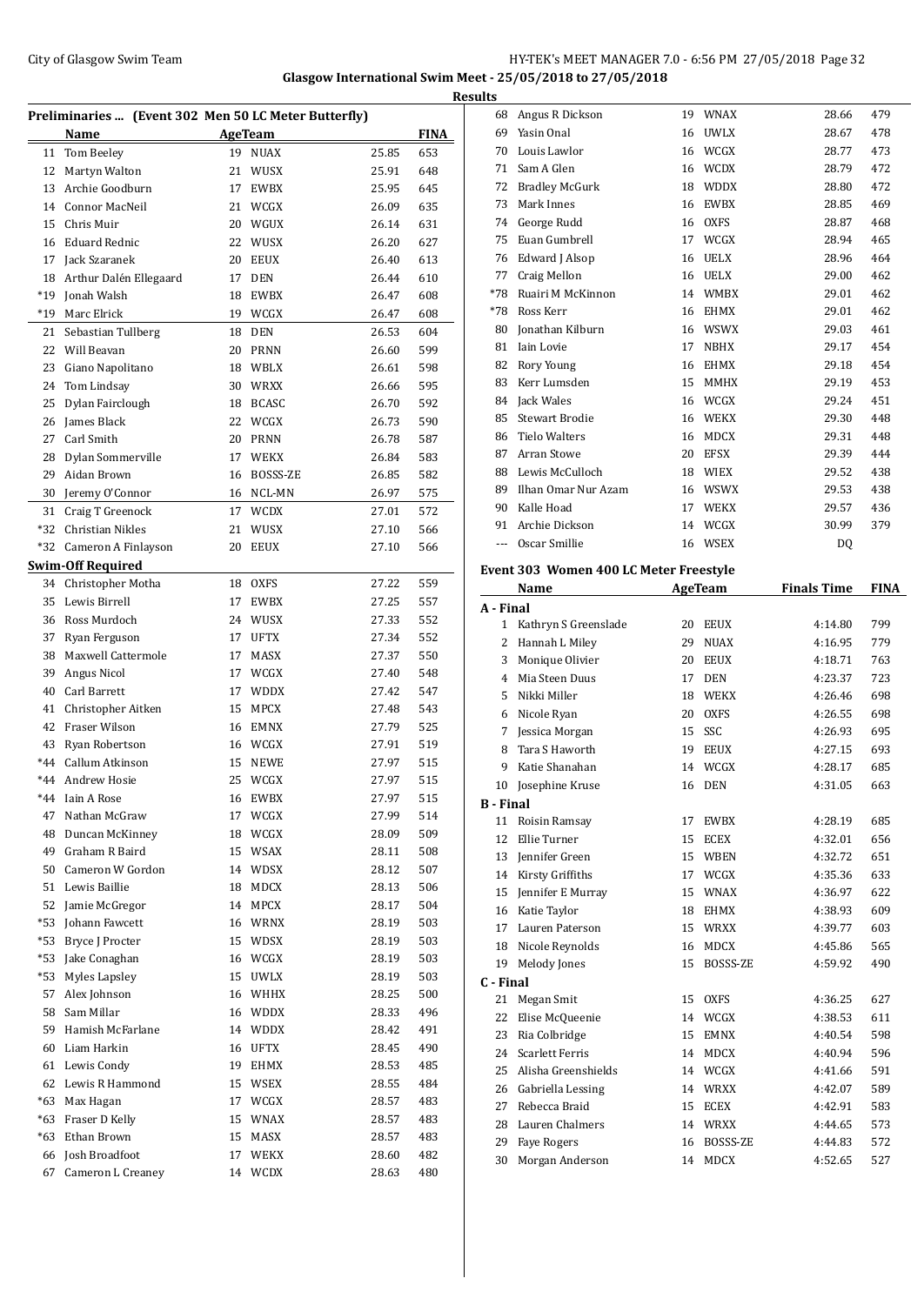## City of Glasgow Swim Team Team Team Fermic Manager 2.0 - 6:56 PM 27/05/2018 Page 33 **Glasgow International Swim Meet - 25/05/2018 to 27/05/2018**

**Results**

| Event 303 Women 400 LC Meter Freestyle |                         |    |             |                    |             |  |
|----------------------------------------|-------------------------|----|-------------|--------------------|-------------|--|
|                                        | Name                    |    | AgeTeam     | <b>Prelim Time</b> | <b>FINA</b> |  |
|                                        | <b>Preliminaries</b>    |    |             |                    |             |  |
| 1                                      | Kathryn S Greenslade    | 20 | EEUX        | 4:21.55            | 738         |  |
| 2                                      | Hannah L Miley          | 29 | <b>NUAX</b> | 4:22.06            | 734         |  |
| 3                                      | Monique Olivier         | 20 | <b>EEUX</b> | 4:23.88            | 719         |  |
| 4                                      | Mia Steen Duus          | 17 | <b>DEN</b>  | 4:24.40            | 715         |  |
| 5                                      | Nicole Ryan             | 20 | OXFS        | 4:26.03            | 702         |  |
| 6                                      | Nikki Miller            | 18 | WEKX        | 4:27.45            | 691         |  |
| 7                                      | Tara S Haworth          | 19 | <b>EEUX</b> | 4:28.21            | 685         |  |
| 8                                      | Katie Shanahan          | 14 | WCGX        | 4:29.56            | 675         |  |
| 9                                      | Jessica Morgan          | 15 | <b>SSC</b>  | 4:30.83            | 665         |  |
| 10                                     | Josephine Kruse         | 16 | <b>DEN</b>  | 4:32.17            | 655         |  |
| 11                                     | Roisin Ramsay           | 17 | <b>EWBX</b> | 4:32.39            | 654         |  |
| 12                                     | Jennifer Green          | 15 | <b>WBEN</b> | 4:34.53            | 639         |  |
| 13                                     | Ellie Turner            | 15 | <b>ECEX</b> | 4:35.89            | 629         |  |
| 14                                     | Sofie Theophil Petersen | 15 | VEJ         | 4:36.10            | 628         |  |
| 15                                     | <b>Edel Daly</b>        | 15 | NCL-MN      | 4:37.27            | 620         |  |
| 16                                     | Kirsty Griffiths        | 17 | WCGX        | 4:37.55            | 618         |  |
| 17                                     | Katie Taylor            | 18 | EHMX        | 4:38.67            | 610         |  |
| 18                                     | Jennifer E Murray       | 15 | WNAX        | 4:38.84            | 609         |  |
| 19                                     | Nicole Reynolds         | 16 | MDCX        | 4:38.88            | 609         |  |
| 20                                     | Lauren Paterson         | 15 | WRXX        | 4:39.54            | 605         |  |
| 21                                     | Emma Russell            | 15 | <b>EHMX</b> | 4:39.78            | 603         |  |
| 22                                     | Melody Jones            | 15 | BOSSS-ZE    | 4:39.86            | 603         |  |
| 23                                     | Elise McQueenie         | 14 | WCGX        | 4:40.17            | 601         |  |
| 24                                     | Melissa Braddock        | 18 | <b>WBEN</b> | 4:41.47            | 592         |  |
| 25                                     | Lisa Miller             | 17 | <b>WEKX</b> | 4:41.54            | 592         |  |
| 26                                     | Eilidh Smith            | 18 | WCGX        | 4:41.64            | 591         |  |
| 27                                     | <b>Scarlett Ferris</b>  | 14 | MDCX        | 4:41.94            | 589         |  |
| 28                                     | Megan Smit              | 15 | OXFS        | 4:42.24            | 588         |  |
| 29                                     | Gabriella Lessing       | 14 | WRXX        | 4:42.90            | 583         |  |
| 30                                     | Rebecca Braid           | 15 | <b>ECEX</b> | 4:43.03            | 583         |  |
| $*31$                                  | Alisha Greenshields     | 14 | WCGX        | 4:43.12            | 582         |  |
| *31                                    | Ellie Dewsbury          | 18 | SSC         | 4:43.12            | 582         |  |
|                                        | Swim-Off Required       |    |             |                    |             |  |
| 33                                     | Karen Heath             | 16 | <b>UWLX</b> | 4:43.20            | 582         |  |
| 34                                     | Ria Colbridge           | 15 | EMNX        | 4:44.75            | 572         |  |
| 35                                     | <b>Faye Rogers</b>      | 16 | BOSSS-ZE    | 4:45.40            | 568         |  |
| 36                                     | Lauren Chalmers         | 14 | <b>WRXX</b> | 4:45.83            | 566         |  |
| 37                                     | Morgan Anderson         | 14 | MDCX        | 4:46.68            | 561         |  |
| 38                                     | Alicea Bain             | 15 | <b>NUAX</b> | 4:47.51            | 556         |  |
| 39                                     | Jenna Cole              | 13 | WBLX        | 4:47.68            | 555         |  |
| 40                                     | Elle McMillan           | 16 | MASX        | 4:47.69            | 555         |  |
| 41                                     | Rachel Saunders         | 13 | EWBX        | 4:47.73            | 555         |  |
| 42                                     | Lily-Jane Haggerty      | 15 | WCGX        | 4:47.88            | 554         |  |
| 43                                     | Katherine Bailey        | 14 | MPCX        | 4:48.47            | 550         |  |
| 44                                     | Jenna McMahon           | 18 | EHMX        | 4:49.14            | 546         |  |
| 45                                     | Dorothy Goodgame        | 17 | <b>OXFS</b> | 4:49.18            | 546         |  |
| 46                                     | Leigha Hughes           | 13 | WRXX        | 4:51.11            | 535         |  |
| 47                                     | Parmis Vaezi            | 15 | WCGX        | 4:51.75            | 532         |  |
| 48                                     | Rebecca Augier          | 14 | WEKX        | 4:51.97            | 531         |  |
| 49                                     | Niamh Tierney           | 15 | UFTX        | 4:52.94            | 525         |  |
| 50                                     | Flora Nicholls          | 16 | EWBX        | 4:53.08            | 525         |  |
| 51                                     | Elizabeth Woodcock      | 16 | <b>PRNN</b> | 4:54.09            | 519         |  |
| 52                                     | Luci Robertson          | 16 | EHMX        | 4:54.15            | 519         |  |
| 53                                     | Sophie A Cameron        | 16 | WSEX        | 4:54.54            | 517         |  |
| 54                                     | Caitlin Drummond        | 16 | <b>UWLX</b> | 4:54.85            | 515         |  |
| 55                                     | Kirstyn Calder          | 16 | <b>UFTX</b> | 4:55.16            | 514         |  |
| 56                                     | <b>Meagan Porteous</b>  | 13 | <b>UELX</b> | 4:55.20            | 513         |  |

| 57               | Beth Gordon                          |                | 17 WSEX        | 4:55.95            | 510         |
|------------------|--------------------------------------|----------------|----------------|--------------------|-------------|
|                  | 58 Ella Astrup Christensen           | 15             | VEJ            | 4:56.41            | 507         |
|                  | 59 Abbi Sinclair                     | 14             | <b>EWBX</b>    | 4:58.21            | 498         |
|                  | 60 Natalie C Reilly                  |                | 16 UWLX        | 5:00.65            | 486         |
| 61               | Ellie Palmer                         |                | 15 UFTX        | 5:03.39            | 473         |
|                  | Event 304 Men 400 LC Meter Freestyle |                |                |                    |             |
|                  | Name                                 | <b>AgeTeam</b> |                | <b>Finals Time</b> | FINA        |
| A - Final        |                                      |                |                |                    |             |
|                  | 1 Stephen Milne                      | 24             | <b>MPCX</b>    | 3:55.96            | 811         |
| 2                | Andreas Hansen                       | 18             | <b>DEN</b>     | 3:59.87            | 772         |
| 3                | Alexander Aslak Nørgaard             | 18             | <b>DEN</b>     | 4:03.01            | 742         |
| 4                | Regan Lloyd                          | 21             | <b>IPST</b>    | 4:03.99            | 733         |
| 5                | <b>Harley Beentjes</b>               | 18             | WBEN           | 4:05.58            | 719         |
| 6                | <b>Martin McInnes</b>                | 20             | WCGX           | 4:07.65            | 701         |
| 7                | Felix Gifford                        |                | 24 WUSX        | 4:10.45            | 678         |
| 8                | Tony-Joe Trett Oliver                |                | 19 WUSX        | 4:10.74            | 676         |
| 9                | John S Wright                        | 21             | <b>NUAX</b>    |                    | 674         |
|                  | 10 Tom Beeley                        | 19             | <b>NUAX</b>    | 4:10.98<br>4:16.48 | 631         |
| <b>B</b> - Final |                                      |                |                |                    |             |
|                  |                                      |                | UWLX           |                    | 695         |
| 11<br>12         | Daniel Ferguson                      | 17             | 18 WBEN        | 4:08.34<br>4:09.27 | 688         |
|                  | James Cross<br>13 Jack Muncey        | 15             | MPCX           | 4:17.77            | 622         |
|                  | 14 Jonah Walsh                       |                | 18 EWBX        | 4:19.26            | 611         |
| 15               | Matthew Silvester                    |                | 18 WBEN        |                    |             |
|                  | 16 Lewis Maxwell                     |                | 15 DERE        | 4:19.54<br>4:19.61 | 609<br>609  |
|                  | 17 George Cowan                      | 17             | MDCX           | 4:20.46            | 603         |
|                  | Angus Rutherford                     | 17             | <b>EHMX</b>    | 4:21.20            | 598         |
| 18<br>19         | Arran Stowe                          |                | 20 EFSX        | 4:23.85            | 580         |
|                  | 20 Cameron Cavanagh                  |                | 18 WEKX        | 4:33.05            | 523         |
|                  |                                      |                |                |                    |             |
| C - Final        | 21 Cameron G Allison                 | 15             | WDSX           | 4:19.11            | 612         |
| 22               | Keir Buchanan                        |                | 16 WEKX        | 4:20.69            | 601         |
| 23               | Rory A Dickson                       |                | 16 WNAX        | 4:20.94            | 599         |
| 24               | Maxwell Cattermole                   | 17             | MASX           | 4:21.35            | 597         |
| 25               | Michael J Flynn                      |                | 15 WCDX        | 4:24.29            | 577         |
|                  | 26 Conor Logan                       |                | 17 WCGX        | 4:24.62            | 575         |
| 27               | Fraser D Kelly                       | 15             | WNAX           | 4:25.49            | 569         |
| 28               | Liam S Eccleston                     |                | 16 WDSX        | 4:25.87            | 567         |
|                  | 29 Nathan Grimley                    |                | 15 UWLX        | 4:29.75            | 542         |
|                  | 30 Sean Craigmile                    |                | 15 UELX        | 4:30.90            | 536         |
|                  |                                      |                |                |                    |             |
|                  | Event 304 Men 400 LC Meter Freestyle |                |                |                    |             |
|                  | Name                                 |                | <b>AgeTeam</b> | <b>Prelim Time</b> | <b>FINA</b> |
|                  |                                      |                |                |                    |             |
| $\mathbf{1}$     | <b>Preliminaries</b>                 |                |                |                    |             |
| 2                | Stephen Milne                        | 24             | MPCX           | 4:01.22            | 759         |
|                  | Andreas Hansen                       | 18             | <b>DEN</b>     | 4:02.71            | 745         |
| 3                | Alexander Aslak Nørgaard             | 18             | <b>DEN</b>     | 4:05.02            | 724         |
| 4                | <b>Harley Beentjes</b>               |                | 18 WBEN        | 4:06.18            | 714         |
| 5                | Finn Mc Geever                       | 18             | NCL-MN         | 4:07.01            | 707         |
| 6                | <b>Martin McInnes</b>                | 20             | WCGX           | 4:07.60            | 702         |
| 7                | Regan Lloyd                          | 21             | <b>IPST</b>    | 4:08.38            | 695         |
| 8                | John S Wright                        | 21             | <b>NUAX</b>    | 4:08.92            | 691         |
| 9                | Tom Beeley                           | 19             | <b>NUAX</b>    | 4:10.71            | 676         |
| 10               | Felix Gifford                        |                | 24 WUSX        | 4:12.10            | 665         |
| 11               | Tony-Joe Trett Oliver                |                | 19 WUSX        | 4:13.85            | 651         |
| 12               | Alexander Fenger                     |                | 19 VEJ         | 4:15.10            | 642         |
| 13               | James Cross                          | 18             | WBEN           | 4:15.47            | 639         |
| 14               | <b>Cillian Melly</b>                 | 21             | NCL-MN         | 4:15.69            | 637         |
| 15               | Daniel Ferguson                      | 17             | <b>UWLX</b>    | 4:15.99            | 635         |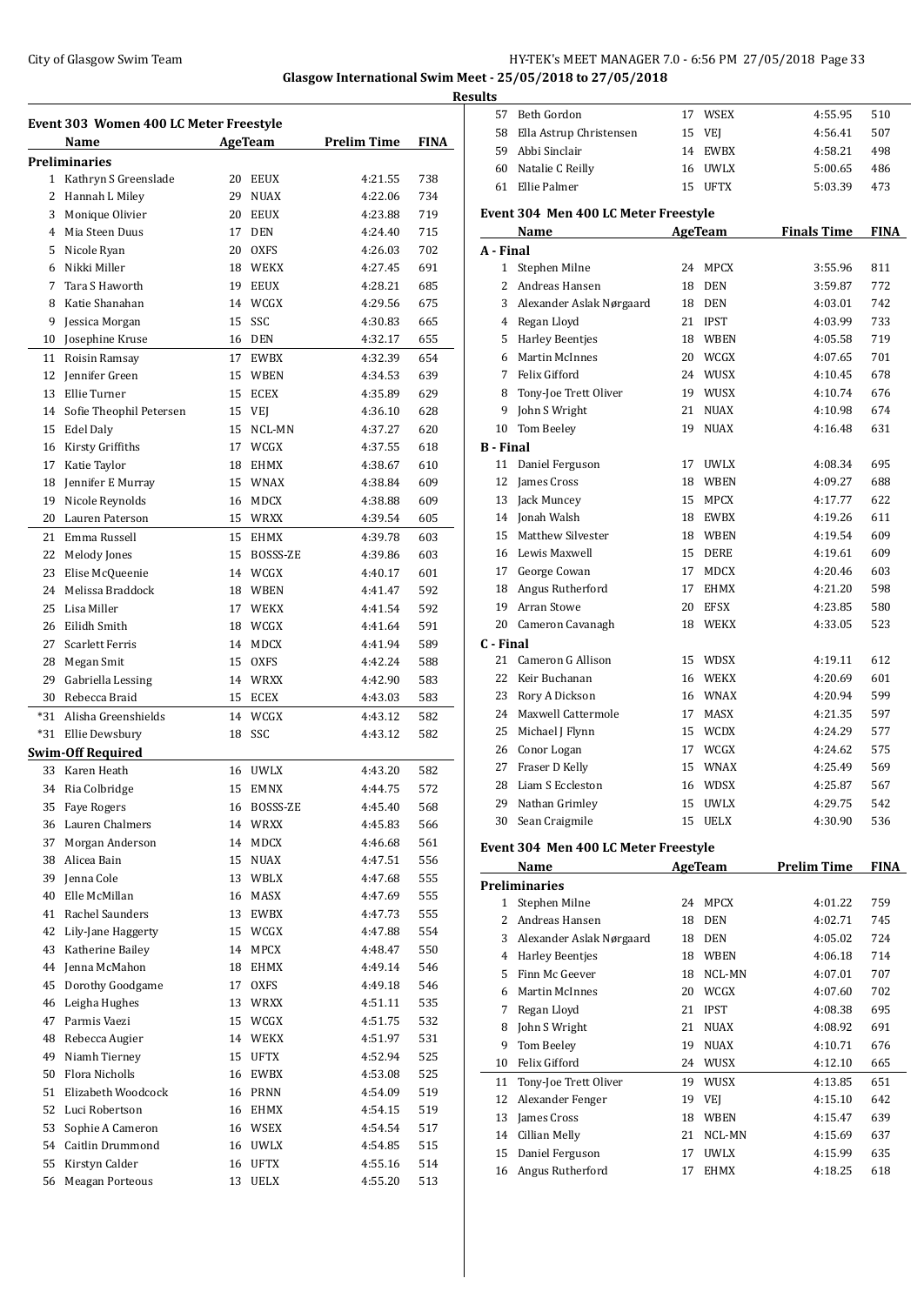## City of Glasgow Swim Team **HY-TEK's MEET MANAGER 7.0** - 6:56 PM 27/05/2018 Page 34 **Glasgow International Swim Meet - 25/05/2018 to 27/05/2018**

|           |                                                       |    |             |                    |             | <b>Results</b>          |
|-----------|-------------------------------------------------------|----|-------------|--------------------|-------------|-------------------------|
|           | Preliminaries  (Event 304 Men 400 LC Meter Freestyle) |    |             |                    |             | B - 1                   |
|           | Name                                                  |    | AgeTeam     | <b>Prelim Time</b> | FINA        | 1                       |
| 17        | Daniel Jenkins                                        | 17 | <b>OXFS</b> | 4:18.31            | 618         | 1                       |
|           | 18 Fraser Allison                                     |    | 18 EWBX     | 4:18.55            | 616         | $\mathbf{1}$            |
| 19        | Arran Stowe                                           |    | 20 EFSX     | 4:18.70            | 615         | $\mathbf{1}$            |
| 20        | Matthew Silvester                                     |    | 18 WBEN     | 4:18.72            | 615         | $\mathbf{1}$            |
|           | 21 Jack Muncey                                        |    | 15 MPCX     | 4:18.82            | 614         | 1                       |
| 22        | Cameron Cavanagh                                      |    | 18 WEKX     | 4:18.96            | 613         | $\mathbf{1}$            |
| 23        | Lewis Maxwell                                         |    | 15 DERE     | 4:19.70            | 608         | $\mathbf{1}$            |
| 24        | Joseph Mooney                                         |    | 21 NCL-MN   | 4:19.82            | 607         | $\mathbf{1}$            |
| 25        | George Cowan                                          | 17 | MDCX        | 4:20.67            | 601         | $\overline{c}$          |
|           | 26 Jonah Walsh                                        |    | 18 EWBX     | 4:20.88            | 600         | $\mathsf{C}$ - 1        |
| 27        | Lawrence Campbell                                     |    | 18 WCGX     | 4:22.28            | 590         | 2                       |
|           | 28 Cameron G Allison                                  |    | 15 WDSX     | 4:23.90            | 579         | $\overline{c}$          |
| 29        | Conor Logan                                           |    | 17 WCGX     | 4:23.94            | 579         | $\overline{c}$          |
| 30        | <b>Bradley Astles</b>                                 | 17 | <b>PRNN</b> | 4:24.09            | 578         | $\overline{c}$          |
| 31        | Sean Craigmile                                        |    | 15 UELX     | 4:24.28            | 577         | $\overline{\mathbf{c}}$ |
| 32        | Keir Buchanan                                         |    | 16 WEKX     | 4:25.09            | 572         | $\overline{a}$          |
| 33        | Liam S Eccleston                                      |    | 16 WDSX     | 4:25.34            | 570         | $\overline{c}$          |
|           | 34 Jack Green                                         |    | 18 MASX     | 4:25.86            | 567         | $\overline{c}$          |
| 35        | Fraser D Kelly                                        |    | 15 WNAX     | 4:26.19            | 565         | $\overline{c}$          |
| 36        | Rory A Dickson                                        |    | 16 WNAX     | 4:26.71            | 561         | 3                       |
| 37        | Michael J Flynn                                       |    | 15 WCDX     | 4:26.95            | 560         | <b>Eve</b>              |
| 38        | Nathan Grimley                                        |    | 15 UWLX     | 4:27.52            | 556         |                         |
| 39        | Maxwell Cattermole                                    | 17 | MASX        | 4:28.35            | 551         | Pre                     |
| 40        | Angus Nicol                                           |    | 17 WCGX     | 4:28.36            | 551         |                         |
| 41        | Lewis McKean                                          |    | 16 WAMX     | 4:28.65            | 549         |                         |
| 42        | Craig Yeardly                                         |    | 16 UFTX     | 4:28.70            | 549         |                         |
| 43        | Jonathan Christie                                     |    | 17 WRNX     | 4:29.57            | 544         |                         |
| 44        | Oliver Carter                                         |    | 18 ECEX     | 4:30.36            | 539         |                         |
| 45        | Cameron Bilsland                                      |    | 15 WHBX     | 4:30.70            | 537         |                         |
| 46        | Euan Houston                                          |    | 14 WRXX     | 4:31.84            | 530         |                         |
| 47        | Ryan Duncan                                           |    | 15 MASX     | 4:32.20            | 528         |                         |
| 48        | Jack Dalgety                                          |    | 16 MDCX     | 4:33.43            | 521         |                         |
| 49        | James Reilly                                          |    | 18 WEKX     | 4:33.57            | 520         | 1                       |
| 50        | Andrew Sutherland                                     |    | 15 WNAX     | 4:33.64            | 520         | $\mathbf{1}$            |
| 51        | Edward J Alsop                                        |    | 16 UELX     | 4:34.09            | 517         | 1                       |
| 52        | Finlay Wallace                                        | 15 | <b>MASX</b> | 4:34.49            | 515         |                         |
|           | 53 Evan J Clark                                       |    | 16 WNAX     | 4:34.58            | 514         | L,<br>$\mathbf{1}$      |
|           | 54 Matthew Torrance                                   |    | 16 UELX     | 4:36.92            | 501         |                         |
|           | 55 Kian McNelis                                       |    | 15 WIEX     | 4:37.79            | 497         | 1<br>1                  |
|           | 56 Fraser Collier                                     |    | 17 WSEX     | 4:42.03            | 475         | $\mathbf{1}$            |
|           | *57 Lewis McCulloch                                   |    | 18 WIEX     | 4:42.62            | 472         |                         |
|           | *57 Jamie Cordes                                      |    | 17 GAWE     | 4:42.62            | 472         | 1                       |
|           | 59 Scott Muirden                                      |    | 16 EHMX     | 4:49.00            | 441         | 1<br>2                  |
|           | Event 305 Women 100 LC Meter Backstroke               |    |             |                    |             | $\overline{c}$          |
|           | Name                                                  |    | AgeTeam     | <b>Finals Time</b> | <b>FINA</b> | $\overline{c}$          |
| A - Final |                                                       |    |             |                    |             | 2                       |
|           |                                                       |    |             |                    |             |                         |

|           | name              |    | ngcicam     | т пиагэ типге | .   |
|-----------|-------------------|----|-------------|---------------|-----|
| A - Final |                   |    |             |               |     |
|           | Cassie Wild       | 18 | <b>WUSX</b> | 1:02.60       | 800 |
| 2         | Karoline Sørensen | 16 | <b>DEN</b>  | 1:03.99       | 749 |
| 3         | Ellis J Shiels    | 16 | <b>WMBX</b> | 1:04.62       | 727 |
| 4         | Sofie Hansen      | 16 | DEN         | 1:05.08       | 712 |
| 5         | Emily Grant       | 21 | <b>WUSX</b> | 1:05.11       | 711 |
| 6         | Morven Lister     | 15 | <b>ECEX</b> | 1:05.61       | 695 |
| 7         | Niamh Page        | 16 | <b>NEWE</b> | 1:05.83       | 688 |
| 8         | Ellie Turner      | 15 | <b>ECEX</b> | 1:05.86       | 687 |
| 9         | Serena Iheagwaram | 16 | <b>WCGX</b> | 1:06.09       | 680 |
| 10        | Robyn Crawford    | 19 | <b>WCGX</b> | 1:06.67       | 662 |
|           |                   |    |             |               |     |

| <b>B</b> - Final |                                         |    |                |                    |             |
|------------------|-----------------------------------------|----|----------------|--------------------|-------------|
| 11               | <b>Iessica Damen</b>                    |    | 18 EWBX        | 1:06.02            | 682         |
| 12               | Elizabeth Wafer                         | 16 | <b>PRNN</b>    | 1:06.10            | 679         |
|                  | 13 Caitlin Duffy                        |    | 18 WSEX        | 1:06.39            | 670         |
|                  | 14 Katie Shanahan                       |    | 14 WCGX        | 1:06.48            | 668         |
|                  | 15 Ava A Simpson                        |    | 15 WDSX        | 1:06.78            | 659         |
|                  | 16 Annabel McCrory                      |    | 15 DERE        | 1:06.87            | 656         |
|                  | 17 Niamh Ritchie                        | 18 | EWBX           | 1:07.01            | 652         |
|                  | 18 Erika Coupek                         | 16 | <b>EHMX</b>    | 1:07.80            | 629         |
|                  | 19 Molly Young                          | 17 | WCGX           | 1:08.34            | 615         |
|                  | 20 Emma Scully                          | 17 | WCGX           | 1:08.59            | 608         |
|                  |                                         |    |                |                    |             |
| C - Final<br>21  | Rachel Saunders                         | 13 | EWBX           | 1:07.49            | 638         |
| 22               |                                         |    |                |                    |             |
|                  | Niamh A Green                           |    | 14 WDSX        | 1:07.88            | 627         |
|                  | 23 Caitlyn Dodds                        |    | 16 EFSX        | 1:08.12            | 621         |
|                  | 24 Delphine Little                      |    | 15 OXFS        | 1:08.13            | 620         |
|                  | 25 Alice Meldrum                        |    | 16 WEKX        | 1:09.54            | 583         |
|                  | 26 Victoria McCormick                   |    | 15 WSEX        | 1:09.65            | 581         |
|                  | 27 Lucy J Lucas                         |    | 15 UELX        | 1:09.67            | 580         |
| 28               | Rachel E Gillespie                      |    | 16 WMBX        | 1:09.75            | 578         |
| 29               | Rachael A Grant                         | 15 | <b>WNAX</b>    | 1:10.78            | 553         |
| 30               | Abbi Sinclair                           |    | 14 EWBX        | 1:12.42            | 516         |
|                  | Event 305 Women 100 LC Meter Backstroke |    |                |                    |             |
|                  | Name                                    |    | <b>AgeTeam</b> | <b>Prelim Time</b> | <b>FINA</b> |
|                  |                                         |    |                |                    |             |
| 1                | <b>Preliminaries</b><br>Cassie Wild     |    |                |                    |             |
|                  |                                         | 18 | WUSX           | 1:03.92            | 751         |
|                  | 2 Emily Grant                           | 21 | WUSX           | 1:04.62            | 727         |
|                  | 3 Ellis J Shiels                        |    | 16 WMBX        | 1:04.97            | 715         |
|                  | 4 Karoline Sørensen                     |    | 16 DEN         | 1:05.09            | 711         |
| 5                | Sofie Hansen                            |    | 16 DEN         | 1:05.70            | 692         |
| 6                | Robyn Crawford                          |    | 19 WCGX        | 1:05.95            | 684         |
| 7                | Niamh Page                              | 16 | <b>NEWE</b>    | 1:06.22            | 676         |
| 8                | Morven Lister                           | 15 | <b>ECEX</b>    | 1:06.38            | 671         |
| 9                | Serena Iheagwaram                       | 16 | WCGX           | 1:06.63            | 663         |
| 10               | Ellie Turner                            | 15 | <b>ECEX</b>    | 1:06.67            | 662         |
| 11               | Elizabeth Wafer                         | 16 | <b>PRNN</b>    | 1:07.22            | 646         |
| 12               | <b>Caitlin Duffy</b>                    | 18 | <b>WSEX</b>    | 1:07.24            | 645         |
| 13               | Ava A Simpson                           |    | 15 WDSX        | 1:07.33            | 643         |
| 14               | Niamh Ritchie                           | 18 | EWBX           | 1:07.60            | 635         |
| 15               | Erika Coupek                            | 16 | EHMX           | 1:07.61            | 635         |
| 16               | Jessica Damen                           | 18 | <b>EWBX</b>    | 1:07.63            | 634         |
| 17               | Annabel McCrory                         | 15 | DERE           | 1:07.71            | 632         |
| 18               | Jane Brown                              | 18 | <b>NEWE</b>    | 1:08.01            | 624         |
| 19               | Emma Scully                             | 17 | WCGX           | 1:08.03            | 623         |
| 20               | Katie Shanahan                          | 14 | WCGX           | 1:08.04            | 623         |
| 21               | Molly Young                             | 17 | WCGX           | 1:08.24            | 617         |
| 22               | Delphine Little                         | 15 | OXFS           | 1:08.42            | 612         |
| 23               | Niamh A Green                           | 14 | WDSX           | 1:08.65            | 606         |
| 24               | Rachel Saunders                         | 13 | <b>EWBX</b>    | 1:08.78            | 603         |
| 25               | Lucy J Lucas                            | 15 | UELX           | 1:09.21            | 592         |
| 26               | Victoria McCormick                      | 15 | WSEX           | 1:09.46            | 585         |
| 27               | Rachel E Gillespie                      | 16 | WMBX           | 1:09.48            | 585         |
|                  |                                         |    |                |                    |             |
| 28               | Katie Taylor                            | 18 | EHMX           | 1:09.64            | 581         |
| 29               | Kirsten Barrett                         | 17 | <b>WDDX</b>    | 1:09.81            | 577         |
| 30               | Nicola Lees                             | 17 | <b>UWLX</b>    | 1:09.85            | 576         |
| 31               | Caitlyn Dodds                           | 16 | EFSX           | 1:09.95            | 573         |
| 32               | Abbi Sinclair                           | 14 | EWBX           | 1:09.99            | 572         |
| 33               | Rachael A Grant                         | 15 | WNAX           | 1:10.00            | 572         |
| 34               | Alice Meldrum                           | 16 | WEKX           | 1:10.02            | 571         |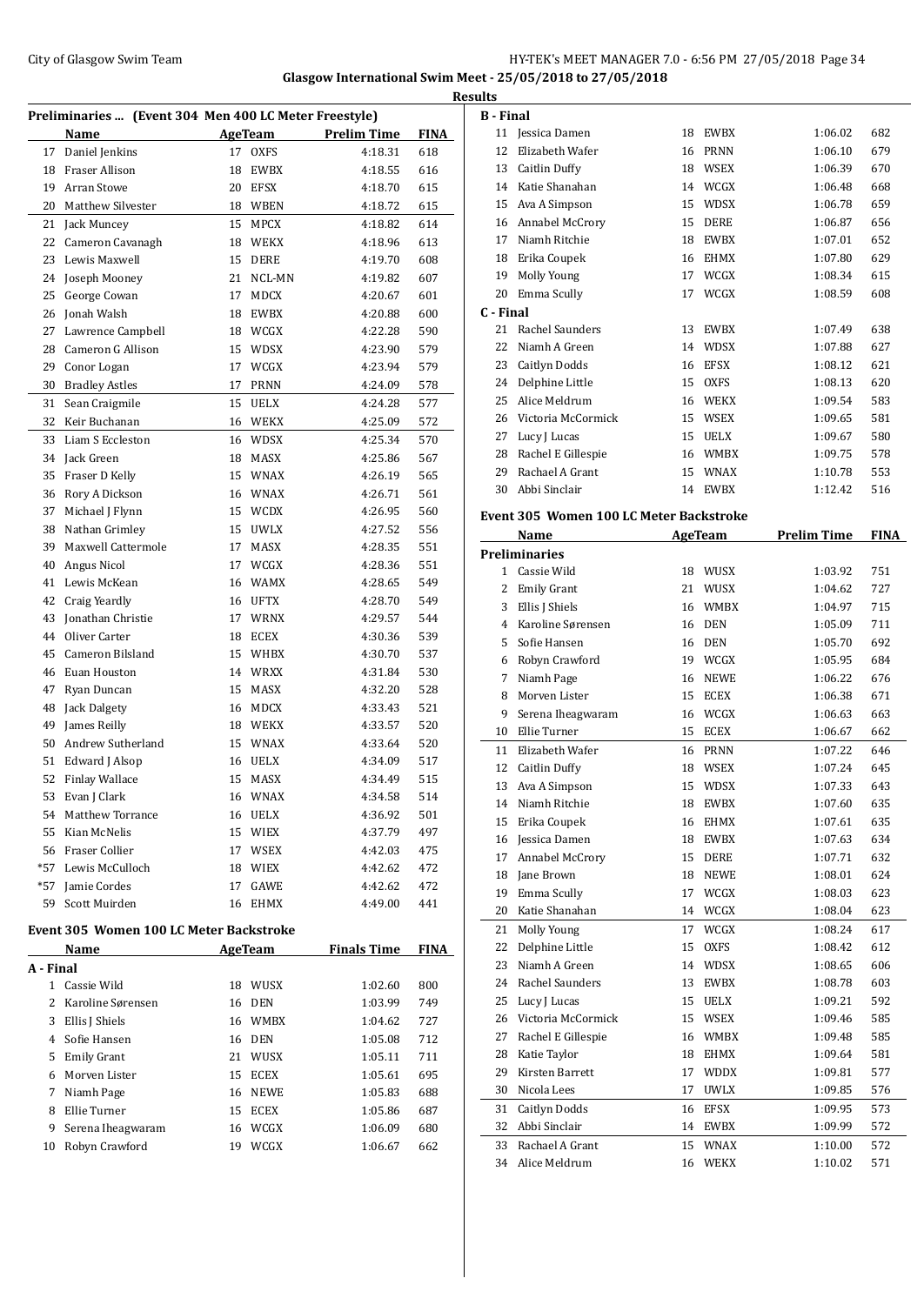## City of Glasgow Swim Team Team Feam Fermi Management City of Glasgow Swim Team Fermi Management City of Glasgow Swim Team Fermi Management City of Glasgow Swim Team Fermi Management City of Glasgow Swim Team Fermi Manageme **Glasgow International Swim Meet - 25/05/2018 to 27/05/2018**

|                  |                                                          |    |                 |                    |             | <b>Results</b>      |
|------------------|----------------------------------------------------------|----|-----------------|--------------------|-------------|---------------------|
|                  | Preliminaries  (Event 305 Women 100 LC Meter Backstroke) |    |                 |                    |             | C - I               |
|                  | Name                                                     |    | AgeTeam         | <b>Prelim Time</b> | <b>FINA</b> | 2                   |
| 35               | <b>Emily Clough</b>                                      |    | 23 WGUX         | 1:10.14            | 568         | 2                   |
| 36               | Natalie Jones                                            |    | 14 EWBX         | 1:10.19            | 567         | $\overline{c}$      |
| 37               | Sophie A Cameron                                         |    | 16 WSEX         | 1:10.28            | 565         | $\overline{c}$      |
| 38               | Morgan Anderson                                          |    | 14 MDCX         | 1:10.54            | 559         | $\overline{c}$      |
| 39               | Dorothy Goodgame                                         | 17 | <b>OXFS</b>     | 1:10.57            | 558         | $\overline{c}$      |
| 40               | Alexandra Murray                                         | 15 | EWBX            | 1:10.80            | 553         | $\overline{c}$      |
| 41               | Elise Fitzgerald                                         | 15 | <b>WEKX</b>     | 1:10.83            | 552         | $\overline{c}$      |
| 42               | Abbie Wyatt                                              | 15 | SSC             | 1:10.87            | 551         | $\overline{2}$      |
| 43               | Lilly Wallwork                                           | 15 | SSC             | 1:11.10            | 546         | Eve                 |
| 44               | Georgia M Knox                                           |    | 15 WCDX         | 1:11.24            | 543         |                     |
| 45               | <b>Scarlett Ferris</b>                                   |    | 14 MDCX         | 1:11.41            | 539         | Pre                 |
| 46               | Lauren M Anderson                                        |    | 13 WDSX         | 1:11.60            | 534         |                     |
| 47               | Laura Murray                                             |    | 14 WSWX         | 1:11.82            | 529         |                     |
| 48               | Drew McKenzie                                            |    | 13 UWLX         | 1:12.00            | 525         |                     |
| *49              | Sarah Coffey                                             |    | 14 UFTX         | 1:12.03            | 525         |                     |
| *49              | Katrin Rough                                             | 17 | MPCX            | 1:12.03            | 525         |                     |
| 51               | Tiana Porter                                             | 16 | <b>OXFS</b>     | 1:12.21            | 521         |                     |
| 52               | Erin Cruickshank                                         |    | 14 UFTX         | 1:12.26            | 520         |                     |
| 53               | Maria Cabrelli                                           | 15 | MDCX            | 1:12.42            | 516         |                     |
| 54               | Skye Mulholland                                          |    | 14 WEKX         | 1:12.69            | 511         |                     |
| 55               | <b>Kate Forster</b>                                      | 15 | SSC             | 1:12.70            | 510         |                     |
| 56               | Keira Stericker                                          |    | 14 WSEX         | 1:12.76            | 509         | 1                   |
| 57               | Paria Vaezi                                              |    | 15 WCGX         | 1:13.35            | 497         | 1                   |
| 58               | Blythe Brown                                             |    | 15 MASX         | 1:13.44            | 495         | 1                   |
| 59               | Abbie Armstrong                                          |    | 13 MDCX         | 1:13.68            | 490         | 1                   |
| 60               | Emma De Wet                                              |    | 13 UWLX         | 1:13.72            | 490         | 1                   |
| 61               | Alice Knight                                             |    | 14 UFTX         | 1:13.80            | 488         | 1                   |
| 62               | Caitlin Drummond                                         |    | 16 UWLX         | 1:13.85            | 487         | 1                   |
| 63               | Louise Bradley                                           |    | 15 WRNX         | 1:14.11            | 482         | 1                   |
| 64               | Levi Wilson                                              |    | 16 ECEX         | 1:14.56            | 473         | 1                   |
| 65               | Hollie Miller                                            |    | 18 WHBX         | 1:15.03            | 464         | 1                   |
| 66               | Eve Mair                                                 |    | 14 WNAX         | 1:15.11            | 463         | $\overline{c}$      |
| 67               | Katie Tulloch                                            |    | 16 USAX         | 1:15.25            | 460         | $\overline{c}$      |
| ---              | Elaine Murray                                            | 15 | <b>NBHX</b>     | DQ                 |             | $\overline{c}$      |
|                  |                                                          |    |                 |                    |             | $\overline{c}$      |
|                  | Event 306 Men 100 LC Meter Backstroke<br><b>Name</b>     |    | AgeTeam         | <b>Finals Time</b> | <b>FINA</b> | $\overline{2}$      |
| A - Final        |                                                          |    |                 |                    |             | 2<br>$\overline{c}$ |
| $\mathbf{1}$     | Martyn Walton                                            |    | 21 WUSX         | 56.04              | 792         | 2                   |
| 2                | Craig McNally                                            |    | 26 WCGX         | 56.37              | 778         | $\overline{c}$      |
| 3                | Oliver Fitt                                              |    | 19 WUSX         | 56.90              | 756         | *2                  |
| $\overline{4}$   | Scott Gibson                                             |    | 18 WEKX         | 56.97              | 753         | *2                  |
| 5                | Stephen Milne                                            |    | 24 MPCX         | 57.15              |             |                     |
| 6                | Joe Watt                                                 |    | 18 WCGX         | 58.68              | 746<br>689  | 3                   |
|                  | Chris McColm                                             |    | 21 EEUX         | 59.00              |             | 3                   |
| 7                |                                                          |    |                 |                    | 678         | 3                   |
| 8<br>9           | Keir Edgar                                               | 17 | <b>UFTX</b>     | 59.50              | 661         | 3                   |
|                  | Ryan Robertson<br>Oliver O'Halleron                      |    | 16 WCGX<br>DERE | 59.64              | 657         | 3                   |
| 10               |                                                          | 18 |                 | 59.81              | 651         | 3                   |
| <b>B</b> - Final |                                                          |    |                 |                    |             | 3                   |
| 11               | Daniel Jenkins                                           | 17 | <b>OXFS</b>     | 59.38              | 665         | 3                   |
| 12               | Nicholas Skelton                                         | 15 | <b>OXFS</b>     | 59.59              | 658         | 3                   |
| 13               | Lucas Bruun Strøbek                                      | 17 | <b>DEN</b>      | 1:00.46            | 630         | 4                   |
|                  | 14 Arthur Dalén Ellegaard                                | 17 | <b>DEN</b>      | 1:00.48            | 630         | 4                   |
|                  | 15 Calum Chittleburgh                                    | 17 | <b>EWBX</b>     | 1:00.68            | 623         | 4                   |
| 16               | <b>Billy Dewhurst</b>                                    | 17 | PRNN            | 1:01.09            | 611         | 4                   |
| 17               | <b>Conor Massey</b>                                      |    | 16 WCGX         | 1:01.14            | 609         | 4                   |
| 18               | Luke Wilby                                               | 18 | <b>OXFS</b>     | 1:01.32            | 604         | *4                  |
| 19               | Jack Muncey                                              | 15 | <b>MPCX</b>     | 1:02.54            | 569         | *4                  |
| 20               | Liam McLaughlin                                          | 16 | EWBX            | 1:06.16            | 481         |                     |

| C - Final |                                              |    |                |                    |      |
|-----------|----------------------------------------------|----|----------------|--------------------|------|
| 21        | Aaron Beckford                               | 16 | DERE           | 1:01.49            | 599  |
| 22        | Owen P McBurnie                              | 15 | WDSX           | 1:01.65            | 594  |
| 23        | Fraser Wilson                                | 16 | <b>EMNX</b>    | 1:02.57            | 569  |
| 24        | Adam Young                                   | 15 | <b>MDCX</b>    | 1:03.00            | 557  |
| 25        | Thomas Hill                                  | 16 | SSC            | 1:03.70            | 539  |
| 26        | Elliot Millar                                | 15 | <b>UFTX</b>    | 1:03.72            | 538  |
| 27        | Alexander Dillon                             | 15 | SSC            | 1:04.60            | 517  |
| 28        | Aidan Brown                                  | 16 | BOSSS-ZE       | 1:04.82            | 511  |
| 29        | Sean Craigmile                               | 15 | <b>UELX</b>    | 1:05.74            | 490  |
|           | <b>Event 306 Men 100 LC Meter Backstroke</b> |    |                |                    |      |
|           | Name                                         |    | <b>AgeTeam</b> | <b>Prelim Time</b> | FINA |
|           | <b>Preliminaries</b>                         |    |                |                    |      |
|           | 1 Conor Ferguson                             | 19 | NCD-LE         | 55.59              | 811  |
| 2         | Oliver Fitt                                  | 19 | WUSX           | 57.20              | 744  |
| 3         | Rory Mc Evoy                                 | 20 | NCD-LE         | 57.42              | 736  |
| 4         | Stephen Milne                                | 24 | <b>MPCX</b>    | 58.09              | 711  |
| 5         | Craig McNally                                | 26 | WCGX           | 58.20              | 707  |
| 6         | Scott Gibson                                 | 18 | <b>WEKX</b>    | 58.32              | 702  |
| 7         | Martyn Walton                                | 21 | WUSX           | 58.92              | 681  |
| 8         | Angus Barr                                   | 20 | WUSX           | 59.31              | 668  |
| 9         | Joe Watt                                     | 18 | WCGX           | 59.37              | 666  |
| 10        | Seán Scannell                                | 16 | NCD-LE         | 59.79              | 652  |
| 11        | Chris McColm                                 | 21 | <b>EEUX</b>    | 59.98              | 645  |
|           |                                              |    |                |                    |      |
| 12        | Ryan Robertson                               | 16 | WCGX           | 1:00.02            | 644  |
| 13        | Oliver O'Halleron                            | 18 | DERE           | 1:00.07            | 643  |
| 14        | Keir Edgar                                   | 17 | <b>UFTX</b>    | 1:00.20            | 638  |
| 15        | Arthur Dalén Ellegaard                       | 17 | DEN            | 1:00.44            | 631  |
| 16        | Nicholas Skelton                             | 15 | <b>OXFS</b>    | 1:00.45            | 631  |
| 17        | <b>Billy Dewhurst</b>                        | 17 | <b>PRNN</b>    | 1:00.54            | 628  |
| 18        | Daniel Jenkins                               | 17 | <b>OXFS</b>    | 1:00.96            | 615  |
| 19        | Lucas Bruun Strøbek                          | 17 | <b>DEN</b>     | 1:01.22            | 607  |
| 20        | <b>Conor Massey</b>                          | 16 | WCGX           | 1:01.51            | 598  |
| 21        | Calum Chittleburgh                           | 17 | <b>EWBX</b>    | 1:01.75            | 592  |
| 22        | Luke Wilby                                   | 18 | <b>OXFS</b>    | 1:01.79            | 590  |
| 23        | Liam McLaughlin                              | 16 | EWBX           | 1:01.93            | 586  |
| 24        | Jack Muncey                                  | 15 | <b>MPCX</b>    | 1:02.07            | 582  |
| 25        | Iain Lovie                                   | 17 | <b>NBHX</b>    | 1:02.31            | 576  |
|           | 26 Kyle Pate                                 |    | 19 WUSX        | 1:02.46            | 572  |
| 27        | Christopher Motha                            | 18 | OXFS           | 1:02.60            | 568  |
| 28        | Adam Young                                   | 15 | MDCX           | 1:02.72            | 564  |
| *29       | Owen P McBurnie                              | 15 | WDSX           | 1:02.76            | 563  |
| *29       | Fraser Wilson                                | 16 | EMNX           | 1:02.76            | 563  |
| 31        | Aaron Beckford                               | 16 | DERE           | 1:02.77            | 563  |
| 32        | Ryan Brown                                   | 20 | WCGX           | 1:03.09            | 555  |
| 33        | Marc Elrick                                  | 19 | WCGX           | 1:03.42            | 546  |
| 34        | <b>Stuart Crawford</b>                       | 20 | WGUX           | 1:03.82            | 536  |
| 35        | Aidan Brown                                  | 16 | BOSSS-ZE       | 1:03.98            | 532  |
| 36        | Thomas Hill                                  | 16 | SSC            | 1:04.30            | 524  |
| 37        | Charlie Smith                                | 20 | UELX           | 1:04.37            | 522  |
|           | 38 Cameron A Finlayson                       | 20 | EEUX           | 1:04.40            | 521  |
| 39        | Sean Craigmile                               | 15 | <b>UELX</b>    | 1:04.42            | 521  |
| 40        | <b>Thomas Coates</b>                         | 15 | <b>UWLX</b>    | 1:04.75            | 513  |
| 41        | Elliot Millar                                | 15 | <b>UFTX</b>    | 1:04.78            | 512  |
| 42        | Kerr B Martin                                | 15 | <b>WCDX</b>    | 1:04.78            | 512  |
| 43        | Alexander Dillon                             | 15 | SSC            | 1:04.88            | 510  |
| 44        | Craig Yeardly                                | 16 | <b>UFTX</b>    | 1:04.98            | 508  |
| $*45$     | Logan Eason                                  | 17 | WSWX           | 1:05.03            | 506  |
| *45       | Josh Broadfoot                               | 17 | WEKX           | 1:05.03            | 506  |
|           |                                              |    |                |                    |      |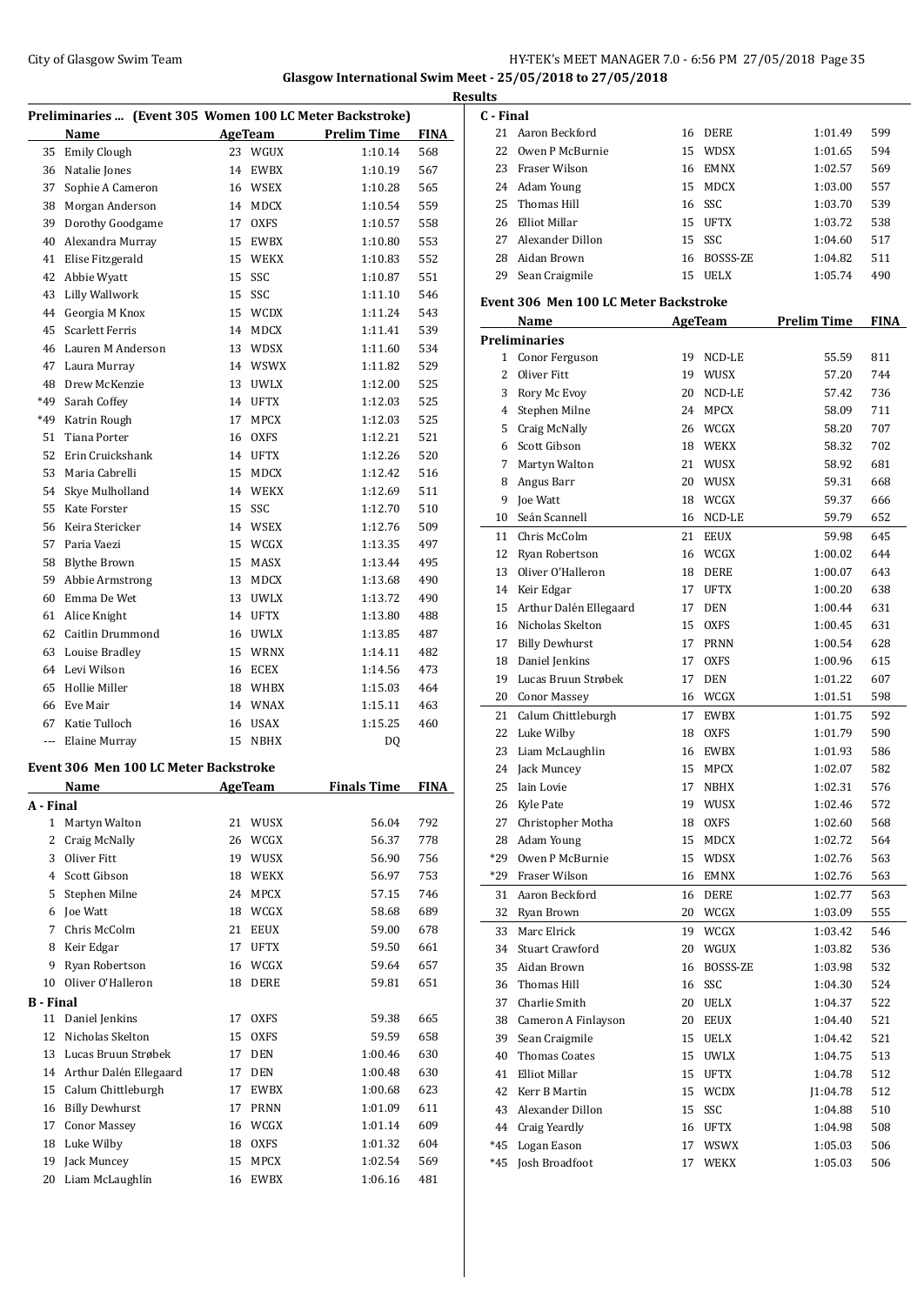## City of Glasgow Swim Team **HY-TEK's MEET MANAGER 7.0 - 6:56 PM 27/05/2018** Page 36 **Glasgow International Swim Meet - 25/05/2018 to 27/05/2018**

|                      | Preliminaries  (Event 306 Men 100 LC Meter Backstroke) |          |                |                    |             |
|----------------------|--------------------------------------------------------|----------|----------------|--------------------|-------------|
|                      | Name                                                   |          | AgeTeam        | <b>Prelim Time</b> | <b>FINA</b> |
| 47                   | Kerr Lumsden                                           |          | 15 MMHX        | 1:05.13            | 504         |
| 48                   | Joe McCallion                                          | 17       | <b>WIEX</b>    | 1:05.19            | 503         |
| 49                   | Jake Kirkham                                           | 14       | <b>UFTX</b>    | 1:05.24            | 502         |
|                      |                                                        |          | <b>EMNX</b>    | 1:05.30            |             |
| 50<br>51             | Jamie Ferguson<br>Sam Glass                            | 15       | <b>EWBX</b>    |                    | 500<br>499  |
|                      |                                                        | 14       |                | 1:05.34            |             |
| 52                   | Carl Barrett                                           | 17       | <b>WDDX</b>    | 1:05.56            | 494         |
| 53                   | Liam Harkin<br>Euan W McDonald                         | 16       | UFTX           | 1:06.32            | 477         |
| 54                   |                                                        | 16       | WCDX           | 1:06.33            | 477         |
| 55                   | Johann Fawcett                                         | 16       | WRNX           | 1:06.45            | 475         |
| 56                   | Rory Young                                             |          | 16 EHMX        | 1:06.71            | 469         |
| 57                   | <b>Finlay Saunders</b>                                 |          | 17 EHMX        | 1:06.86            | 466         |
| 58                   | Craig Mellon                                           |          | 16 UELX        | 1:06.88            | 465         |
| 59                   | Euan Gumbrell                                          | 17       | WCGX           | 1:06.92            | 465         |
| 60                   | Jack Dalgety                                           | 16       | <b>MDCX</b>    | 1:06.97            | 464         |
| 61                   | Andrew W Wicks                                         | 19       | <b>EEUX</b>    | 1:07.04            | 462         |
| 62                   | Ryan Ferguson                                          | 17       | <b>UFTX</b>    | 1:07.09            | 461         |
| 63                   | Lewis Baillie                                          | 18       | <b>MDCX</b>    | 1:07.19            | 459         |
| 64                   | Angus Harrold                                          | 16       | <b>USAX</b>    | 1:07.22            | 458         |
| 65                   | Struan Kingdom                                         |          | 16 WRXX        | 1:07.38            | 455         |
| 66                   | Yasin Onal                                             | 16       | UWLX           | 1:07.70            | 449         |
| 67                   | Ethan Brown                                            | 15       | MASX           | 1:07.72            | 448         |
| 68                   | Jack Wales                                             |          | 16 WCGX        | 1:08.28            | 437         |
| 69                   | Cameron Leckie                                         | 15       | WHBX           | 1:08.56            | 432         |
| 70                   | Euan Dunse                                             |          | 14 UWLX        | 1:08.85            | 427         |
| 71                   | Euan Houston                                           |          | 14 WRXX        | 1:09.36            | 417         |
| 72                   | Callum Warnock                                         | 17       | WBLX           | 1:10.02            | 406         |
| 73                   | Aedan Berry                                            | 21       | WGUX           | 1:10.21            | 402         |
| $\scriptstyle\cdots$ | Jake Conaghan                                          | 16       | WCGX           | DQ                 |             |
|                      | Event 307 Women 200 LC Meter Breaststroke              |          |                |                    |             |
|                      |                                                        |          |                | <b>Finals Time</b> | <b>FINA</b> |
|                      | Name                                                   |          | <b>AgeTeam</b> |                    |             |
| A - Final<br>1       | Orla L Adams                                           | 23       |                |                    | 782         |
| 2                    |                                                        |          | NUAX           | 2:30.97            |             |
| 3                    | Hannah L Miley<br>Kara A Hanlon                        | 29<br>21 | NUAX           | 2:31.17<br>2:31.42 | 779         |
|                      |                                                        |          | <b>EEUX</b>    |                    | 775         |
| 4                    | Thea Blomsterberg                                      | 16       | DEN            | 2:32.03            | 766         |
| 5                    | Katie A Robertson                                      | 17       | <b>WSEX</b>    | 2:32.63            | 757         |
| 6                    | Rachel Taylor                                          | 18       | <b>NEWE</b>    | 2:33.62            | 742         |
| 7                    | Clara Rybak-Andersen                                   | 15       | <b>DEN</b>     | 2:34.02            | 736         |
| 8                    | Natalie Coogans                                        | 21       | WUSX           | 2:40.50            | 651         |
| 9                    | Mia Steen Duus                                         | 17       | DEN            | 2:40.56            | 650         |
| 10                   | Danielle Gilbert                                       | 20       | DERE           | 2:40.65            | 649         |
| <b>B</b> - Final     |                                                        |          |                |                    |             |
| 11                   | Yvonne Brown                                           | 16       | <b>WEKX</b>    | 2:37.20            | 692         |
| 12                   | Emma Chittleburgh                                      | 20       | <b>NUAX</b>    | 2:40.65            | 649         |
| 13                   | Lucy Ross                                              | 16       | <b>WEKX</b>    | 2:41.41            | 640         |
| 14                   | Katie L MacKenzie                                      |          | 18 WCGX        | 2:41.54            | 638         |
| 15                   | Jennifer Green                                         | 15       | WBEN           | 2:43.55            | 615         |
| 16                   | Laura Fogh                                             | 15       | <b>DEN</b>     | 2:43.56            | 615         |

 Kelly L Wetteland 14 PA-SE 2:43.86 611 Saskia Wade 13 WCGX 2:49.77 550 Nicole Reynolds 16 MDCX 2:50.31 544 Emma Scully 17 WCGX 2:51.77 531

 Sarah March 16 GAWE 2:49.02 557 Megan Ruddy 15 WEKX 2:50.21 545 Jenny Galloway 15 EWBX 2:50.32 544 Cara Johnston 14 EWBX 2:54.06 510 Yasmin Ali 14 EWBX 2:54.59 505

**C - Final**

| <b>Results</b> |          |                                           |    |                    |                    |             |
|----------------|----------|-------------------------------------------|----|--------------------|--------------------|-------------|
|                |          | 26 Elaine Murray                          |    | 15 NBHX            | 2:55.52            | 497         |
|                | 27       | Imogen Collins                            |    | 14 WBLX            | 2:55.57            | 497         |
|                |          | 28 Katy Adkins                            |    | 16 SSC             | 2:56.07            | 493         |
|                | 29       | Martha Reeves                             |    | 13 MMLX            | 2:59.41            | 466         |
|                | ---      | Lucy Trotter                              |    | 14 EWBX            | DQ                 |             |
|                |          | Event 307 Women 200 LC Meter Breaststroke |    |                    |                    |             |
|                |          | Name                                      |    | AgeTeam            | <b>Prelim Time</b> | <b>FINA</b> |
|                |          | <b>Preliminaries</b>                      |    |                    |                    |             |
|                | 1        | Orla L Adams                              | 23 | <b>NUAX</b>        | 2:32.27            | 762         |
|                | 2        | Thea Blomsterberg                         |    | 16 DEN             | 2:32.38            | 760         |
|                |          | 3 Hannah L Miley                          | 29 | <b>NUAX</b>        | 2:34.14            | 735         |
|                |          | 4 Rachel Taylor                           |    | 18 NEWE            | 2:34.16            | 734         |
|                |          | 5 Kara A Hanlon                           |    | 21 EEUX            | 2:34.24            | 733         |
|                |          | 6 Clara Rybak-Andersen                    |    | 15 DEN             | 2:35.75            | 712         |
|                |          | 7 Katie A Robertson                       |    | 17 WSEX            | 2:36.72            | 699         |
|                |          | 8 Niamh Coyne                             | 17 | NCD-LE             | 2:37.04            | 695         |
|                | 9        | Mia Steen Duus                            | 17 | <b>DEN</b>         | 2:37.41            | 690         |
|                | 10       | Danielle Gilbert                          | 20 | DERE               | 2:39.90            | 658         |
|                |          | 11 Natalie Coogans                        |    | 21 WUSX            | 2:41.05            | 644         |
|                | 12       | Emma Chittleburgh                         |    | 20 NUAX            | 2:41.13            | 643         |
|                | 13       | Yvonne Brown                              |    | 16 WEKX            | 2:41.27            | 641         |
|                |          | 14 Katie L MacKenzie                      |    | 18 WCGX            | 2:43.26            | 618         |
|                | 15       | Lucy Ross                                 |    | 16 WEKX            | 2:43.50            | 615         |
|                | 16       | Josephine Kruse                           |    | 16 DEN             | 2:43.63            | 614         |
|                | 17       | Ellen Nielsen                             |    | 17 DEN             | 2:43.69            | 613         |
|                |          | 18 Laura Fogh                             |    | 15 DEN             | 2:43.86            | 611         |
|                | 19       | Jessica Morgan                            | 15 | SSC                | 2:46.82            | 579         |
|                | 20       | Kelly L Wetteland                         |    | 14 PA-SE           | 2:46.98            | 578         |
|                | 21       | Emma Scully                               |    | 17 WCGX            | 2:49.06            | 557         |
|                | 22       | Jennifer Green                            |    | 15 WBEN            | 2:49.40            | 553         |
|                | 23       | Saskia Wade                               |    | 13 WCGX            | 2:49.77            | 550         |
|                | 24       | Nicole Reynolds                           | 16 | MDCX               | 2:49.98            | 548         |
|                | 25       | Lucy Trotter                              |    | 14 EWBX            | 2:51.22            | 536         |
|                | 26       | Megan Ruddy                               |    | 15 WEKX            | 2:52.20            | 527         |
|                | 27       | Sofie Theophil Petersen                   |    | 15 VEJ             | 2:52.80            | 521         |
|                | 28       | Sarah March                               | 16 | <b>GAWE</b>        | 2:52.93            | 520         |
|                | 29       | Alice Knight                              |    | 14 UFTX            | 2:53.06            | 519         |
|                | 30       | Eilidh Smith                              | 18 | WCGX               | 2:54.03            | 510         |
|                | 31       | Kirsty Peng                               | 16 | ${\rm EWBX}$       | 2:54.39            | 507         |
|                | 32       | Jenny Galloway                            | 15 | EWBX               | 2:55.02            | 502         |
|                | 33       | Yasmin Ali                                | 14 | EWBX               | 2:55.05            | 501         |
|                | 34       | Emma McPartland                           | 15 | MPCX               | 2:55.43            | 498         |
|                | 35       | Cara Johnston                             |    | 14 EWBX            | 2:55.67            | 496         |
|                | 36       | Martha Reeves                             |    | 13 MMLX            | 2:55.74            | 495         |
|                | 37       | Joanna Rae                                | 17 | ECEX               | 2:55.81            | 495         |
|                | 38       | Imogen Collins                            |    | 14 WBLX            | 2:56.36            | 490         |
|                | 39       | Molly Young                               |    | 17 WCGX            | 2:56.44            | 490         |
|                | 40       | Elaine Murray                             | 15 | <b>NBHX</b>        | 2:56.63            | 488         |
|                | 41       | <b>Katy Adkins</b>                        |    | 16 SSC             | 2:57.33            | 482         |
|                | 42       | Zoe Price                                 |    | 16 GAWE            | 2:57.73            | 479         |
|                | 43       | Fearne Crighton                           | 13 | MPCX               | 2:57.82            | 478         |
|                | 44<br>45 | Ria Colbridge<br>Rachel Saunders          |    | 15 EMNX<br>13 EWBX | 2:57.94            | 477         |
|                | 46       | Molly Cannon                              |    | 14 WIEX            | 2:58.28<br>2:58.30 | 475<br>474  |
|                | 47       | Abbi Sinclair                             |    | 14 EWBX            | 2:58.33            | 474         |
|                |          | 48 Anna Colston                           |    | 15 UFTX            | 2:58.47            | 473         |
|                | 49       | Anna Mackay                               |    | 18 EWBX            | 2:58.76            | 471         |
|                | 50       | Catherine Comrie                          | 18 | <b>EFSX</b>        | 2:59.44            | 465         |
|                | 51       | Eilidh R Davidson                         |    | 16 WMBX            | 2:59.68            | 464         |
|                |          |                                           |    |                    |                    |             |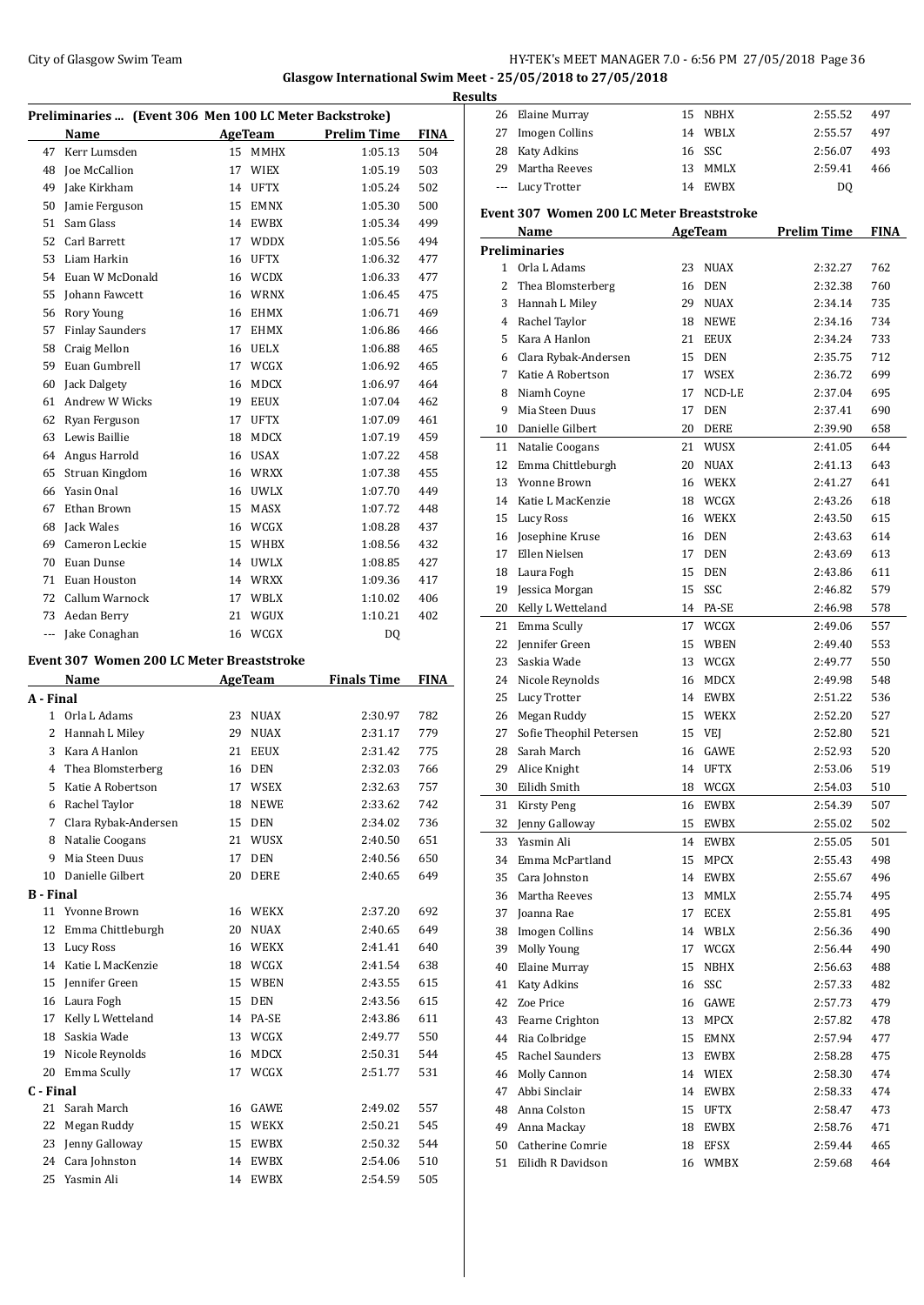## City of Glasgow Swim Team Team Frameters Music City of Glasgow Swim Team Frameters 2.0 - 6:56 PM 27/05/2018 Page 37 **Glasgow International Swim Meet - 25/05/2018 to 27/05/2018**

|                  |                                                            |                |             |                    | R           |
|------------------|------------------------------------------------------------|----------------|-------------|--------------------|-------------|
|                  | Preliminaries  (Event 307 Women 200 LC Meter Breaststroke) |                |             |                    |             |
|                  | Name                                                       |                | AgeTeam     | <b>Prelim Time</b> | <b>FINA</b> |
| 52               | Abigail S Fyall                                            |                | 14 WDSX     | 2:59.70            | 463         |
| 53               | Summer Innes                                               | 14             | <b>UWLX</b> | 3:00.03            | 461         |
|                  | 54 Molly L Renton                                          | 17             | <b>WMBX</b> | 3:00.19            | 460         |
| 55               | Sophie Portier                                             | 13             | EWBX        | 3:00.66            | 456         |
| 56               | Carly Nimmo                                                |                | 16 WBLX     | 3:00.92            | 454         |
| 57               | Shannyn Reilly                                             |                | 14 WBLX     | 3:01.39            | 451         |
| 58               | Ellie Forsyth                                              |                | 15 WHBX     | 3:01.42            | 450         |
| 59               | Rebecca Ivens                                              |                | 16 EWBX     | 3:01.54            | 449         |
| 60               | Louisa E Stoddart                                          | 13             | <b>UELX</b> | 3:01.59            | 449         |
| 61               | Laura Frizzel                                              | 14             | EGAX        | 3:01.63            | 449         |
| 62               | Elle Sutherland                                            | 16             | USAX        | 3:01.68            | 448         |
| 63               | Hannah Thomson                                             | 16             | <b>WDDX</b> | 3:01.89            | 447         |
| 64               | Rebecca Black                                              |                | 14 EWBX     | 3:02.91            | 439         |
| 65               | Maria Cabrelli                                             | 15             | MDCX        | 3:03.36            | 436         |
| 66               | Neave Davidson                                             |                | 16 ECEX     | 3:03.47            | 435         |
| 67               | Adele McDaid                                               |                | 15 EHMX     | 3:04.07            | 431         |
| 68               | <b>Emily North</b>                                         |                | 14 WSEX     | 3:04.19            | 430         |
| 69               | Jemma Gerstenberger                                        | 15             | EMNX        | 3:04.34            | 429         |
| 70               | Milly Milne                                                |                | 13 EWBX     | 3:04.49            | 428         |
| 71               | Natalie C Reilly                                           |                | 16 UWLX     | 3:04.80            | 426         |
| 72               | Leigha Hughes                                              | 13             | WRXX        | 3:05.05            | 424         |
| 73               | Rachel Beswick                                             | 16             | WDSX        | 3:05.10            | 424         |
| 74               | <b>Taylor Walker</b>                                       | 15             | <b>WRXX</b> | 3:05.16            | 424         |
| 75               | Lauren Teebay                                              | 15             | SSC         | 3:05.33            | 422         |
| 76               | Jenna McMahon                                              | 18             | <b>EHMX</b> | 3:05.34            | 422         |
| 77               | Keira Stericker                                            |                | 14 WSEX     | 3:06.91            | 412         |
| 78               | Ella Astrup Christensen                                    |                | 15 VEJ      | 3:07.26            | 409         |
| 79               | Olivia Clarke                                              | 14             | MDCX        | 3:09.81            | 393         |
| 80               | Elsbeth Roper                                              |                | 15 EGAX     | 3:10.57            | 388         |
| 81               | <b>Grace Courtney</b>                                      |                | 12 UELX     | 3:12.57            | 376         |
| 82               | Zoe Hutcheon                                               | 17             | <b>USAX</b> | 3:14.16            | 367         |
| $\overline{a}$   | Christen L Russell                                         |                | 16 UELX     | DQ                 |             |
|                  |                                                            |                |             |                    |             |
|                  | Event 308 Men 200 LC Meter Breaststroke                    |                |             |                    |             |
|                  | Name                                                       | <b>AgeTeam</b> |             | <b>Finals Time</b> | <b>FINA</b> |
| A - Final        |                                                            |                |             |                    |             |
|                  | 1 Ross Murdoch                                             |                | 24 WUSX     | 2:13.95            | 852         |
| 2                | Tobermory Mackay-Champior                                  | 21             | OXFS        | 2:16.74            | 801         |
| 3                | David Murphy                                               | 20             | OXFS        | 2:16.88            | 798         |
|                  | 4 Callum Smart                                             | 18             | <b>OXFS</b> | 2:19.82            | 749         |
| 5                | Daniel Lim                                                 | 22             | EEUX        | 2:19.92            | 747         |
|                  | 6 Joel O'Halleron                                          | 22             | DERE        | 2:21.84            | 717         |
| 7                | Cameron Muir                                               | 19             | WCGX        | 2:22.15            | 713         |
| 8                | Andrew Macintosh                                           | 17             | WEKX        | 2:22.18            | 712         |
| 9                | Connor Bryan                                               | 18             | <b>OXFS</b> | 2:24.71            | 676         |
| 10               | Thomas McSkimming                                          | 18             | EWBX        | 2:26.22            | 655         |
| <b>B</b> - Final |                                                            |                |             |                    |             |
| 11               | Jack McComish                                              | 23             | WCGX        | 2:24.24            | 682         |
| 12               | Jay Manners                                                | 19             | SUNE        | 2:26.47            | 652         |
| 13               | Sandy Forysiak                                             | 21             | WCGX        | 2:27.47            | 638         |
|                  | 14 Zak Logue                                               | 20             | <b>SUNE</b> | 2:29.32            | 615         |
| 15               | Thomas Cannon                                              | 17             | WIEX        | 2:29.44            | 613         |
| 16               | Oliver O'Halleron                                          |                | 18 DERE     | 2:30.51            | 600         |
| 17               | Ross Burns                                                 |                | 20 WHBX     | 2:31.65            | 587         |
| 18               | Joseph Martin                                              |                | 18 NEWE     | 2:32.28            | 580         |
| 19               | Greg A Fairbairn                                           |                | 16 WBLX     | 2:33.37            | 567         |
| 20               | <b>Ross Neally</b>                                         | 18             | WCGX        | 2:39.07            | 509         |
| C - Final        |                                                            |                |             |                    |             |
|                  | 21 John Kean                                               |                | 16 UWLX     | 2:31.37            | 590         |

| <b>desults</b> |                                                |    |             |                    |             |
|----------------|------------------------------------------------|----|-------------|--------------------|-------------|
| 22             | Theo Tindall                                   |    | 17 CAQN     | 2:32.35            | 579         |
| 23             | George Rudd                                    |    | 16 OXFS     | 2:32.85            | 573         |
| 24             | Theo Goodfellow                                | 16 | EFSX        | 2:34.20            | 558         |
| 25             | Max Underwood                                  |    | 17 OXFS     | 2:35.13            | 548         |
|                | 26 Jack Howard                                 |    | 16 PRNN     | 2:37.87            | 520         |
| 27             | Patrick Shimmin                                |    | 16 NEWE     | 2:38.09            | 518         |
| 28             | Lewis Thomson                                  |    | 15 EMNX     | 2:38.93            | 510         |
| 29             | Joshua Mitchell                                |    | 16 EWBX     | 2:39.02            | 509         |
| 30             | Ewan McMurray                                  |    | 17 WEKX     | 2:43.09            | 472         |
|                | <b>Event 308 Men 200 LC Meter Breaststroke</b> |    |             |                    |             |
|                | Name                                           |    | AgeTeam     | <b>Prelim Time</b> | <b>FINA</b> |
|                | <b>Preliminaries</b>                           |    |             |                    |             |
| 1              | Tobermory Mackay-Champior                      |    | 21 OXFS     | 2:17.59            | 786         |
| 2              | Ross Murdoch                                   | 24 | WUSX        | 2:18.46            | 771         |
| 3              | David Murphy                                   | 20 | <b>OXFS</b> | 2:20.77            | 734         |
| $\overline{4}$ | Callum Smart                                   |    | 18 OXFS     | 2:20.90            | 732         |
| 5.             | Cameron Muir                                   |    | 19 WCGX     | 2:22.48            | 708         |
|                | 6 Uiseann Cooke                                | 17 | NCL-MN      | 2:23.91            | 687         |
| 7              | Daniel Lim                                     |    | 22 EEUX     | 2:24.06            | 685         |
| 8              | Eoin Corby                                     |    | 16 NCL-MN   | 2:24.17            | 683         |
| 9              | Joel O'Halleron                                |    | 22 DERE     | 2:24.31            | 681         |
|                | 10 Connor Bryan                                |    | 18 OXFS     | 2:25.00            | 672         |
| 11             | Andrew Macintosh                               |    | 17 WEKX     | 2:26.06            | 657         |
|                |                                                |    |             |                    |             |
| 12             | Thomas McSkimming                              | 18 | EWBX        | 2:27.20            | 642         |
| 13             | Jay Manners                                    |    | 19 SUNE     | 2:28.20            | 629         |
| 14             | Jack McComish                                  | 23 | WCGX        | 2:28.33            | 627         |
| 15             | Sandy Forysiak                                 | 21 | WCGX        | 2:28.45            | 626         |
| 16             | Oliver O'Halleron                              | 18 | DERE        | 2:30.35            | 602         |
| 17             | Thomas Cannon                                  |    | 17 WIEX     | 2:30.70            | 598         |
| 18             | Greg A Fairbairn                               | 16 | WBLX        | 2:30.76            | 597         |
| 19             | Liam Doyle                                     |    | 21 NCL-MN   | 2:31.61            | 587         |
| 20             | Zak Logue                                      |    | 20 SUNE     | 2:32.36            | 579         |
| 21             | Ross Burns                                     | 20 | WHBX        | 2:32.46            | 578         |
| 22             | Joseph Martin                                  |    | 18 NEWE     | 2:32.58            | 576         |
| 23             | <b>Ross Neally</b>                             | 18 | WCGX        | 2:34.69            | 553         |
| 24             | Ewan McMurray                                  | 17 | WEKX        | 2:35.12            | 548         |
| 25             | Craig Barnes                                   | 20 | <b>UWLX</b> | 2:35.21            | 547         |
| 26             | James Cross                                    | 18 | WBEN        | 2:35.28            | 547         |
| 27             | Andrew Hosie                                   | 25 | WCGX        | 2:35.30            | 547         |
| 28             | Theo Tindall                                   | 17 | CAQN        | 2:35.31            | 546         |
| 29             | George Rudd                                    | 16 | OXFS        | 2:35.38            | 546         |
| 30             | Max Underwood                                  | 17 | OXFS        | 2:35.50            | 544         |
| 31             | <b>Gavin Roberts</b>                           | 19 | WCGX        | 2:35.81            | 541         |
| 32             | Theo Goodfellow                                | 16 | EFSX        | 2:35.94            | 540         |
| 33             | Patrick Shimmin                                | 16 | NEWE        | 2:35.97            | 539         |
| 34             | <b>Youssef Betout</b>                          |    | 18 WCGX     | 2:36.24            | 537         |
| *35            | Jack Howard                                    |    | 16 PRNN     | 2:36.29            | 536         |
| *35            | Lewis Baillie                                  |    | 18 MDCX     | 2:36.29            | 536         |
| 37             | Lewis Thomson                                  | 15 | EMNX        | 2:38.25            | 516         |
| 38             | Oscar T Heald                                  |    | 19 EEUX     | 2:38.88            | 510         |
| 39             | John Kean                                      |    | 16 UWLX     | 2:39.05            | 509         |
| 40             | Joshua Mitchell                                |    | 16 EWBX     | 2:39.50            | 504         |
| 41             | Elliot P Sinclair                              |    | 14 WDSX     | 2:41.23            | 488         |
| 42             | Jacob Papple                                   | 15 | BOSSS-ZE    | 2:41.54            | 486         |
| 43             | Finlay Wallace                                 | 15 | MASX        |                    |             |
|                |                                                |    |             | 2:41.78            | 483         |
| 44             | Tony Anderson                                  | 14 | WCGX        | 2:41.92            | 482         |
| 45             | Olly Carr                                      | 16 | WSWX        | 2:42.52            | 477         |
| 46             | David Rowan                                    | 18 | WSEX        | 2:42.60            | 476         |
| 47             | Sam Howell                                     | 15 | NEWE        | 2:42.64            | 476         |
|                |                                                |    |             |                    |             |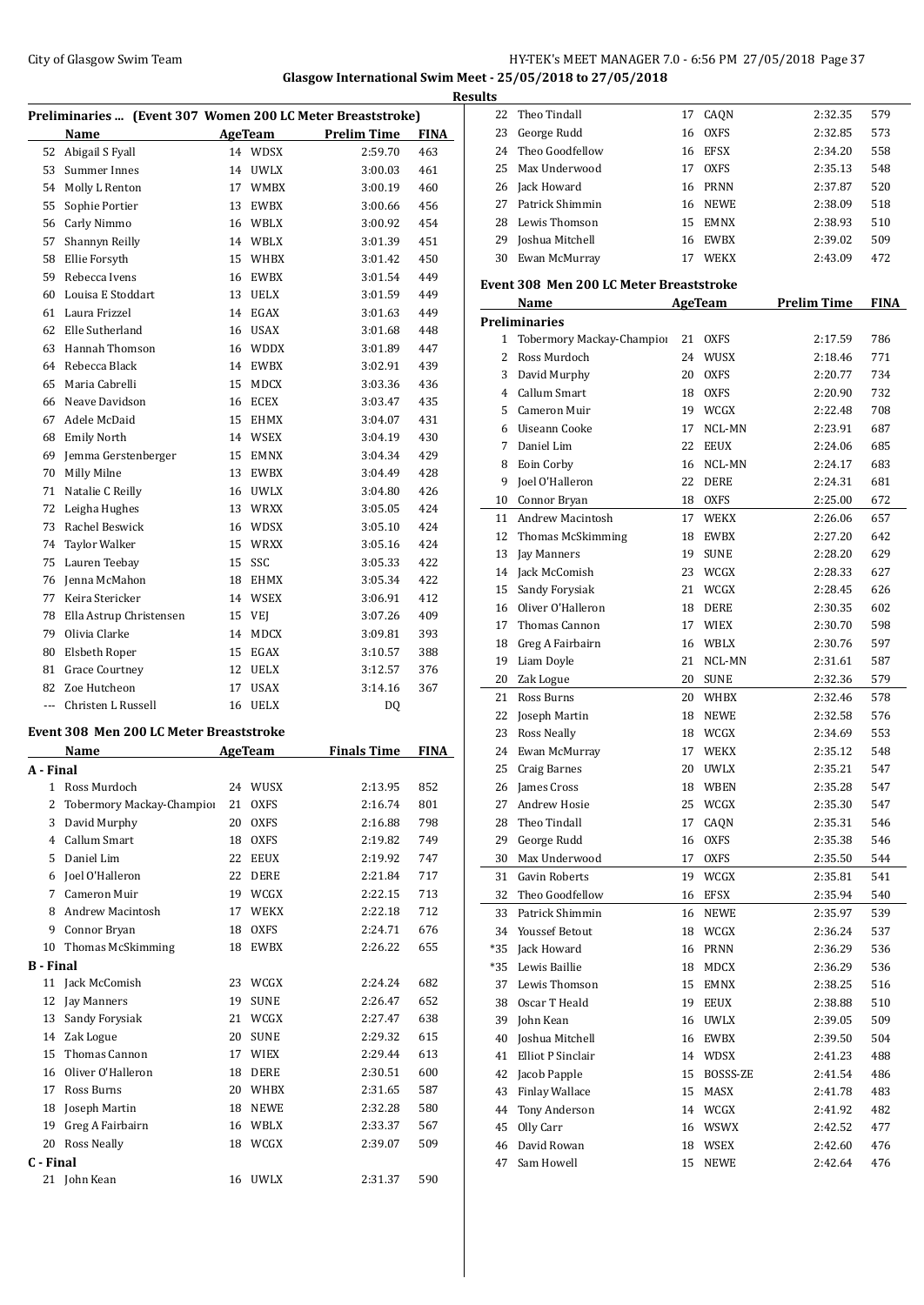## City of Glasgow Swim Team Team Team Fermic Manager 2.0 - 6:56 PM 27/05/2018 Page 38 **Glasgow International Swim Meet - 25/05/2018 to 27/05/2018**

|                  | Preliminaries  (Event 308 Men 200 LC Meter Breaststroke) |    |                |                    |             |
|------------------|----------------------------------------------------------|----|----------------|--------------------|-------------|
|                  | Name                                                     |    | AgeTeam        | Prelim Time        | <b>FINA</b> |
| 48               | Marijus Kringelis                                        | 15 | WBLX           | 2:42.79            | 474         |
| 49               | Matthew Shimmin                                          | 17 | <b>NEWE</b>    | 2:42.85            | 474         |
| 50               | Ethan Horn                                               | 16 | WRNX           | 2:42.87            | 474         |
| 51               | <b>Thomas Storer</b>                                     | 15 | <b>NEWE</b>    | 2:43.62            | 467         |
| 52               | Leon Campbell                                            |    | 14 WSWX        | 2:43.74            | 466         |
| 53               | Stefan Krawiec                                           | 12 | <b>UELX</b>    | 2:43.96            | 464         |
| 54               | Ryan Duncan                                              | 15 | <b>MASX</b>    | 2:44.55            | 459         |
| 55               | Ross Erentz                                              | 15 | <b>WSEX</b>    | 2:45.56            | 451         |
| 56               | Jamie Ferguson                                           | 15 | <b>EMNX</b>    | 2:46.21            | 446         |
| 57               | <b>Conor Massey</b>                                      | 16 | <b>WCGX</b>    | 2:46.24            | 445         |
| 58               | Jason English                                            | 15 | <b>EWBX</b>    | 2:46.49            | 443         |
| 59               | <b>Matthew Torrance</b>                                  | 16 | <b>UELX</b>    | 2:47.01            | 439         |
| 60               | Joseph Brownlie                                          | 15 | WCGX           | 2:47.09            | 439         |
| 61               | Matthew Blair                                            | 16 | WCGX           | 2:47.97            | 432         |
| 62               |                                                          |    | <b>EHMX</b>    | 2:48.80            | 425         |
|                  | Lewis Condy                                              | 19 |                |                    |             |
| 63               | <b>Findlay Baillie</b>                                   | 16 | <b>MDCX</b>    | 2:48.99            | 424         |
| 64               | Jack Jardine                                             |    | 14 WDDX        | 2:49.18            | 423         |
| 65               | <b>Bradley McGurk</b>                                    |    | 18 WDDX        | 2:50.90            | 410         |
| 66               | <b>Callum Barnes</b>                                     | 17 | <b>UWLX</b>    | 2:51.92            | 403         |
| 67               | Sam Lewis                                                | 17 | <b>EFSX</b>    | 2:52.03            | 402         |
| 68               | Olek Smith                                               | 14 | <b>UFTX</b>    | 2:52.29            | 400         |
| 69               | Ethan Brown                                              | 15 | <b>MASX</b>    | 2:52.77            | 397         |
| 70               | Jamie Littlefield                                        | 14 | <b>EWBX</b>    | 2:53.42            | 392         |
| 71               | Ross Kerr                                                | 16 | <b>EHMX</b>    | 2:54.23            | 387         |
| 72               | Douglas Calder                                           | 13 | <b>UFTX</b>    | 2:55.43            | 379         |
| 73               | Andrew Sutherland                                        |    | 15 WNAX        | 3:02.59            | 336         |
| $\overline{a}$   | Euan Gumbrell                                            | 17 | WCGX           | DQ                 |             |
| $\overline{a}$   | Ross Thomson                                             | 15 | <b>UWLX</b>    | DQ                 |             |
| ---              | Thomas Coates                                            | 15 | <b>UWLX</b>    | DQ                 |             |
| ---              | Max Hagan                                                | 17 | WCGX           | DQ                 |             |
|                  |                                                          |    |                |                    |             |
|                  | Event 309 Women 100 LC Meter Freestyle                   |    |                |                    |             |
|                  | Name                                                     |    | <b>AgeTeam</b> | <b>Finals Time</b> | <b>FINA</b> |
| A - Final        |                                                          |    |                |                    |             |
| 1                | Katherine E Stark                                        | 20 | <b>EEUX</b>    | 55.82              | 811         |
| 2                | Lucy R Hope                                              | 21 | <b>EEUX</b>    | 56.11              | 798         |
| 3                | Rachel Masson                                            | 23 | <b>EEUX</b>    | 56.18              | 795         |
| 4                | Tain Bruce                                               | 20 | <b>EEUX</b>    | 56.61              | 777         |
| 5                | Karoline Barrett                                         | 16 | DEN            | 56.98              | 762         |
|                  | 6 Johanne Hingebjerg                                     | 16 | <b>DEN</b>     | 57.67              | 735         |
| 7                | Amalie Søby Mortensen                                    | 17 | <b>DEN</b>     | 57.72              | 733         |
|                  | 8 Anita M'Cartney                                        | 19 | EEUX           | 58.71              | 697         |
|                  | 9 Gulsum Onal                                            |    | 20 WCGX        | 59.09              | 683         |
| 10               | <b>Emily Horne</b>                                       | 21 | WCGX           | 59.26              | 677         |
| <b>B</b> - Final |                                                          |    |                |                    |             |
| 11               | Jane Brown                                               | 18 | <b>NEWE</b>    | 58.58              | 701         |
| 12               | Sophie Lewis Ward                                        | 19 | EEUX           | 59.00              | 686         |
| 13               | Serena Iheagwaram                                        | 16 | WCGX           | 59.37              | 674         |
| 14               | Emma Russell                                             | 15 | <b>EHMX</b>    | 59.54              | 668         |
| 15               | Yasmin Tajalli                                           | 17 | <b>OXFS</b>    | 59.55              | 668         |
| 16               | Regitze Gaard                                            | 17 | DEN            | 59.79              | 660         |
| 17               | Katy Smith                                               | 18 | EWBX           | 59.83              | 658         |
| 18               | Roisin Ramsay                                            | 17 | EWBX           | 59.85              | 658         |
| 19               | Delphine Little                                          | 15 | <b>OXFS</b>    | 1:00.21            | 646         |
| 20               | Caitlin Cambrook                                         | 15 | <b>SUNE</b>    | 1:01.09            | 618         |
| C - Final        |                                                          |    |                |                    |             |
| 21               | Elizabeth Woodcock                                       | 16 | <b>PRNN</b>    | 59.90              | 656         |
| 22               | Lauren Wetherell                                         |    | 16 WCGX        | 1:00.34            | 642         |
|                  |                                                          |    |                |                    |             |

23 Ellis J Shiels 16 WMBX 1:00.52 636

| <b>Results</b> |                                        |    |             |                    |             |
|----------------|----------------------------------------|----|-------------|--------------------|-------------|
|                | 24 Alicea Bain                         |    | 15 NUAX     | 1:00.84            | 626         |
| 25             | Hannah Young                           |    | 16 WSEX     | 1:00.89            | 624         |
|                | 26 Saskia Wade                         |    | 13 WCGX     | 1:01.23            | 614         |
| 27             | Morgan Anderson                        |    | 14 MDCX     | 1:02.32            | 582         |
| 28             | Jessica Law                            |    | 15 SSC      | 1:02.40            | 580         |
|                | Event 309 Women 100 LC Meter Freestyle |    |             |                    |             |
|                | Name                                   |    | AgeTeam     | <b>Prelim Time</b> | <b>FINA</b> |
|                | <b>Preliminaries</b>                   |    |             |                    |             |
|                | 1 Katherine E Stark                    |    | 20 EEUX     | 56.18              | 795         |
| 2              | Rachel Masson                          | 23 | EEUX        | 56.43              | 785         |
|                | 3 Lucy R Hope                          |    | 21 EEUX     | 57.17              | 755         |
|                | 4 Tain Bruce                           |    | 20 EEUX     | 57.28              | 750         |
|                | 5 Karoline Barrett                     |    | 16 DEN      | 57.31              | 749         |
|                | 6 Johanne Hingebjerg                   |    | 16 DEN      | 57.53              | 741         |
|                | 7 Amalie Søby Mortensen                |    | 17 DEN      | 58.06              | 720         |
|                | 8 Anita M'Cartney                      |    | 19 EEUX     | 58.49              | 705         |
|                | 9 Emily Horne                          |    | 21 WCGX     | 58.99              | 687         |
|                | 10 Gulsum Onal                         |    | 20 WCGX     | 59.08              | 684         |
| 11             | Sophie Lewis Ward                      |    | 19 EEUX     | 59.54              | 668         |
| 12             | Monique Olivier                        |    | 20 EEUX     | 59.56              | 667         |
| 13             | Jane Brown                             |    | 18 NEWE     | 59.75              | 661         |
|                | 14 Emma Russell                        |    | 15 EHMX     | 59.93              | 655         |
|                | 15 Anna Fleming                        |    | 18 WCGX     | 59.96              | 654         |
|                | 16 Serena Iheagwaram                   |    | 16 WCGX     | 1:00.02            | 652         |
|                | 17 Katy Smith                          |    | 18 EWBX     | 1:00.13            | 648         |
|                | 18 Regitze Gaard                       |    | 17 DEN      | 1:00.17            | 647         |
|                | 19 Line Jordan Vind Hededal            |    | 17 VEJ      | 1:00.25            | 645         |
|                | 20 Roisin Ramsay                       |    | 17 EWBX     | 1:00.28            | 644         |
|                | 21 Delphine Little                     |    | 15 OXFS     | 1:00.29            | 643         |
|                | 22 Yasmin Tajalli                      |    | 17 OXFS     | 1:00.45            | 638         |
|                | 23 Caitlin Cambrook                    |    | 15 SUNE     | 1:00.46            | 638         |
|                | 24 Ellis J Shiels                      |    | 16 WMBX     | 1:00.56            | 635         |
| $*25$          | Trudie Gillic                          |    | 16 NCD-LE   | 1:00.61            | 633         |
| *25            | Jessica Law                            | 15 | SSC         | 1:00.61            | 633         |
| 27             | Tara S Haworth                         |    | 19 EEUX     | 1:00.65            | 632         |
| 28             | Saskia Wade                            | 13 | WCGX        | 1:00.70            | 630         |
| 29             | Edel Daly                              | 15 | NCL-MN      | 1:00.73            | 629         |
| 30             | Kirstin Lawrie                         | 17 | UFTX        | 1:00.74            | 629         |
| *31            | Elizabeth Woodcock                     | 16 | PRNN        | 1:00.75            | 629         |
| *31            | Nicole Ryan                            | 20 | <b>OXFS</b> | 1:00.75            | 629         |
|                | <b>Swim-Off Required</b>               |    |             |                    |             |
| 33             | Katie Taylor                           | 18 | EHMX        | 1:00.83            | 626         |
| 34             | Hannah Young                           |    | 16 WSEX     | 1:00.94            | 623         |
| 35             | Alicea Bain                            |    | 15 NUAX     | 1:01.07            | 619         |
|                | 36 Jessica Christie                    |    | 22 USAX     | 1:01.17            | 616         |
| 37             | Lauren Wetherell                       |    | 16 WCGX     | 1:01.23            | 614         |
| 38             | Mhairi Swanson                         |    | 19 EWBX     | 1:01.35            | 611         |
| 39             | Sarah Anderson                         | 17 | EWBX        | 1:01.36            | 610         |
| 40             | Morgan Anderson                        |    | 14 MDCX     | 1:01.46            | 607         |
| 41             | Katie Shanahan                         |    | 14 WCGX     | 1:01.51            | 606         |
| 42             | Erika Coupek                           |    | 16 EHMX     | 1:01.55            | 605         |
| 43             | Lucy Grieve                            |    | 14 WSEX     | 1:01.56            | 604         |
| 44             | Natalie Jones                          |    | 14 EWBX     | 1:01.58            | 604         |
| 45             | Kirsty Griffiths                       |    | 17 WCGX     | 1:01.61            | 603         |
| 46             | Eilidh Smith                           |    | 18 WCGX     | 1:01.72            | 600         |
| 47             | Rebecca Shulman                        |    | 15 EWBX     | 1:01.76            | 598         |
|                | 48 Cecilie Behrens Andersen            |    | 17 VEJ      | 1:01.81            | 597         |
| 49             | Ellenor Gracey                         | 19 | WUSX        | 1:01.85            | 596         |
| 50             | Jennifer E Murray                      |    | 15 WNAX     | 1:02.01            | 591         |
| 51             | <b>Emily Clough</b>                    | 23 | WGUX        | 1:02.08            | 589         |
|                |                                        |    |             |                    |             |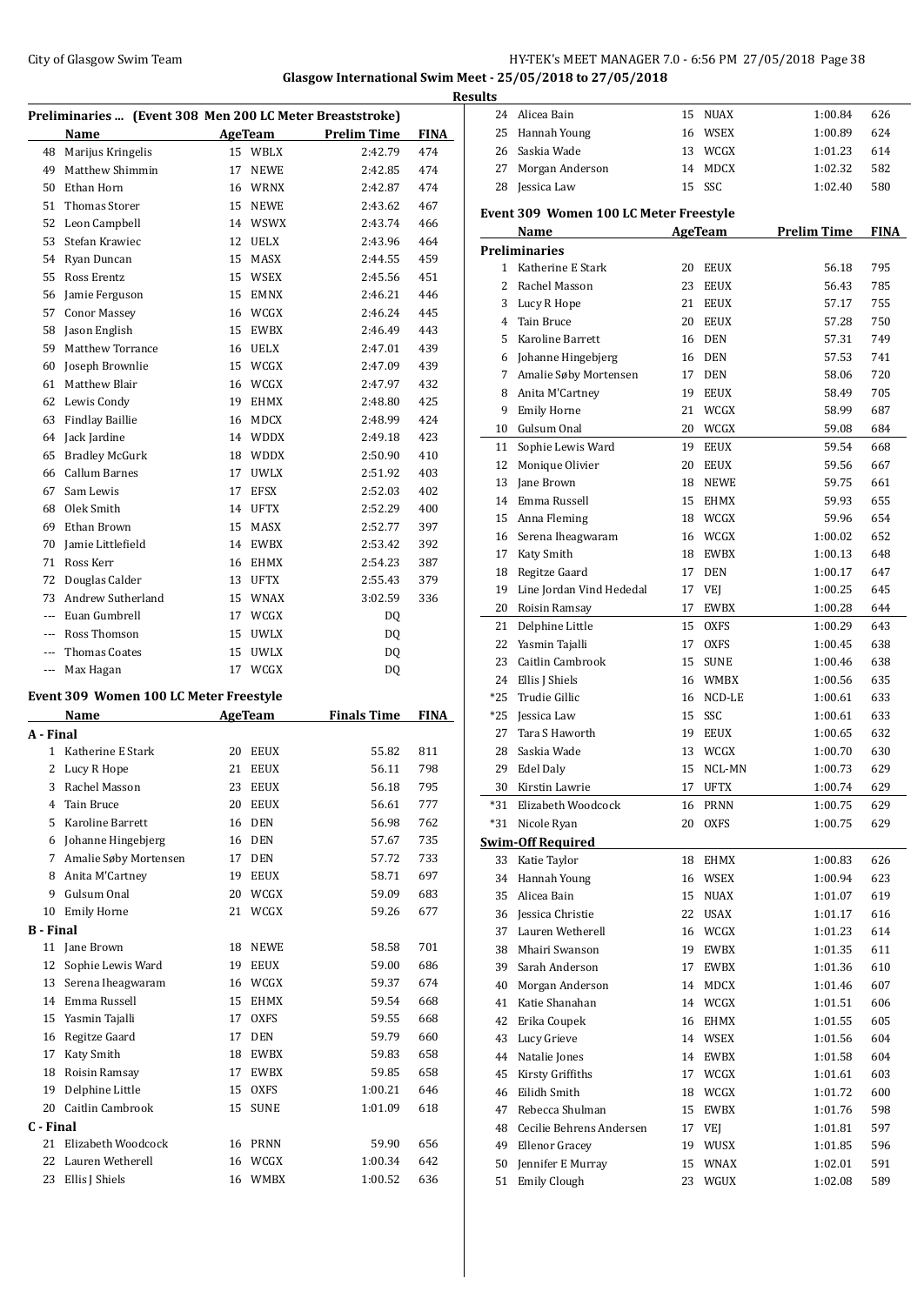## City of Glasgow Swim Team Team Team Fermi Manager 2.0 - 6:56 PM 27/05/2018 Page 39 **Glasgow International Swim Meet - 25/05/2018 to 27/05/2018**

| Preliminaries  (Event 309 Women 100 LC Meter Freestyle) |                         |    |             |                    |             |  |  |
|---------------------------------------------------------|-------------------------|----|-------------|--------------------|-------------|--|--|
|                                                         | Name                    |    | AgeTeam     | <b>Prelim Time</b> | <b>FINA</b> |  |  |
| 52                                                      | Nicole Reynolds         | 16 | <b>MDCX</b> | 1:02.13            | 588         |  |  |
| 53                                                      | Eve Corrigan            | 15 | <b>EWBX</b> | 1:02.15            | 587         |  |  |
| 54                                                      | Stephanie Strang        | 19 | <b>EFSX</b> | 1:02.19            | 586         |  |  |
| 55                                                      | <b>Faye Rogers</b>      | 16 | BOSSS-ZE    | 1:02.22            | 585         |  |  |
| 56                                                      | Karen Heath             | 16 | <b>UWLX</b> | 1:02.37            | 581         |  |  |
| 57                                                      | Sarah Wright            | 16 | <b>GAWE</b> | 1:02.44            | 579         |  |  |
| 58                                                      | Maisie Ferneaux         | 22 | <b>PRNN</b> | 1:02.49            | 578         |  |  |
| 59                                                      | Alberte Ehrenreich Birn | 15 | VEJ         | 1:02.52            | 577         |  |  |
| 60                                                      | Niamh Page              | 16 | <b>NEWE</b> | 1:02.59            | 575         |  |  |
| 61                                                      | Lauren Paterson         | 15 | <b>WRXX</b> | 1:02.71            | 572         |  |  |
| 62                                                      | Elaine Murray           | 15 | <b>NBHX</b> | 1:02.84            | 568         |  |  |
| 63                                                      | Gemma K McLeod          | 17 | <b>WDSX</b> | 1:02.99            | 564         |  |  |
| 64                                                      | Stine Knudsen           | 19 | VEJ         | 1:03.04            | 563         |  |  |
| 65                                                      | Jenna Cole              | 13 | WBLX        | 1:03.05            | 562         |  |  |
| 66                                                      | Rebecca Braid           | 15 | ECEX        | 1:03.09            | 561         |  |  |
| 67                                                      | Jenna Gilmore           | 16 | WHBX        | 1:03.11            | 561         |  |  |
| 68                                                      | <b>Blythe Brown</b>     | 15 | <b>MASX</b> | 1:03.24            | 557         |  |  |
| 69                                                      | Victoria Duncan         | 16 | UFTX        | 1:03.28            | 556         |  |  |
| 70                                                      | Elise Fitzgerald        | 15 | <b>WEKX</b> | 1:03.46            | 552         |  |  |
| 71                                                      | Kirsty J McNair         | 15 | <b>WMBX</b> | 1:03.49            | 551         |  |  |
| 72                                                      | Amy Teebay              | 15 | SSC         | 1:03.53            | 550         |  |  |
| 73                                                      | Catherine Guo           | 15 | BOSSS-ZE    | 1:03.96            | 539         |  |  |
| 74                                                      | <b>Meagan Porteous</b>  | 13 | <b>UELX</b> | 1:04.01            | 537         |  |  |
| 75                                                      | Elise McQueenie         | 14 | WCGX        | 1:04.04            | 537         |  |  |
| $*76$                                                   | Sophie Fischer          | 19 | WGUX        | 1:04.23            | 532         |  |  |
| $*76$                                                   | Alexandra Murray        | 15 | <b>EWBX</b> | 1:04.23            | 532         |  |  |
| 78                                                      | Sophie Hoole            | 14 | <b>EWBX</b> | 1:04.31            | 530         |  |  |
| 79                                                      | Ava A Simpson           | 15 | <b>WDSX</b> | 1:04.33            | 529         |  |  |
| 80                                                      | Kirstyn Calder          | 16 | <b>UFTX</b> | 1:04.35            | 529         |  |  |
| 81                                                      | <b>Ellie Palmer</b>     | 15 | <b>UFTX</b> | 1:04.69            | 521         |  |  |
| 82                                                      | Nicole Chandler         | 16 | <b>WDDX</b> | 1:04.80            | 518         |  |  |
| 83                                                      | Lucy J Lucas            | 15 | <b>UELX</b> | 1:04.82            | 518         |  |  |
| 84                                                      | Abbi Sinclair           | 14 | <b>EWBX</b> | 1:05.33            | 506         |  |  |
| 85                                                      | Victoria McCormick      | 15 | <b>WSEX</b> | 1:05.76            | 496         |  |  |
| 86                                                      | Yasmin Lapsley          | 14 | <b>UWLX</b> | 1:05.88            | 493         |  |  |
| 87                                                      | Keira Stericker         | 14 | WSEX        | 1:06.30            | 484         |  |  |
|                                                         |                         |    |             |                    |             |  |  |

## **Event 310 Men 100 LC Meter Freestyle**

|                  | Name                   |    | <b>AgeTeam</b> | <b>Finals Time</b> | <b>FINA</b> |
|------------------|------------------------|----|----------------|--------------------|-------------|
| A - Final        |                        |    |                |                    |             |
| 1                | Jack D Thorpe          | 24 | <b>EEUX</b>    | 50.50              | 801         |
| 2                | Stephen Milne          | 24 | <b>MPCX</b>    | 50.95              | 780         |
| 3                | <b>Grant Henderson</b> | 20 | WCGX           | 51.74              | 745         |
| 4                | Jakob Juul             | 18 | <b>DEN</b>     | 52.03              | 732         |
| 5                | Scott Goadby           | 20 | <b>EEUX</b>    | 52.31              | 721         |
| 6                | Joe Watt               | 18 | WCGX           | 52.32              | 720         |
| 7                | Andreas Hansen         | 18 | <b>DEN</b>     | 52.68              | 706         |
| 8                | Regan Lloyd            | 21 | <b>IPST</b>    | 52.94              | 695         |
| 9                | Jack Szaranek          | 20 | <b>EEUX</b>    | 53.13              | 688         |
| 10               | Sebastian Tullberg     | 18 | <b>DEN</b>     | 53.19              | 685         |
| <b>B</b> - Final |                        |    |                |                    |             |
| 11               | Luke Robins            | 19 | <b>WUSX</b>    | 52.60              | 709         |
| 12               | Archie Goodburn        | 17 | <b>EWBX</b>    | 52.92              | 696         |
| 13               | Harley Beentjes        | 18 | <b>WBEN</b>    | 53.01              | 692         |
| 14               | Ross M Leslie          | 20 | <b>EEUX</b>    | 53.25              | 683         |
| 15               | Angus Barr             | 20 | WUSX           | 53.44              | 676         |
| 16               | Will Beavan            | 20 | <b>PRNN</b>    | 53.65              | 668         |
| 17               | Lucas Bruun Strøbek    | 17 | <b>DEN</b>     | 53.66              | 668         |
| 18               | Jack P Watson          | 19 | <b>EEUX</b>    | 54.10              | 651         |
| 19               | Alex a Ogbonna         | 19 | <b>EEUX</b>    | 54.53              | 636         |

| <b>Results</b> |                     |    |             |       |     |
|----------------|---------------------|----|-------------|-------|-----|
| 20             | Martin McInnes      | 20 | WCGX        | 54.66 | 632 |
| C - Final      |                     |    |             |       |     |
|                | 21 Daniel Morley    | 17 | <b>DERE</b> | 53.96 | 657 |
|                | 22 Rory A Dickson   |    | 16 WNAX     | 54.45 | 639 |
|                | 23 Daniel Ferguson  | 17 | <b>UWLX</b> | 54.47 | 638 |
|                | 24 Sonny Kennedy    | 17 | <b>EWBX</b> | 54.78 | 627 |
|                | 25 Craig T Greenock | 17 | <b>WCDX</b> | 55.43 | 606 |
|                | *26 Graham R Baird  |    | 15 WSAX     | 55.52 | 603 |
|                | *26 Myles Lapsley   | 15 | UWLX        | 55.52 | 603 |
|                | 28 John Kean        | 16 | UWLX        | 55.54 | 602 |
| 29             | Nicholas Skelton    | 15 | <b>OXFS</b> | 55.60 | 600 |
|                | 30 Liam McLaughlin  | 16 | EWBX        | 56.43 | 574 |

### **Event 310 Men 100 LC Meter Freestyle**

|    | Name                  | <b>AgeTeam</b> |             | <b>Prelim Time</b> | <b>FINA</b> |
|----|-----------------------|----------------|-------------|--------------------|-------------|
|    | <b>Preliminaries</b>  |                |             |                    |             |
| 1  | David Prendergast     | 24             | NCD-LE      | 51.06              | 775         |
| 2  | Stephen Milne         | 24             | MPCX        | 51.62              | 750         |
|    | 3 Jack D Thorpe       | 24             | <b>EEUX</b> | 51.75              | 744         |
|    | 4 Brendan Hyland      | 24             | NCD-LE      | 52.06              | 731         |
|    | 5 Grant Henderson     | 20             | WCGX        | 52.38              | 718         |
| 6  | Jakob Juul            | 18             | <b>DEN</b>  | 52.54              | 711         |
| 7  | <b>Scott Goadby</b>   | 20             | <b>EEUX</b> | 52.64              | 707         |
| 8  | Conor Ferguson        | 19             | NCD-LE      | 52.66              | 706         |
| 9  | Joe Watt              | 18             | WCGX        | 52.91              | 696         |
| 10 | Jack Szaranek         | 20             | <b>EEUX</b> | 52.94              | 695         |
| 11 | Sebastian Tullberg    | 18             | <b>DEN</b>  | 53.04              | 691         |
|    | 12 Andreas Hansen     | 18             | <b>DEN</b>  | 53.08              | 690         |
|    | 13 Regan Lloyd        | 21             | <b>IPST</b> | 53.12              | 688         |
|    | 14 Luke Robins        | 19             | WUSX        | 53.17              | 686         |
|    | 15 Archie Goodburn    | 17             | <b>EWBX</b> | 53.19              | 685         |
|    | 16 Angus Barr         | 20             | WUSX        | 53.22              | 684         |
|    | 17 Harley Beentjes    | 18             | WBEN        | 53.36              | 679         |
| 18 | Lucas Bruun Strøbek   | 17             | <b>DEN</b>  | 53.44              | 676         |
| 19 | Will Beavan           | 20             | <b>PRNN</b> | 53.46              | 675         |
|    | 20 Alan Corby         | 21             | NCL-MN      | 53.65              | 668         |
| 21 | Alex a Ogbonna        | 19             | <b>EEUX</b> | 53.84              | 661         |
| 22 | Ross M Leslie         | 20             | <b>EEUX</b> | 53.86              | 660         |
| 23 | Ryan Retson           | 18             | <b>UFTX</b> | 53.88              | 659         |
|    | 24 Jack P Watson      | 19             | <b>EEUX</b> | 54.05              | 653         |
| 25 | <b>Martin McInnes</b> | 20             | WCGX        | 54.28              | 645         |
| 26 | Rory A Dickson        | 16             | <b>WNAX</b> | 54.29              | 645         |
| 27 | Carl Smith            | 20             | <b>PRNN</b> | 54.50              | 637         |
|    | 28 Charlie Waddingham |                | 20 WUSX     | 54.53              | 636         |
| 29 | Daniel Morley         | 17             | <b>DERE</b> | 54.55              | 635         |
| 30 | Audai Hassouna        | 20             | <b>EWBX</b> | 54.58              | 634         |
| 31 | Daniel Ferguson       | 17             | <b>UWLX</b> | 54.64              | 632         |
| 32 | James Black           | 22             | WCGX        | 54.68              | 631         |
|    | 33 Gregor Swinney     | 21             | WCGX        | 54.74              | 629         |
|    | *34 Samuel Chell      | 18             | BOSSS-ZE    | 54.76              | 628         |
|    | *34 John S Wright     | 21             | <b>NUAX</b> | 54.76              | 628         |
| 36 | Craig T Greenock      | 17             | <b>WCDX</b> | 54.77              | 628         |
| 37 | Scott Gibson          | 18             | WEKX        | 54.83              | 626         |
| 38 | Sonny Kennedy         | 17             | EWBX        | 54.96              | 621         |
| 39 | John Kean             | 16             | <b>UWLX</b> | 54.99              | 620         |
| 40 | Duncan McKinney       | 18             | WCGX        | 55.03              | 619         |
| 41 | Nicholas Skelton      | 15             | OXFS        | 55.05              | 618         |
| 42 | Myles Lapsley         | 15             | <b>UWLX</b> | 55.06              | 618         |
| 43 | Stephen Clegg         | 22             | <b>SUNE</b> | 55.17              | 614         |
| 44 | Ronan Anderson        | 21             | NCL-MN      | 55.21              | 613         |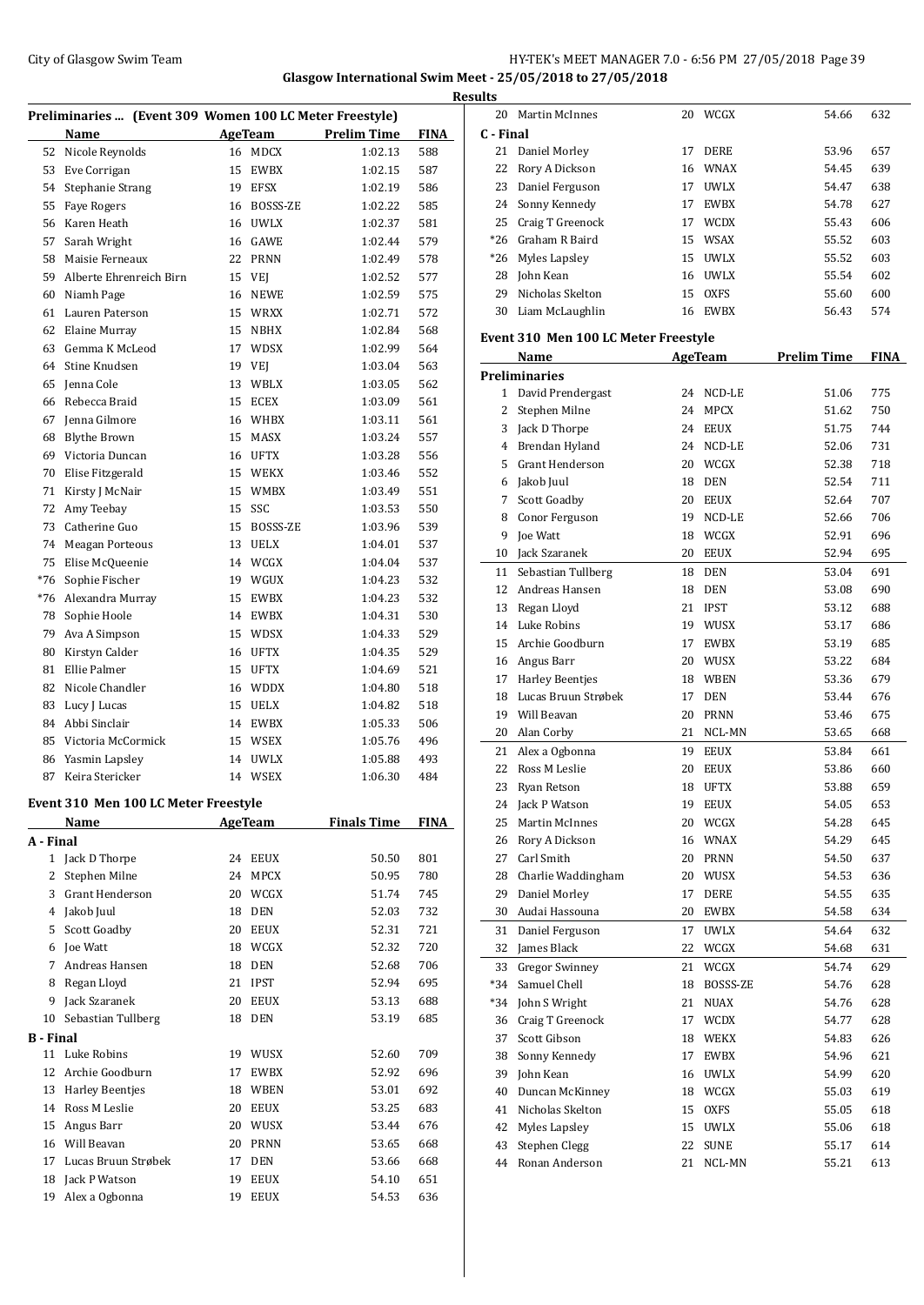## City of Glasgow Swim Team Team Frameters Music City of Glasgow Swim Team Frameters Music City of Glasgow Swim Team Frameters Music City of Glasgow Swim Team Frameters Music City of Glasgow Swim Team Frameters Music City of

**Glasgow International Swim Meet - 25/05/2018 to 27/05/2018**

|            |                                                       |          |                    |                                       |            | <u>Resul</u> |
|------------|-------------------------------------------------------|----------|--------------------|---------------------------------------|------------|--------------|
|            | Preliminaries  (Event 310 Men 100 LC Meter Freestyle) |          |                    |                                       |            |              |
|            | Name                                                  |          |                    | <b>Example 21 AgeTeam</b> Prelim Time | FINA       | I            |
| 45         | Graham R Baird                                        |          | 15 WSAX            | 55.25                                 | 612        |              |
|            | 46 Liam McLaughlin                                    |          | 16 EWBX            | 55.27                                 | 611        |              |
| 47         | Angus Nicol                                           |          | 17 WCGX            | 55.38                                 | 607        |              |
| 48         | Dylan Fairclough                                      | 18       | <b>BCASC</b>       | 55.53                                 | 602        |              |
|            | 49 Lewis Birrell                                      | 17       | EWBX               | 55.63                                 | 599        |              |
| 50         | Nathan McGraw                                         | 17       | WCGX               | 55.74                                 | 596        | I            |
| 51         | Jack McComish                                         |          | 23 WCGX            | 55.75                                 | 595        |              |
| 52         | Callum Atkinson                                       |          | 15 NEWE            | 55.85                                 | 592        | I            |
| 53         | Oscar Smillie                                         |          | 16 WSEX            | 55.89                                 | 591        |              |
|            | 54 Logan Eason                                        |          | 17 WSWX            | 55.91                                 | 590        |              |
| 55         | Luke Wilby                                            |          | 18 OXFS            | 55.94                                 | 589        |              |
|            | 56 Ben Ferguson                                       |          | 19 USAX            | 55.98                                 | 588        |              |
| 57         | Maxwell Cattermole                                    | 17       | <b>MASX</b>        | 56.01                                 | 587        |              |
|            | 58 Dylan Sommerville<br><b>Eduard Rednic</b>          |          | 17 WEKX            | 56.02                                 | 587        |              |
| 59         |                                                       |          | 22 WUSX            | 56.18                                 | 582        |              |
| 60         | Sam Bisset                                            |          | 17 WDDX            | 56.24                                 | 580        |              |
| 61         | Keir Buchanan                                         |          | 16 WEKX            | 56.28                                 | 579        |              |
| 62         | Christian Nikles                                      |          | 21 WUSX            | 56.34                                 | 577        |              |
| 63         | Jeremy O'Connor                                       |          | 16 NCL-MN          | 56.36                                 | 576        |              |
| 64         | James Parker                                          |          | 18 PRNN            | 56.42                                 | 574        | Š            |
| 65         | Conor Logan                                           |          | 17 WCGX            | 56.45                                 | 573        |              |
|            | 66 Louis Lawlor                                       |          | 16 WCGX            | 56.46                                 | 573        |              |
| 67         | Keir Edgar                                            | 17       | UFTX               | 56.56                                 | 570        |              |
| 68         | Cameron A Finlayson                                   | 20       | EEUX               | 56.60                                 | 569        |              |
| 69         | Elliot Millar                                         |          | 15 UFTX            | 56.63                                 | 568        |              |
| 70         | Bradley Astles                                        |          | 17 PRNN            | 56.67                                 | 567        |              |
| 71         | Cameron G Allison                                     |          | 15 WDSX            | 56.68                                 | 566        |              |
| 72         | Tom Beeley                                            |          | 19 NUAX            | 56.73                                 | 565        |              |
| 73         | Ryan Robertson                                        |          | 16 WCGX            | 56.78                                 | 563        |              |
| 74         | Iain A Rose                                           |          | 16 EWBX            | 56.82                                 | 562        |              |
| 75         | Diarmiud Sutton                                       |          | 16 NCL-MN          | 56.87                                 | 561        | Š            |
| 76         | Uiseann Cooke                                         | 17       | NCL-MN             | 57.04                                 | 556        |              |
| 77         | Lewis R Hammond                                       |          | 15 WSEX            | 57.08                                 | 555        |              |
| 78         | Yasin Onal                                            |          | 16 UWLX            | 57.15                                 | 553        |              |
| 79<br>80   | Aaron Beckford                                        | 16<br>14 | DERE<br>WMBX       | 57.18                                 | 552        |              |
|            | Ruairi M McKinnon                                     |          |                    | 57.33                                 | 547        |              |
| 81         | Craig Yeardly<br><b>Stewart Brodie</b>                | 16       | UFTX<br>16 WEKX    | 57.41                                 | 545        |              |
| 82         | Cameron Bilsland                                      |          |                    | 57.55                                 | 541        |              |
| 83         | Angus R Dickson                                       |          | 15 WHBX            | 57.71                                 | 537        |              |
| 84         | Lewis Maxwell                                         |          | 19 WNAX<br>DERE    | 57.74                                 | 536<br>535 |              |
| 85<br>86   | <b>Finlay Saunders</b>                                | 15<br>17 | EHMX               | 57.77<br>57.87                        | 532        |              |
| 87         | Jamie Eason                                           | 21       | NUAX               | 57.95                                 | 530        |              |
| 88         | James Reilly                                          |          | 18 WEKX            | 58.02                                 | 528        | Š            |
| 89         | Jamie McGregor                                        | 14       | MPCX               | 58.08                                 | 526        |              |
| 90         | Johann Fawcett                                        |          | 16 WRNX            | 58.10                                 | 526        |              |
| 91         | Carl Barrett                                          |          | 17 WDDX            | 58.29                                 | 521        |              |
| 92         | Jake Kirkham                                          |          | 14 UFTX            | 58.42                                 | 517        |              |
| 93         | Iain Lovie                                            | 17       | NBHX               | 58.82                                 | 507        |              |
| 94         | Adam Young                                            |          | 15 MDCX            | 58.88                                 | 505        |              |
| 95         | Joe McCallion                                         |          | 17 WIEX            | 58.97                                 | 503        |              |
| 96         | Angus Rutherford                                      | 17       | EHMX               | 59.03                                 | 501        |              |
| 97         | Liam S Eccleston                                      |          |                    |                                       | 495        |              |
| 98         | Ryan Ferguson                                         |          | 16 WDSX<br>17 UFTX | 59.27<br>59.45                        | 491        |              |
| 99         | Greg A Fairbairn                                      |          | 16 WBLX            | 59.63                                 | 486        |              |
|            | Edward J Alsop                                        |          |                    |                                       |            |              |
| 100<br>101 | Tony Anderson                                         |          | 16 UELX<br>14 WCGX | 59.70                                 | 485        |              |
| 102        | Lewis Baillie                                         | 18       | MDCX               | 59.89                                 | 480<br>463 |              |
| 103        | Archie Dickson                                        |          | 14 WCGX            | 1:00.62<br>1:01.25                    | 449        |              |
| 104        | Josef Craig                                           | 21       | SUNE               | 1:03.15                               | 409        |              |
|            |                                                       |          |                    |                                       |            |              |

| ults  |                                                |    |                    |                    |             |
|-------|------------------------------------------------|----|--------------------|--------------------|-------------|
| 105   | Matt Wylie                                     |    | 22 SUNE            | 1:14.11            | 253         |
|       | Event 311 Women 50 LC Meter Butterfly Swim-off |    |                    |                    |             |
|       | Name                                           |    | <b>AgeTeam</b>     | <b>Finals Time</b> | <b>FINA</b> |
|       | - Swim-off                                     |    |                    |                    |             |
|       | 1 Jane Brown                                   |    | 18 NEWE            | 28.57              | 625         |
| 2     | Sarah Wright                                   |    | 16 GAWE            | 29.00              | 597         |
|       | <b>Event 321 Women 50 LC Meter Butterfly</b>   |    |                    |                    |             |
|       | Name                                           |    | AgeTeam            | <b>Prelim Time</b> | <b>FINA</b> |
|       | <b>Preliminaries</b>                           |    |                    |                    |             |
|       | 1 Kayrine Kelly                                |    | 23 WSWX            | 29.82              | 549         |
| 2     | Nicole Reynolds                                | 16 | MDCX               | 30.42              | 517         |
| 3     | Alberte Ehrenreich Birn                        |    | 15 VEJ             | 30.60              | 508         |
|       | 4 Annabel McCrory                              | 15 | <b>DERE</b>        | 30.66              | 505         |
| 5     | Rachael A Grant                                |    | 15 WNAX            | 30.74              | 501         |
|       | *6 Jenna Gilmore                               |    | 16 WHBX            | 30.78              | 499         |
|       | *6 Maisie Ferneaux                             |    | 22 PRNN            | 30.78              | 499         |
|       | *6 Cecilie Behrens Andersen                    |    | 17 VEJ             | 30.78              | 499         |
| 9     | Zoe Hutcheon                                   | 17 | <b>USAX</b>        | 30.82              | 498         |
| $*10$ | Kitty Slater                                   |    | 20 WGUX            | 30.83              | 497         |
| $*10$ | Elle Sutherland                                |    | 16 USAX            | 30.83              | 497         |
|       | <b>Swim-Off Required</b>                       |    |                    |                    |             |
|       | 12 Kate Forster                                |    | 15 SSC             | 30.88              | 495         |
|       | 13 Sophie Fischer                              |    | 19 WGUX            | 30.93              | 492         |
|       | 14 Lucy J Lucas                                | 15 | <b>UELX</b>        | 30.94              | 492         |
|       | *15 Blythe Brown                               | 15 | <b>MASX</b>        | 31.08              | 485         |
|       | *15 Parmis Vaezi                               |    | 15 WCGX            | 31.08              | 485         |
| 17    | Drew McKenzie                                  | 13 | <b>UWLX</b>        | 31.18              | 480         |
|       | 18 Jaydeen Crawford                            | 13 | <b>UFTX</b>        | 31.20              | 480         |
|       | 19 Stine Knudsen                               |    | 19 VEJ             | 31.24              | 478         |
|       | *20 Scarlett Ferris                            | 14 | MDCX               | 31.36              | 472         |
| $*20$ | Gemma K McLeod                                 | 17 | <b>WDSX</b>        | 31.36              | 472         |
|       | <b>Swim-Off Required</b>                       |    |                    |                    |             |
|       | 22 Flora Nicholls                              |    | 16 EWBX            | 31.37              | 472         |
| 23    | Kirsten Barrett                                |    | 17 WDDX            | 31.42              | 470         |
|       | 24 Sophie Hoole<br>25 Victoria Duncan          |    | 14 EWBX            | 31.47              | 467         |
|       | 26 Louise Bradley                              |    | 16 UFTX<br>15 WRNX | 31.48<br>31.52     | 467<br>465  |
| 27    | Laura Frizzel                                  | 14 | EGAX               | 31.56              | 463         |
| 28    | Luci Robertson                                 | 16 | EHMX               | 31.61              | 461         |
| 29    | Caitlin Drummond                               | 16 | <b>UWLX</b>        | 31.64              | 460         |
| 30    | Amy Teebay                                     | 15 | SSC                | 31.68              | 458         |
| *31   | Beth Gordon                                    | 17 | WSEX               | 31.69              | 458         |
| *31   | Rosie Robertson                                | 13 | MPCX               | 31.69              | 458         |
|       | <b>Swim-Off Required</b>                       |    |                    |                    |             |
| 33    | Neave Davidson                                 | 16 | ECEX               | 31.74              | 455         |
| 34    | Joanna Rae                                     | 17 | ECEX               | 31.75              | 455         |
| 35    | Elsbeth Roper                                  | 15 | EGAX               | 31.76              | 455         |
| 36    | Jori Horn                                      | 13 | WRNX               | 31.79              | 453         |
| 37    | Ellie Robertson                                | 15 | EMNX               | 31.81              | 452         |
| 38    | Emma De Wet                                    | 13 | <b>UWLX</b>        | 31.83              | 452         |
| 39    | Francesca Kane                                 | 16 | EWBX               | 31.86              | 450         |
| 40    | Karen Heath                                    | 16 | <b>UWLX</b>        | 31.89              | 449         |
| *41   | Elle McMillan                                  | 16 | MASX               | 31.92              | 448         |
| *41   | Georgia M Knox                                 | 15 | <b>WCDX</b>        | 31.92              | 448         |
| 43    | Lyndsey Kay                                    | 22 | <b>WAMX</b>        | 31.96              | 446         |
| 44    | <b>Kirsty Peng</b>                             | 16 | EWBX               | 31.98              | 445         |
| 45    | Adele McDaid                                   | 15 | EHMX               | 31.99              | 445         |
| 46    | Leah Stark                                     | 14 | <b>WNAX</b>        | 32.02              | 444         |
| 47    | Zara Cowan                                     | 14 | <b>UFTX</b>        | 32.04              | 443         |
|       |                                                |    |                    |                    |             |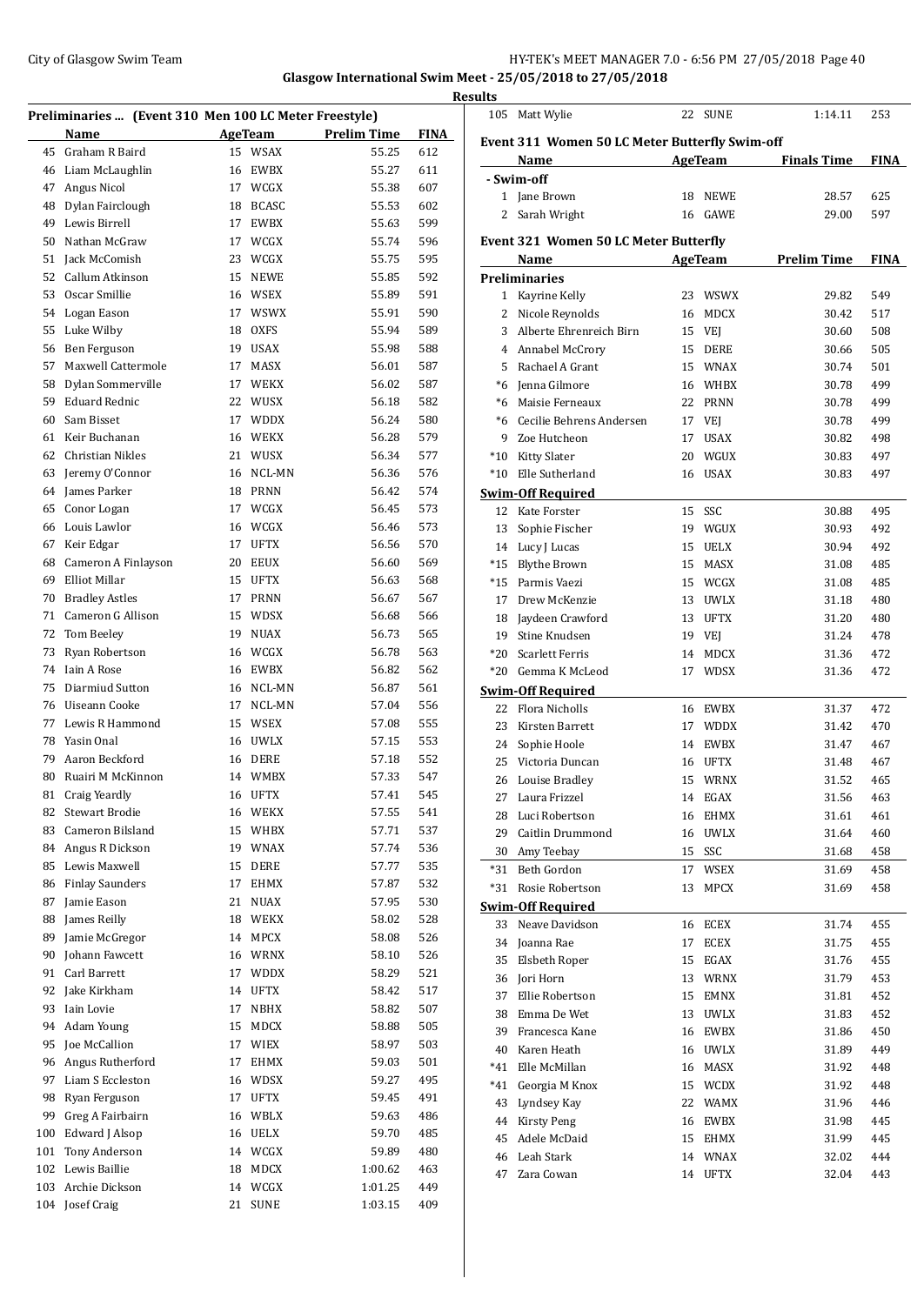## City of Glasgow Swim Team HY-TEK's MEET MANAGER 7.0 - 6:56 PM 27/05/2018 Page 41 **Glasgow International Swim Meet - 25/05/2018 to 27/05/2018**

**Results**

| Preliminaries  (Event 321 Women 50 LC Meter Butterfly) |    |             |                    |             |
|--------------------------------------------------------|----|-------------|--------------------|-------------|
| Name                                                   |    |             | <b>Prelim Time</b> | <b>FINA</b> |
| Maria Cabrelli                                         |    |             | 32.06              | 442         |
| Milly Milne                                            | 13 | EWBX        | 32.13              | 439         |
| Laura Murray                                           | 14 | <b>WSWX</b> | 32.27              | 433         |
| <b>Rachel Saunders</b>                                 | 13 | <b>EWBX</b> | 32.31              | 432         |
| Caitriona Stewart                                      | 13 | WHHX        | 32.34              | 431         |
| Skye Mulholland                                        | 14 | <b>WEKX</b> | 32.35              | 430         |
| Rachel MacLeod                                         | 15 | <b>EWBX</b> | 32.37              | 429         |
| Laura Beatt                                            | 16 | WCGX        | 32.40              | 428         |
| Rebecca Augier                                         | 14 | <b>WEKX</b> | 32.47              | 425         |
| <b>Emily Lightfoot</b>                                 | 16 | <b>WIEX</b> | 32.52              | 423         |
| Kelly L Wetteland                                      | 14 | PA-SE       | 32.53              | 423         |
| Ellie Palmer                                           | 15 | <b>UFTX</b> | 32.54              | 423         |
| Ilaisa Redda                                           | 15 | <b>SUNE</b> | 32.55              | 422         |
| Eva G Alguero                                          | 14 | <b>WMBX</b> | 32.60              | 420         |
| Megan Ruddy                                            | 15 | <b>WEKX</b> | 32.63              | 419         |
| Catherine Guo                                          | 15 | BOSSS-ZE    | 32.68              | 417         |
| Ashleigh Blyth                                         | 14 | <b>WIEX</b> | 32.70              | 416         |
| Yasmin Ali                                             | 14 | EWBX        | 32.72              | 416         |
| Gabriella Lessing                                      | 14 | <b>WRXX</b> | 32.75              | 415         |
| Molly Cannon                                           | 14 | <b>WIEX</b> | 32.86              | 410         |
| Levi Wilson                                            | 16 | <b>ECEX</b> | 32.87              | 410         |
| Sophie A Cameron                                       | 16 | <b>WSEX</b> | 32.90              | 409         |
| <b>Beth McCartney</b>                                  | 16 | <b>WRXX</b> | 32.99              | 406         |
| Evie Cuthbert                                          | 16 | <b>EMNX</b> | 33.20              | 398         |
| <b>Hebe Weavers</b>                                    | 13 | <b>ECEX</b> | 33.32              | 394         |
|                                                        |    |             | AgeTeam<br>15 MDCX |             |

#### **Event 322 Men 50 LC Meter Butterfly**

|       | Name                  |    | <b>AgeTeam</b> | <b>Prelim Time</b> | <b>FINA</b> |
|-------|-----------------------|----|----------------|--------------------|-------------|
|       | <b>Preliminaries</b>  |    |                |                    |             |
| 1     | Aidan Brown           | 16 | BOSSS-ZE       | 26.85              | 582         |
| 2     | Christopher Aitken    | 15 | <b>MPCX</b>    | 27.48              | 543         |
| 3     | Nathan McGraw         | 17 | WCGX           | 27.99              | 514         |
| 4     | Duncan McKinney       | 18 | WCGX           | 28.09              | 509         |
| 5     | Graham R Baird        | 15 | <b>WSAX</b>    | 28.11              | 508         |
| 6     | Lewis Baillie         | 18 | <b>MDCX</b>    | 28.13              | 506         |
| 7     | Jamie McGregor        | 14 | <b>MPCX</b>    | 28.17              | 504         |
| *8    | <b>Myles Lapsley</b>  | 15 | <b>UWLX</b>    | 28.19              | 503         |
| $*8$  | Jake Conaghan         | 16 | WCGX           | 28.19              | 503         |
| $*8$  | Johann Fawcett        | 16 | <b>WRNX</b>    | 28.19              | 503         |
| 11    | Alex Johnson          | 16 | <b>WHHX</b>    | 28.25              | 500         |
| 12    | Hamish McFarlane      | 14 | <b>WDDX</b>    | 28.42              | 491         |
| 13    | Lewis Condy           | 19 | <b>EHMX</b>    | 28.53              | 485         |
| 14    | Lewis R Hammond       | 15 | <b>WSEX</b>    | 28.55              | 484         |
| $*15$ | Ethan Brown           | 15 | <b>MASX</b>    | 28.57              | 483         |
| $*15$ | Max Hagan             | 17 | WCGX           | 28.57              | 483         |
| 17    | Josh Broadfoot        | 17 | <b>WEKX</b>    | 28.60              | 482         |
| 18    | Cameron L Creaney     | 14 | <b>WCDX</b>    | 28.63              | 480         |
| 19    | Angus R Dickson       | 19 | <b>WNAX</b>    | 28.66              | 479         |
| 20    | Yasin Onal            | 16 | <b>UWLX</b>    | 28.67              | 478         |
| 21    | Louis Lawlor          | 16 | WCGX           | 28.77              | 473         |
| 22    | Sam A Glen            | 16 | WCDX           | 28.79              | 472         |
| 23    | <b>Bradley McGurk</b> | 18 | <b>WDDX</b>    | 28.80              | 472         |
| 24    | George Rudd           | 16 | <b>OXFS</b>    | 28.87              | 468         |
| 25    | Euan Gumbrell         | 17 | WCGX           | 28.94              | 465         |
| 26    | Craig Mellon          | 16 | <b>UELX</b>    | 29.00              | 462         |
| $*27$ | Ross Kerr             | 16 | <b>EHMX</b>    | 29.01              | 462         |
| $*27$ | Ruairi M McKinnon     | 14 | WMBX           | 29.01              | 462         |
| 29    | Jonathan Kilburn      | 16 | <b>WSWX</b>    | 29.03              | 461         |
| 30    | <b>Iain Lovie</b>     | 17 | <b>NBHX</b>    | 29.17              | 454         |

| 31        | Rory Young                                        | 16       | <b>EHMX</b>    | 29.18              | 454         |  |  |  |  |
|-----------|---------------------------------------------------|----------|----------------|--------------------|-------------|--|--|--|--|
| 32        | Kerr Lumsden                                      | 15       | <b>MMHX</b>    | 29.19              | 453         |  |  |  |  |
| 33        | Jack Wales                                        | 16       | WCGX           | 29.24              | 451         |  |  |  |  |
| 34        | <b>Stewart Brodie</b>                             | 16       | <b>WEKX</b>    | 29.30              | 448         |  |  |  |  |
| 35        | <b>Tielo Walters</b>                              | 16       | <b>MDCX</b>    | 29.31              | 448         |  |  |  |  |
| 36        | Arran Stowe                                       | 20       | <b>EFSX</b>    | 29.39              | 444         |  |  |  |  |
| 37        | Lewis McCulloch                                   | 18       | <b>WIEX</b>    | 29.52              | 438         |  |  |  |  |
| 38        | Ilhan Omar Nur Azam                               |          | 16 WSWX        | 29.53              | 438         |  |  |  |  |
| 39        | Kalle Hoad                                        | 17       | <b>WEKX</b>    | 29.57              | 436         |  |  |  |  |
| 40        | Archie Dickson                                    | 14       | WCGX           | 30.99              | 379         |  |  |  |  |
|           |                                                   |          |                |                    |             |  |  |  |  |
|           | Event 323 Women 400 LC Meter Freestyle<br>AgeTeam |          |                |                    |             |  |  |  |  |
|           | Name<br>Preliminaries                             |          |                | <b>Prelim Time</b> | <b>FINA</b> |  |  |  |  |
|           | 1 Jennifer Green                                  | 15       | WBEN           | 4:34.53            | 639         |  |  |  |  |
| 2         | Lauren Paterson                                   | 15       | <b>WRXX</b>    | 4:39.54            | 605         |  |  |  |  |
|           |                                                   |          |                |                    | 603         |  |  |  |  |
| 3         | Melody Jones                                      | 15<br>14 | BOSSS-ZE       | 4:39.86            | 601         |  |  |  |  |
| 4         | Elise McQueenie                                   |          | WCGX           | 4:40.17            |             |  |  |  |  |
| 5         | Gabriella Lessing                                 | 14       | <b>WRXX</b>    | 4:42.90            | 583         |  |  |  |  |
| 6<br>$*7$ | Rebecca Braid<br>Alisha Greenshields              | 15       | <b>ECEX</b>    | 4:43.03            | 583         |  |  |  |  |
|           |                                                   | 14       | WCGX           | 4:43.12            | 582         |  |  |  |  |
| $*7$      | Ellie Dewsbury                                    | 18       | SSC            | 4:43.12            | 582         |  |  |  |  |
| 9         | Ria Colbridge                                     | 15       | <b>EMNX</b>    | 4:44.75            | 572         |  |  |  |  |
| 10        | <b>Faye Rogers</b>                                | 16       | BOSSS-ZE       | 4:45.40            | 568         |  |  |  |  |
| 11        | Lauren Chalmers                                   |          | 14 WRXX        | 4:45.83            | 566         |  |  |  |  |
| 12        | Morgan Anderson                                   | 14       | <b>MDCX</b>    | 4:46.68            | 561         |  |  |  |  |
| 13        | Alicea Bain                                       | 15       | <b>NUAX</b>    | 4:47.51            | 556         |  |  |  |  |
| 14        | Jenna Cole                                        | 13       | WBLX           | 4:47.68            | 555         |  |  |  |  |
| 15        | Rachel Saunders                                   | 13       | <b>EWBX</b>    | 4:47.73            | 555         |  |  |  |  |
| 16        | Lily-Jane Haggerty                                | 15       | WCGX           | 4:47.88            | 554         |  |  |  |  |
| 17        | Katherine Bailey                                  | 14       | <b>MPCX</b>    | 4:48.47            | 550         |  |  |  |  |
| 18        | Jenna McMahon                                     | 18       | <b>EHMX</b>    | 4:49.14            | 546         |  |  |  |  |
| 19        | Dorothy Goodgame                                  | 17       | <b>OXFS</b>    | 4:49.18            | 546         |  |  |  |  |
| 20        | Leigha Hughes                                     | 13       | WRXX           | 4:51.11            | 535         |  |  |  |  |
| 21        | Parmis Vaezi                                      | 15       | WCGX           | 4:51.75            | 532         |  |  |  |  |
| 22        | Rebecca Augier                                    | 14       | <b>WEKX</b>    | 4:51.97            | 531         |  |  |  |  |
| 23        | Niamh Tierney                                     | 15       | <b>UFTX</b>    | 4:52.94            | 525         |  |  |  |  |
| 24        | <b>Flora Nicholls</b>                             | 16       | <b>EWBX</b>    | 4:53.08            | 525         |  |  |  |  |
| 25        | Elizabeth Woodcock                                | 16       | <b>PRNN</b>    | 4:54.09            | 519         |  |  |  |  |
|           | 26 Luci Robertson                                 |          | 16 EHMX        | 4:54.15            | 519         |  |  |  |  |
| 27        | Sophie A Cameron                                  |          | 16 WSEX        | 4:54.54            | 517         |  |  |  |  |
| 28        | Caitlin Drummond                                  | 16       | <b>UWLX</b>    | 4:54.85            | 515         |  |  |  |  |
| 29        | <b>Meagan Porteous</b>                            | 13       | UELX           | 4:55.20            | 513         |  |  |  |  |
| 30        | Beth Gordon                                       | 17       | WSEX           | 4:55.95            | 510         |  |  |  |  |
| 31        | Ella Astrup Christensen                           | 15       | VEJ            | 4:56.41            | 507         |  |  |  |  |
| 32        | Abbi Sinclair                                     | 14       | EWBX           | 4:58.21            | 498         |  |  |  |  |
| 33        | Natalie C Reilly                                  | 16       | <b>UWLX</b>    | 5:00.65            | 486         |  |  |  |  |
| 34        | Ellie Palmer                                      | 15       | UFTX           | 5:03.39            | 473         |  |  |  |  |
|           | Event 324 Men 400 LC Meter Freestyle              |          |                |                    |             |  |  |  |  |
|           | Name                                              |          | <b>AgeTeam</b> | <b>Prelim Time</b> | FINA        |  |  |  |  |
|           | <b>Preliminaries</b>                              |          |                |                    |             |  |  |  |  |

1 Angus Rutherford 17 EHMX 4:18.25 618<br>2 Arran Stowe 20 EFSX 4:18.70 615 2 Arran Stowe 20 EFSX 4:18.70 615<br>
3 Matthew Silvester 18 WBEN 4:18.72 615<br>
4 Lewis Maxwell 15 DERE 4:19.70 608 Matthew Silvester 18 WBEN 4:18.72 615 Lewis Maxwell 15 DERE 4:19.70 608 Lawrence Campbell 18 WCGX 4:22.28 590 Cameron G Allison 15 WDSX 4:23.90 579 Conor Logan 17 WCGX 4:23.94 579 Bradley Astles 17 PRNN 4:24.09 578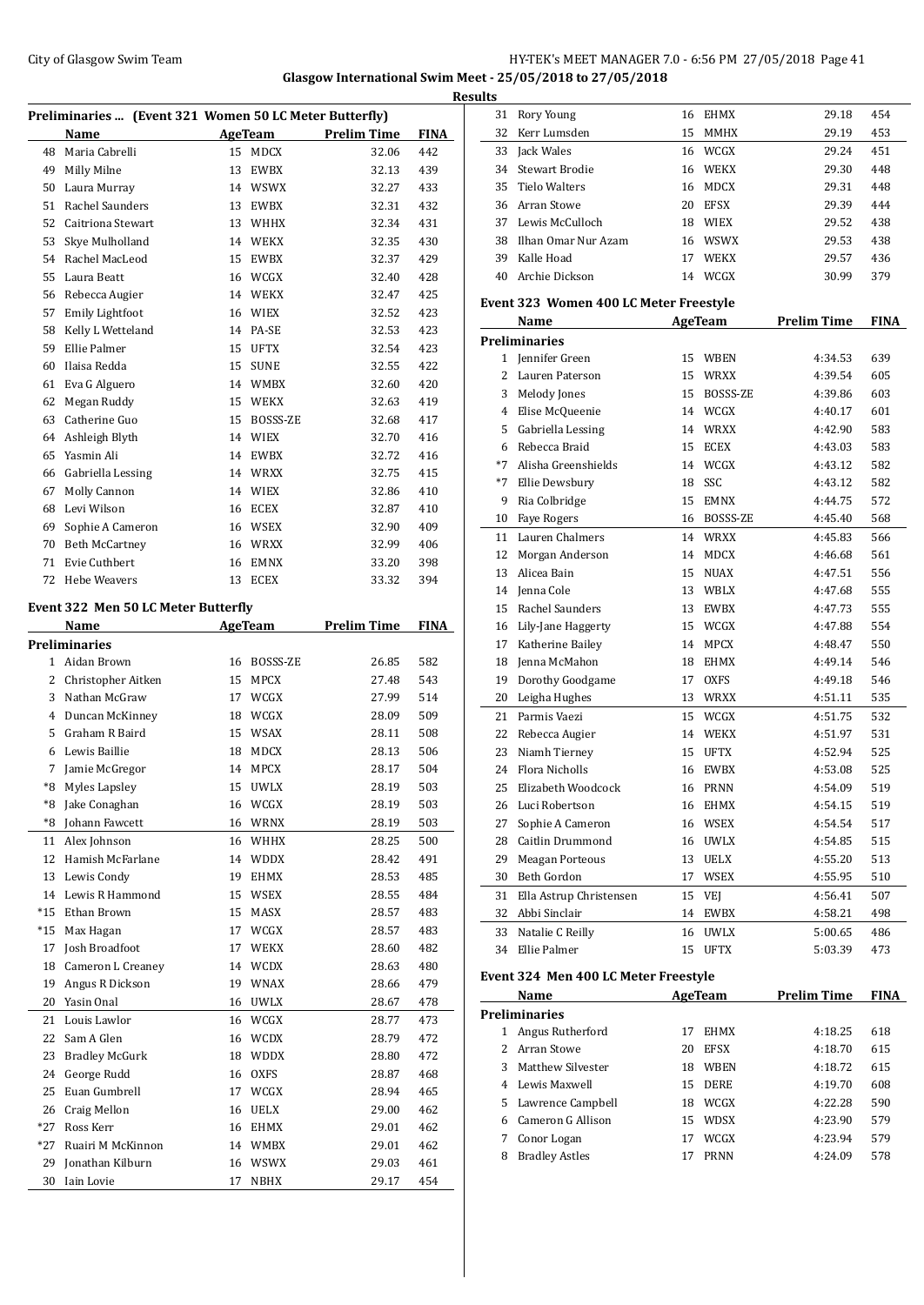## City of Glasgow Swim Team Team Feam Fermi Management of the HY-TEK's MEET MANAGER 7.0 - 6:56 PM 27/05/2018 Page 42 **Glasgow International Swim Meet - 25/05/2018 to 27/05/2018**

|      |                                                       |                   |                     | <b>Results</b> |
|------|-------------------------------------------------------|-------------------|---------------------|----------------|
|      | Preliminaries  (Event 324 Men 400 LC Meter Freestyle) |                   |                     |                |
|      | Name                                                  |                   | AgeTeam Prelim Time | FINA           |
|      | 9 Sean Craigmile                                      | 15 UELX           | 4:24.28             | 577            |
|      | 10 Liam S Eccleston                                   | 16 WDSX           | 4:25.34             | 570            |
|      | 11 Jack Green                                         | 18 MASX           | 4:25.86             | 567            |
|      | 12 Fraser D Kelly                                     | 15 WNAX           | 4:26.19             | 565            |
|      | 13 Michael J Flynn                                    | 15 WCDX           | 4:26.95             | 560            |
|      | 14 Nathan Grimley                                     | 15 UWLX           | 4:27.52             | 556            |
| 15   | Angus Nicol                                           | 17 WCGX           | 4:28.36             | 551            |
|      | 16 Lewis McKean                                       | 16 WAMX           | 4:28.65             | 549            |
| 17   | Craig Yeardly                                         | 16 UFTX           | 4:28.70             | 549            |
| 18   | Oliver Carter                                         | 18 ECEX           | 4:30.36             | 539            |
| 19   | Cameron Bilsland                                      | 15 WHBX           | 4:30.70             | 537            |
|      | 20 Euan Houston                                       | 14 WRXX           | 4:31.84             | 530            |
|      | 21 Ryan Duncan                                        | 15 MASX           | 4:32.20             | 528            |
|      | 22 Jack Dalgety                                       | 16 MDCX           | 4:33.43             | 521            |
|      | 23 James Reilly                                       | 18 WEKX           | 4:33.57             | 520            |
|      | 24 Andrew Sutherland                                  | 15 WNAX           | 4:33.64             | 520            |
|      | 25 Finlay Wallace                                     | 15 MASX           | 4:34.49             | 515            |
|      | 26 Evan J Clark                                       | 16 WNAX           | 4:34.58             | 514            |
| 27   | Matthew Torrance                                      | 16 UELX           | 4:36.92             | 501            |
|      | 28 Kian McNelis                                       | 15 WIEX           | 4:37.79             | 497            |
|      | 29 Fraser Collier                                     | 17 WSEX           | 4:42.03             | 475            |
|      | *30 Jamie Cordes                                      | 17 GAWE           | 4:42.62             | Eve<br>472     |
|      | *30 Lewis McCulloch                                   | 18 WIEX           | 4:42.62             | 472            |
|      |                                                       |                   |                     | Pre            |
|      | <b>Swim-Off Required</b>                              |                   |                     |                |
|      | 32 Scott Muirden                                      | 16 EHMX           | 4:49.00             | 441            |
|      | <b>Event 325 Women 100 LC Meter Backstroke</b>        |                   |                     |                |
|      | <b>Name</b>                                           | <b>AgeTeam</b>    | <b>Prelim Time</b>  | FINA           |
|      | <b>Preliminaries</b>                                  |                   |                     |                |
|      | 1 Kirsten Barrett                                     | 17 WDDX           | 1:09.81             | 577            |
|      | 2 Lilly Wallwork                                      | 15 SSC            | 1:11.10             | 546            |
|      | 3 Georgia M Knox                                      | 15 WCDX           | 1:11.24             | 543            |
|      | 4 Lauren M Anderson                                   | 13 WDSX           | 1:11.60             | 534            |
|      | 5 Drew McKenzie                                       | 13 UWLX           | 1:12.00             | 525            |
|      | *6 Katrin Rough                                       | <b>MPCX</b><br>17 | 1:12.03             | 525            |
| $*6$ | Sarah Coffey                                          | 14 UFTX           | 1:12.03             | 525            |
| 8    | Erin Cruickshank                                      | 14 UFTX           | 1:12.26             | 520            |
| 9    | Skye Mulholland                                       | WEKX<br>14        | 1:12.69             | 511            |
| 10   | Keira Stericker                                       | <b>WSEX</b><br>14 | 1:12.76             | 509            |
|      |                                                       |                   |                     |                |
|      | 11 Paria Vaezi                                        | 15 WCGX           | 1:13.35             | 497            |
| 12   | <b>Blythe Brown</b>                                   | 15 MASX           | 1:13.44             | 495            |
| 13   | Abbie Armstrong                                       | 13 MDCX           | 1:13.68             | 490            |
|      | 14 Emma De Wet                                        | 13 UWLX           | 1:13.72             | 490            |
|      | 15 Alice Knight                                       | 14 UFTX           | 1:13.80             | 488            |
|      | 16 Louise Bradley                                     | 15 WRNX           | 1:14.11             | 482            |
| 17   | Levi Wilson                                           | 16 ECEX           | 1:14.56             | 473            |
| 18   | Hollie Miller                                         | 18 WHBX           | 1:15.03             | 464            |
| 19   | Eve Mair                                              | 14 WNAX           | 1:15.11             | 463            |
|      | 20 Katie Tulloch                                      | 16 USAX           | 1:15.25             | 460            |
|      | <b>Event 326 Men 100 LC Meter Backstroke</b>          |                   |                     |                |
|      |                                                       |                   |                     |                |
|      | Name                                                  | AgeTeam           | <b>Prelim Time</b>  | <b>FINA</b>    |
|      | <b>Preliminaries</b>                                  |                   |                     |                |
|      | 1 Aidan Brown                                         | 16 BOSSS-ZE       | 1:03.98             | 532            |
|      | 2 Sean Craigmile                                      | 15 UELX           | 1:04.42             | 521            |
| 3    | <b>Thomas Coates</b>                                  | 15 UWLX           | 1:04.75             | 513            |
| 4    | Kerr B Martin                                         | 15 WCDX           | 1:04.78             | 512            |
| 5    | Alexander Dillon                                      | SSC<br>15         | 1:04.88             | 510            |
| 6    | Josh Broadfoot                                        | <b>WEKX</b><br>17 | 1:05.03             | 506            |

| 8                                      | Joe McCallion                                   |          | 17 WIEX        | 1:05.19            | 503         |
|----------------------------------------|-------------------------------------------------|----------|----------------|--------------------|-------------|
| 9                                      | Jake Kirkham                                    | 14       | <b>UFTX</b>    | 1:05.24            | 502         |
| 10                                     | Jamie Ferguson                                  | 15       | <b>EMNX</b>    | 1:05.30            | 500         |
| 11                                     | Sam Glass                                       | 14       | EWBX           | 1:05.34            | 499         |
|                                        | 12 Euan W McDonald                              |          | 16 WCDX        | 1:06.33            | 477         |
| 13                                     | Johann Fawcett                                  | 16       | <b>WRNX</b>    | 1:06.45            | 475         |
|                                        | 14 Craig Mellon                                 | 16       | <b>UELX</b>    | 1:06.88            | 465         |
| 15                                     | Euan Gumbrell                                   | 17       | WCGX           | 1:06.92            | 465         |
| 16                                     | Jack Dalgety                                    | 16       | <b>MDCX</b>    | 1:06.97            | 464         |
| 17                                     | Ryan Ferguson                                   | 17       | <b>UFTX</b>    | 1:07.09            | 461         |
|                                        | 18 Lewis Baillie                                | 18       | MDCX           | 1:07.19            | 459         |
|                                        | 19 Angus Harrold                                | 16       | <b>USAX</b>    | 1:07.22            | 458         |
| 20                                     | Struan Kingdom                                  |          | 16 WRXX        | 1:07.38            | 455         |
| 21                                     | Yasin Onal                                      |          | 16 UWLX        | 1:07.70            | 449         |
| 22                                     | Ethan Brown                                     | 15       | MASX           | 1:07.72            | 448         |
| 23                                     | Jack Wales                                      |          | 16 WCGX        | 1:08.28            | 437         |
|                                        | 24 Cameron Leckie                               |          | 15 WHBX        | 1:08.56            | 432         |
| 25                                     | Euan Dunse                                      |          | 14 UWLX        | 1:08.85            | 427         |
|                                        | 26 Euan Houston                                 |          | 14 WRXX        | 1:09.36            | 417         |
|                                        | 27 Aedan Berry                                  | 21       | WGUX           | 1:10.21            | 402         |
| $\scriptstyle\cdots\scriptstyle\cdots$ | Jake Conaghan                                   |          | 16 WCGX        | DQ                 |             |
|                                        |                                                 |          |                |                    |             |
|                                        | Event 327 Women 200 LC Meter Breaststroke       |          |                |                    |             |
|                                        | Name                                            |          | AgeTeam        | <b>Prelim Time</b> | <b>FINA</b> |
|                                        | <b>Preliminaries</b><br>Sofie Theophil Petersen |          |                |                    |             |
| 1<br>2                                 | Yasmin Ali                                      | 14       | 15 VEI<br>EWBX | 2:52.80            | 521<br>501  |
|                                        |                                                 |          |                | 2:55.05            |             |
| 3                                      | Cara Johnston                                   |          | 14 EWBX        | 2:55.67            | 496         |
| 4                                      | Martha Reeves                                   | 13       | MMLX           | 2:55.74            | 495         |
| 5                                      | Imogen Collins                                  |          | 14 WBLX        | 2:56.36            | 490         |
|                                        | 6 Katy Adkins                                   | 16       | SSC            | 2:57.33            | 482         |
|                                        |                                                 |          |                |                    |             |
| 7                                      | Fearne Crighton                                 | 13       | MPCX           | 2:57.82            | 478         |
| 8                                      | Rachel Saunders                                 | 13       | EWBX           | 2:58.28            | 475         |
| 9                                      | Molly Cannon                                    | 14       | WIEX           | 2:58.30            | 474         |
| 10                                     | Abigail S Fyall                                 |          | 14 WDSX        | 2:59.70            | 463         |
| 11                                     | Summer Innes                                    | 14       | <b>UWLX</b>    | 3:00.03            | 461         |
| 12                                     | Sophie Portier                                  | 13       | <b>EWBX</b>    | 3:00.66            | 456         |
| 13                                     | Carly Nimmo                                     | 16       | WBLX           | 3:00.92            | 454         |
| 14                                     | Ellie Forsyth                                   |          | 15 WHBX        | 3:01.42            | 450         |
| 15                                     | Rebecca Ivens                                   | 16       | EWBX           | 3:01.54            | 449         |
| 16                                     | Laura Frizzel                                   | 14       | EGAX           | 3:01.63            | 449         |
| 17                                     | Elle Sutherland                                 | 16       | USAX           | 3:01.68            | 448         |
| 18                                     | Hannah Thomson                                  |          | 16 WDDX        | 3:01.89            | 447         |
| 19                                     | Rebecca Black                                   | 14       | EWBX           | 3:02.91            | 439         |
| 20                                     | Maria Cabrelli                                  | 15       | MDCX           | 3:03.36            | 436         |
| 21                                     | Neave Davidson                                  | 16       | ECEX           | 3:03.47            | 435         |
| 22                                     | Adele McDaid                                    | 15       | EHMX           | 3:04.07            | 431         |
| 23                                     | <b>Emily North</b>                              | 14       | WSEX           | 3:04.19            | 430         |
| 24                                     | Jemma Gerstenberger                             | 15       | EMNX           | 3:04.34            | 429         |
| 25                                     | Milly Milne                                     | 13       | EWBX           | 3:04.49            | 428         |
| 26                                     | Natalie C Reilly                                | 16       | <b>UWLX</b>    | 3:04.80            | 426         |
| 27                                     | Leigha Hughes                                   | 13       | <b>WRXX</b>    | 3:05.05            | 424         |
| 28                                     | Rachel Beswick                                  | 16       | WDSX           | 3:05.10            | 424         |
| 29                                     | <b>Taylor Walker</b>                            | 15       | <b>WRXX</b>    | 3:05.16            | 424         |
| 30                                     | Lauren Teebay                                   | 15       | SSC            | 3:05.33            | 422         |
| 31                                     | Jenna McMahon                                   | 18       | EHMX           | 3:05.34            | 422         |
| 32                                     | Keira Stericker                                 | 14       | WSEX           | 3:06.91            | 412         |
| 33<br>34                               | Ella Astrup Christensen<br>Olivia Clarke        | 15<br>14 | VEJ<br>MDCX    | 3:07.26<br>3:09.81 | 409<br>393  |

Kerr Lumsden 15 MMHX 1:05.13 504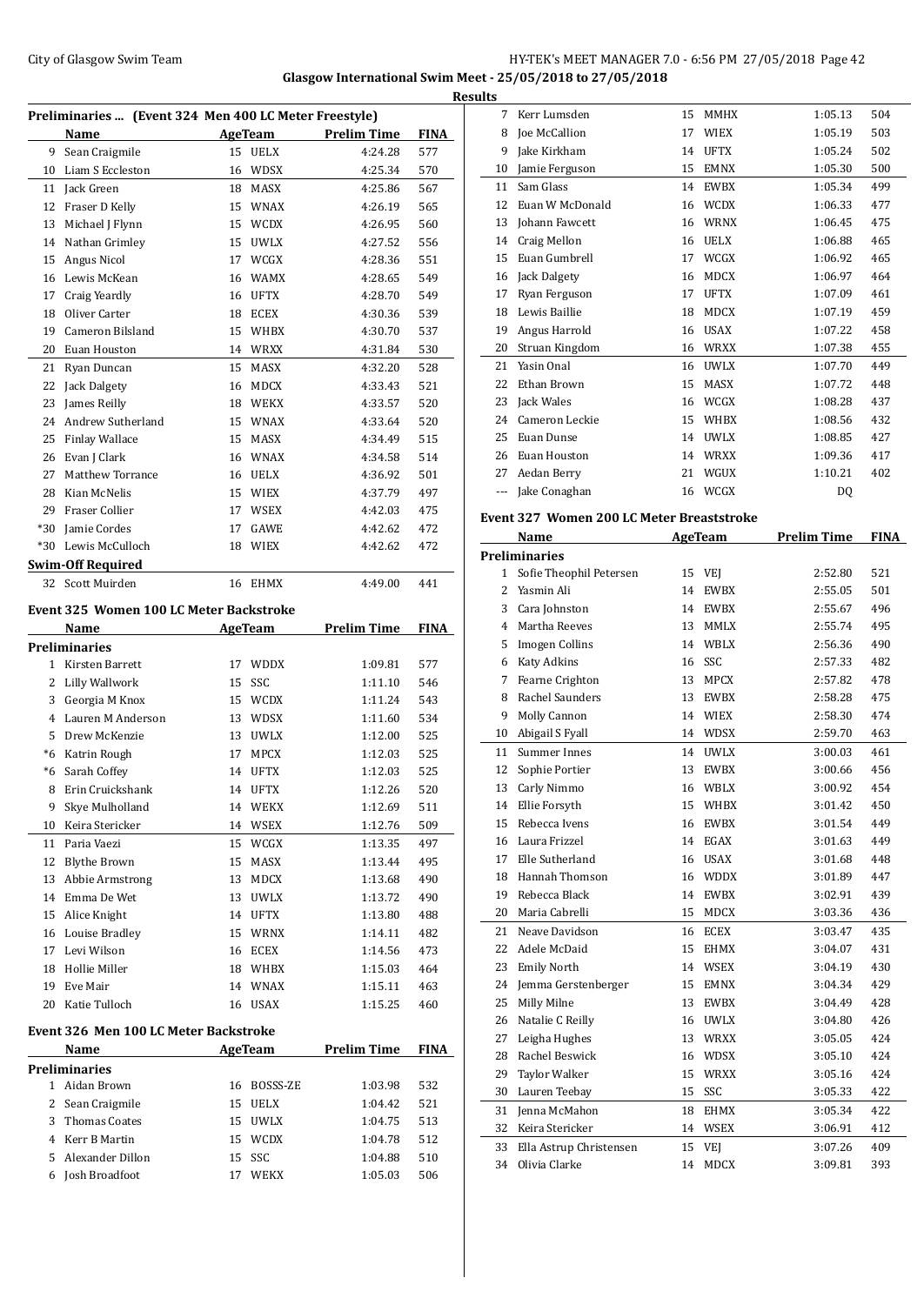## City of Glasgow Swim Team **HY-TEK's MEET MANAGER 7.0 - 6:56 PM 27/05/2018** Page 43 **Glasgow International Swim Meet - 25/05/2018 to 27/05/2018**

|       |                                                            |    |                |                     | <b>Resu</b> |
|-------|------------------------------------------------------------|----|----------------|---------------------|-------------|
|       | Preliminaries  (Event 327 Women 200 LC Meter Breaststroke) |    |                |                     |             |
|       | Name                                                       |    |                | AgeTeam Prelim Time | <b>FINA</b> |
|       | 35 Elsbeth Roper                                           |    | 15 EGAX        | 3:10.57             | 388         |
|       | 36 Grace Courtney                                          | 12 | UELX           | 3:12.57             | 376         |
| 37    | Zoe Hutcheon                                               | 17 | USAX           | 3:14.16             | 367         |
|       | Event 328 Men 200 LC Meter Breaststroke                    |    |                |                     |             |
|       | Name                                                       |    | <b>AgeTeam</b> | <b>Prelim Time</b>  | FINA        |
|       | <b>Preliminaries</b>                                       |    |                |                     |             |
|       | 1 Gavin Roberts                                            |    | 19 WCGX        | 2:35.81             | 541         |
| 2     | Lewis Thomson                                              |    | 15 EMNX        | 2:38.25             | 516         |
| 3     | Joshua Mitchell                                            |    | 16 EWBX        | 2:39.50             | 504         |
| 4     | Elliot P Sinclair                                          |    | 14 WDSX        | 2:41.23             | 488         |
| 5     | Jacob Papple                                               |    | 15 BOSSS-ZE    | 2:41.54             | 486         |
| 6     | <b>Finlay Wallace</b>                                      |    | 15 MASX        | 2:41.78             | 483         |
| 7     | Tony Anderson                                              |    | 14 WCGX        | 2:41.92             | 482         |
| 8     | Olly Carr                                                  |    | 16 WSWX        | 2:42.52             | 477         |
| 9     | Sam Howell                                                 |    | 15 NEWE        | 2:42.64             | 476         |
| 10    | Marijus Kringelis                                          |    | 15 WBLX        | 2:42.79             | 474         |
| 11    | Matthew Shimmin                                            | 17 | <b>NEWE</b>    | 2:42.85             | 474         |
| 12    | Stefan Krawiec                                             |    | 12 UELX        | 2:43.96             | 464         |
| 13    | Ryan Duncan                                                |    | 15 MASX        | 2:44.55             | 459         |
| 14    | Ross Erentz                                                |    | 15 WSEX        | 2:45.56             | 451         |
| 15    | Jamie Ferguson                                             |    | 15 EMNX        | 2:46.21             | 446         |
| 16    | Jason English                                              |    | 15 EWBX        | 2:46.49             | 443         |
| 17    | Matthew Torrance                                           |    | 16 UELX        | 2:47.01             | 439         |
| 18    | Joseph Brownlie                                            |    | 15 WCGX        | 2:47.09             | 439         |
| 19    | Matthew Blair                                              |    | 16 WCGX        | 2:47.97             | 432         |
| 20    | Lewis Condy                                                |    | 19 EHMX        | 2:48.80             | 425         |
| 21    | <b>Findlay Baillie</b>                                     |    | 16 MDCX        | 2:48.99             | 424         |
| 22    | Jack Jardine                                               |    | 14 WDDX        | 2:49.18             | 423         |
| 23    | <b>Bradley McGurk</b>                                      |    | 18 WDDX        | 2:50.90             | 410         |
| 24    | Callum Barnes                                              | 17 | UWLX           | 2:51.92             | 403         |
| 25    | Sam Lewis                                                  | 17 | <b>EFSX</b>    | 2:52.03             | 402         |
| 26    | Olek Smith                                                 |    | 14 UFTX        |                     |             |
| 27    | Ethan Brown                                                | 15 | MASX           | 2:52.29<br>2:52.77  | 400<br>397  |
| 28    | Jamie Littlefield                                          |    | 14 EWBX        | 2:53.42             | 392         |
| 29    | Ross Kerr                                                  |    | 16 EHMX        |                     | 387         |
| 30    | Douglas Calder                                             | 13 | <b>UFTX</b>    | 2:54.23<br>2:55.43  | 379         |
|       |                                                            |    | WNAX           |                     |             |
| 31    | Andrew Sutherland                                          | 15 |                | 3:02.59             | 336         |
| $---$ | Thomas Coates                                              | 15 | <b>UWLX</b>    | DQ                  |             |
| ---   | Ross Thomson                                               | 15 | <b>UWLX</b>    | DQ                  |             |
|       | Event 329 Women 100 LC Meter Freestyle                     |    |                |                     |             |
|       | Name                                                       |    | AgeTeam        | <b>Prelim Time</b>  | FINA        |
|       | <b>Preliminaries</b>                                       |    |                |                     |             |
|       | 1 Ellis J Shiels                                           | 16 | WMBX           | 1:00.56             | 635         |
| 2     | Saskia Wade                                                |    | 13 WCGX        | 1:00.70             | 630         |
| 3     | Hannah Young                                               |    | 16 WSEX        | 1:00.94             | 623         |
| 4     | Erika Coupek                                               |    | 16 EHMX        | 1:01.55             | 605         |
| 5     | Natalie Jones                                              |    | 14 EWBX        | 1:01.58             | 604         |
| 6     | Kirsty Griffiths                                           |    | 17 WCGX        | 1:01.61             | 603         |
| 7     | Rebecca Shulman                                            |    | 15 EWBX        | 1:01.76             | 598         |
| 8     | Cecilie Behrens Andersen                                   |    | 17 VEJ         | 1:01.81             | 597         |
| 9     | Jennifer E Murray                                          |    | 15 WNAX        | 1:02.01             | 591         |
| 10    | <b>Emily Clough</b>                                        |    | 23 WGUX        | 1:02.08             | 589         |
| 11    | Nicole Reynolds                                            |    | 16 MDCX        | 1:02.13             | 588         |
| 12    | Eve Corrigan                                               |    | 15 EWBX        | 1:02.15             | 587         |
| 13    | Stephanie Strang                                           |    | 19 EFSX        | 1:02.19             | 586         |
| 14    | <b>Faye Rogers</b>                                         | 16 | BOSSS-ZE       | 1:02.22             | 585         |
| 15    | Karen Heath                                                | 16 | <b>UWLX</b>    | 1:02.37             | 581         |

| ults |                                      |    |                |                    |             |
|------|--------------------------------------|----|----------------|--------------------|-------------|
|      | 16 Maisie Ferneaux                   | 22 | <b>PRNN</b>    | 1:02.49            | 578         |
| 17   | Alberte Ehrenreich Birn              | 15 | VEJ            | 1:02.52            | 577         |
|      | 18 Niamh Page                        |    | 16 NEWE        | 1:02.59            | 575         |
|      | 19 Lauren Paterson                   |    | 15 WRXX        | 1:02.71            | 572         |
| 20   | Elaine Murray                        |    | 15 NBHX        | 1:02.84            | 568         |
| 21   | Stine Knudsen                        |    | 19 VEJ         | 1:03.04            | 563         |
| 22   | Jenna Cole                           | 13 | WBLX           | 1:03.05            | 562         |
| 23   | Rebecca Braid                        | 15 | ECEX           | 1:03.09            | 561         |
| 24   | Jenna Gilmore                        |    | 16 WHBX        | 1:03.11            | 561         |
| 25   | Blythe Brown                         | 15 | MASX           | 1:03.24            | 557         |
|      | 26 Victoria Duncan                   |    | 16 UFTX        | 1:03.28            | 556         |
| 27   | Elise Fitzgerald                     | 15 | WEKX           | 1:03.46            | 552         |
| 28   | Kirsty J McNair                      | 15 | WMBX           | 1:03.49            | 551         |
| 29   | Amy Teebay                           | 15 | SSC            | 1:03.53            | 550         |
| 30   | Catherine Guo                        | 15 | BOSSS-ZE       | 1:03.96            | 539         |
| 31   | <b>Meagan Porteous</b>               | 13 | <b>UELX</b>    | 1:04.01            | 537         |
| 32   | Elise McQueenie                      |    | 14 WCGX        | 1:04.04            | 537         |
| *33  | Alexandra Murray                     | 15 | EWBX           | 1:04.23            | 532         |
| *33  | Sophie Fischer                       |    | 19 WGUX        | 1:04.23            | 532         |
| 35   | Sophie Hoole                         | 14 | EWBX           | 1:04.31            | 530         |
| 36   | Ava A Simpson                        | 15 | WDSX           | 1:04.33            | 529         |
|      | 37 Kirstyn Calder                    |    | 16 UFTX        | 1:04.35            | 529         |
| 38   | Ellie Palmer                         | 15 | UFTX           | 1:04.69            | 521         |
|      | 39 Nicole Chandler                   |    | 16 WDDX        | 1:04.80            | 518         |
| 40   | Lucy J Lucas                         |    | 15 UELX        | 1:04.82            | 518         |
| 41   | Abbi Sinclair                        |    | 14 EWBX        | 1:05.33            | 506         |
|      | 42 Victoria McCormick                |    | 15 WSEX        | 1:05.76            | 496         |
|      | 43 Yasmin Lapsley                    | 14 | <b>UWLX</b>    | 1:05.88            | 493         |
| 44   | Keira Stericker                      | 14 | WSEX           | 1:06.30            | 484         |
|      | Event 330 Men 100 LC Meter Freestyle |    |                |                    |             |
|      | Name                                 |    | <b>AgeTeam</b> | <b>Prelim Time</b> | <b>FINA</b> |
|      | <b>Preliminaries</b>                 |    |                |                    |             |
| 1    | Rory A Dickson                       |    | 16 WNAX        | 54.29              | 645         |
| 2    | Daniel Ferguson                      | 17 | UWLX           | 54.64              | 632         |
| 3    | Craig T Greenock                     | 17 | WCDX           | 54.77              | 628         |
|      | 4 John Kean                          | 16 | UWLX           | 54.99              | 620         |
| 5    | Nicholas Skelton                     | 15 | <b>OXFS</b>    | 55.05              | 618         |
|      | 6 Myles Lapsley                      |    | 15 UWLX        | 55.06              | 618         |
| 7    | Ronan Anderson                       | 21 | NCL-MN         | 55.21              | 613         |
| 8    | Graham R Baird                       | 15 | WSAX           | 55.25              | 612         |
| 9    | Dylan Fairclough                     | 18 | <b>BCASC</b>   | 55.53              | 602         |
| 10   | Lewis Birrell                        | 17 | <b>EWBX</b>    | 55.63              | 599         |
| 11   | Nathan McGraw                        | 17 | WCGX           | 55.74              | 596         |
| 12   | Callum Atkinson                      | 15 | NEWE           | 55.85              | 592         |
| 13   | Oscar Smillie                        | 16 | WSEX           | 55.89              | 591         |
|      | 14 Logan Eason                       | 17 | <b>WSWX</b>    | 55.91              | 590         |

 Luke Wilby 18 OXFS 55.94 589 Ben Ferguson 19 USAX 55.98 588 17 Eduard Rednic 22 WUSX 56.18 582 Sam Bisset 17 WDDX 56.24 580 Keir Buchanan 16 WEKX 56.28 579 Christian Nikles 21 WUSX 56.34 577 Jeremy O'Connor 16 NCL-MN 56.36 576 James Parker 18 PRNN 56.42 574 Conor Logan 17 WCGX 56.45 573 Louis Lawlor 16 WCGX 56.46 573 Keir Edgar 17 UFTX 56.56 570 Elliot Millar 15 UFTX 56.63 568 27 Bradley Astles 17 PRNN 56.67 567